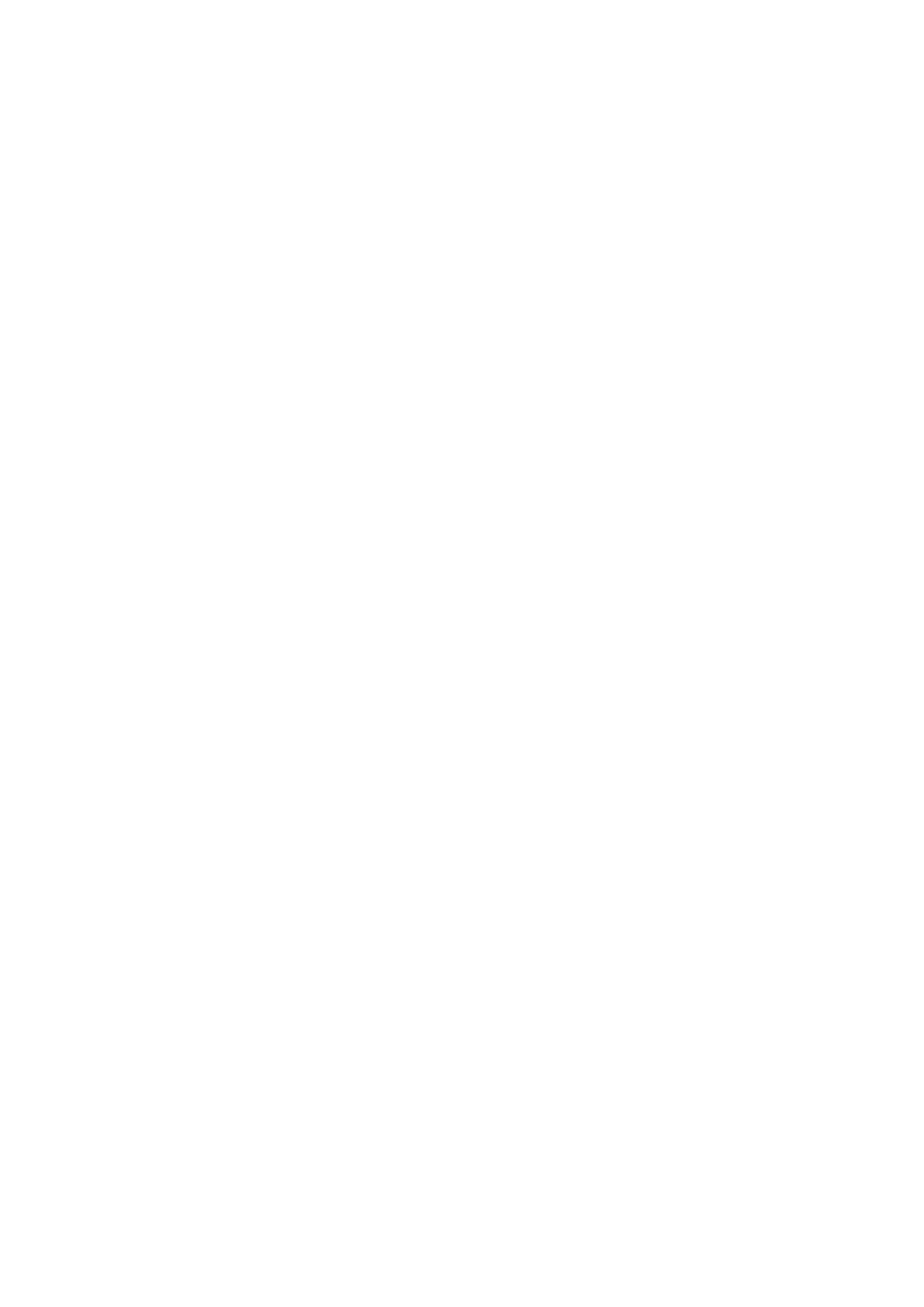

## **Criminal Statistics: England and Wales 2009**

**This information is also available on the Ministry of Justice website: www.justice.gov.uk/publications/statistics.htm**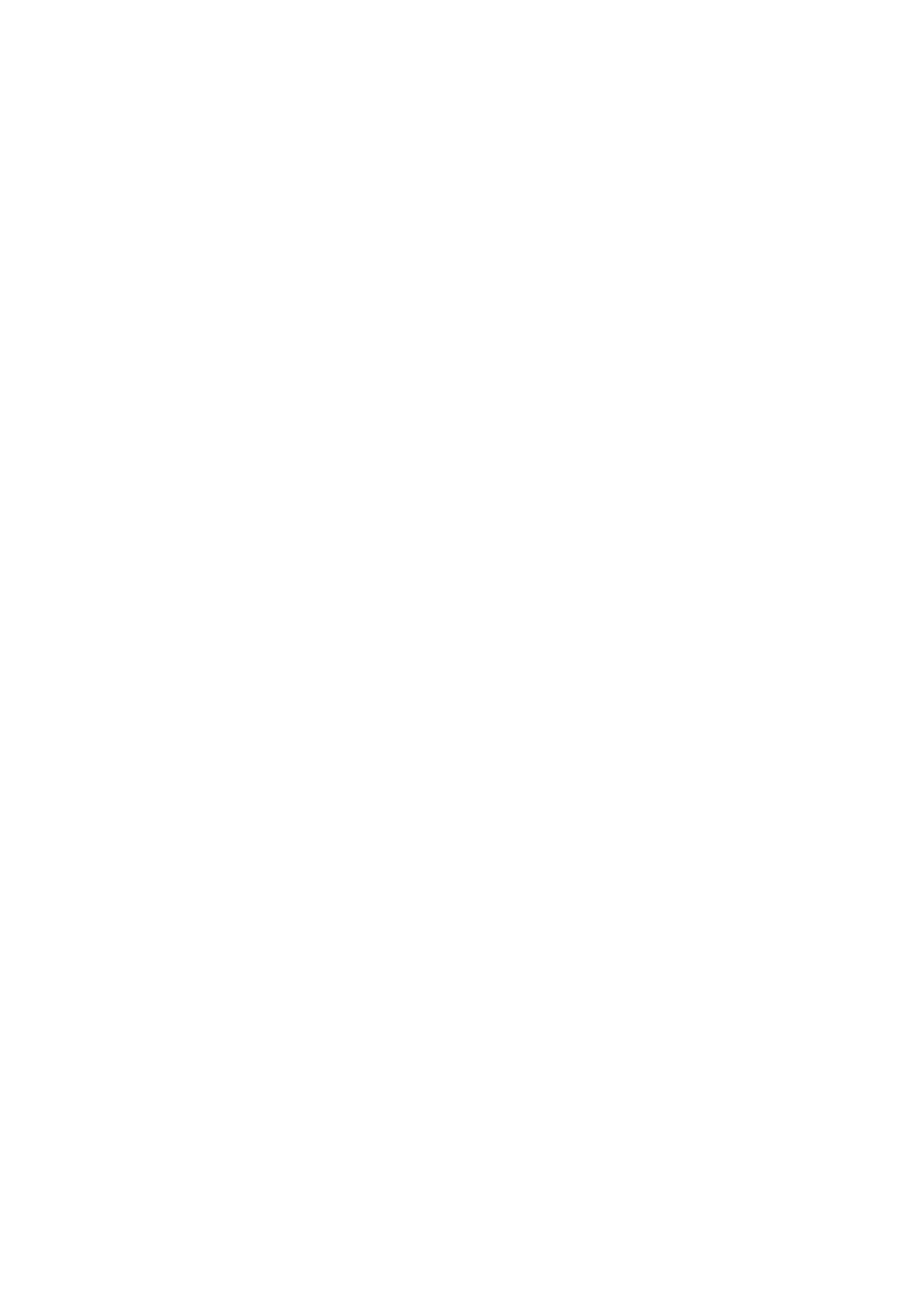#### **Preface**

This publication provides users with information about the delivery of justice in England and Wales. It focuses on the number of offences committed and the number of defendants dealt with by the police, in magistrates' courts or the Crown Court in the period 1999 to 2009. Key statistics presented include penalty notices for disorder, formal police cautions, reprimands or warnings, and court proceedings in England and Wales.

Detailed data tables and additional data are available in Excel format at [http://www.justice.gov.uk/publications/criminalannual.htm.](http://www.justice.gov.uk/publications/sentencingannual.htm)

This is a National Statistics publication produced by the Ministry of Justice to the standards specified in the Code of Practice for Official Statistics. The recent assessment by the UK Statistics Authority can be found at: http://www.statisticsauthority.gov.uk/assessment/assessmentreports/index.html

#### **Data sources and quality**

These data have been extracted and supplied to the Ministry of Justice by the courts and police forces from a variety of administrative data systems. Every effort is made to ensure that the figures presented in this publication are accurate and complete. Although care is taken in collating and analysing the returns used to compile these figures, the data are of necessity subject to the inaccuracies inherent in any large-scale recording system. Consequently, although figures are shown to the last digit in order to provide a comprehensive record of the information collected, they are not necessarily accurate to the last digit shown.

Records are individually validated in an automated process that highlights inconsistencies. In particular, checks are made, where possible, to ensure that:

- the disposal given for an offence is applicable in law;
- that hearings are consistent with the court they are heard in, for example indictable-only offences are heard in the Crown Court;
- that disposals follow sentencing quidance given the age of the offender.

In 2009, approximately ten per cent of court records received failed validation. These were checked with individual courts and appropriately amended.

#### **Significant changes in this edition**

Following a review of the compilation process of Criminal Statistics, during 2009 a number of issues have been resolved. These include the treatment of 'breach offences', presentation of ethnicity data, and the alignment of offence categories between the Ministry of Justice and the Home Office. These changes are detailed below: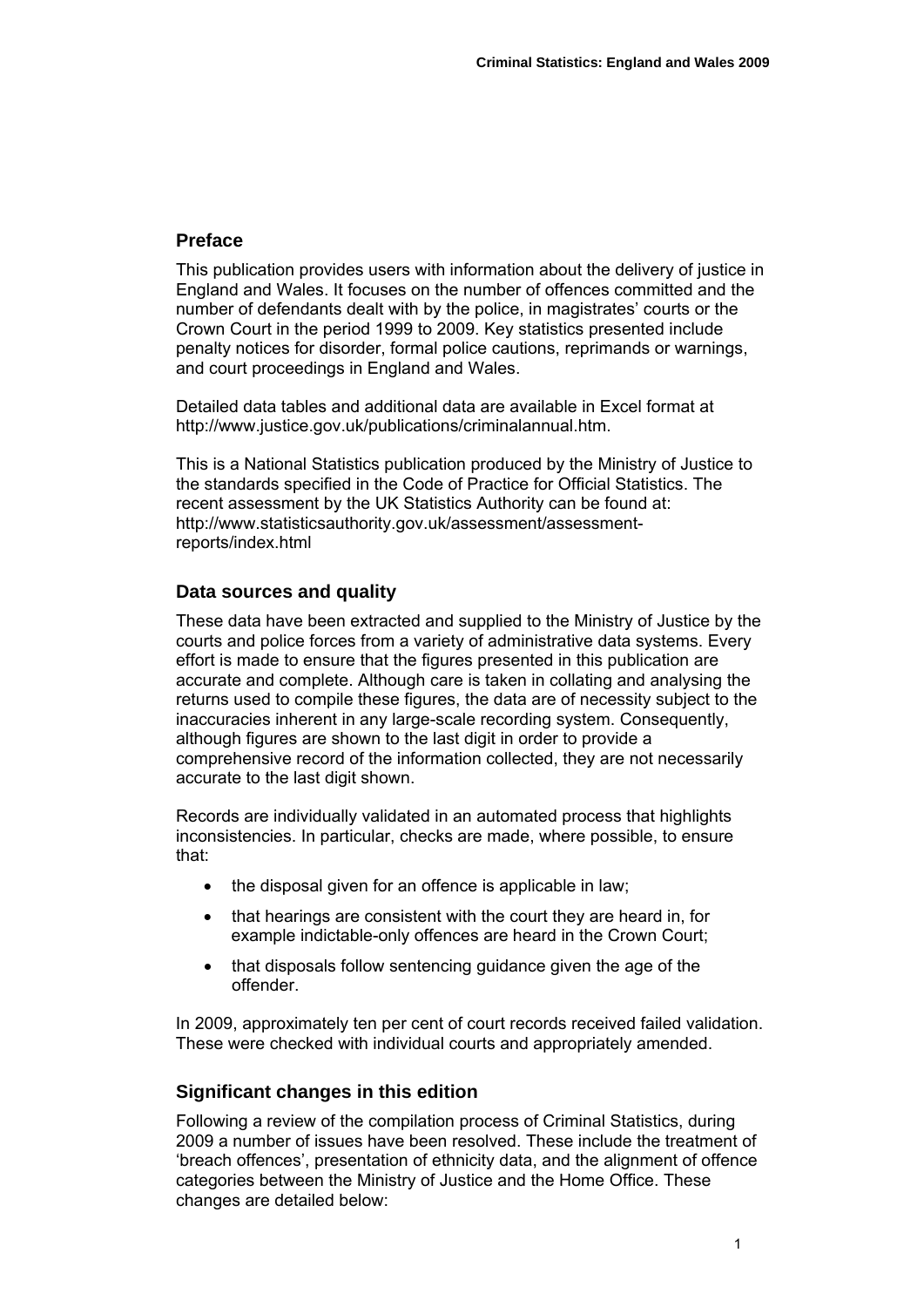- 1. Prior to 2009 offences resulting from a breach of a previously imposed court order<sup>[1](#page-5-0)</sup>, eg Anti Social Behaviour Orders (ASBOs), were excluded from the published statistics because of recording issues. For 2009, the recording process has been resolved, which has enabled the inclusion of these data for the first time.
- 2. Improvements in data recording mean that high level figures on the ethnicity of defendants can be presented for the first time. More detailed analyses will be published in 'Race and the Criminal Justice System' in 2011.
- 3. The Home Office and Ministry of Justice now group individual offences into the same offence categories. As a result bigamy has moved from sexual offences to 'other indictable offences'; 'concealment of birth' has moved from 'violence against the person' to 'other indictable offences'; and 'vehicle fraud' has moved from 'indictable motoring' to 'fraud and forgery'.

#### **Symbols and conventions**

The following symbols have been used throughout the tables in this bulletin:

- $0.0$  = fewer than 50 or less than  $0.05\%$
- $0 =$  fewer than 500 or less than 0.5%
- $=$  nil
- \* = not applicable
- (P) = Provisional

Tables presented within this bulletin are given an alphabetic suffix whereas tables that only appear in the supplementary Excel tables are given a numeric suffix.

#### **Rounding**

Unless otherwise stated, numbers in the text have been rounded to the nearest 100.

Full figures can be found in the Excel detailed tables.

 $\overline{a}$ 

<span id="page-5-0"></span> $1$  A full list of court cases is given in Appendix 2.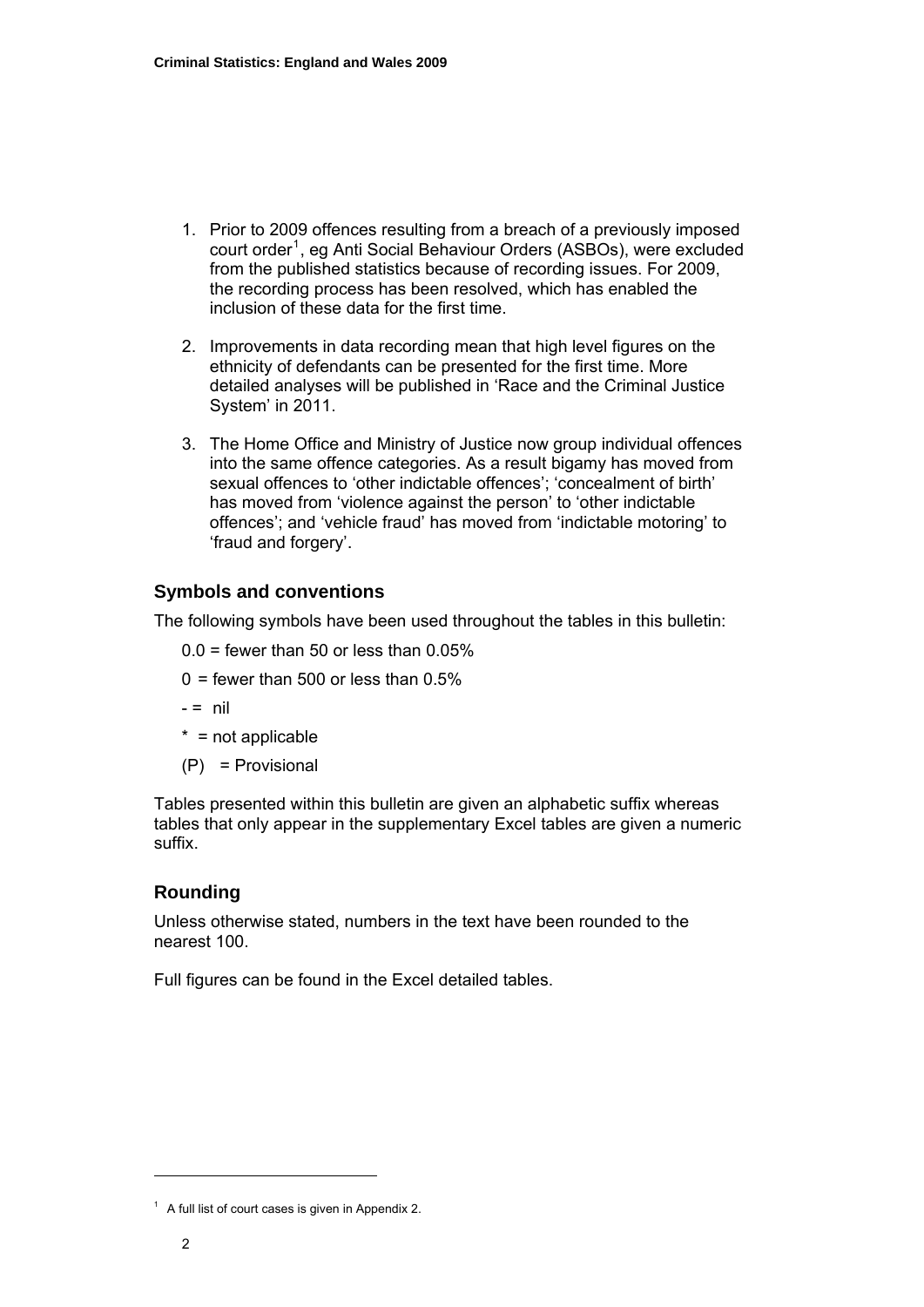## **Contents**

| Chapter 1  | Summary of key findings                                                                                | 5   |
|------------|--------------------------------------------------------------------------------------------------------|-----|
| Chapter 2  | Penalty Notices for Disorder (PNDs)                                                                    | 19  |
| Chapter 3  | Offenders cautioned                                                                                    | 28  |
| Chapter 4  | Remands                                                                                                | 40  |
| Chapter 5  | Court proceedings                                                                                      | 49  |
| Chapter 6  | Offenders found guilty                                                                                 | 60  |
| Chapter 7  | Offences within the criminal justice system                                                            | 71  |
| Chapter 8  | Motoring offences dealt with by the courts                                                             | 81  |
|            | Glossary of terms used in the publication                                                              | 89  |
|            | List of figures and tables in the publication                                                          | 93  |
|            | Appendix 1 – Procedures within the Criminal Justice System and<br>legislation affecting the statistics | 100 |
|            | Appendix 2 – Coverage and recording practice affecting the statistics                                  | 106 |
|            | Appendix 3 – Statistics on the Criminal Justice System                                                 | 115 |
|            | Appendix 4 – Criminal Statistics: England and Wales 2009,<br>Supplementary tables listing              | 117 |
|            | Appendix 5 – Offence classification numbers used for court proceedings                                 | 119 |
| References |                                                                                                        | 120 |
|            | Contact points for further information                                                                 | 121 |
|            |                                                                                                        |     |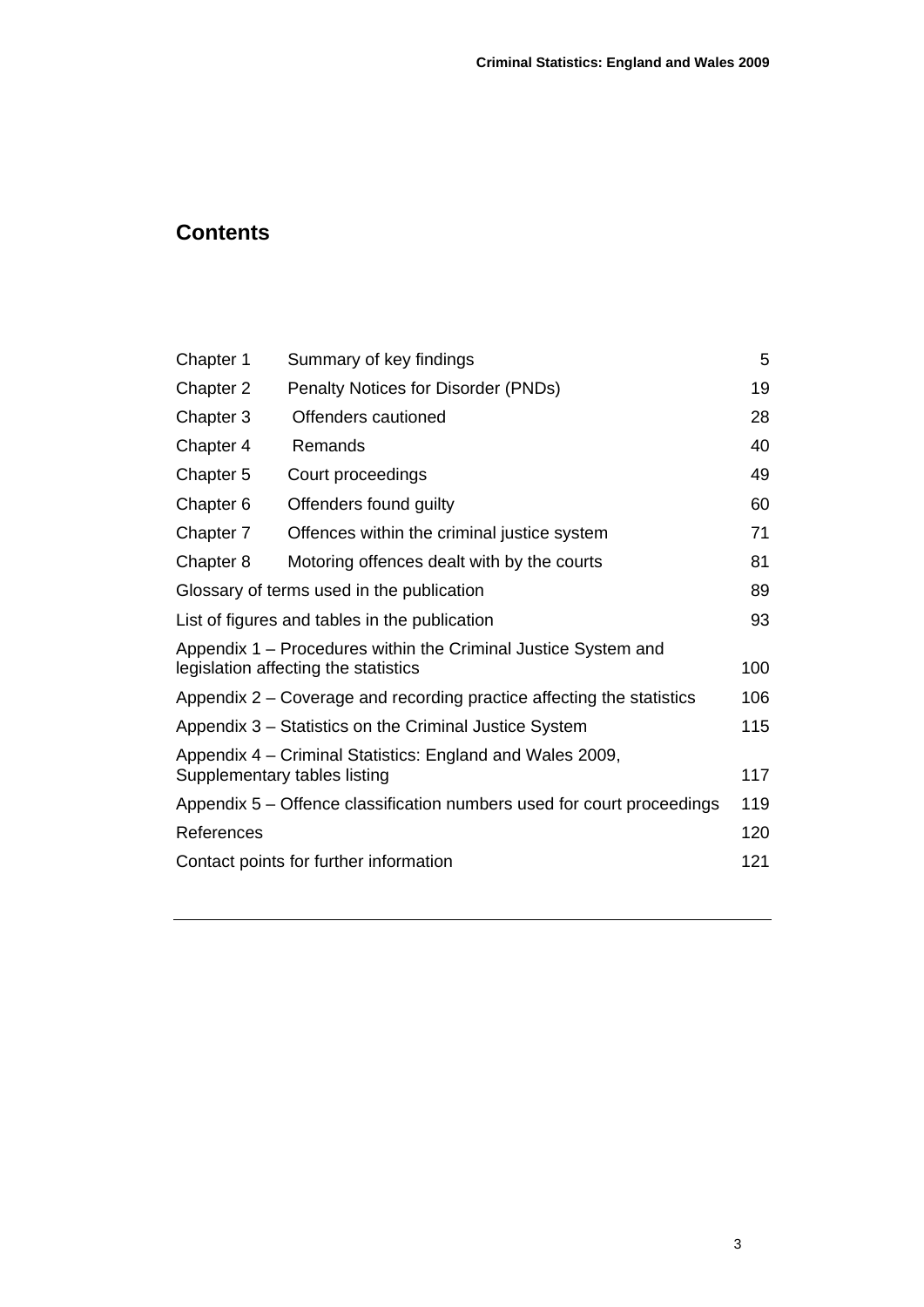**Criminal Statistics: England and Wales 2009**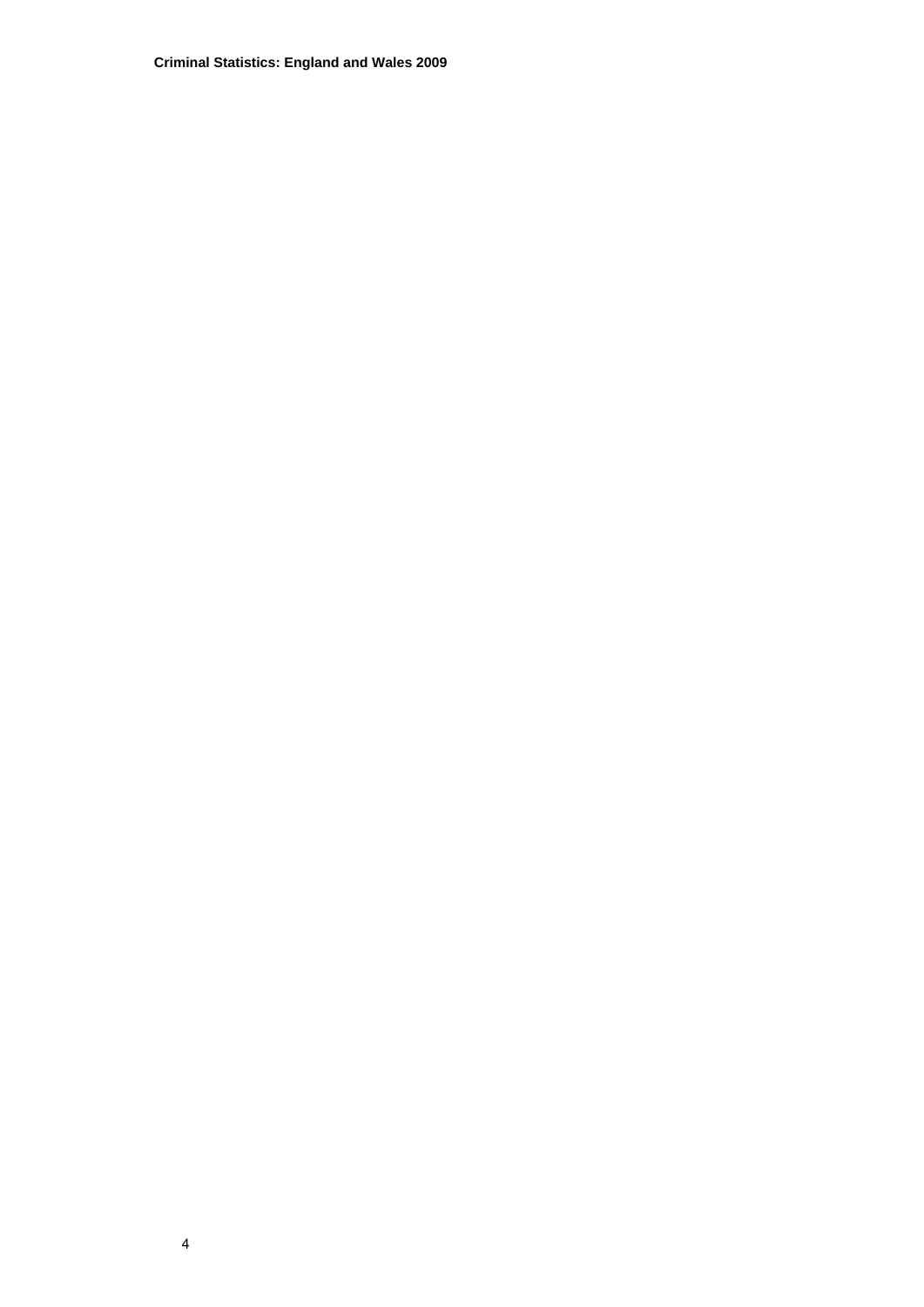## **Chapter 1 Summary of key findings**

### **Introduction**

 $\overline{a}$ 

This publication provides information about the criminal justice system (CJS) in England and Wales – focusing on progress through the system from police detection of the crime through to out of court disposals and court proceedings.

This volume therefore only relates to crimes that are recorded by the police and it is known that this represents only a fraction of all crime that is committed. For example, the British Crime Survey (BCS) which measures crimes experienced by the population resident in households, estimates substantially higher levels of offences than are recorded by the police. However, the BCS does not cover all offences, drug offences or fraud for example. Victims of an offence may not report it to the police in which case the CJS cannot pursue the case. This publication features offences reported to the police and outcomes from the CJS.

Once an offence is reported to the police it will either be detected (that is the person or persons responsible are identified) or undetected. If detected the police can then, depending on the severity and circumstances of the crime, choose to: take no further action; issue a warning or a caution or a Penalty Notice for Disorder if there is an admission of guilt; or refer a case to the courts.

The vast majority of criminal cases in England and Wales are dealt with at magistrates' courts or the Crown Court.

Virtually all criminal court cases start in a magistrates' court. The less serious offences are handled entirely in magistrates' courts. More serious offences are passed on to the Crown Court, either for sentencing after the defendant has been found guilty in a magistrates' court, or for a full trial with a judge and jury. The Crown Court also receives appeals against decisions of the magistrates' courts.

This chapter highlights some of the key statistics for the CJS from 1955 to 2009, although in the case of crime, detections and arrests the period covered is financial years from 2004/05 to 2009/10. It includes some statistics published elsewhere, most notably from Crime in England and Wales 2009/2010 published by the Home Office.

Any trends in recorded crime mentioned below will have been affected by the change in counting rules from 1 April 1998 (see [Appendix 2\)](#page-109-0) and by the introduction nationally of the National Crime Recording Standard (NCRS) in April [2](#page-8-0)002 $^2$ .

<span id="page-8-0"></span> $2^2$  Crime in England and Wales 2009/10; John Flatley et al; Home Office Statistical Bulletin; July 2010.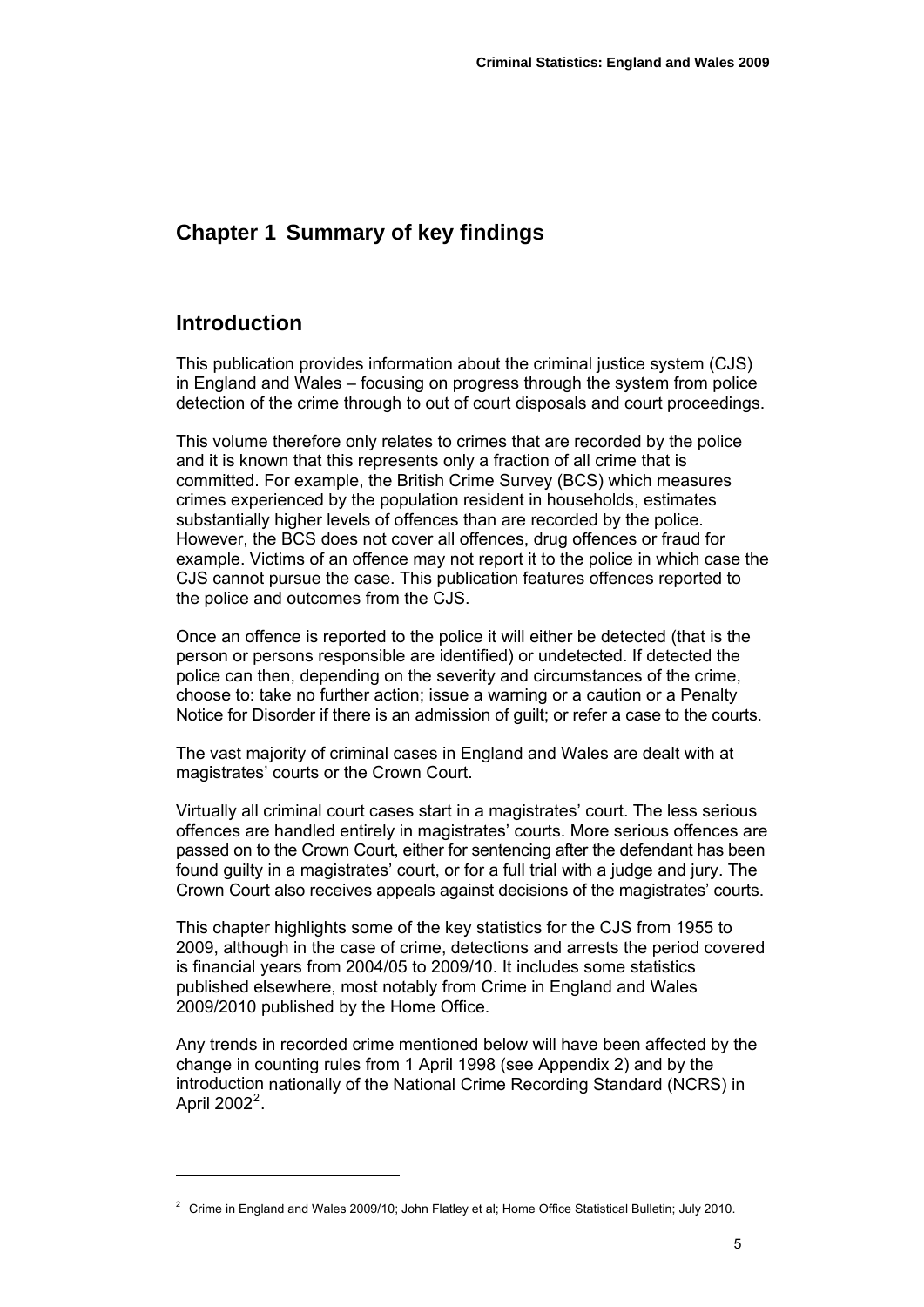#### **A Statistical overview of the criminal justice system in 2009**

The key stages of the criminal justice system from the recording of crime by the police to the culmination of a court case are presented in the Figures 1.1, 1.1a and Table 1A.

#### **Figure 1.1 Flows through the Criminal Justice System (all offences) 2009**



1. Covers all indictable, including triable either way, offences plus a few closely associated summary offences

2. Includes formal warnings for cannabis possession and non-sanction detections.<br>2. Includes formal warnings for cannabis possession and non-sanction detections.<br>\* Total number of offences committed rather than total numbe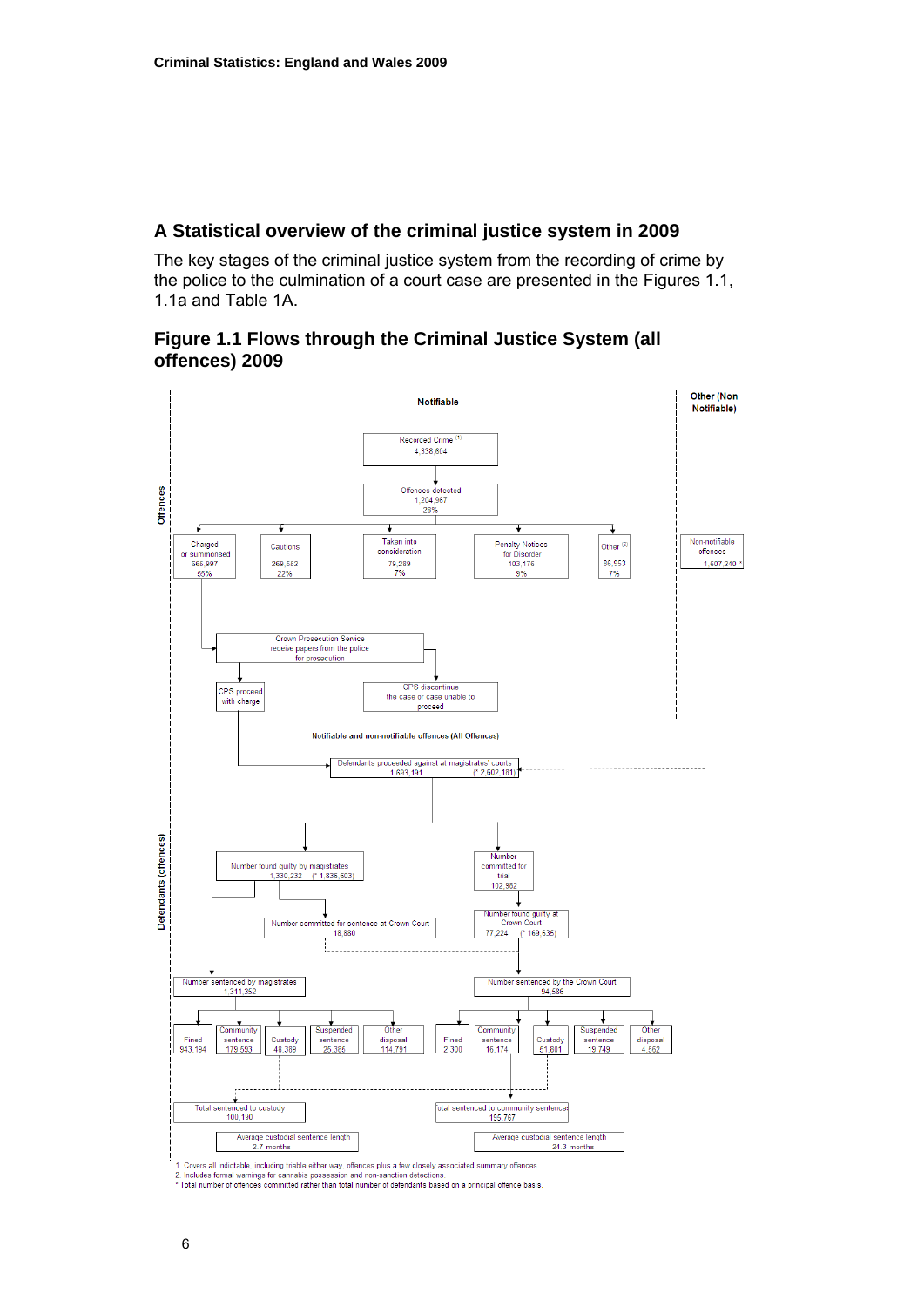#### **Figure 1.1a Flows through the Criminal Justice System (Notifiable Offences and indictable offences) 2009**



1. Covers all indictable, including triable either way, offences plus a few closely associated summary offences

1.2. Includes formal warnings for cannabis possession and non-sanction detections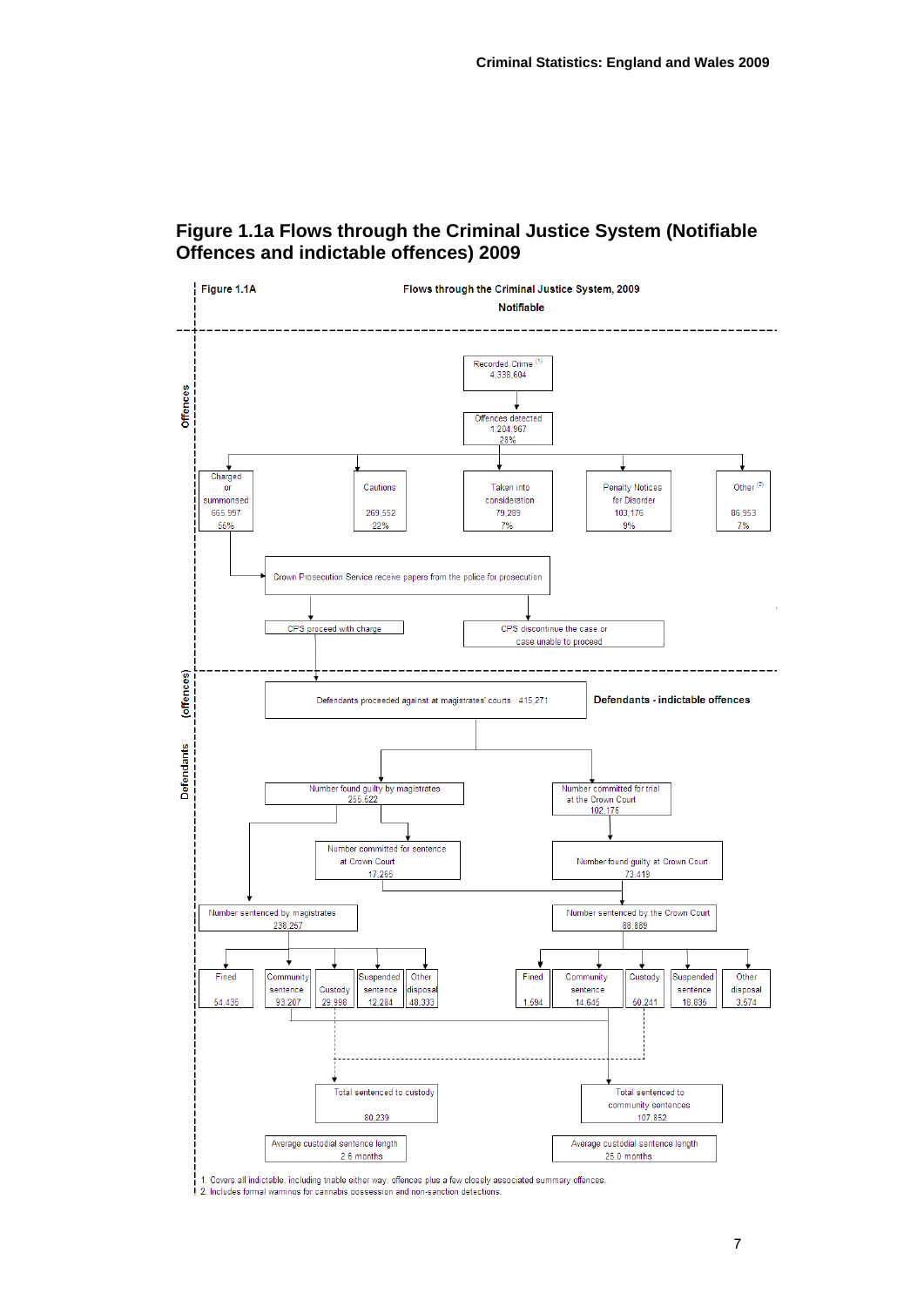| England and Wales                                                                                                                                                                                                                                          |                                |                     |                               |                      |                      |                      |                      |                      |                                 |                      | Thousands                      |
|------------------------------------------------------------------------------------------------------------------------------------------------------------------------------------------------------------------------------------------------------------|--------------------------------|---------------------|-------------------------------|----------------------|----------------------|----------------------|----------------------|----------------------|---------------------------------|----------------------|--------------------------------|
|                                                                                                                                                                                                                                                            | 1955                           | 1965                | 1975                          | 1985                 | 1995                 | 2005 <sup>(6)</sup>  | 2006 <sup>(6)</sup>  | 2007 <sup>(6)</sup>  | $\widehat{\circ}$<br>2008       | 2009                 | (6) 2008-2009<br>% change)     |
| Crime measured by British Crime<br>Survey                                                                                                                                                                                                                  | $_{\ast}$ (r)                  | $_{\star}$ (t)      | $\widehat{\epsilon}$          | $_{\ast}$ (r)        | 19,351               | 10,752               | 11,109               | 10,050               | 10,518                          | 9,587                | တု                             |
| offences recorded by the police <sup>(3)</sup><br>- detection rate (percentage)<br>Notifiable offences <sup>(2)</sup><br>offences detected                                                                                                                 | 49<br>438<br>214               | 445<br>89<br>1,134  | 2,106<br>922<br>$\frac{4}{4}$ | 3,426<br>1,212<br>35 | 26<br>4,886<br>1,277 | 5,555<br>1,516<br>27 | 5,428<br>1,475<br>27 | 28<br>1,373<br>4,951 | 28<br>1,339<br>4,703            | 28<br>4,339<br>1,205 | $\frac{2}{5}$<br>$\frac{1}{2}$ |
| Number of offenders cautioned <sup>(4)</sup><br>of which Indictable offences <sup>(5)</sup>                                                                                                                                                                | $\frac{3}{2}$<br>89            | 88                  | $136$<br>$102$                | 219<br>145           | 29<br>203            | 299<br>183           | 350<br>204           | 205<br>363           | 328<br>181                      | 160<br>291           | $-12$<br>$\frac{1}{2}$         |
| Defendants proceeded against at<br>of which Indictable offences <sup>(5)</sup><br>magistrates' courts                                                                                                                                                      | 848<br>$\overline{9}$          | 235<br>1,439        | 439<br>2,111                  | 519<br>2147          | 1,928<br>464         | 1,895<br>423         | 1,779<br>406         | 405<br>1,733         | 1,640<br>397                    | 415<br>1,693         | ო                              |
| of which Indictable offences <sup>(5)</sup><br>Defendants found guilty at<br>magistrates' courts                                                                                                                                                           | 719<br>$\overline{5}$          | 1,346<br>196        | 1,936<br>350                  | 1,829<br>362         | 1,359<br>234         | 1,426<br>253         | 1,363<br>248         | 252<br>1,351         | 1,293<br>250                    | 1,330<br>256         | ω<br>$\sim$                    |
| Defendants tried at the Crown Court<br>Defendants sentenced at the Crown<br>Court after summary conviction<br>Defendants found guilty at the rown ourt $C$ $C$<br>rown ourt                                                                                | $\frac{8}{6}$<br>$\frac{6}{5}$ | $\frac{8}{2}$<br>22 | $\frac{7}{3}$<br>S3           | ∞ ඉ<br>82            | 4 S<br>70            | 77<br>58             | $\frac{8}{7}$<br>58  | 89<br>17<br>83       | $\frac{8}{8}$<br>$\overline{z}$ | $rac{10}{11}$<br>77  | 4 5<br>თ                       |
| of which Indictable offences <sup>(5)</sup><br>Total offenders found guilty at<br>both courts                                                                                                                                                              | 735<br>107                     | 1,368<br>218        | 989<br>403                    | 44<br>1911           | $1,430$<br>302       | 1,484<br>308         | 303<br>1,421         | 1,416<br>313         | 1,363<br>317                    | 329<br>1,407         | ო<br>4                         |
| of which Indictable offences <sup>(5)</sup><br>Total offenders found guilty or<br>cautioned <sup>(4)</sup>                                                                                                                                                 | 303<br>120                     | 1,428<br>246        | $\frac{2}{3}$ g               | 589<br>1076          | 505<br>1,721         | 1,783<br>491         | 507<br>1,771         | 518<br>1,779         | 498<br>1,691                    | 1,698<br>488         | ہ ہ                            |
| (1) The British Crime Survey was first conducted in 1982 and ran at mostly two-year intervals until 2001, when it became a continuous survey (piror to 2001, British Crime Survey were<br>carried out in 1982, 1984, 1988, 1992, 1994, 1996, 1998 and 2000 |                                |                     |                               |                      |                      |                      |                      |                      |                                 |                      |                                |

Table 1A Summary of criminal justice statistics, 1955, 1965, 1975, 1985, 1995 and 2005 - 2009 **Table 1A Summary of criminal justice statistics, 1955, 1965, 1975, 1985, 1995 and 2005 - 2009**

carried out in 1982, 1984, 1988, 1992, 1994, 1996, 1998 and 2000).

(2) Includes British Transport Police from 2002/03

Excluding other criminal damage of value £20 and under until 1989/99. Figures are affected by the extended coverage and new counting rules introduced in 1998 and by the introduction of the National Crime Recording Standard (3) Excluding other criminal damage of value £20 and under until 1998/99. Figures are affected by the extended coverage and new counting rules introduction of the introduction of the National Crime Recording Standard in 20 (4) Cautions, written warnings and all fixed penalties for summary motoring offences are not covered in this volume but are published in the Home Office Statistical Bulletin complete that the second that the second that the second that the second control of the second control (3) Excluding other circular damage of value £20 and (4) Condoms, withness and all fixed penalties (4) Condoms, withnes

'Motoring offences and breath tests'. 'Motoring offences and breath tests'.

(5) Indictable offences include those triable-either-way.

(5) Indictable offences include those triable-efther-way.<br>(6) Notifiable offences data are for financial years, i.e. 2004/05 to 2008/09. Prior to 2001/02, BCS estimates relate to climes experienced in a given calendar year (6) Notifiable offences data are for financial years, i.e. 2004/05 to 2008/09. Prior to 2001/02, BCS estimates relate to crimes experienced in a given calendar year. From 2001/02 onwards BCS estimates relate to crimes experienced in the last 12 months based on interviews in the given financial year.

(7) This figure is based on the percentage point change in detection rate between 2007/08 and 2008/09. v.<br>experienced in the last 12 months based on interviews in the given financial year.<br>(7) This figure is based on the percentage point change in detection rate between 2007/08 and 2008/09.

\* not applicable. \* not applicable.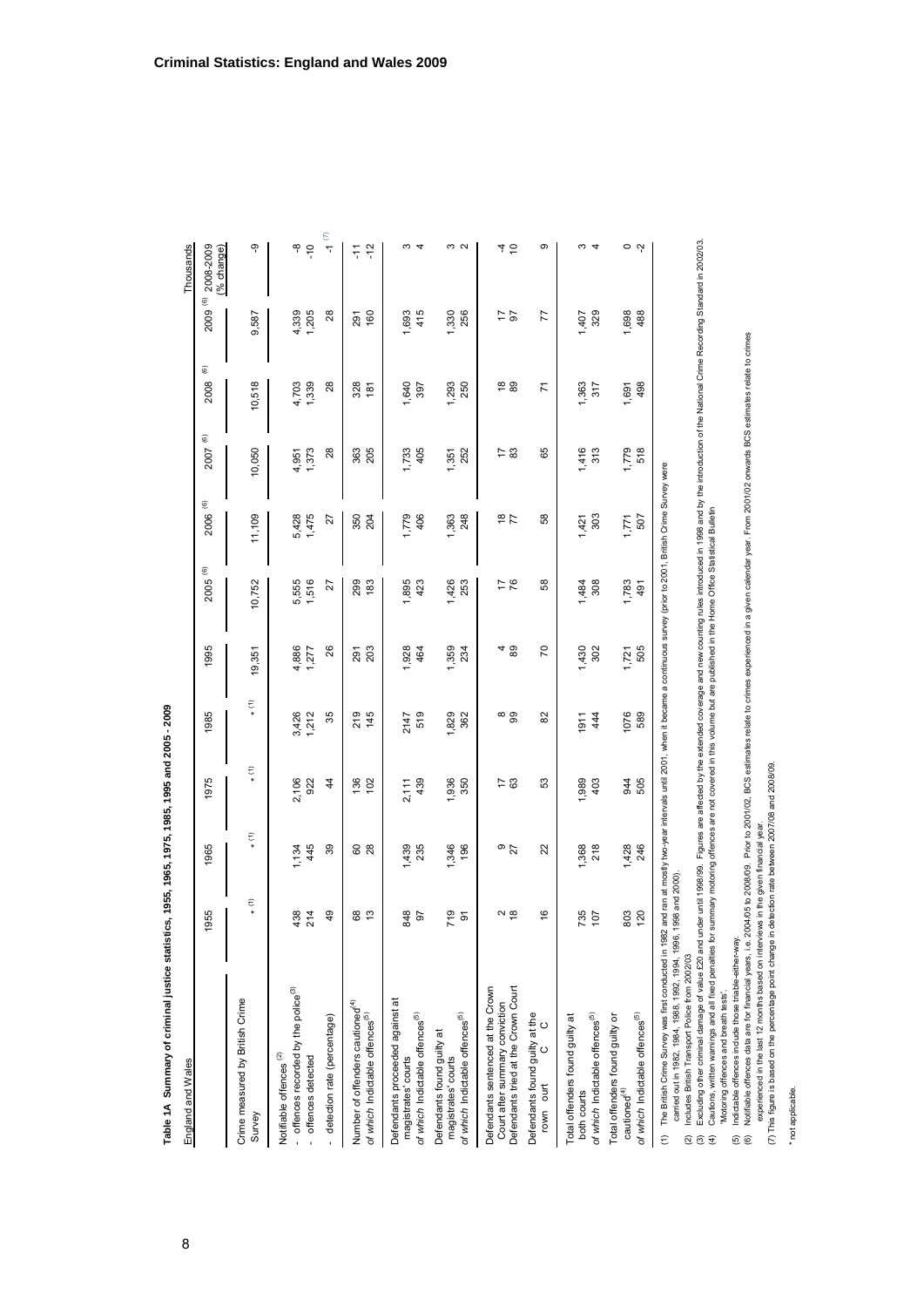#### **Crime in England and Wales**

According to the British Crime Survey crime against adults living in private households fell by nine per cent between 2008/9 and 2009/10 to 9.59 million crimes. This continues the decline with crime, as measured by the BCS, down by 50 per cent since 1995.

Crime recorded by the police fell by eight per cent between 2008/9 and 2009/10 to 4.34 million crimes. This covers notifiable offences which includes all indictable offences plus some summary offences such as common assault and assaulting a police officer. Within recorded crime:

- Violent crimes against the person decreased four per cent from 903,400 to 871,700. Violent crimes leading to an injury decreased by five per cent from 421,000 to 401,700.
- Sexual offences increased by six per cent from 51,400 to 54,500. Rape of a female increased by 15 per cent from 12,100 to 14,000.
- Burglaries decreased by seven per cent from 581,600 to 540,700. Other theft offences decreased by four per cent from 1.08 million to 1.04 million. Offences against vehicles decreased by 16 per cent from 591,800 to 495,000.
- Fraud and forgery offences decreased by seven per cent from 163,200 to 152,300.
- Drug offences decreased by four per cent from 243,500 to 235,000.
- Criminal damage offences decreased by 14 per cent from 936,400 to 806,700.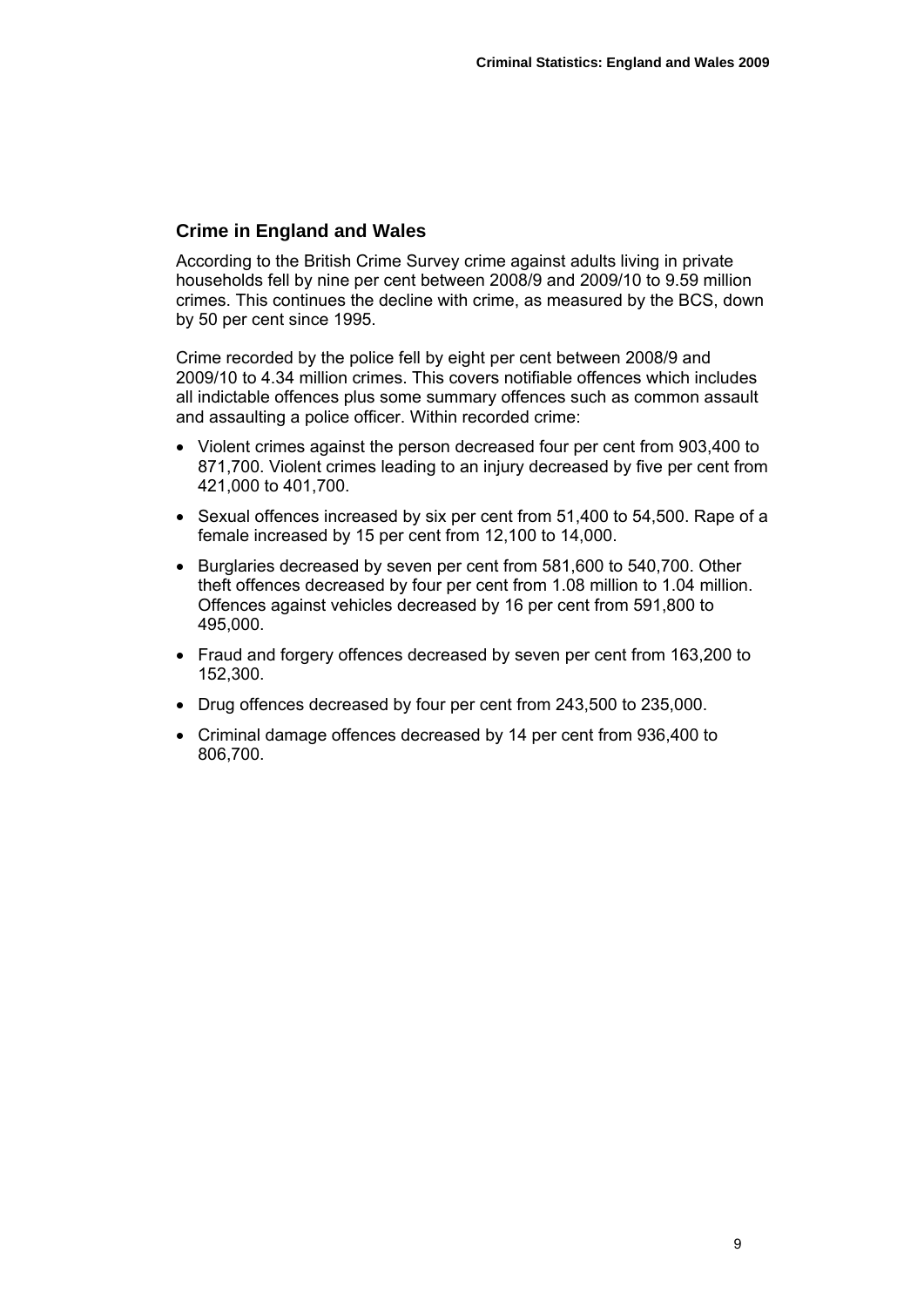



(1) From 1998 the figures are for financial years. The recorded crime series was affected by new counting rules from 1998 onwards and by the NCRS from 2001/02 onwards.

(2) Indictable offences with allowance for under-recording where appropriate.

#### **The Criminal Justice System**

Changes in the number of people processed through the criminal justice system can be influenced by factors unrelated to the level of crime or the numbers of crimes cleared up. Table 1B summaries by offence group outcomes from the Criminal Justice System for 2008 and 2009. A longer time series from 1999 to 2009 can be seen in the Summary Excel Tables.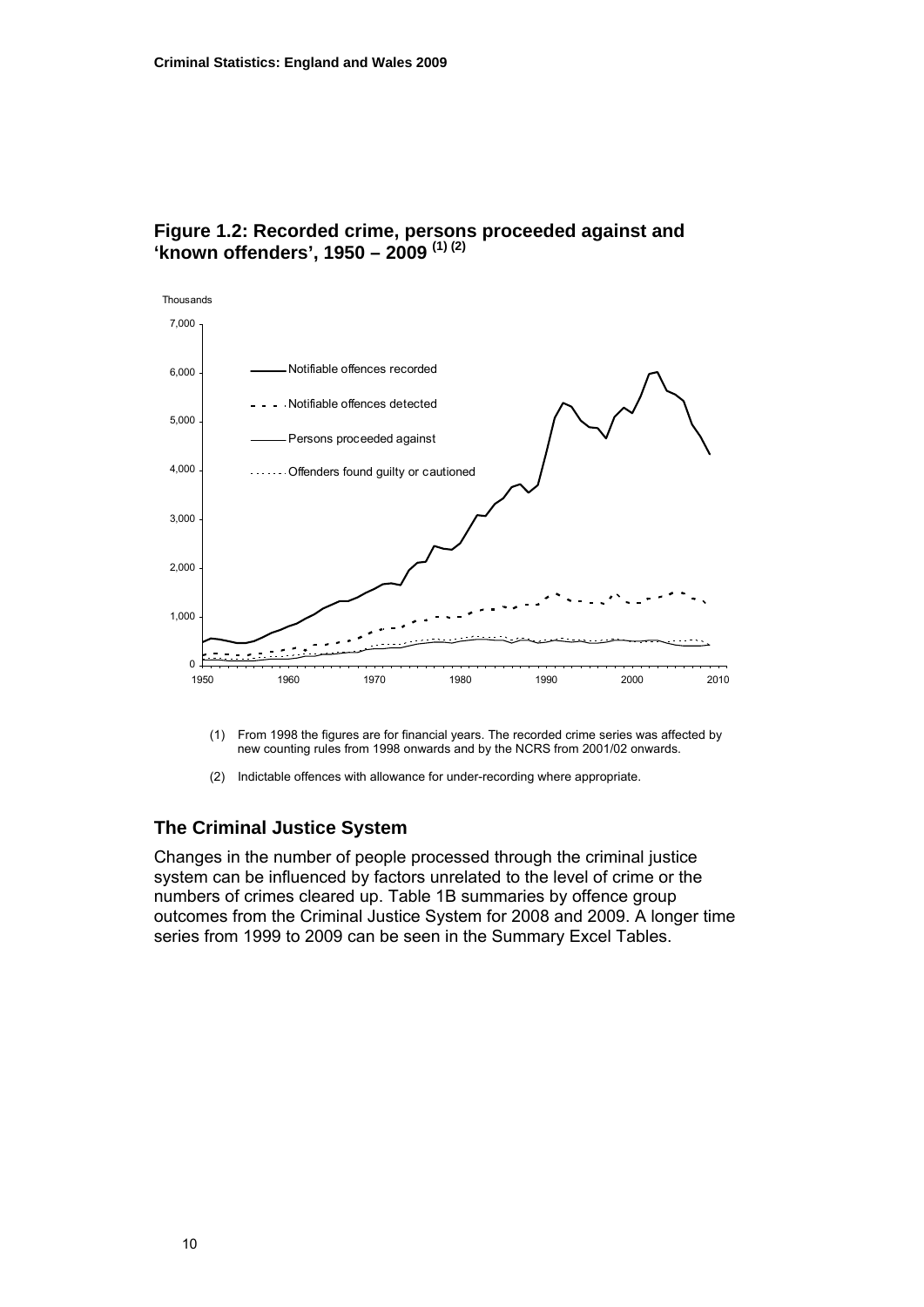| Table 1B: Offenders given a PND, Cautioned, Proceeded against, Found guilty, Sentenced and Sentence outcome, by offence group, 2008 - 2009                                                                                                                                                                                                                                                                                          |      |         |                          |                      |                       |                          |                          |                       |                          |          |                       |                       |                      |                         |
|-------------------------------------------------------------------------------------------------------------------------------------------------------------------------------------------------------------------------------------------------------------------------------------------------------------------------------------------------------------------------------------------------------------------------------------|------|---------|--------------------------|----------------------|-----------------------|--------------------------|--------------------------|-----------------------|--------------------------|----------|-----------------------|-----------------------|----------------------|-------------------------|
|                                                                                                                                                                                                                                                                                                                                                                                                                                     |      |         |                          | Outco                | Found<br>Ë            | Prover                   | lepol                    |                       |                          |          | Sentence Uutcome      |                       |                      |                         |
| Offence Group                                                                                                                                                                                                                                                                                                                                                                                                                       | Year | PND     | Cautioned <sup>(1)</sup> | Proceeded<br>against | guilty <sup>(2)</sup> | Offenders <sup>(3)</sup> | Sentenced <sup>(2)</sup> | discharge<br>Absolute | discharge<br>Conditional | Fine     | sentence<br>Community | sentence<br>Suspended | Immediate<br>custody | Otherwise<br>dealt with |
| Violence against                                                                                                                                                                                                                                                                                                                                                                                                                    | 2008 |         | 37,880                   | 59,941               | 41,517                | 79,397                   | 41,441                   | 112                   | 1,889                    | 1,677    | 15,610                | 7,500                 | 13,380               | 1,273                   |
| the person                                                                                                                                                                                                                                                                                                                                                                                                                          | 2009 |         | 27,305                   | 65,380               | 43,426                | 70,731                   | 43,195                   | 77                    | 546                      | 1.712    | 16,041                | 8,547                 | 14,084               | 1,188                   |
| Sexual offences                                                                                                                                                                                                                                                                                                                                                                                                                     | 2008 |         | 1,681                    | 8,421                | 5,116                 | 6,797                    | 5,121                    |                       | 126                      | 5        | 1,367                 | 420                   | 3,000                | 110                     |
|                                                                                                                                                                                                                                                                                                                                                                                                                                     | 2009 |         | 1,478                    | 9,357                | 5.106                 | 6,584                    | 5,092                    | $\infty$              | 67                       | 52       | 1,391                 | 412                   | 2,987                | 120                     |
| Burglary                                                                                                                                                                                                                                                                                                                                                                                                                            | 2008 |         | 5,407                    | 30,850               | 23,882                | 29,289                   | 23,651                   | 74                    | 730                      | 369      | 9,401                 | 2,432                 | 9,960                | 685                     |
|                                                                                                                                                                                                                                                                                                                                                                                                                                     | 2009 |         | 4,398                    | 30,847               | 22,973                | 27,371                   | 22,758                   | $^{24}$               | 536                      | 294      | 9,214                 | 2,374                 | 10,026               | 290                     |
| Robbery                                                                                                                                                                                                                                                                                                                                                                                                                             | 2008 |         | 382                      | 13,096               | 8,475                 | 8,857                    | 8,495                    | Ν                     | $23\,$                   | ဖ        | 2,832                 | 444                   | 5,095                | 93                      |
|                                                                                                                                                                                                                                                                                                                                                                                                                                     | 2009 |         | 205                      | 13,647               | 8,644                 | 8,849                    | 8,663                    | s                     | 15                       | $\infty$ | 2,914                 | 476                   | 5,155                | 90                      |
| Theft and handling                                                                                                                                                                                                                                                                                                                                                                                                                  | 2008 | 45,616  | 64,047                   | 123,876              | 110,921               | 220,584                  | 110,348                  | 687                   | 21,295                   | 13,964   | 40,785                | 6,818                 | 21,008               | 5,791                   |
| stolen goods                                                                                                                                                                                                                                                                                                                                                                                                                        | 2009 | 48,161  | 60.730                   | 125,368              | 11,861                | 220,752                  | 111,398                  | 549                   | 22,488                   | 15,578   | 42,044                | 7.113                 | 19.942               | 3.684                   |
| Fraud and                                                                                                                                                                                                                                                                                                                                                                                                                           | 2008 |         | 8,263                    | 24,145               | 20,573                | 28,836                   | 20,675                   | 50                    | 2,882                    | 2,900    | 5,848                 | 2,794                 | 5,675                | 526                     |
| forgery                                                                                                                                                                                                                                                                                                                                                                                                                             | 2009 |         | 7,210                    | 26,129               | 21,031                | 28,241                   | 20,941                   | 47                    | 2,579                    | 2,851    | 6,616                 | 3,166                 | 5,387                | 295                     |
| Criminal                                                                                                                                                                                                                                                                                                                                                                                                                            | 2008 |         | 7,873                    | 12,234               | 9,628                 | 17,501                   | 9,574                    | 8                     | 1,864                    | 1,040    | 4,194                 | 453                   | 1,157                | 767                     |
| damage                                                                                                                                                                                                                                                                                                                                                                                                                              | 2009 |         | 6,419                    | 9,962                | 7,854                 | 14,273                   | 7,831                    | 59                    | 1,470                    | 919      | 3,551                 | 413                   | 1,036                | 383                     |
| Drug                                                                                                                                                                                                                                                                                                                                                                                                                                | 2008 |         | 47,038                   | 56,953               | 52,943                | 99,981                   | 52,911                   | 382                   | 8,101                    | 17,674   | 12,272                | 2,958                 | 9,488                | 2,036                   |
| offences                                                                                                                                                                                                                                                                                                                                                                                                                            | 2009 | 11,491  | 43,808                   | 61,639               | 56,793                | 12,092                   | 56,620                   | 353                   | 7,200                    | 20,970   | 13,653                | 3,118                 | 9,425                | 1,901                   |
| Indictable motoring                                                                                                                                                                                                                                                                                                                                                                                                                 | 2008 |         |                          | 4,198                | 3,735                 | 3,735                    | 3,862                    | $\sim$ $\sim$         | 8                        | 362      | 1,155                 | 837                   | 1,393                | 63                      |
| offences                                                                                                                                                                                                                                                                                                                                                                                                                            | 2009 |         |                          | 4,182                | 3,616                 | 3,616                    | 3,713                    |                       | 34                       | 317      | 1,110                 | 890                   | 1,315                | 45                      |
| Other indictable                                                                                                                                                                                                                                                                                                                                                                                                                    | 2008 |         | 8,609                    | 63,736               | 40,079                | 48,688                   | 39,822                   | 489                   | 2,977                    | 11,563   | 9,318                 | 3,799                 | 8,902                | 2,774                   |
| offences                                                                                                                                                                                                                                                                                                                                                                                                                            | 2009 |         | 7,982                    | 68,760               | 47,637                | 55,619                   | 46,935                   | 530                   | 3,016                    | 13,293   | 11,318                | 4,610                 | 10,882               | 3,286                   |
| Indictable                                                                                                                                                                                                                                                                                                                                                                                                                          | 2008 | 45,616  | 181,180                  | 397,450              | 316,869               | 543,665                  | 315,900                  | 1,904                 | 39,937                   | 49,646   | 102,782               | 28,455                | 79,058               | 14,118                  |
| <b>Offences</b>                                                                                                                                                                                                                                                                                                                                                                                                                     | 2009 | 59,652  | 159,535                  | 415,271              | 328,941               | 548,128                  | 327,146                  | 1,654                 | 38,971                   | 56,029   | 107,852               | 31,119                | 80,239               | 11,282                  |
| Summary offences                                                                                                                                                                                                                                                                                                                                                                                                                    | 2008 | 130,548 | 146,712                  | 593,335              | 494,152               | 771,412                  | 493,943                  | 3,286                 | 43,208                   | 344,262  | 65,687                | 7,696                 | 14,089               | 15,715                  |
| (excl. motoring)                                                                                                                                                                                                                                                                                                                                                                                                                    | 2009 | 110,741 | 131,110                  | 618,755              | 514,394               | 756,245                  | 514,573                  | 2,977                 | 41,248                   | 369,762  | 67,759                | 8,962                 | 14,687               | 9,178                   |
| Summary motoring                                                                                                                                                                                                                                                                                                                                                                                                                    | 2008 |         |                          | 649,238              | 552, 197              | 552,197                  | 552,221                  | 4,544                 | 4,577                    | 496,388  | 21,702                | 5,000                 | 6,378                | 13,632                  |
| offences                                                                                                                                                                                                                                                                                                                                                                                                                            | 2009 |         |                          | 659,165              | 564,121               | 564,121                  | 564,219                  | 4,330                 | 3,654                    | 519,703  | 20,156                | 5,053                 | 5,264                | 6,059                   |
| Summary                                                                                                                                                                                                                                                                                                                                                                                                                             | 2008 | 130,548 | 146,712                  | 1,242,573            | ,046,349              | ,323,609                 | ,046,164                 | 7,830                 | 47,785                   | 840,650  | 87,389                | 12,696                | 20,467               | 29,347                  |
| <b>Offences</b>                                                                                                                                                                                                                                                                                                                                                                                                                     | 2009 | 110,741 | 131,110                  | 1,277,920            | 1,078,515             | ,320,366                 | 1,078,792                | 7,307                 | 44,902                   | 889,465  | 87,915                | 14,015                | 19,951               | 15,237                  |
| ₹                                                                                                                                                                                                                                                                                                                                                                                                                                   | 2008 | 176,164 | 327,892                  | 1,640,023            | 1,363,218             | 1,867,274                | 1,362,064                | 9,734                 | 87,722                   | 890,296  | 190,171               | 41,151                | 99,525               | 43,465                  |
| Offences                                                                                                                                                                                                                                                                                                                                                                                                                            | 2009 | 170,393 | 290,645                  | 1,693,191            | ,407,456              | ,868,494                 | ,405,938                 | 8,961                 | 83,873                   | 945,494  | 195,767               | 45,134                | 100,190              | 26,519                  |
| (1) From 1 June 2000 the Crime and Disorder Act 1998 came into force nationally and removed the use of cautions for persons under 18 and replaced them with reprimands and warnings. These are included in the totals.<br>(2) Figures are based on defendants found guilty and sentenced each year. Some of those sentenced may have been found guilty in a previous year so the number of 6rienced may exceed the number of guilty |      |         |                          |                      |                       |                          |                          |                       |                          |          |                       |                       |                      |                         |

é **Table 1B: Offenders given a PND, Cautioned, Proceeded against, Found guilty, Sentenced and Sentence outcome, by**  $\cdot$  $\epsilon$ ÷ J.  $\overline{1}$  $\epsilon$  $\ddot{\phantom{a}}$  $\overline{\mathbf{r}}$ 

defendants.<br>(3) Defendants who have been proven to have committed an offence (through either a court conviction or caution/reprimand or warning or receiving a Penalty Notice for Disorder). (3) Defendants who have been proven to have committed an offence (through either a court conviction or caution/reprimand or warning or receiving a Penalty Notice for Disorder). ሩ  $\frac{1}{2}$ j<br>D .<br>? <u>5</u><br>თ

defendants.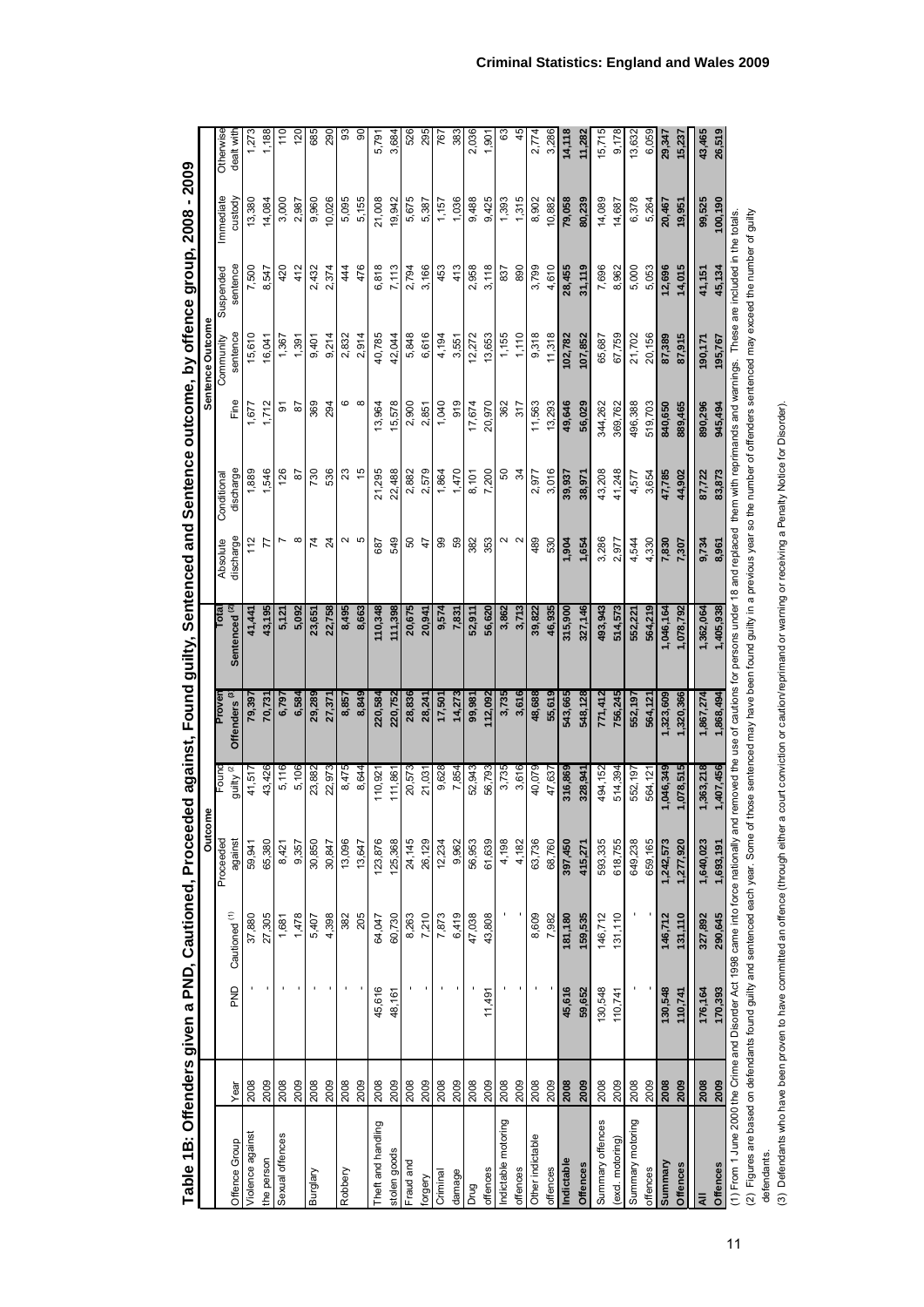#### **Detections[3](#page-15-0)**

The police detected 1.20 million crimes in 2009/10 - a fall of 10 per cent since 2008/09, while the overall number of offences fell by eight per cent in the same period, resulting in a small decrease in the sanction detection rate from 28.5 per cent to 27.9 per cent.

#### **Arrests**

In 2008/09, 1.46 million people were arrested for recorded crime (notifiable offences), a fall of one per cent from 2007/08. Recorded crime decreased by five per cent over the same period.

A three per cent decrease in arrests for violence against the person offences compares with a fall of six per cent in recorded violence against the person crimes.

For the third year in a row, more females were arrested for offences of violence against the person (34 per cent of all female arrests in 2008/09) than for theft and handling stolen goods (31 per cent in 2008/09).

#### **Out of Court Disposals**

The two main out of court disposals in this publication are Penalty Notices for Disorder (PND) and cautions<sup>[4](#page-15-1)</sup>. The number of 'formal warnings for cannabis possession' are also presented.

The total number of out of court disposals administered for notifiable or nonnotifiable offences fell by nine per cent between 2008 and 2009 and between 2007 and 2008.

These falls followed a period of rapid growth from 2003 to 2007, when out of court disposals almost trebled. This increase was due to the introduction of PNDs and cannabis warnings in 2004, and an increase in the use of cautions. This coincided with the introduction of a public service agreement target, which took effect in 2002, to increase the total number of offences brought to justice. In April 2008, this target was replaced with a target focused only on serious violence, serious sexual and serious acquisitive crimes.

 $\overline{a}$ 

<span id="page-15-0"></span> $3$  Crime in England and Wales 2009/10; John Flatley et al; Home Office Statistical Bulletin; July 2010.

<span id="page-15-1"></span>Throughout this publication cautions includes reprimands and warnings for juvenile offenders and simple and conditional cautions for adult offenders.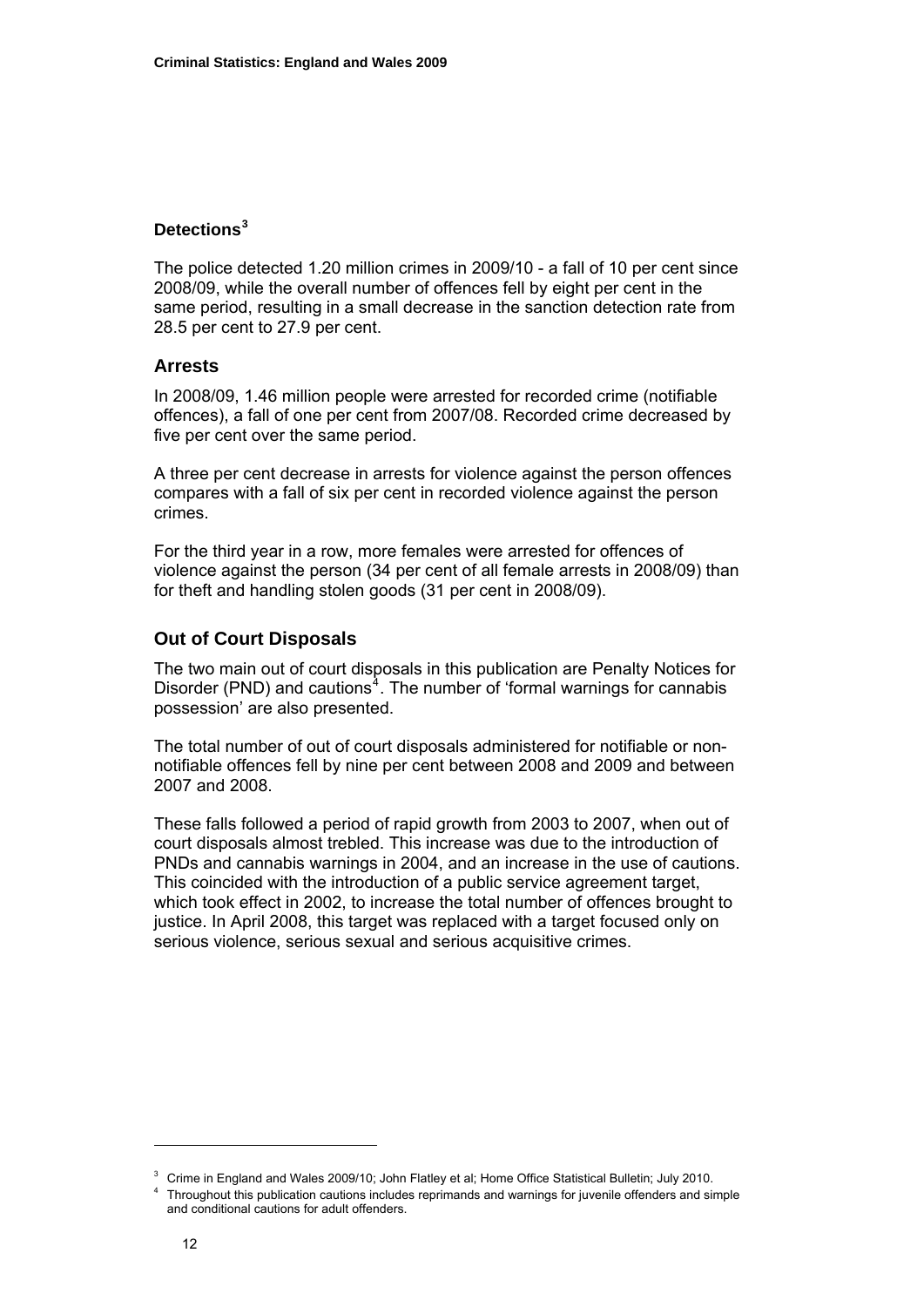

**Figure 1.3: Total number of out of court disposals 1999 to 2009** 

#### **Penalty Notices for Disorder (PNDs)**

In 2009, there were 170,400 PNDs issued, down three per cent from 176,200 in 2008. During 2007 there were 207,500 PNDs issued; the highest in any year since their introduction.

Following the introduction of a PND for possession of cannabis in 2009, there were 11,500 given for this offence.

Of the 170,400 PNDs issued in 2009:

- 128,400 were given to males, down by 6,000 from 2008;
- 42,000 were given to females, up by 200 from 2008;
- 48,200 were issued for retail thefts under £200, which for the first time is the most common offence PNDs were issued, comprising an increase of six per cent since 2008;
- 43,300 were issued for causing harassment, alarm or distress a fall of 25 per cent since 2008.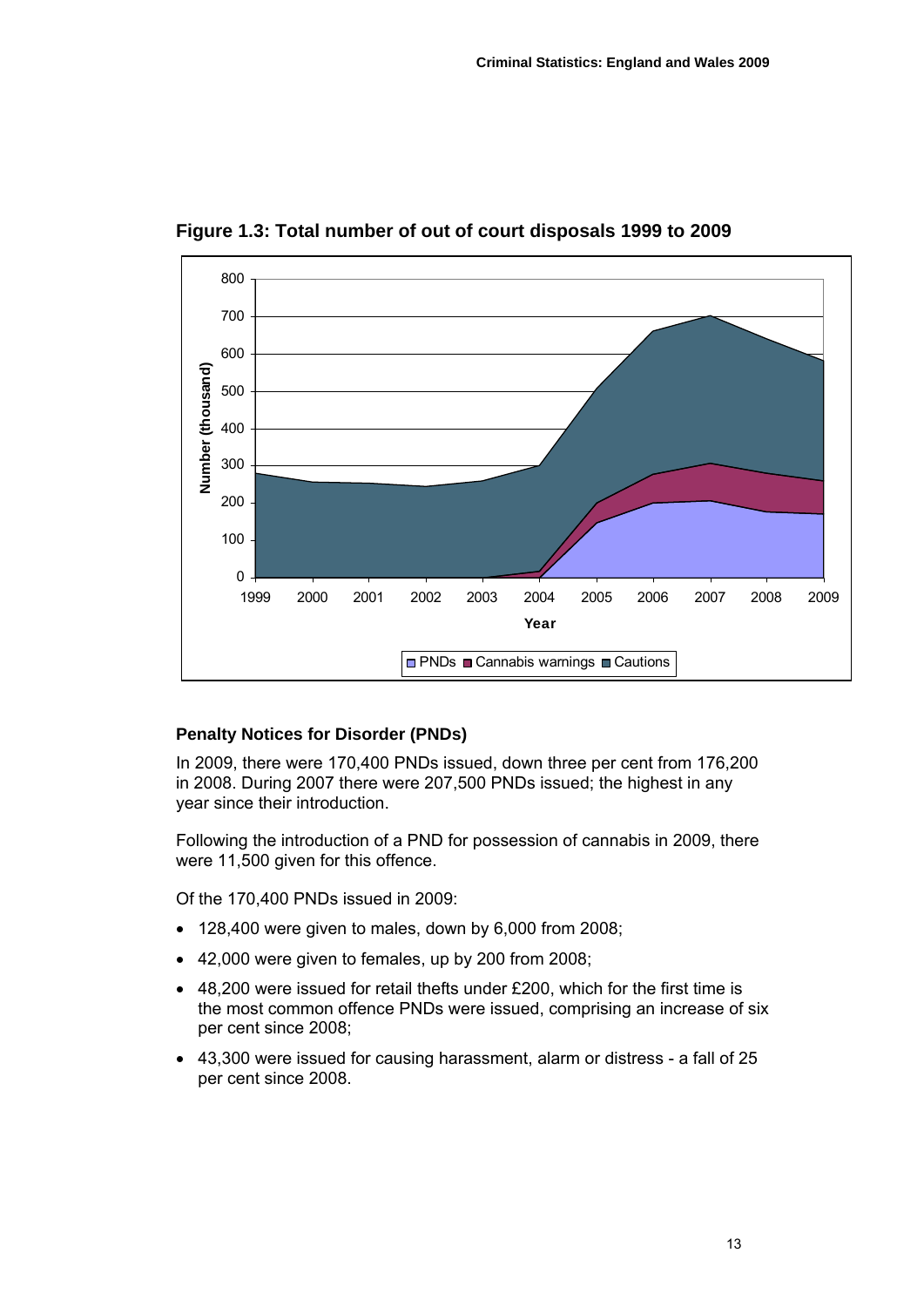#### **Cautions**

In 2009, there were 290,600 cautions<sup>[5](#page-17-0)</sup> administered to offenders, a decrease of 11 per cent (327,900) from 2008.

Of the 290,600 cautions administered:

- 78,700 were administered to juveniles a fall of 20 per cent from 2008 and the fewest given to juveniles in the 11 year time series presented;
- 212,000 were administered to adults, a fall of eight per cent from 2008;
- 159,300 cautioned were administered for indictable (including triable-eitherway) offences and 131,100 for summary offences.
- For indictable offences, the most frequently administered caution was for 'theft and handling stolen goods'; accounting for 38 per cent of indictable cautions.
- 60,300 were administered for 'common assault' which accounted for 21 per cent of all cautions.

#### **Court Proceedings**

**Figure 1.4: Defendants proceeded against at magistrates' courts by type of offence and result, 2005 - 2009** 



 $\overline{a}$ 

<span id="page-17-0"></span><sup>5</sup> These data include 'simple cautions', 'conditional cautions' and reprimands and warnings (which replaced cautions for juvenile offenders on 1 June 2000).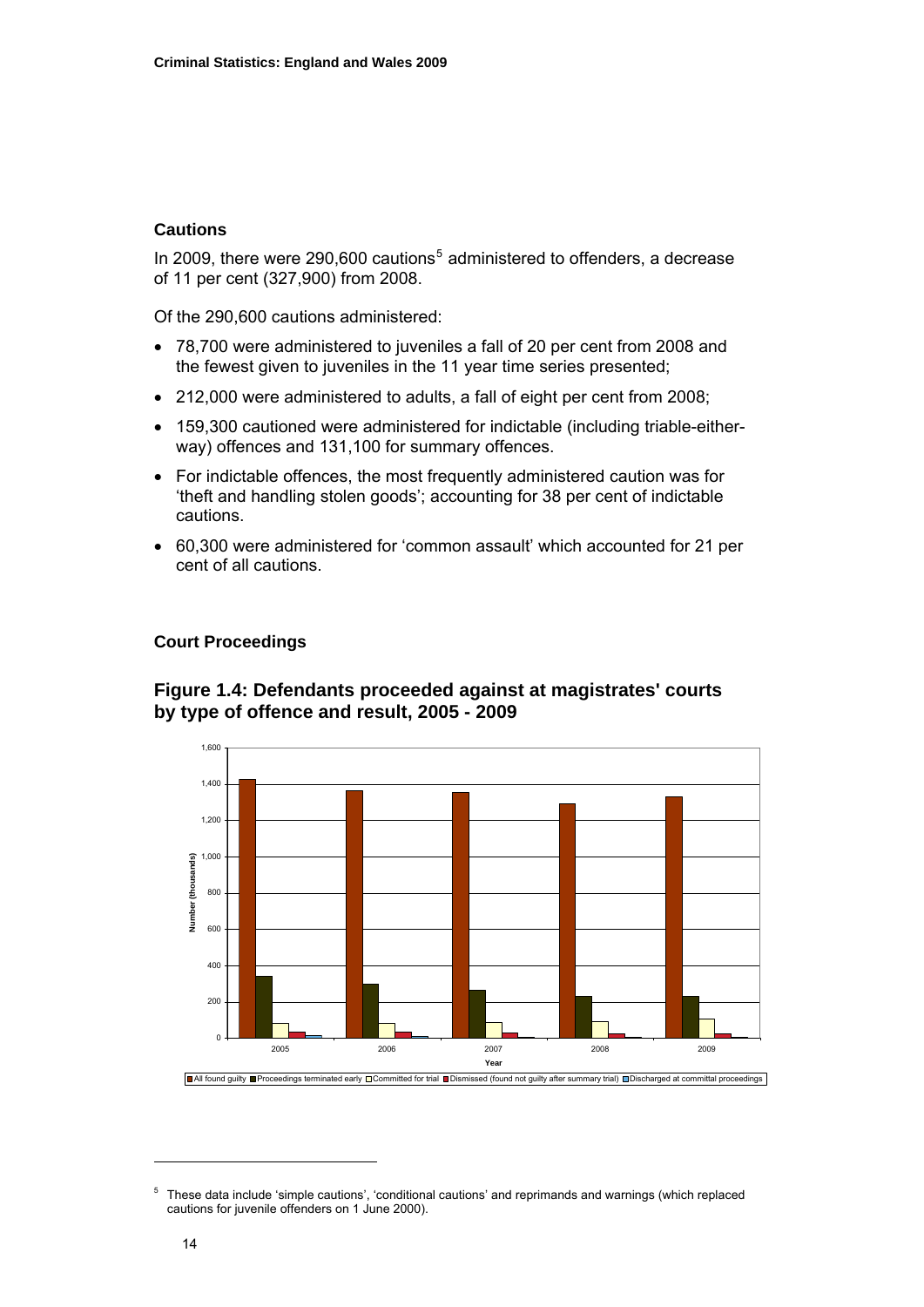In 2009, 1.69 million defendants were proceeded against in magistrates' courts - a rise of three per cent from 2008, bringing to an end a trend of yearon-year decreases since 2004 (Table 5.1). Part of this increase is due to the inclusion of breaches of bail offences in this year's data which accounts for less than 0.5 percentage points of the rise.

So readers can compare with recorded crime trends which only cover notifiable offences this covers 576,500 defendants proceeded against at court for notifiable offences and a further 1.12 million defendants who were summonsed to appear before court for non-notifiable offences.

Of the 1.69 million defendants proceeded against at magistrates' courts in 2009 (Table 1.1):

- 415,300 were proceeded against for indictable offences;
- 1.28 million were proceeded against for summary offences;
- 113,000 were committed for trial at the Crown Court.

There were 97,200 (over the age of 18) defendants received at the Crown Court for trial in 2009, of which (Table 5D):

- Of those with a stated sex 85,200 (88 per cent) were male, and 11,200 (12 per cent) were female;
- 28,700 were for indictable offences a rise of eight per cent from 2008;
- 68,500 were for triable-either-way offences (including motoring offences) a rise of 20 per cent from 2008.

The number of proceedings against defendants for summary motoring offences varied from 904,000 in 2004 to 649,200 in 2008, greater than the variation in indictable or summary non-motoring offences (Figure 1.5).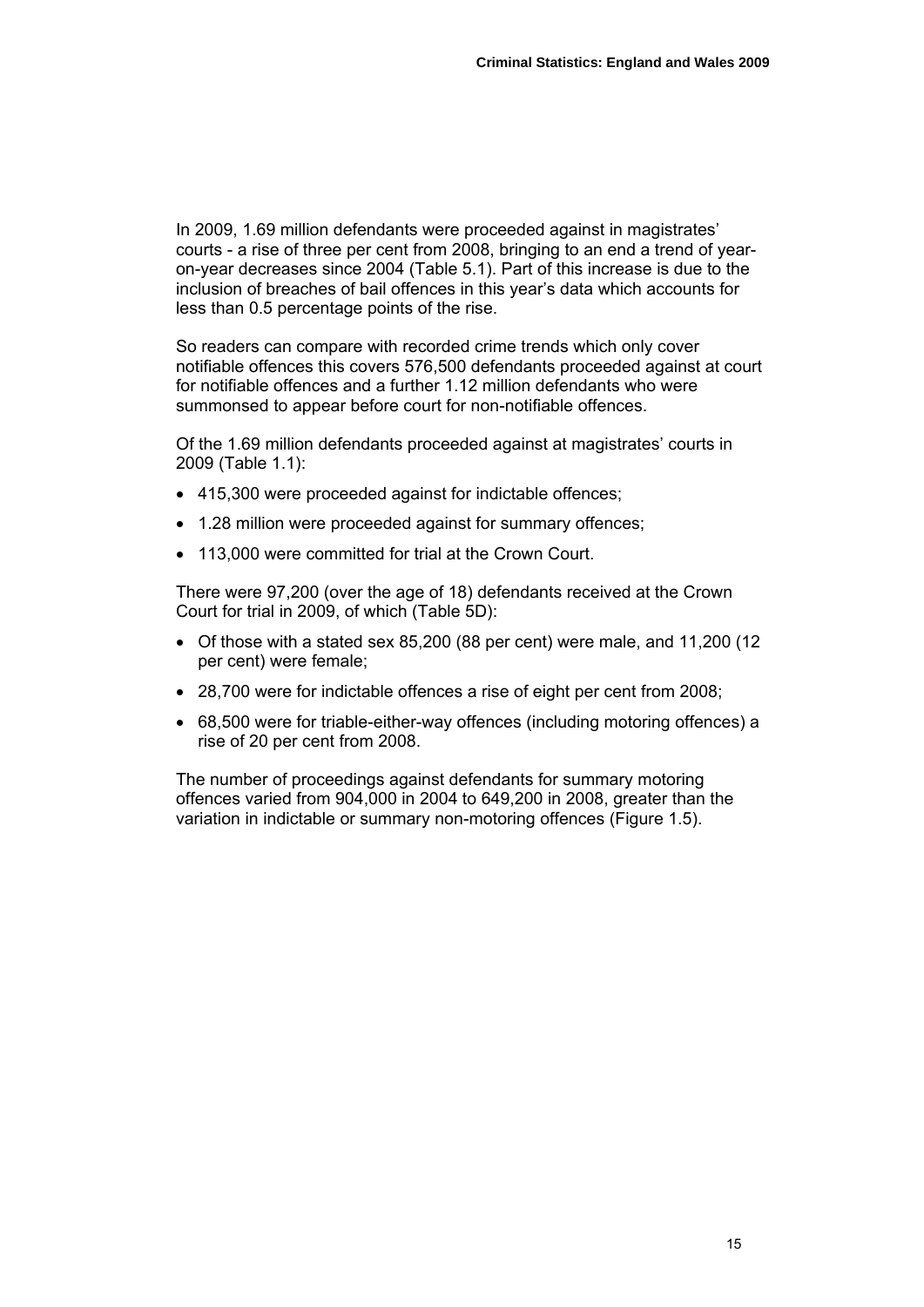

#### **Figure 1.5: Defendants proceeded against at magistrates' courts by type of offence, 1999 - 2009**

#### **Convictions**

In 2009, 1.41 million offenders were found guilty at all courts - a rise of three per cent from 2008 and the first annual rise since 2004, when 1.55 million offenders were found guilty (Table 6A):

The conviction ratio remained at 83 per cent between 2008 and 2009. Conviction ratios (Table 6D) fell for most offence groups between 2008 and 2009 with the exceptions of:

- Other indictable non-motoring offences (which includes disparate acts such as failure to surrender to bail and affray), increasing from 63 to 69 per cent;
- Summary motoring offences, increasing from 85 to 86 per cent;
- Summary non-motoring offences, remaining at 83 per cent;
- Criminal damage, remaining at 79 per cent.

In 2009 1.33 million defendants were found guilty in magistrates' courts, an increase of three per cent from 1.29 million in 2008. (Table 5.7).

In 2009 97,200 adult defendants were committed for trial at the Crown Court, an increase of 16 per cent from 83,800 in 2008. (Table 5D).

The average waiting time for cases referred to the Crown Court remained at 15.4 weeks (Table 5A).

In 2009, 77,200 defendants were found guilty at the Crown Court, an increase of nine per cent from 70,700 in 2008. (Table 5E).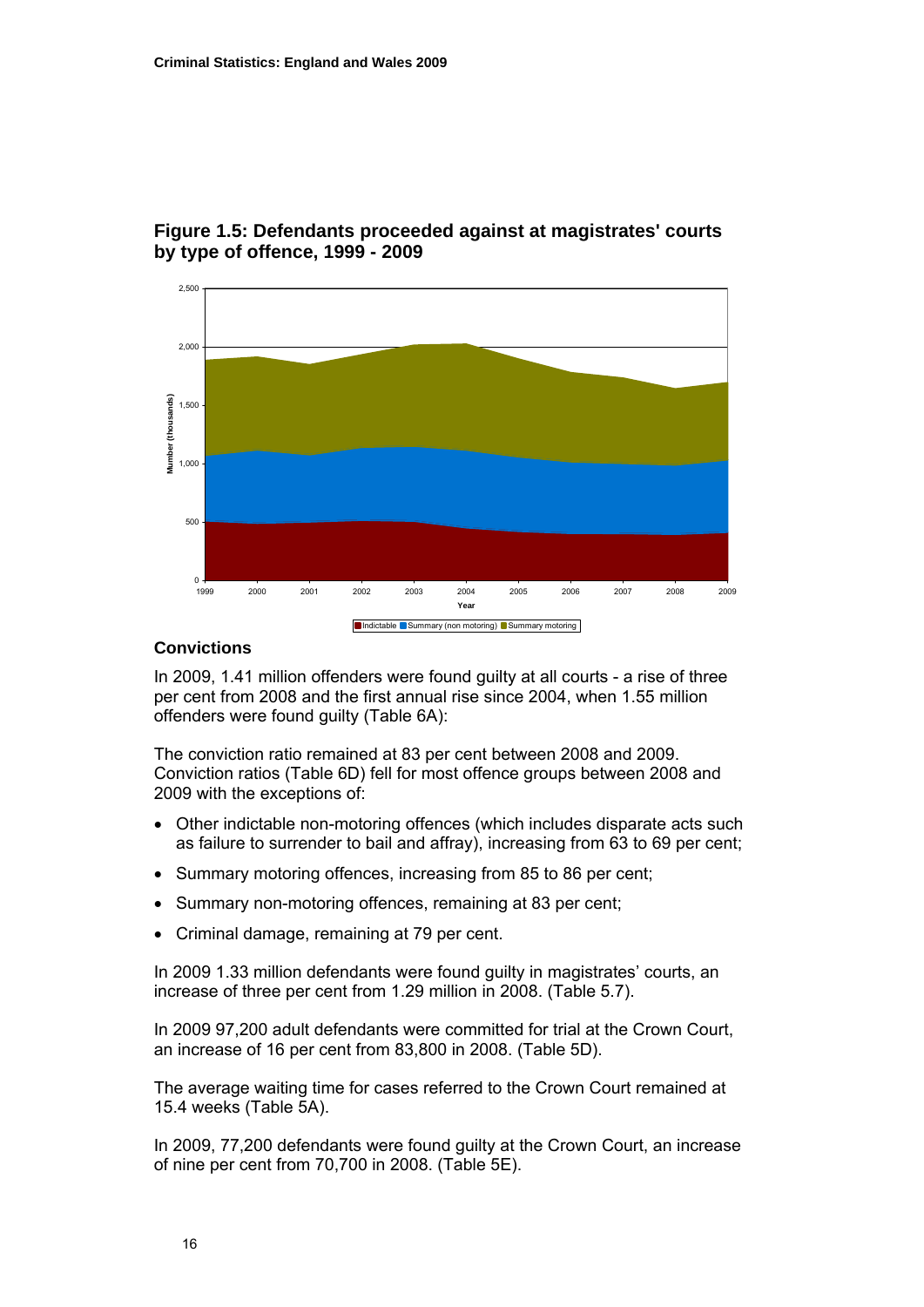#### **Sentencing**

**England and Wales**

Table 1C presents a summary of sentence outcomes; ie use of fines, community sentences and custodial sentences for all types of offence.

In 2009, there were 945,000 offenders fined (67 per cent of those sentenced) compared with 890,000 in 2008.

#### **Table 1C - Offenders sentenced for all offences by sentence type and court, 2007 - 2009**

|                     |     |                 | thousands of offenders |                     |           |    |                 | percentage of those sentenced |                     |           |
|---------------------|-----|-----------------|------------------------|---------------------|-----------|----|-----------------|-------------------------------|---------------------|-----------|
|                     |     |                 |                        |                     | Other     |    |                 |                               |                     | Other     |
|                     |     | Fines Community |                        | Immediate Suspended | disposals |    | Fines Community |                               | Immediate Suspended | disposals |
| Magistrates' courts |     |                 |                        |                     |           |    |                 |                               |                     |           |
| 2007                | 939 | 182             | 51                     | 25                  | 136       | 70 | 14              | 4                             | 2                   | 10        |
| 2008                | 888 | 175             | 50                     | 24                  | 136       | 70 | 14              | 4                             | 2                   | 11        |
| 2009                | 943 | 180             | 48                     | 25                  | 115       | 72 | 14              | 4                             | 2                   | 9         |
| Crown Court         |     |                 |                        |                     |           |    |                 |                               |                     |           |
| 2007                | 2   | 15              | 44                     | 15                  | 5         | 3  | 18              | 54                            | 19                  | 6         |
| 2008                | 2   | 15              | 49                     | 17                  | 5         | 3  | 17              | 55                            | 20                  | 5         |
| 2009                | 2   | 16              | 52                     | 20                  | 5         | 2  | 17              | 55                            | 21                  | 5         |
| All courts          |     |                 |                        |                     |           |    |                 |                               |                     |           |
| 2007                | 942 | 196             | 95                     | 41                  | 141       | 67 | 14              |                               | 3                   | 10        |
| 2008                | 890 | 190             | 100                    | 41                  | 141       | 65 | 14              |                               | 3                   | 10        |
| 2009                | 945 | 196             | 100                    | 45                  | 119       | 67 | 14              |                               | 3                   | 8         |

The distribution of sentences handed down at magistrates' courts is different to those passed at the Crown Court. At magistrates' courts over 85 per cent of those sentenced receive a fine or community sentence. At Crown Court approximately 75 per cent of those sentenced receive an immediate custodial sentence or a suspended sentence.

The distribution of sentences handed down at magistrates' courts and the Crown Court have remained stable over the three years presented. In magistrates' court the use of fines increased by two percentage points from 70 per cent in 2007 to 72 per cent in 2009. In Crown Court community sentences reduced by one percentage point from 18 per cent in 2007 to seventeen per cent in 2009; immediate custody increased by one percentage point from 54 per cent to 55 per cent and suspended sentences increased two percentage points from 19 per cent to 21 per cent.

In 2009, 196,000 community sentences were given from all courts, an increase of three per cent compared with 2008 and a return to the number handed down in 2007.

In 2009, 100,000 immediate custodial sentences were given from all courts, the same as in 2008 and a five per cent increase compared to the 95,000 given in 2007.

Detailed sentencing statistics are published separately by the Ministry of Justice in 'Sentencing Statistics 2009. Detailed data on sentencing can also be found in the 'Supplementary Tables' that accompany this volume.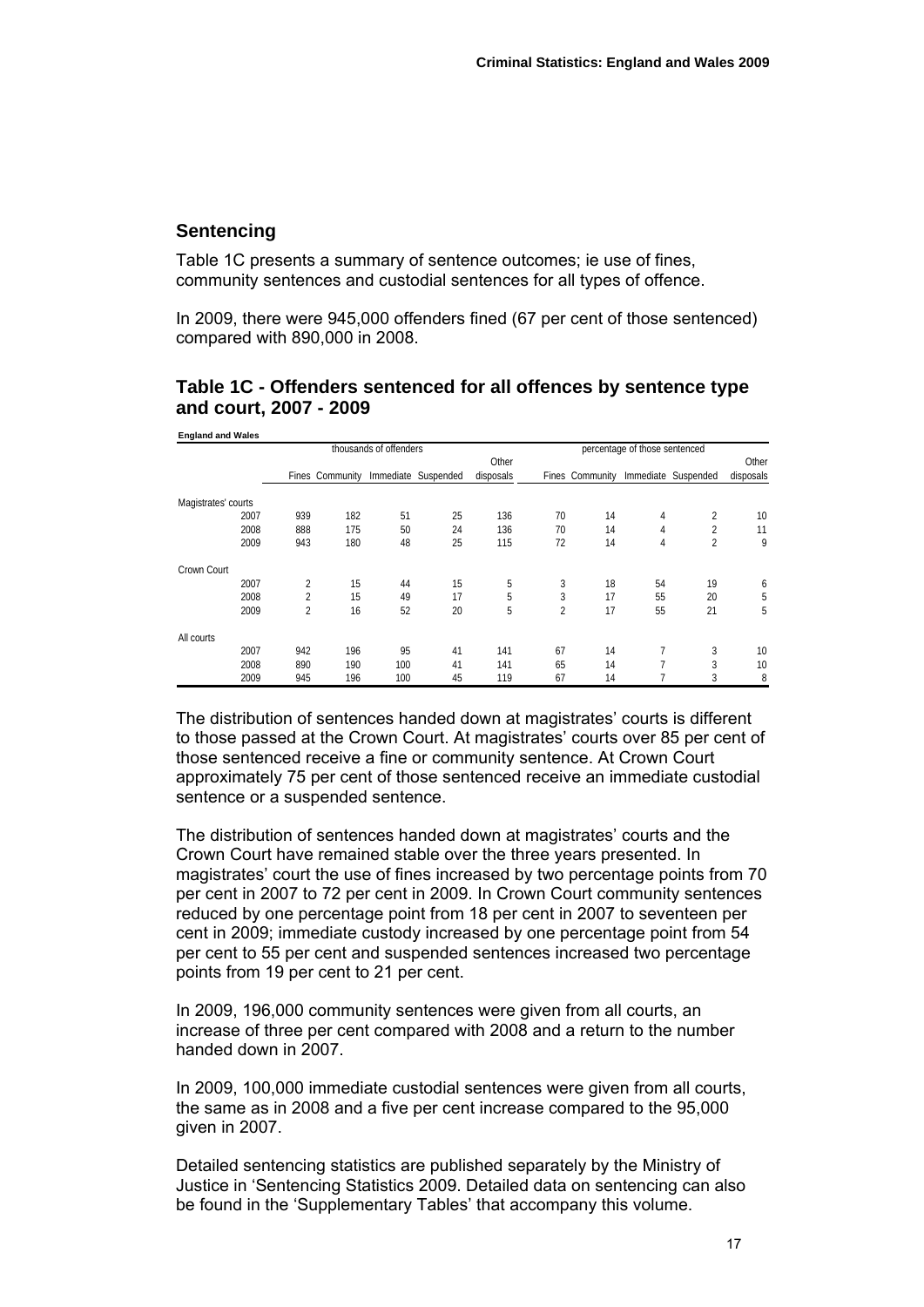#### **Notifiable Offences within the Criminal Justice System**

'Offences Brought to Justice' is a measure of the number of crimes recorded by the police (notifiable offences) for which a defendant was held accountable and either cautioned, convicted or had the offence taken into consideration. In addition penalty notices for four notifiable offences and cannabis warnings were included following their introduction nationally during 2004.

This measure differs from those based on offenders. A single recorded crime can result in more than one conviction or caution and can therefore lead to more than one offence being counted as brought to justice. For example if a crime is recorded and as result three offenders are convicted each for two offences against the same victim, this counts as a single recorded crime but as six offences brought to justice.

#### Summary of Offences Brought to Justice over the period 1999\00 to 2009\10

Recorded crimes figures have decreased from 6.01 million in the 12 months to March 2004 to 4.34 million in the 12 months to March 2010.

Offences brought to justice have increased from 0.99 million in the 12 months to September 2001 to 1.29 million in the 12 months to March 2010, having peaked at 1.46 million in the 12 months to December 2007.

The distribution of notifiable offences brought to justice by conviction, caution, cannabis warning, penalty notice for disorder and taken into consideration for 2009/10 is presented in Figure 1.6.



**Figure 1.6: Distribution of notifiable offences brought to justice, 2000 to 2010**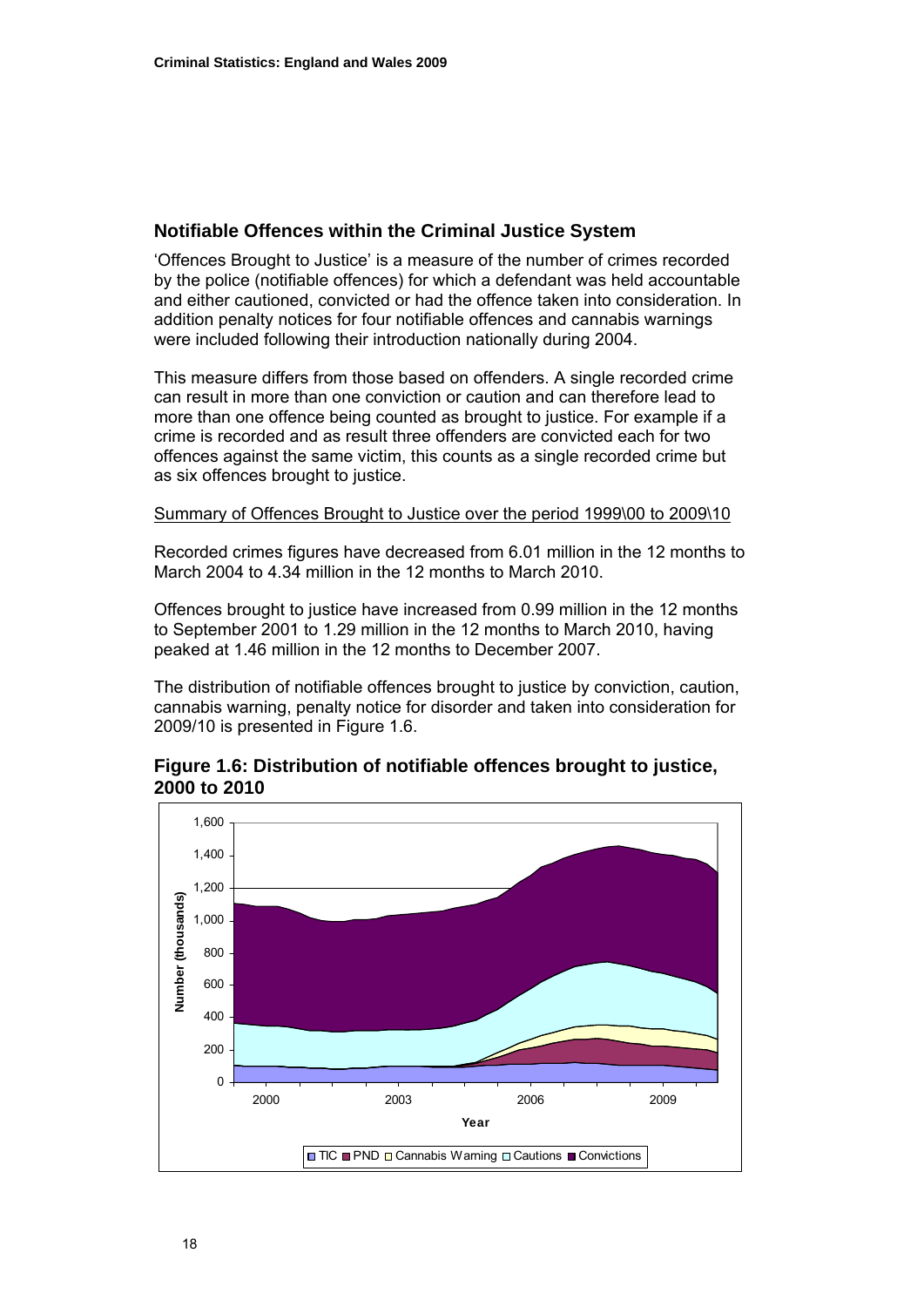## **Chapter 2 Penalty Notices for Disorder (PNDs)**

A Penalty Notice for Disorder (PND) is a fine of £50 or £80 for low-level, antisocial and nuisance offending which can be issued either on the spot or at a police station.

#### **Key points for 2009**

In 2009, there were 170,400 Penalty Notices for Disorder (PNDs) issued by police forces in England and Wales, compared to 176,200 in 2008, a decrease of three per cent. (Figure 2.1)

Of the 170,400 PNDs issued in 2009:

- There were 11,500 for possession of cannabis; this is a new PND introduced in 2009 and accounts for seven per cent of all PNDs issued. (Table 2.1)
- The offences of theft (48,200), 'drunk and disorderly' (43,600) and 'behaviour likely to cause harassment, alarm or distress' (43,300) accounted for 79 per cent of all PNDs issued. (Figure 2.2)
- The largest decrease in the number of PNDs issued was for the offence of 'behaviour likely to cause harassment, alarm or distress' which fell by 25 per cent over the year to 43,300. (Table 2C)
- Seventy five per cent of PNDs were issued to males. The highest number were for 'behaviour likely to cause harassment, alarm or distress' (37,200), comprising 29 per cent of the total PNDs issued to males. (Table 2D)
- Twenty five per cent were issued to females, most frequently for 'theft (retail under £200)', comprising 22,900 (55 per cent) of PNDs issued to women. (Table 2D)
- Ninety three per cent (158,700) were issued to persons aged 18 and over, with seven per cent (11,700) issued to persons aged 16 to 17. (Table 2C)
- Forty one per cent of were paid within 21 days and a further twelve per cent were paid before a fine was registered. (Table 2.4)
- Fifty three per cent (90,200) were paid in full without any court action. (Table 2.4)
- Seventy per cent of PNDs were given to white people, two per cent to black people and five per cent to Asian people. Ethnicity was unknown or not recorded for 19 per cent of cases. (Table 2B)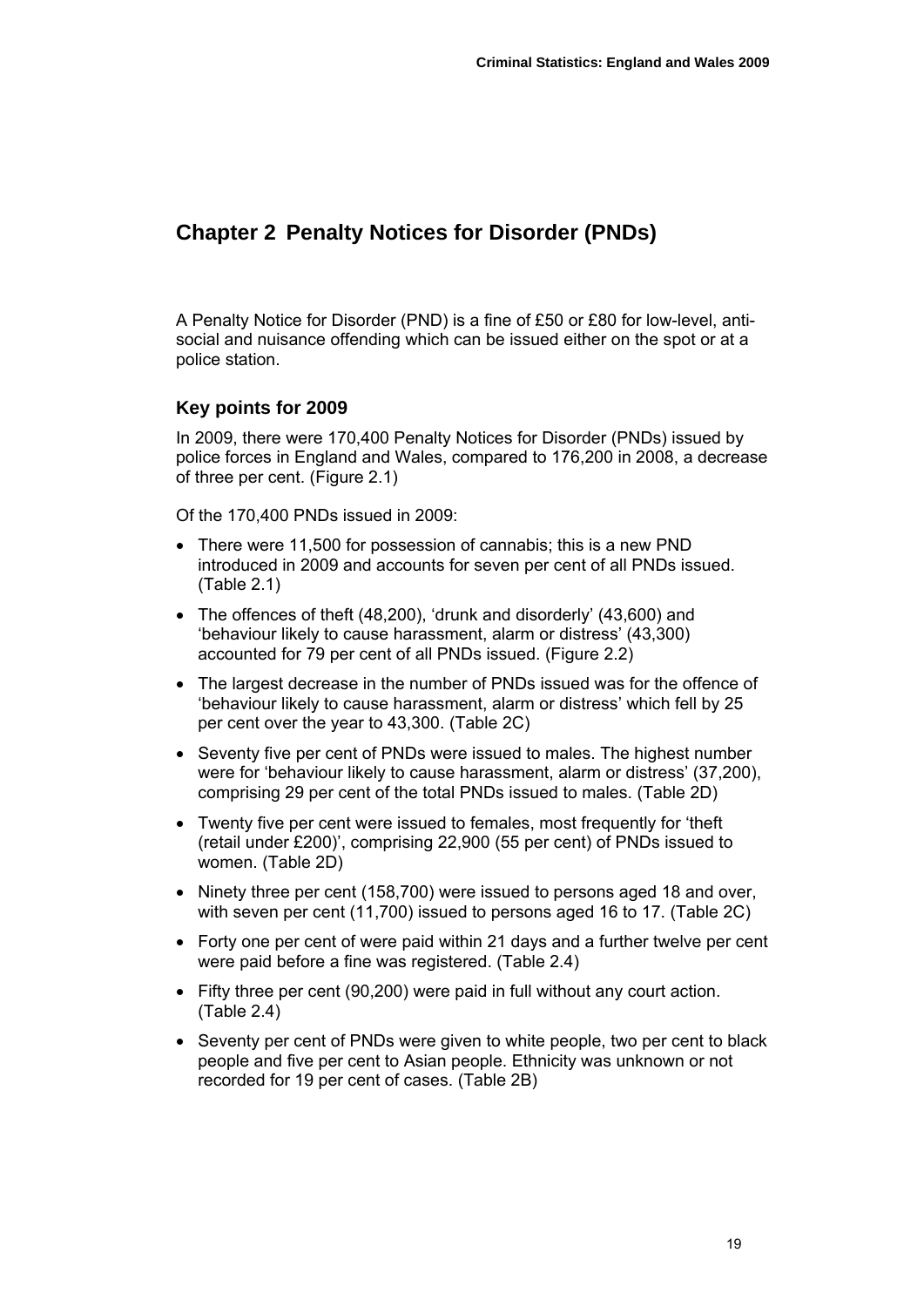#### **Introduction**

This chapter covers Penalty Notices for Disorder (PNDs), more commonly known as 'on the spot fines'. These were introduced under the Criminal Justice and Police Act 2001 (sections 1-11) as part of the strategy to tackle low-level, anti-social and nuisance offending. PNDs were initially piloted in four police force areas in 2002 and rolled out to all police forces in England and Wales in April 2004.

Under the legislation, police can issue a fixed penalty of £50 or £80 for a specified range of minor disorder offences, either on the spot or at a police station. This saves police time, reduces bureaucracy and reserves courts for disputed and more complex cases.

A new PND for the offence of possession of cannabis was introduced in 2009. Revised statutory guidance on PNDs published in July 2009 limited the use of PNDs for cannabis possession to offenders aged 18 and over. Since this time a number of forces issued Penalty Notices for Disorder for possession of cannabis to under 18's. Forces have been made aware that these penalty notices are restricted to adults and are reviewing the situation.





(1) First year of when PNDs were in full effect.

PNDs rose steadily from 146,500 in 2005 (the first full year of the PND scheme) to a peak of 207,500 in 2007. Since then they have gradually decreased. The decrease coincides with criminal justice agencies being asked to focus on improving performance in bringing to justice crimes involving serious violent, sexual and acquisitive offences.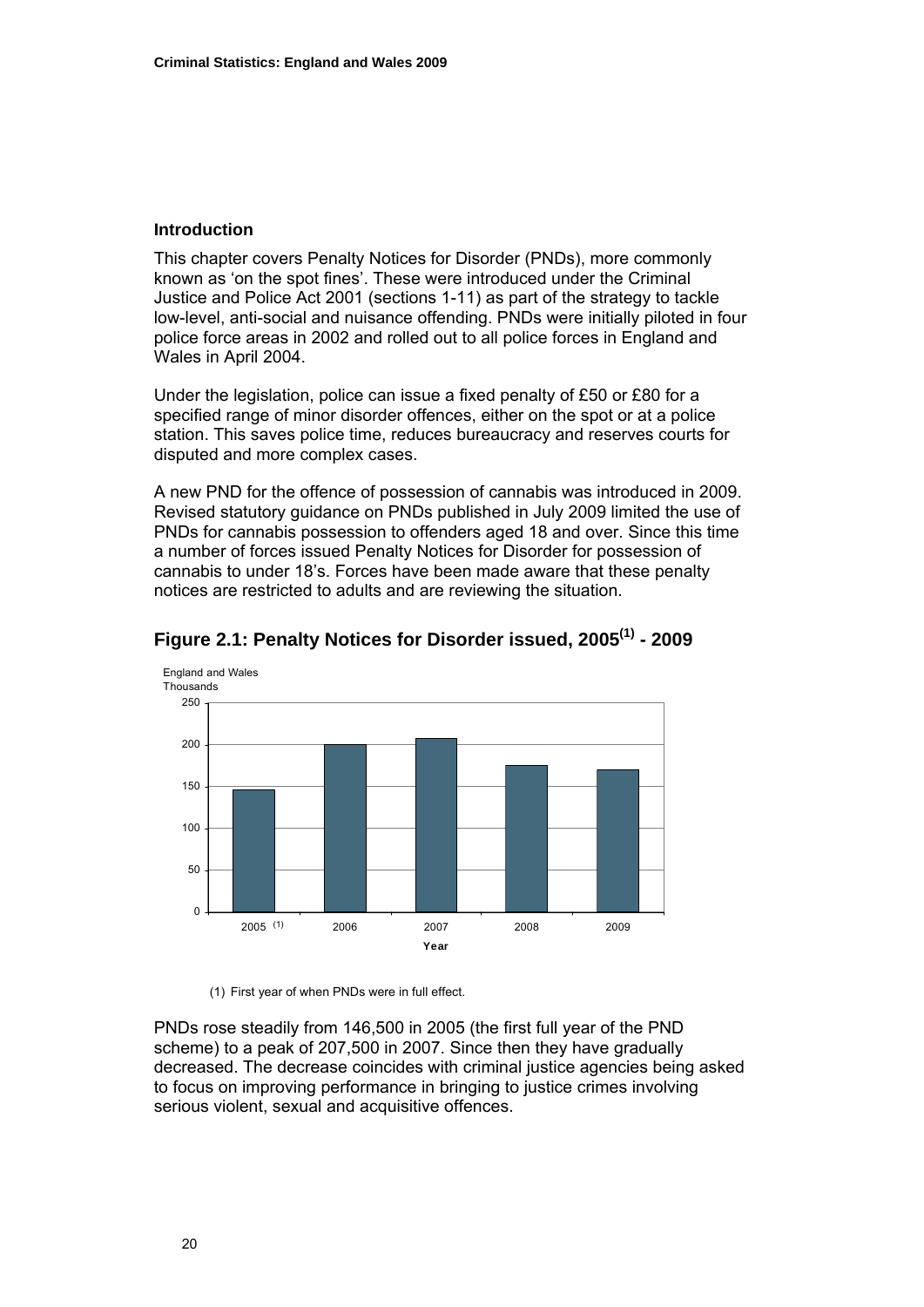

#### **Figure 2.2 Distribution of Penalty notices for disorder, 2005 and 2009**

The offences: 'Retail theft' (48,200); 'drunk and disorderly' (43,600) 'behaviour likely to cause harassment, alarm or distress' (43,300) accounted for 79 per cent of all PNDs issued in 2009. Of the remaining offences, 'criminal damage' (10,100) accounted for six per cent of all PNDs. All other PND offences accounted for the remaining 15 per cent.

Since the first full year of the introduction of PNDs, the proportion related to 'drunk and disorderly' and 'criminal damage' has remained similar. In contrast the offence for 'behaviour likely to cause harassment, alarm or distress' fell from 44 per cent of all PNDs issued in 2005 to 25 per cent of all PNDs issued in 2009. This coincides with criminal justice agencies being asked to focus on improving performance in bringing to justice crimes involving serious violent, sexual and acquisitive offences. Conversely, the offence for retail theft' (of goods under the value of £200)' has risen from 15 per cent of all PNDs given in 2005 to 28 per cent in 2009.

The police force area with the greatest volume increase in PNDs administered in 2008 compared to 2009 was Merseyside, increasing 2,400 from 10,600 to 12,900. The greatest decrease was in Hertfordshire, falling 1,800 from 6,400 in 2008 to 4,600 in 2009.

#### **Penalty Notices for Disorder by gender (Figure 2.3 and Table 2D)**

Since the first full year of the introduction of PNDs in 2005, the proportion issued to females has increased from 19 per cent to 25 per cent in 2009. The most common offence for which females were issued PNDs in 2009 was 'retail theft' (of goods under the value of £200). In total, 22,900 PNDs were issued to females for this offence, representing 55 per cent of all PNDs issued to females in 2009.

'Behaviour likely to cause harassment, alarm and distress' was the most common offence for which males were issued PNDs in 2009 and represented 29 per cent of all PNDS issued to males.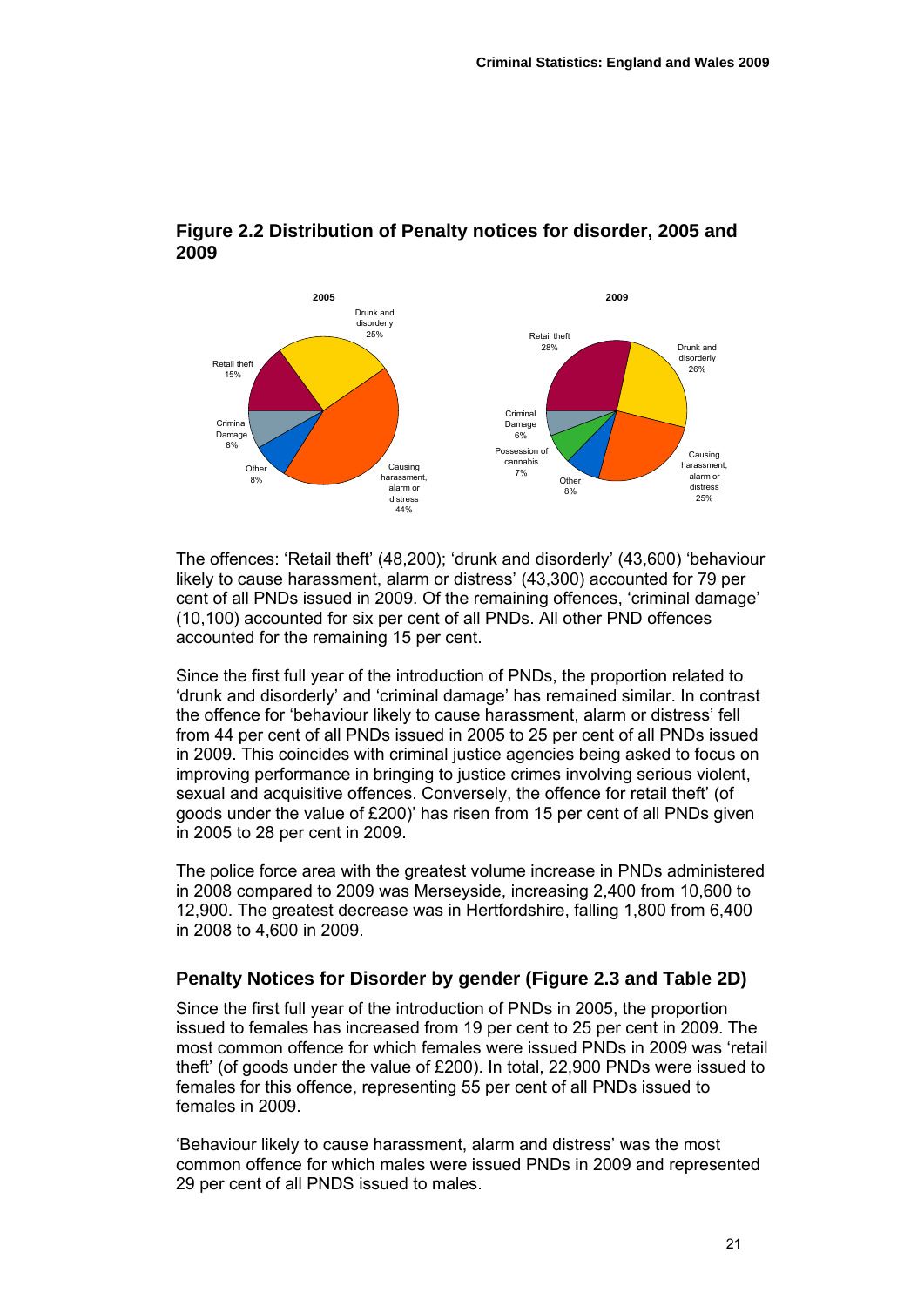#### **Table 2A: Number of Penalty Notices for Disorder issued to males and females by offence, 2005 - 2009**

| England and Wales                     |         |         |         | Number issued (thousands) |         |
|---------------------------------------|---------|---------|---------|---------------------------|---------|
| Sex / offence                         | 2005    | 2006    | 2007    | 2008                      | 2009    |
|                                       |         |         |         |                           |         |
| <b>Males</b>                          |         |         |         |                           |         |
| Causing Harassment, alarm or distress | 54,950  | 70,790  | 66,816  | 49,722                    | 37,231  |
| Drunk and disorderly                  | 31,459  | 36,849  | 39,420  | 36,891                    | 36,051  |
| Criminal Damage (under £500)          | 10,750  | 18,142  | 17.343  | 11,569                    | 8,710   |
| <b>Retail Theft</b>                   | 12,958  | 22,355  | 25,491  | 25,163                    | 25,240  |
| Possession of Cannabis                | $\star$ | $\star$ | $\star$ | *                         | 10,930  |
| Other                                 | 8,306   | 11.701  | 12,929  | 11,024                    | 10,232  |
| Total                                 | 118,423 | 159,837 | 161,999 | 134,369                   | 128,394 |
| <b>Females</b>                        |         |         |         |                           |         |
| Causing Harassment, alarm or distress | 9,057   | 11,445  | 11,011  | 8.051                     | 6,107   |
| Drunk and disorderly                  | 5,579   | 6,707   | 7,576   | 7,520                     | 7,519   |
| Criminal Damage (under £500)          | 1,418   | 2,478   | 2,603   | 1,858                     | 1,435   |
| <b>Retail Theft</b>                   | 9,039   | 16,417  | 19,655  | 20,453                    | 22,921  |
| Possession of Cannabis                | $\star$ | $\star$ | $\star$ | $\star$                   | 561     |
| Other                                 | 2,965   | 4.313   | 4,700   | 3.913                     | 3,456   |
| Total                                 | 28,058  | 41,360  | 45.545  | 41,795                    | 41,999  |

\* = Not applicable. Offence added with effect from 27 January 2009.

#### **Penalty Notices for Disorder by age (Tables 2.1 and 2.2)**

Ninety three per cent (158,700) of PNDs were issued to adults (persons aged 18 and over), with seven per cent (11,700) issued to persons aged 16 to 17.

There were 11,700 PNDs issued to persons aged 16 to 17 in 2009 a fall of 19 per cent compared with 2008. The largest decrease was for the offence of 'causing harassment, alarm or distress', falling 1,500 from 4,700 in 2008 to 3,200 in 2009.

#### **PND payment**

Once a PND has been issued the recipient has 21 days (the Suspended Enforcement Period - SEP) in which to either pay the penalty or request a court hearing. No admission of guilt is required and by paying the penalty the recipient discharges liability for conviction for the offence.

In 2009, 41 per cent of PNDs were paid within the SEP and a further 12 per cent were paid before the fine was registered for court enforcement action. The payment rate for PNDs has remained fairly constant since the roll out of the scheme to all forces at 50 per cent.

The payment rate for juveniles was 59 per cent in 2009 compared to 52 per cent for adults. The payment rate for juveniles has remained higher than for adults since the start of the scheme in 2004.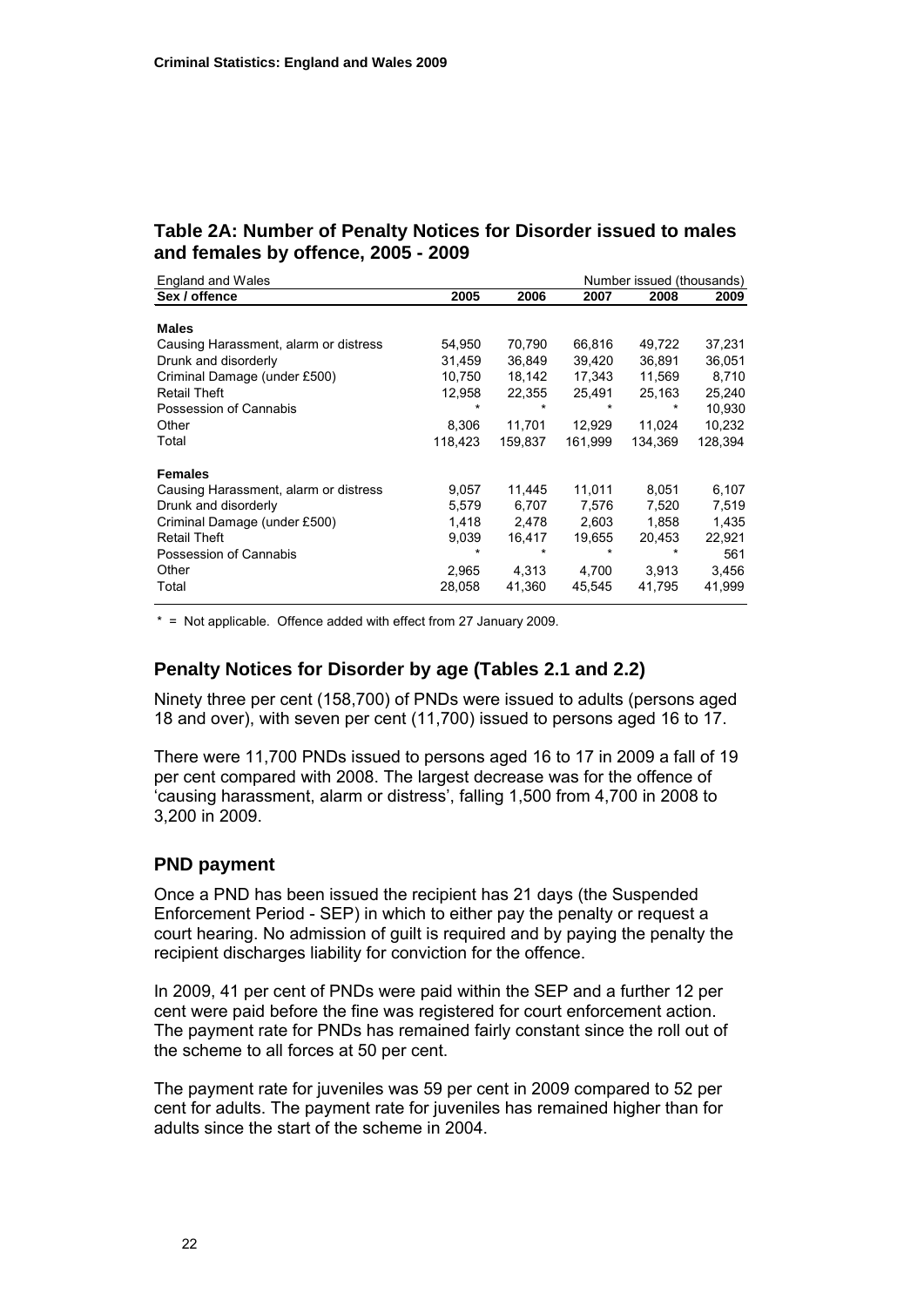#### **PNDs contested at court**

Rather than paying the penalty, PND recipients can request a court hearing. Just one per cent of penalty notices have been contested at court in each year since PNDs were rolled out in England and Wales. This figure is consistent across all age groups and offences.

#### **Fine registration**

If a recipient fails to pay a PND or elects a court hearing within the SEP, a fine of one and half times the penalty amount is registered at the court, for enforcement action. Typically just over 40 per cent of PNDs issued are registered as fines each year.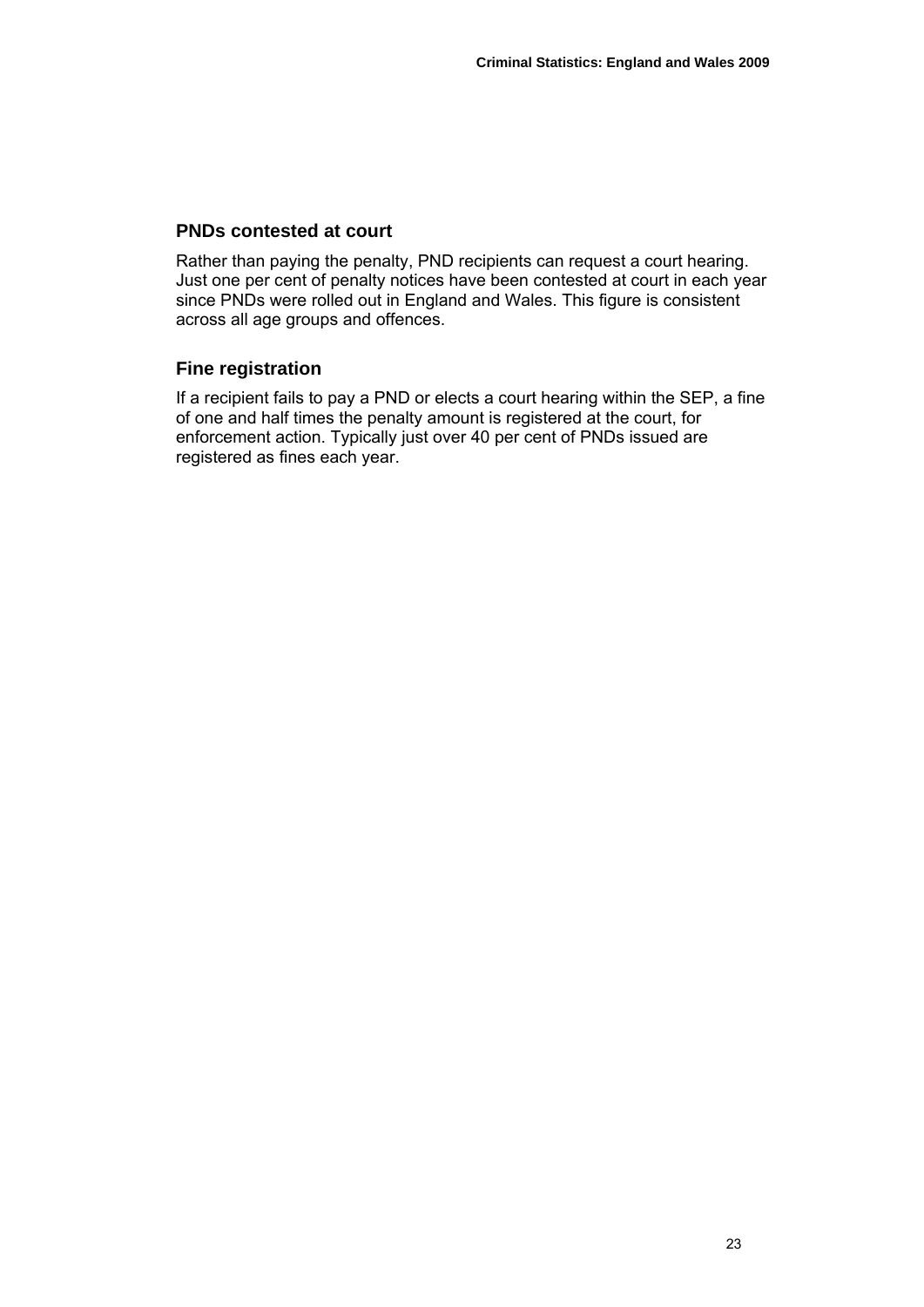|                                          | PNDs by ethnicity |                                                                 |           |       |                |               |            |   |                             |               |
|------------------------------------------|-------------------|-----------------------------------------------------------------|-----------|-------|----------------|---------------|------------|---|-----------------------------|---------------|
|                                          |                   | Table 2B: Penalty notices for disorder by ethnicity 2005 - 2009 |           |       |                |               |            |   |                             |               |
|                                          | England and Wales |                                                                 |           |       |                |               |            |   |                             |               |
|                                          |                   |                                                                 |           |       |                | Ethnicity     |            |   |                             |               |
| Year                                     | Total             | White Blac                                                      | ×         | Asian |                | Other Unknown | White Blac | × | Asian                       | Other Unknown |
|                                          |                   |                                                                 |           |       |                |               |            |   |                             |               |
|                                          |                   |                                                                 | Number    |       |                |               |            |   | Percentage of the total (%) |               |
|                                          | 146,481           | 111,2565                                                        | ,666 4,40 |       | 2,228          | 22,930        | 76         |   |                             |               |
| 8<br>8 8 8 7<br>8 8 8 8 8<br>8 8 8 8 8 9 | 201,197           | 149,0896                                                        | 1856,72   |       | 3,951          | 35,244        | 74         |   |                             | œ             |
|                                          | 207,544           | 155, 1114                                                       | ,2579,35  |       | 6,170<br>5,831 | 32,656        | 75         |   |                             | ဖ             |
|                                          | 176,164           | 131,8823                                                        | ,4818,78  |       |                | 26,183        | 75         |   |                             | ≌             |
|                                          | 170,393           | 19,1163                                                         | ,3439,17  |       | 6,624          | 32,138        | 20         |   |                             | თ             |
|                                          |                   |                                                                 |           |       |                |               |            |   |                             |               |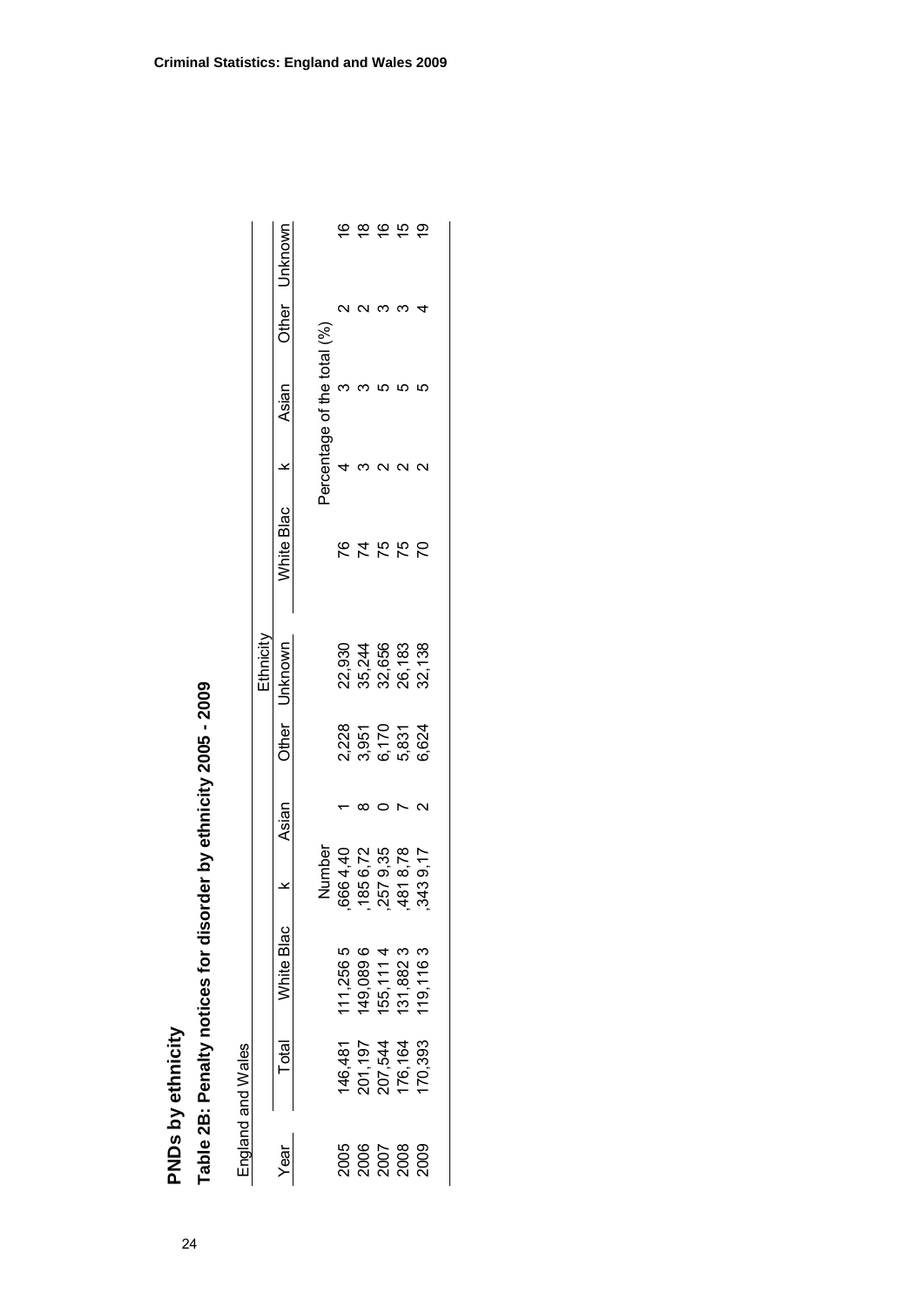In 2009, 70 per cent (119,100) of PNDs were issued to white people, two per cent (3,300) to black people and five per cent (9,200) to Asian people. This distribution was fairly constant amongst the high volume PND offences, with the exception of 'being drunk and disorderly', where 77 per cent were issued to white people. (Table 2.5)

Comparing 2009 with 2008, PNDs fell by:

- 10 per cent for white people; and
- four per cent for black people.

And increased by:

- four per cent for Asian people; and
- 14 per cent for people of 'other' ethnicity.

Care should be exercised when using these figures as the relatively high proportion of unknowns in each year may affect the distribution of PNDs by ethnicity.

#### **Notes**

Penalty Notices for Disorder were piloted in four areas during 2002 and 2003 and were introduced nationally from April 2004. The four notifiable offences for which these notices can be given are:

- Harassment, alarm or distress Public Order Act 1988 s5;
- Destroying or damaging property (value of damage under £500) Criminal Damage Act 1971 s1(1);
- Exercise Retail theft (goods under the value of  $£200$ ) Theft Act 1968 s1.
- Possession of a controlled drug of Class B cannabis/cannabis resin s.5(2) & Sch 4 Misuse of Drugs Act 1971

[Appendix 2](#page-109-0) of 'User Guide to Home Office Statistics', Home Office, provides a list of recorded offences.

<http://rds.homeoffice.gov.uk/rds/pdfs10/crimestats-userguide.pdf>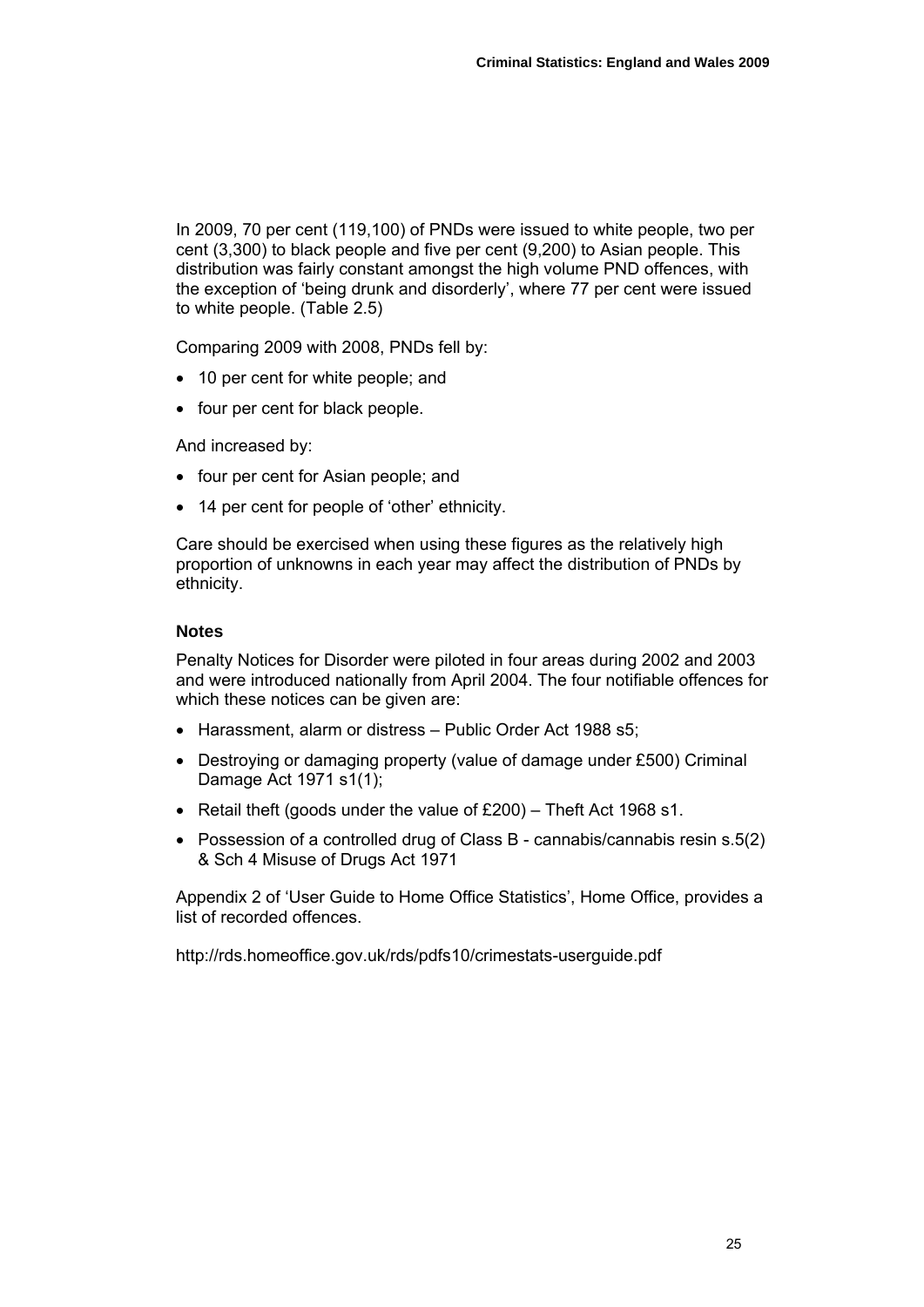| i<br>i        |
|---------------|
| $\frac{1}{2}$ |
|               |
|               |
|               |
|               |
|               |
|               |
|               |
| ׇ֚֘֡<br>I     |
|               |
|               |
|               |
|               |
| l             |
|               |
| ı             |
| I             |
|               |
|               |
|               |
| ۱             |
|               |

England and Wales England and Wales

26

|                                                                                                                                                                                  |                                   | All Ages         |                                                                         |                                                                                                                                                                                                                                                                                                                                                                                                                                                                                                                                                                                                                        |                                                                                                                                                                                                                                                                                                                                                                                                                                        |                                                                                           | Aged 16-17    |                      |                             |                                                                                                                                                                                                                                                                                                                                                                                       |                                                                                                                                                                                                                                                                                                                                      | Aged 18+         |                  |                                                                                                                                                                                                                                                                                                                                                                                                                                     |                 |
|----------------------------------------------------------------------------------------------------------------------------------------------------------------------------------|-----------------------------------|------------------|-------------------------------------------------------------------------|------------------------------------------------------------------------------------------------------------------------------------------------------------------------------------------------------------------------------------------------------------------------------------------------------------------------------------------------------------------------------------------------------------------------------------------------------------------------------------------------------------------------------------------------------------------------------------------------------------------------|----------------------------------------------------------------------------------------------------------------------------------------------------------------------------------------------------------------------------------------------------------------------------------------------------------------------------------------------------------------------------------------------------------------------------------------|-------------------------------------------------------------------------------------------|---------------|----------------------|-----------------------------|---------------------------------------------------------------------------------------------------------------------------------------------------------------------------------------------------------------------------------------------------------------------------------------------------------------------------------------------------------------------------------------|--------------------------------------------------------------------------------------------------------------------------------------------------------------------------------------------------------------------------------------------------------------------------------------------------------------------------------------|------------------|------------------|-------------------------------------------------------------------------------------------------------------------------------------------------------------------------------------------------------------------------------------------------------------------------------------------------------------------------------------------------------------------------------------------------------------------------------------|-----------------|
| Offence                                                                                                                                                                          | 2005                              | 2006             | 2007                                                                    | 2008                                                                                                                                                                                                                                                                                                                                                                                                                                                                                                                                                                                                                   | 2009                                                                                                                                                                                                                                                                                                                                                                                                                                   | 2005                                                                                      | 2006          | 2007                 | 2008                        | 2009                                                                                                                                                                                                                                                                                                                                                                                  | 2005                                                                                                                                                                                                                                                                                                                                 | 2006             | 2007             | 2008                                                                                                                                                                                                                                                                                                                                                                                                                                | 2009            |
| Higher Tier Offences (£80)                                                                                                                                                       |                                   |                  |                                                                         |                                                                                                                                                                                                                                                                                                                                                                                                                                                                                                                                                                                                                        |                                                                                                                                                                                                                                                                                                                                                                                                                                        |                                                                                           |               |                      |                             |                                                                                                                                                                                                                                                                                                                                                                                       |                                                                                                                                                                                                                                                                                                                                      |                  |                  |                                                                                                                                                                                                                                                                                                                                                                                                                                     |                 |
| Nasting police time                                                                                                                                                              |                                   |                  |                                                                         |                                                                                                                                                                                                                                                                                                                                                                                                                                                                                                                                                                                                                        |                                                                                                                                                                                                                                                                                                                                                                                                                                        |                                                                                           |               |                      |                             |                                                                                                                                                                                                                                                                                                                                                                                       |                                                                                                                                                                                                                                                                                                                                      |                  |                  |                                                                                                                                                                                                                                                                                                                                                                                                                                     |                 |
| Viisuse of public telecommunications system                                                                                                                                      |                                   |                  |                                                                         |                                                                                                                                                                                                                                                                                                                                                                                                                                                                                                                                                                                                                        |                                                                                                                                                                                                                                                                                                                                                                                                                                        |                                                                                           |               |                      |                             |                                                                                                                                                                                                                                                                                                                                                                                       |                                                                                                                                                                                                                                                                                                                                      |                  |                  |                                                                                                                                                                                                                                                                                                                                                                                                                                     |                 |
| Giving false alarm to fire and rescue authority                                                                                                                                  |                                   |                  |                                                                         |                                                                                                                                                                                                                                                                                                                                                                                                                                                                                                                                                                                                                        |                                                                                                                                                                                                                                                                                                                                                                                                                                        |                                                                                           |               |                      |                             |                                                                                                                                                                                                                                                                                                                                                                                       |                                                                                                                                                                                                                                                                                                                                      |                  |                  |                                                                                                                                                                                                                                                                                                                                                                                                                                     |                 |
| Causing Harassment, alarm or distress                                                                                                                                            |                                   |                  |                                                                         |                                                                                                                                                                                                                                                                                                                                                                                                                                                                                                                                                                                                                        |                                                                                                                                                                                                                                                                                                                                                                                                                                        |                                                                                           |               |                      |                             |                                                                                                                                                                                                                                                                                                                                                                                       |                                                                                                                                                                                                                                                                                                                                      |                  |                  |                                                                                                                                                                                                                                                                                                                                                                                                                                     |                 |
| Throwing fireworks <sup>(1)</sup>                                                                                                                                                |                                   |                  |                                                                         |                                                                                                                                                                                                                                                                                                                                                                                                                                                                                                                                                                                                                        |                                                                                                                                                                                                                                                                                                                                                                                                                                        |                                                                                           |               |                      |                             |                                                                                                                                                                                                                                                                                                                                                                                       |                                                                                                                                                                                                                                                                                                                                      |                  |                  |                                                                                                                                                                                                                                                                                                                                                                                                                                     |                 |
| Drunk and disorderly <sup>(2)</sup>                                                                                                                                              |                                   |                  |                                                                         |                                                                                                                                                                                                                                                                                                                                                                                                                                                                                                                                                                                                                        |                                                                                                                                                                                                                                                                                                                                                                                                                                        |                                                                                           |               |                      |                             |                                                                                                                                                                                                                                                                                                                                                                                       |                                                                                                                                                                                                                                                                                                                                      |                  |                  |                                                                                                                                                                                                                                                                                                                                                                                                                                     |                 |
| Criminal Damage (under £500) <sup>(3)</sup>                                                                                                                                      |                                   |                  |                                                                         |                                                                                                                                                                                                                                                                                                                                                                                                                                                                                                                                                                                                                        |                                                                                                                                                                                                                                                                                                                                                                                                                                        |                                                                                           |               |                      |                             |                                                                                                                                                                                                                                                                                                                                                                                       |                                                                                                                                                                                                                                                                                                                                      |                  |                  |                                                                                                                                                                                                                                                                                                                                                                                                                                     |                 |
| Theft (retail under £200) <sup>(3)</sup>                                                                                                                                         |                                   |                  |                                                                         | $\begin{array}{lllllllllll} \mathop{\mathrm{diag}}\limits_{\mathop{\mathrm{min}}\limits_{\mathop{\mathrm{min}}\limits_{\mathop{\mathrm{min}}\limits_{\mathop{\mathrm{min}}\limits_{\mathop{\mathrm{min}}\limits_{\mathop{\mathrm{min}}\limits_{\mathop{\mathrm{min}}\limits_{\mathop{\mathrm{min}}\limits_{\mathop{\mathrm{min}}\limits_{\mathop{\mathrm{min}}\limits_{\mathop{\mathrm{min}}\limits_{\mathop{\mathrm{min}}\limits_{\mathop{\mathrm{min}}\limits_{\mathop{\mathrm{min}}\limits_{\mathop{\mathrm{min}}\limits_{\mathop{\mathrm{min}}\limits_{\mathop{\mathrm{min}}\limits_{\mathop{\mathrm{min}}\limits$ | $\begin{array}{lll} \mathbf{1} & \mathbf{1} & \mathbf{1} & \mathbf{1} & \mathbf{1} \\ \mathbf{1} & \mathbf{1} & \mathbf{1} & \mathbf{1} & \mathbf{1} \\ \mathbf{1} & \mathbf{1} & \mathbf{1} & \mathbf{1} & \mathbf{1} \\ \mathbf{1} & \mathbf{1} & \mathbf{1} & \mathbf{1} & \mathbf{1} \\ \mathbf{1} & \mathbf{1} & \mathbf{1} & \mathbf{1} & \mathbf{1} \\ \mathbf{1} & \mathbf{1} & \mathbf{1} & \mathbf{1} & \mathbf{1} \\ \math$ | ० १८९८ छन् । १९९८ पुरुष ४ १९९७ छन्।<br>१९९७ छन् । १९९७ पुरुष ४ १९९८ पुरुष ४<br>१९९७ छन् । |               |                      |                             | $\begin{array}{ccc} \tilde{\omega} & \tilde{\omega} & \tilde{\omega} & \tilde{\omega} & \tilde{\omega} \\ \tilde{\omega} & \tilde{\omega} & \tilde{\omega} & \tilde{\omega} & \tilde{\omega} \\ \tilde{\omega} & \tilde{\omega} & \tilde{\omega} & \tilde{\omega} & \tilde{\omega} \\ \tilde{\omega} & \tilde{\omega} & \tilde{\omega} & \tilde{\omega} & \tilde{\omega} \end{array}$ | $\begin{array}{lll} \Xi_1\cong\Xi_2\cong\Xi_3\cong\Xi_4\cong\Xi_5\cong\Xi_6\cong\Xi_7\cong\Xi_7\cong\Xi_8\cong\Xi_7\cong\Xi_8\cong\Xi_8\cong\Xi_8\cong\Xi_8\cong\Xi_8\cong\Xi_8\cong\Xi_8\cong\Xi_8\cong\Xi_8\cong\Xi_8\cong\Xi_8\cong\Xi_8\cong\Xi_8\cong\Xi_8\cong\Xi_8\cong\Xi_8\cong\Xi_8\cong\Xi_8\cong\Xi_8\cong\Xi_8\cong\Xi$ |                  |                  | $\begin{array}{lll} \mathbb{S} & \mathbb{S} & \mathbb{S} & \mathbb{S} & \mathbb{S} & \mathbb{S} \\ \mathbb{S} & \mathbb{S} & \mathbb{S} & \mathbb{S} & \mathbb{S} & \mathbb{S} & \mathbb{S} & \mathbb{S} \\ \mathbb{S} & \mathbb{S} & \mathbb{S} & \mathbb{S} & \mathbb{S} & \mathbb{S} & \mathbb{S} & \mathbb{S} & \mathbb{S} & \mathbb{S} \\ \mathbb{S} & \mathbb{S} & \mathbb{S} & \mathbb{S} & \mathbb{S} & \mathbb{S} & \math$ |                 |
| Breach of fireworks curfew <sup>(4)</sup>                                                                                                                                        |                                   |                  |                                                                         |                                                                                                                                                                                                                                                                                                                                                                                                                                                                                                                                                                                                                        |                                                                                                                                                                                                                                                                                                                                                                                                                                        |                                                                                           |               |                      |                             |                                                                                                                                                                                                                                                                                                                                                                                       |                                                                                                                                                                                                                                                                                                                                      |                  |                  |                                                                                                                                                                                                                                                                                                                                                                                                                                     |                 |
| Possession of category 4 firework <sup>(4)</sup>                                                                                                                                 |                                   |                  |                                                                         |                                                                                                                                                                                                                                                                                                                                                                                                                                                                                                                                                                                                                        |                                                                                                                                                                                                                                                                                                                                                                                                                                        |                                                                                           |               |                      |                             |                                                                                                                                                                                                                                                                                                                                                                                       |                                                                                                                                                                                                                                                                                                                                      |                  |                  |                                                                                                                                                                                                                                                                                                                                                                                                                                     |                 |
| Possession by a person under 18 of adult firework <sup>(4)</sup>                                                                                                                 |                                   |                  |                                                                         |                                                                                                                                                                                                                                                                                                                                                                                                                                                                                                                                                                                                                        |                                                                                                                                                                                                                                                                                                                                                                                                                                        |                                                                                           |               |                      |                             |                                                                                                                                                                                                                                                                                                                                                                                       |                                                                                                                                                                                                                                                                                                                                      |                  |                  |                                                                                                                                                                                                                                                                                                                                                                                                                                     |                 |
| Sale of alcohol to drunken person <sup>(5)</sup>                                                                                                                                 |                                   |                  |                                                                         |                                                                                                                                                                                                                                                                                                                                                                                                                                                                                                                                                                                                                        |                                                                                                                                                                                                                                                                                                                                                                                                                                        |                                                                                           |               |                      |                             |                                                                                                                                                                                                                                                                                                                                                                                       |                                                                                                                                                                                                                                                                                                                                      |                  |                  |                                                                                                                                                                                                                                                                                                                                                                                                                                     |                 |
| Supply of alcohol to a person under 18                                                                                                                                           |                                   |                  |                                                                         |                                                                                                                                                                                                                                                                                                                                                                                                                                                                                                                                                                                                                        |                                                                                                                                                                                                                                                                                                                                                                                                                                        |                                                                                           |               |                      |                             |                                                                                                                                                                                                                                                                                                                                                                                       |                                                                                                                                                                                                                                                                                                                                      |                  |                  |                                                                                                                                                                                                                                                                                                                                                                                                                                     |                 |
| Sale of alcohol to a person under 18 <sup>(3)</sup>                                                                                                                              |                                   |                  |                                                                         |                                                                                                                                                                                                                                                                                                                                                                                                                                                                                                                                                                                                                        |                                                                                                                                                                                                                                                                                                                                                                                                                                        |                                                                                           |               |                      |                             |                                                                                                                                                                                                                                                                                                                                                                                       |                                                                                                                                                                                                                                                                                                                                      |                  |                  |                                                                                                                                                                                                                                                                                                                                                                                                                                     |                 |
| Purchasing alcohol for a person under 18 <sup>(3)</sup>                                                                                                                          |                                   |                  |                                                                         |                                                                                                                                                                                                                                                                                                                                                                                                                                                                                                                                                                                                                        |                                                                                                                                                                                                                                                                                                                                                                                                                                        |                                                                                           |               |                      |                             |                                                                                                                                                                                                                                                                                                                                                                                       |                                                                                                                                                                                                                                                                                                                                      |                  |                  |                                                                                                                                                                                                                                                                                                                                                                                                                                     |                 |
| Purchasing alcohol for a person under 18 for consumption on the premises                                                                                                         |                                   |                  |                                                                         |                                                                                                                                                                                                                                                                                                                                                                                                                                                                                                                                                                                                                        |                                                                                                                                                                                                                                                                                                                                                                                                                                        |                                                                                           |               |                      |                             |                                                                                                                                                                                                                                                                                                                                                                                       |                                                                                                                                                                                                                                                                                                                                      |                  |                  |                                                                                                                                                                                                                                                                                                                                                                                                                                     |                 |
| Delivery of alcohol to a person under 18 or allowing such delivery <sup>(3)</sup>                                                                                                |                                   |                  |                                                                         |                                                                                                                                                                                                                                                                                                                                                                                                                                                                                                                                                                                                                        |                                                                                                                                                                                                                                                                                                                                                                                                                                        |                                                                                           |               |                      |                             |                                                                                                                                                                                                                                                                                                                                                                                       |                                                                                                                                                                                                                                                                                                                                      |                  |                  |                                                                                                                                                                                                                                                                                                                                                                                                                                     |                 |
| Possession of Cannabis <sup>(6)</sup>                                                                                                                                            |                                   |                  |                                                                         |                                                                                                                                                                                                                                                                                                                                                                                                                                                                                                                                                                                                                        |                                                                                                                                                                                                                                                                                                                                                                                                                                        |                                                                                           |               |                      |                             |                                                                                                                                                                                                                                                                                                                                                                                       |                                                                                                                                                                                                                                                                                                                                      |                  |                  |                                                                                                                                                                                                                                                                                                                                                                                                                                     |                 |
| Lower Tier Offences (£50)                                                                                                                                                        |                                   |                  |                                                                         |                                                                                                                                                                                                                                                                                                                                                                                                                                                                                                                                                                                                                        |                                                                                                                                                                                                                                                                                                                                                                                                                                        |                                                                                           |               |                      |                             |                                                                                                                                                                                                                                                                                                                                                                                       |                                                                                                                                                                                                                                                                                                                                      |                  |                  |                                                                                                                                                                                                                                                                                                                                                                                                                                     |                 |
| respassing on a railway                                                                                                                                                          |                                   |                  |                                                                         |                                                                                                                                                                                                                                                                                                                                                                                                                                                                                                                                                                                                                        |                                                                                                                                                                                                                                                                                                                                                                                                                                        |                                                                                           |               |                      |                             |                                                                                                                                                                                                                                                                                                                                                                                       |                                                                                                                                                                                                                                                                                                                                      |                  |                  |                                                                                                                                                                                                                                                                                                                                                                                                                                     |                 |
| Throwing stones at a train / railway                                                                                                                                             |                                   |                  |                                                                         |                                                                                                                                                                                                                                                                                                                                                                                                                                                                                                                                                                                                                        |                                                                                                                                                                                                                                                                                                                                                                                                                                        |                                                                                           |               |                      |                             |                                                                                                                                                                                                                                                                                                                                                                                       |                                                                                                                                                                                                                                                                                                                                      |                  |                  |                                                                                                                                                                                                                                                                                                                                                                                                                                     |                 |
| Drunk in a highway                                                                                                                                                               |                                   |                  |                                                                         |                                                                                                                                                                                                                                                                                                                                                                                                                                                                                                                                                                                                                        |                                                                                                                                                                                                                                                                                                                                                                                                                                        |                                                                                           |               |                      |                             |                                                                                                                                                                                                                                                                                                                                                                                       |                                                                                                                                                                                                                                                                                                                                      |                  |                  |                                                                                                                                                                                                                                                                                                                                                                                                                                     |                 |
| Consumption of alcohol in a designated public place                                                                                                                              |                                   |                  |                                                                         |                                                                                                                                                                                                                                                                                                                                                                                                                                                                                                                                                                                                                        |                                                                                                                                                                                                                                                                                                                                                                                                                                        |                                                                                           |               |                      |                             |                                                                                                                                                                                                                                                                                                                                                                                       |                                                                                                                                                                                                                                                                                                                                      |                  |                  |                                                                                                                                                                                                                                                                                                                                                                                                                                     |                 |
| Depositing and leaving litter <sup>(3)</sup>                                                                                                                                     |                                   |                  |                                                                         |                                                                                                                                                                                                                                                                                                                                                                                                                                                                                                                                                                                                                        |                                                                                                                                                                                                                                                                                                                                                                                                                                        |                                                                                           |               |                      |                             |                                                                                                                                                                                                                                                                                                                                                                                       |                                                                                                                                                                                                                                                                                                                                      |                  |                  |                                                                                                                                                                                                                                                                                                                                                                                                                                     |                 |
| Consumption of alcohol by a person under 18 on relevant premises <sup>(3)</sup>                                                                                                  |                                   |                  | $1.527$<br>$2.866$<br>$3.574$<br>$5.574$<br>$5.574$<br>$5.52$<br>$5.52$ |                                                                                                                                                                                                                                                                                                                                                                                                                                                                                                                                                                                                                        | $\frac{15}{15}$ $\frac{50}{15}$ $\frac{60}{15}$ $\frac{60}{15}$ $\frac{60}{15}$ $\frac{60}{15}$ $\frac{60}{15}$ $\frac{60}{15}$ $\frac{60}{15}$ $\frac{60}{15}$ $\frac{60}{15}$ $\frac{60}{15}$ $\frac{60}{15}$ $\frac{60}{15}$ $\frac{60}{15}$ $\frac{60}{15}$ $\frac{60}{15}$ $\frac{60}{15}$ $\frac{6$                                                                                                                              | 5.5888795                                                                                 | 84882208      | គ្គ ខខុដ្ឋ ទូ ឌ – ឌ្ | ន្ល <sup>ី</sup> ក្នុង ចំនួ | <b>A</b> s p a s s a s                                                                                                                                                                                                                                                                                                                                                                | អ្នក និង<br>អ្នក និង និង 4                                                                                                                                                                                                                                                                                                           |                  | 7.98070900       | $\frac{1}{2}$ $\frac{1}{2}$ $\frac{1}{2}$ $\frac{1}{2}$ $\frac{1}{2}$ $\frac{1}{2}$ $\frac{1}{2}$ $\frac{1}{2}$ $\frac{1}{2}$ $\frac{1}{2}$ $\frac{1}{2}$ $\frac{1}{2}$ $\frac{1}{2}$ $\frac{1}{2}$ $\frac{1}{2}$ $\frac{1}{2}$ $\frac{1}{2}$ $\frac{1}{2}$ $\frac{1}{2}$ $\frac{1}{2}$ $\frac{1}{2}$ $\frac{1}{2}$                                                                                                                 |                 |
| Allowing consumption of alcohol by a person under 18 on relevant premises <sup>(3)</sup>                                                                                         |                                   |                  |                                                                         |                                                                                                                                                                                                                                                                                                                                                                                                                                                                                                                                                                                                                        |                                                                                                                                                                                                                                                                                                                                                                                                                                        |                                                                                           |               |                      |                             |                                                                                                                                                                                                                                                                                                                                                                                       |                                                                                                                                                                                                                                                                                                                                      |                  |                  |                                                                                                                                                                                                                                                                                                                                                                                                                                     |                 |
| Buying or Attempting to buy alcohol by a person under 18 <sup>(5)</sup>                                                                                                          | នា<br>ក្នុង ដូង ដូ ដូ<br>ត្រូវ ដូ |                  |                                                                         | $7.3808077$<br>$7.4808077$                                                                                                                                                                                                                                                                                                                                                                                                                                                                                                                                                                                             |                                                                                                                                                                                                                                                                                                                                                                                                                                        |                                                                                           |               |                      |                             |                                                                                                                                                                                                                                                                                                                                                                                       |                                                                                                                                                                                                                                                                                                                                      |                  |                  |                                                                                                                                                                                                                                                                                                                                                                                                                                     |                 |
| Totals                                                                                                                                                                           |                                   |                  |                                                                         |                                                                                                                                                                                                                                                                                                                                                                                                                                                                                                                                                                                                                        |                                                                                                                                                                                                                                                                                                                                                                                                                                        |                                                                                           |               |                      |                             |                                                                                                                                                                                                                                                                                                                                                                                       |                                                                                                                                                                                                                                                                                                                                      |                  |                  |                                                                                                                                                                                                                                                                                                                                                                                                                                     |                 |
| Total Higher Tier Offences                                                                                                                                                       | 41,522                            | 195,036<br>6,161 | 200,754                                                                 | I70, 112<br>6, 052                                                                                                                                                                                                                                                                                                                                                                                                                                                                                                                                                                                                     | 164,985<br>5,408                                                                                                                                                                                                                                                                                                                                                                                                                       | 11,939<br>515                                                                             | 18,671<br>927 | 18,124<br>1,124      | 13,675<br>822               | 11,119<br>618                                                                                                                                                                                                                                                                                                                                                                         | 129,583<br>4,444                                                                                                                                                                                                                                                                                                                     | 176,365<br>5,234 | 182,632<br>5,666 | 156,437<br>5,230                                                                                                                                                                                                                                                                                                                                                                                                                    | 53,866<br>4,790 |
| <b>Total Lower Tier Offences</b>                                                                                                                                                 | 4,959                             |                  |                                                                         |                                                                                                                                                                                                                                                                                                                                                                                                                                                                                                                                                                                                                        |                                                                                                                                                                                                                                                                                                                                                                                                                                        |                                                                                           |               |                      |                             |                                                                                                                                                                                                                                                                                                                                                                                       |                                                                                                                                                                                                                                                                                                                                      |                  |                  |                                                                                                                                                                                                                                                                                                                                                                                                                                     |                 |
| Total all offences                                                                                                                                                               | 146,481                           | 201,197          | 207,544                                                                 | 176,164                                                                                                                                                                                                                                                                                                                                                                                                                                                                                                                                                                                                                | 170,393                                                                                                                                                                                                                                                                                                                                                                                                                                | 12,454                                                                                    | 19,598        | 19,246               | 14,497                      | 11,737                                                                                                                                                                                                                                                                                                                                                                                | 134,027                                                                                                                                                                                                                                                                                                                              | 181,599          | 188,298          | 161,667                                                                                                                                                                                                                                                                                                                                                                                                                             | 58,656          |
| ") Offence moved from the lower fler (PSO) to the upper fler (PSO) on 1st November 2004<br>(1) Offence moved from the lower tier (£50) to the upper tier (£80) on 5th March 2004 |                                   |                  |                                                                         |                                                                                                                                                                                                                                                                                                                                                                                                                                                                                                                                                                                                                        |                                                                                                                                                                                                                                                                                                                                                                                                                                        |                                                                                           |               |                      |                             |                                                                                                                                                                                                                                                                                                                                                                                       |                                                                                                                                                                                                                                                                                                                                      |                  |                  |                                                                                                                                                                                                                                                                                                                                                                                                                                     |                 |

(2) Offence moved from the lower tier (£50) to the upper tier (£80) on 1st November 2004. (3) Offence added with effect from 1 November 2004. Penalty notices are no longer available for theft of goods valued at over £100 and may only be used for criminal damage up to a value of £300 from July 2009 onwards.

(4) Offence added with effect from 11 October 2004.

(5) Offence added with effect from 04 April 2005.

(6) Offence added with effect form 27 January 2009.

7) Revised statutory quidance on PNDs published in July 2009 limited the use of PNDs for cannabis possession to difenders aged 18 and over. Since this time a number of forces issued penalty notices for disorder for possess

under 18's. Forces have been made aware that these penalty notices are restricted to adults and are reviewing the situation.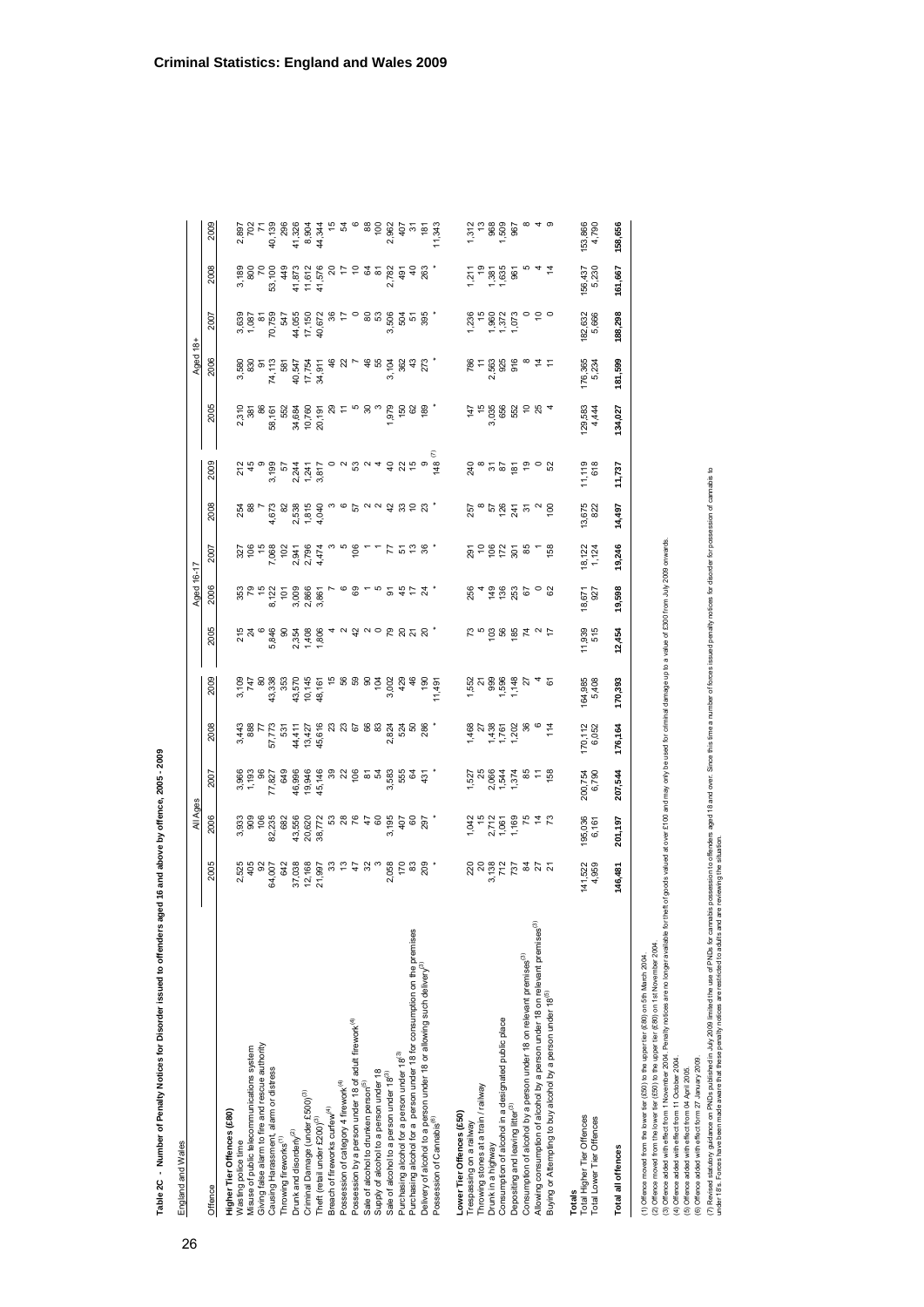| l                                                                                                                                        |
|------------------------------------------------------------------------------------------------------------------------------------------|
|                                                                                                                                          |
|                                                                                                                                          |
|                                                                                                                                          |
|                                                                                                                                          |
|                                                                                                                                          |
|                                                                                                                                          |
|                                                                                                                                          |
|                                                                                                                                          |
| l                                                                                                                                        |
|                                                                                                                                          |
| $\overline{a}$<br>í                                                                                                                      |
|                                                                                                                                          |
| I<br>j<br>l<br>I<br>l                                                                                                                    |
| i<br>ĺ                                                                                                                                   |
| í                                                                                                                                        |
| ֖֖֖֖֖֖֧֖֖֧ׅ֖֧֖֧֧֪֪֪֪֪֪֪֪֪֪ׅ֚֚֚֚֚֚֚֚֚֚֚֚֚֚֚֚֚֚֚֚֚֚֚֚֚֡֝֝֝֓֞֝֓֞֝<br>ć<br>7<br>֖ׅ֚֚֚֚֚֚֚֚֚֚֚֚֚֚֚֚֚֚֚֚֚֚֬֝֝֝֡֡֡֡֡֬֝֬֝֓֡֡֡֬֝֬֓֡֬֓֬֝֓֬֝֓֬֝֓֬֝֬ |

England and Wales England and Wales

|                                                                                                                                                                                                                                      | ₹                                               |                |                    | Males                                                   |                 |                               |                                               | Females                                |                                              |
|--------------------------------------------------------------------------------------------------------------------------------------------------------------------------------------------------------------------------------------|-------------------------------------------------|----------------|--------------------|---------------------------------------------------------|-----------------|-------------------------------|-----------------------------------------------|----------------------------------------|----------------------------------------------|
| Offence                                                                                                                                                                                                                              | offenders                                       | All ages       | $\%$               | Aged 16-17                                              | ೫               | $ \mathcal{S} $<br>Aged 18+   | %<br>All ages                                 | ℅<br>Aged 16-17                        | ∣৯<br>Aged 18+                               |
| Higher Tier Offences (£80)                                                                                                                                                                                                           |                                                 |                |                    |                                                         |                 |                               |                                               |                                        |                                              |
| Wasting police time                                                                                                                                                                                                                  | 3,109                                           | 1,987          |                    |                                                         |                 | 1,845                         | 1,122                                         |                                        |                                              |
| Misuse of public telecommunications system                                                                                                                                                                                           | 747                                             | 578            |                    | $\frac{43}{3}$                                          |                 | ន ឌ<br>545                    | 169                                           |                                        |                                              |
| Giving false alarm to fire and rescue authority                                                                                                                                                                                      | 80                                              | 63             |                    |                                                         |                 | 8<br>55                       | $\overline{17}$                               |                                        |                                              |
| Causing harassment, alarm or distress                                                                                                                                                                                                | 43,338                                          | 37,231         |                    | 2,712                                                   |                 | 80<br>34,519                  | ននក ± ∞<br>6,107                              | $52 - 8$ $\frac{1}{2}$ $\frac{1}{2}$   | $\frac{1,052}{157}$ 21<br>157 21<br>5,620 13 |
| Throwing fireworks <sup>(1)</sup>                                                                                                                                                                                                    | 353                                             | 326            |                    | $\overline{5}$ 4                                        |                 | 27277                         | 27                                            |                                        | 24 7                                         |
| Drunk and disorderly <sup>(2)</sup>                                                                                                                                                                                                  | 43,570                                          | 36,051         |                    | 1,755                                                   |                 | 34,296 79                     | 7,519 17                                      | 489                                    | 7,030 16                                     |
| Criminal Damage (under £500) <sup>(3)</sup>                                                                                                                                                                                          | 10,145                                          | 8,710          |                    | 1,095                                                   |                 | 7,61575                       | 1,435 14                                      | 146                                    | 1,289 13                                     |
| Theft (retail under £200) <sup>(3)</sup>                                                                                                                                                                                             | 48,161                                          | 25,240         |                    | 2,012                                                   |                 | 23,228 48                     | 22,921 48                                     | 805                                    | 21,116 44                                    |
| Breach of fireworks curfew <sup>(4)</sup>                                                                                                                                                                                            |                                                 | $\frac{2}{3}$  |                    |                                                         |                 | 8<br>$\frac{2}{3}$            |                                               |                                        |                                              |
| Possession of category 4 firework <sup>(4)</sup>                                                                                                                                                                                     |                                                 | 35             |                    |                                                         |                 | 59<br>$\overline{33}$         |                                               | $\circ$<br>$\circ$                     | 3 20<br>21 38<br>$\overline{z}$              |
| Possession by a person under 18 of adult firework <sup>(4)</sup><br>Sale of alcohol to drunken person <sup>(5)</sup>                                                                                                                 | $88882$                                         | 585            | 302888888888025888 |                                                         | 4740482315041   | r,<br>4                       | 2<br>ខិត 5<br>ខិត 2<br>ខិត                    | $\overline{ }$                         | $\omega$<br>$\sim$                           |
|                                                                                                                                                                                                                                      |                                                 |                |                    |                                                         |                 | 71<br>$rac{6}{4}$ $rac{6}{9}$ |                                               | $\circ$ $\sim$<br>4 ○                  |                                              |
| Supply of alcohol to a person under 18                                                                                                                                                                                               |                                                 |                |                    |                                                         |                 | 48                            |                                               |                                        | 24 27<br>50 48                               |
| $18^{(3)}$<br>Sale of alcohol to a person under                                                                                                                                                                                      | 3,002                                           | 1,785          |                    |                                                         |                 | 59<br>1,758                   | 21741                                         | $\circ$<br>$-2$                        | 204 40<br>71 17                              |
| Purchasing alcohol for a person under 18 <sup>(3)</sup>                                                                                                                                                                              | 429                                             | 357            |                    |                                                         |                 | 33678                         | $72 73$<br>$13 28$<br>$38 20$                 | $\circ$<br>$\overline{\phantom{0}}$    |                                              |
| Purchasing alcohol for a person under 18 for consumption on the premises                                                                                                                                                             | $\frac{6}{5}$                                   | 33             |                    |                                                         |                 | 52<br>$\overline{24}$         |                                               | 13<br>$\circ$                          | $\overline{ }$                               |
| Delivery of alcohol to a person under 18 or allowing such delivery <sup>(3)</sup>                                                                                                                                                    | 190                                             | 152            | 8 S                |                                                         |                 | 76<br>144                     |                                               | — თ                                    | 57                                           |
| Possession of Cannabis <sup>(6)</sup>                                                                                                                                                                                                | 11,491                                          | 930<br>≘       |                    | 143                                                     | ε               | रू<br>10,787                  | မာ<br>561                                     | $\circ$                                | 556<br>ε                                     |
| Lower Tier Offences (£50)                                                                                                                                                                                                            |                                                 |                |                    |                                                         |                 |                               |                                               |                                        |                                              |
| Trespassing on a railway                                                                                                                                                                                                             |                                                 | 1,379          |                    |                                                         |                 | 1,16975                       | H                                             |                                        |                                              |
| Throwing stones at a train / railway                                                                                                                                                                                                 |                                                 | $\overline{c}$ |                    |                                                         |                 | 57<br>$\frac{1}{2}$           | 160 16                                        | $\sim$ $\sim$                          |                                              |
| Drunk in a highway                                                                                                                                                                                                                   |                                                 | 839            |                    | $\frac{8}{2}$ $\frac{8}{2}$ $\frac{8}{2}$ $\frac{8}{2}$ |                 | $\overline{\infty}$<br>813    |                                               |                                        | $43 - 160$<br>$450$<br>$450$<br>$460$        |
| Consumption of alcohol in a designated public place                                                                                                                                                                                  |                                                 | 1,419          |                    |                                                         |                 | 1,34384                       | 17711                                         | $\overline{\phantom{0}}$<br>$800 = 58$ |                                              |
| Depositing and leaving litter <sup>(3)</sup>                                                                                                                                                                                         | $1.52$<br>$7.888$<br>$7.78$<br>$7.78$<br>$7.78$ | 1,002          |                    | $\frac{153}{4}$                                         |                 | 84974                         | $\begin{array}{c} 146 \\ 8 \\ 30 \end{array}$ | $\mathbf{\Omega}$                      | 55<br>118                                    |
| Consumption of alcohol by a person under 18 on relevant premises <sup>(3)</sup>                                                                                                                                                      | 21                                              | $\frac{6}{5}$  | 223352             |                                                         | င္း ကမ္းကို ေပး | 5 19                          |                                               | စ္<br>S                                | S                                            |
| Allowing consumption of alcohol by a person under 18 on relevant premises <sup>(3)</sup>                                                                                                                                             |                                                 |                | $75$ $34$          | $\circ$ $\frac{3}{4}$                                   |                 | S                             | 25<br>Ξ                                       | $\circ$                                | $\overline{\phantom{0}}$                     |
| Buying or Attempting to buy alcohol by a person under 18 <sup>(5)</sup>                                                                                                                                                              | 6                                               | 51             |                    |                                                         |                 | <b>75</b><br>13<br>$\infty$   | 10 16                                         | $\overline{5}$<br>$\circ$ $\circ$      | ಇ ಇ<br>$\overline{ }$                        |
| Totals                                                                                                                                                                                                                               |                                                 |                |                    |                                                         |                 |                               |                                               |                                        |                                              |
| Total Higher Tier Offences                                                                                                                                                                                                           | 164,985                                         | 123,662        |                    |                                                         |                 | 5<br>115,587                  |                                               | 3,044                                  |                                              |
| Total Lower Tier Offences                                                                                                                                                                                                            | 5,408                                           | 4,732          | 75<br>88           | 8,075<br>530                                            | မ ခ             | $\overline{78}$<br>4,202      | 41,323 25<br>676 13                           | $\sim$ $\sim$<br>88                    | <u>ឌ =</u><br>38,279                         |
|                                                                                                                                                                                                                                      |                                                 |                |                    |                                                         |                 |                               |                                               |                                        |                                              |
| Total all offences                                                                                                                                                                                                                   | 170,393                                         | 128,394        | 75                 | 8,605                                                   | Ю               | 2<br>119,789                  | 41,999 25                                     | 2<br>3,132                             | $\boldsymbol{\mathcal{Z}}$<br>38,867         |
| (1) Offence moved from the lower tier (£50) to the upper tier (£80) on 5th March 2004.                                                                                                                                               |                                                 |                |                    |                                                         |                 |                               |                                               |                                        |                                              |
| (2) Ofence moved from the lower fact (3) on the right), on 1st November 2004.<br>(3) Ofence added with effect from 1 November 2004. Perally notices are no Origer available for the divided and<br>(3) Ofence added with effect from |                                                 |                |                    |                                                         |                 |                               |                                               |                                        |                                              |
| (4) Offence added with effect from 11 October 2004.                                                                                                                                                                                  |                                                 |                |                    |                                                         |                 |                               |                                               |                                        |                                              |
| 12005.<br>Offence added with effect from 04 Apri<br>$\widehat{\mathfrak{G}}$                                                                                                                                                         |                                                 |                |                    |                                                         |                 |                               |                                               |                                        |                                              |
| (6) Offence added with effect form 27 January 2009.                                                                                                                                                                                  |                                                 |                |                    |                                                         |                 |                               |                                               |                                        |                                              |
| Revised statutory quidance on PNDs published in July 2009 limited the use of PNDs for cannabls possession to offerders aged 18 and over. Since this time a number of forces issued penalty notices for<br>G                          |                                                 |                |                    |                                                         |                 |                               |                                               |                                        |                                              |

**Criminal Statistics: England and Wales 2009** 

(7) Revised stattbory guidance on PNDs published in July 2009 imited the use of PNDs for carnatis possession to offerded saged 18 and over. Since this finne a number of forces issued panally notices for<br>disorder for posses

disorder for possession of cannabis to under 18's. Forces have been made aware that these penalty notices are restricted to adults and are reviewing the situation.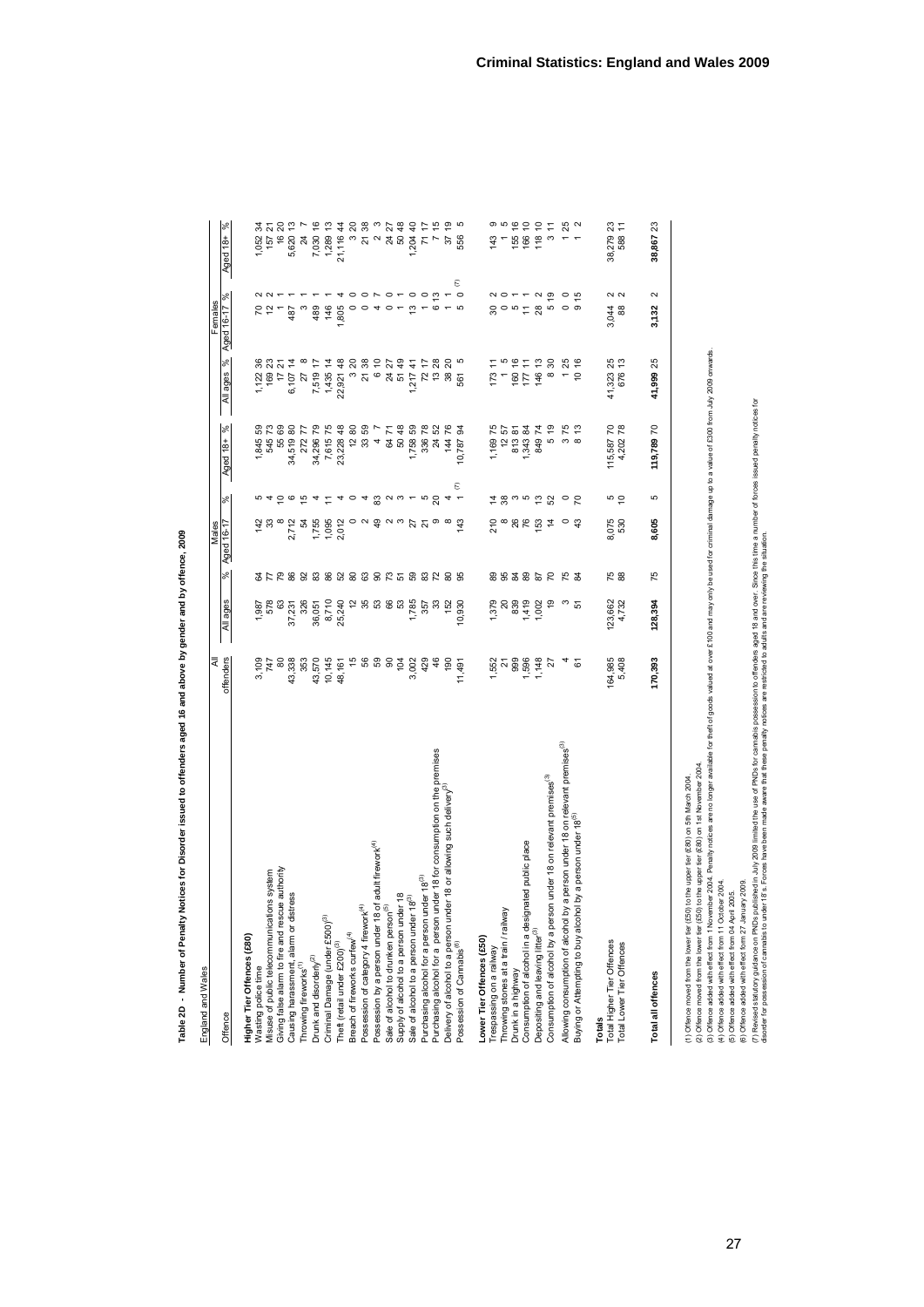### **Chapter 3 Offenders cautioned**

A caution is a formal warning given by a police officer to a person who admits to having committed a criminal offence which could have led to a prosecution.<sup>[6](#page-31-0)</sup>

#### **Key points for 2009**

In 2009, there were 290,600 offenders cautioned (including reprimands and warnings) for all offences, a decrease of 11 per cent compared to 2008 (327,900) and a continuation of the downward trend since 2007. Cautions increased steadily from 225,400 in 2002 to a peak of 362,900 in 2007. (Figure 3.1 and Table 3A)

Of the 290,600 offenders who were cautioned in 2009:

- 159,500 were for indictable offences (excluding motoring) down 12 per cent from 181,200 in 2008. (Figure 3.1 and Table 3A)
- 131,100 were for summary non-motoring offences down 11 per cent from 146,700 in 2008. (Figure 3.1 and Table 3A)
- 215,500 males were cautioned, a decrease of 12 per cent from 245,800 in 2008. In comparison, 75,100 females were cautioned, a decrease of nine per cent from 82,100 in 2008. (Table 3B)
- Juveniles given a reprimand or warning decreased by 20 per cent from 98,200 in 2008 to 78,700 in 2009. In comparison, 212,000 adults (aged 18 and over) were cautioned, a decrease of eight per cent from 229,700 in 2008. (Figure 3.3 and Tables 3.3, 3.4)
- 'Common assault' assault which results in no injury to the victim accounted for 21 per cent (60,300) of all cautions.
- The ethnicity of offenders cautioned for all offences showed 83 per cent were given to White people, seven per cent to Black people and five per cent to Asian people. (Table 3C)

 $\overline{a}$ 

<span id="page-31-0"></span><sup>6</sup> In this chapter unless stated cautions data include 'simple cautions', 'conditional cautions' and 'reprimands and warnings' (which replaced cautions for juvenile offenders on 1 June 2000).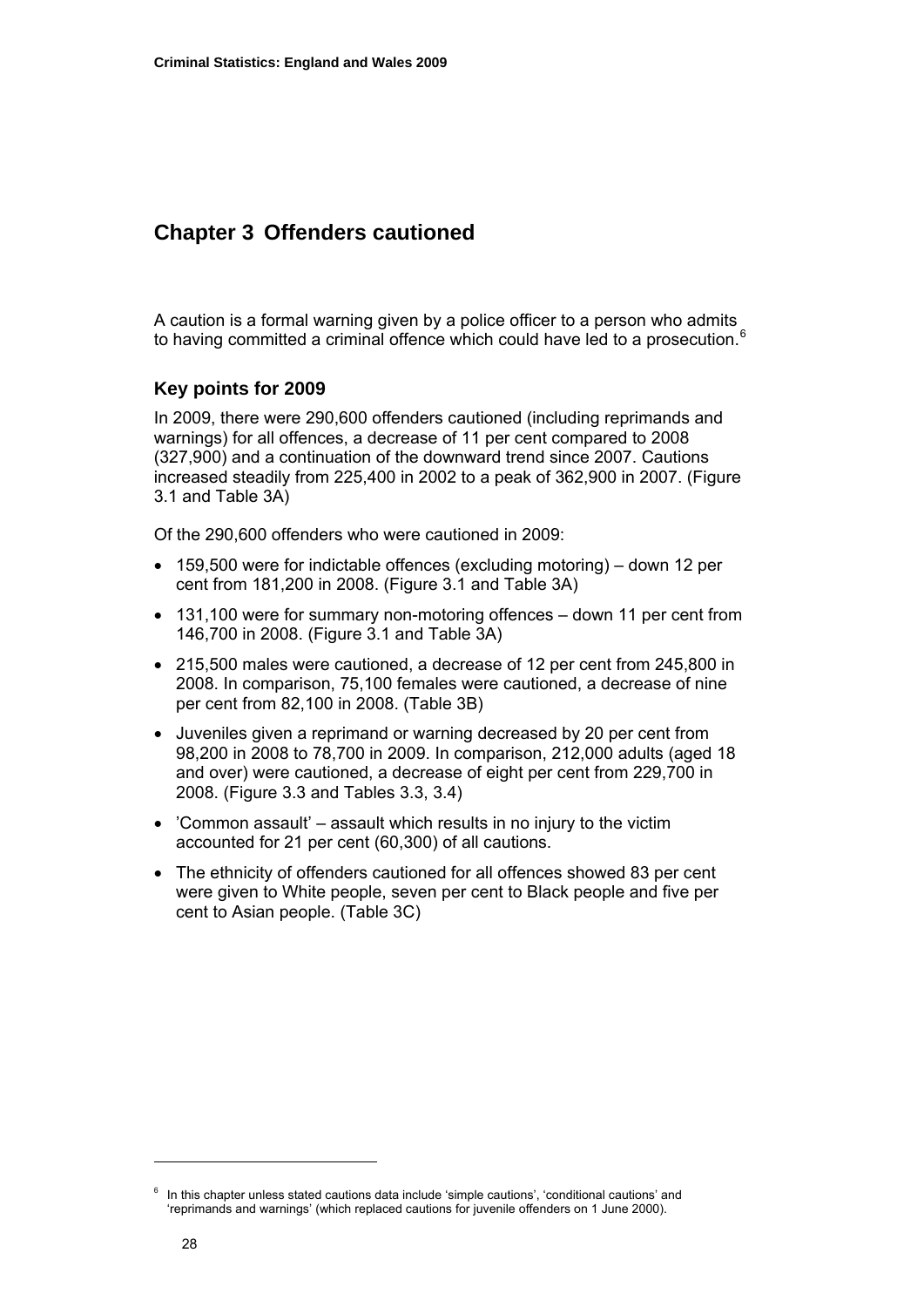#### **Introduction**

This chapter covers offenders formally cautioned by the police by offence, sex, age and ethnicity. The cautions statistics relate to persons for whom these offences were the principal offences for which they were dealt with. When a person has been cautioned for two or more offences at the same time, the principal offence is the more serious offence. (see [Appendix 2](#page-109-0)).

The aims of the simple caution are to:

- Deal quickly and simply with less serious offences:
- Divert offenders where appropriate from appearing in criminal courts;
- Reduce the likelihood of re-offending.

Whether to administer a simple caution is an operational decision for the police and the Crown Prosecution (CPS) based on the circumstances of the individual case.

The Criminal Justice Act 2003 introduced conditional cautions for adults, and the Criminal Justice and Immigration Act 2008 extended the conditional caution to offenders aged 16-17 (currently being piloted in 5 areas). A conditional caution is a caution with conditions attached that an offender must agree to comply with. The offender must have admitted committing the offence. The decision to offer a conditional caution is made by the CPS. In this chapter conditional cautions have been counted as cautions.

Conditional cautions can only be given for offences as specified in the Directors Guidance on Adult Conditional Cautions. They are available for summary only offences and a few triable-either-way offences. They are not available for serious violent or serious sexual offences.

Simple and conditional cautions form part of a person's criminal record and may influence how they are dealt with should they come to the notice of the police again. Simple and conditional cautions may also be cited in court in any subsequent proceedings and can be made known to a prospective employer. If a caution is issued or administered for an offence under the Sexual Offences Act 2003, the offender will be placed on the sex offenders register for two years from the date the caution was issued.

The Crime and Disorder Act 1998 introduced reprimands and warnings to replace cautions for juvenile offenders. In this chapter they have been counted as cautions except for Table 3.4 which gives reprimands and warnings by age group and offence type over the last five years in England and Wales. (see Appendix 1).

#### **Trends in offenders cautioned, by offence type and group 1999 – 2009 (Figure 3.1 and Table 3A)**

In 2009, there were 290,600 offenders cautioned (including reprimands and warnings) for all offences, 11 per cent fewer than 2008 (327,900). This was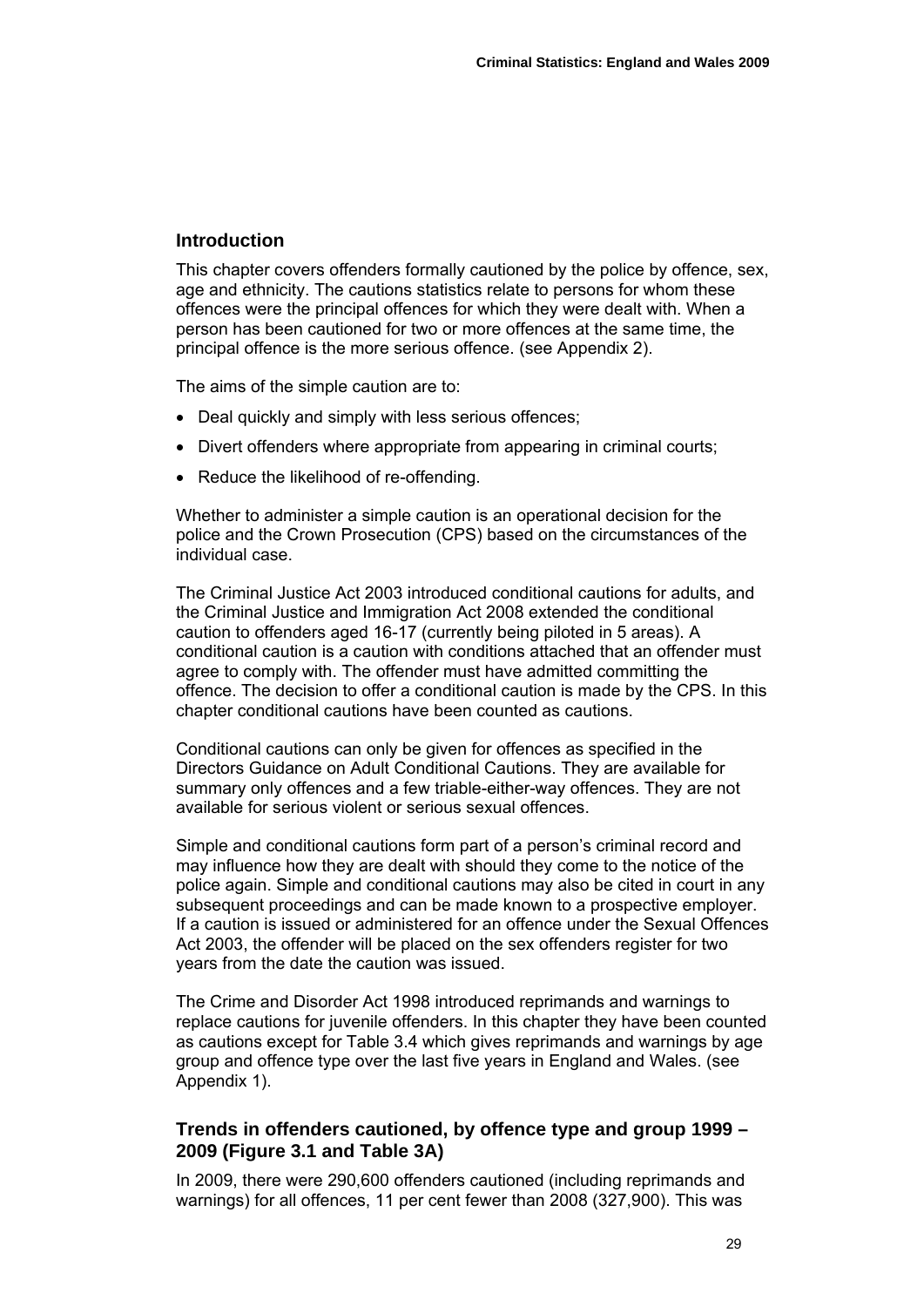due to a 12 per cent decrease in cautions for indictable offences from 181,200 to 159,500, and an 11 per cent decrease in cautions for summary offences from 146,700 to 131,100. There has been a downward trend in offenders cautioned since a peak of 362,900 in 2007.



**Figure 3.1: Offenders cautioned by offence type, 1999 – 2009** 

Of the 290,600 offenders cautioned in 2009, 55 per cent were for indictable offences and 45 per cent for summary offences. This compares with 1999 when 64 per cent were for indictable offences and 36 per cent for summary non-motoring offences.

In comparison with 1999, the biggest change in the proportion of offenders cautioned by offence group in 2009 was for summary non-motoring offences, increasing by nine percentage points to 45 per cent. The biggest decrease was for property<sup>[7](#page-33-0)</sup> offences, down nine percentage points to 25 per cent.

 $\overline{a}$ 

<span id="page-33-0"></span> $7$  Property offences include: burglary, theft and handling stolen goods, fraud and forgery.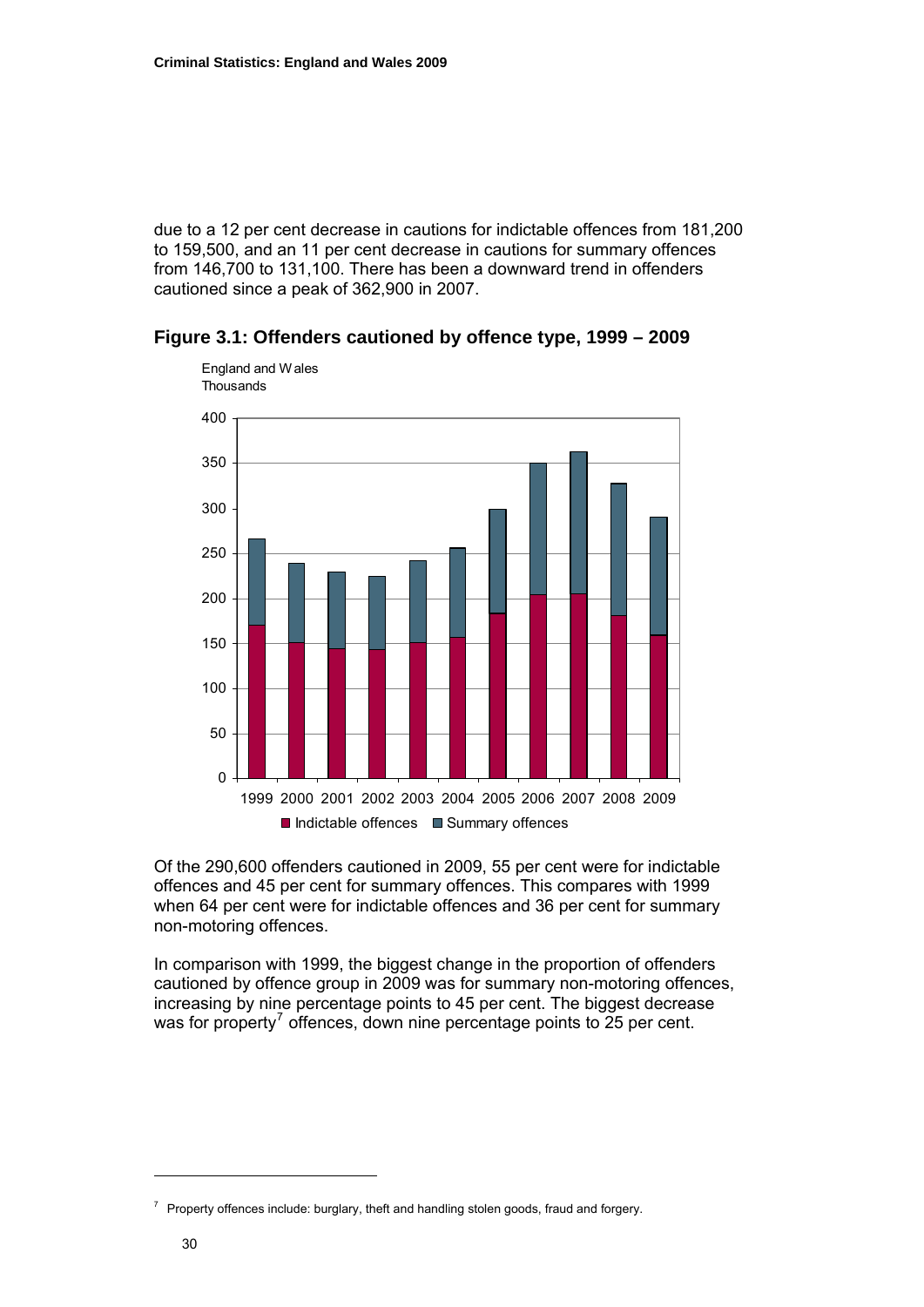Table 3A: Offenders cautioned by sex, offence type and offence group, 1999 - 2009 **Table 3A: Offenders cautioned by sex, offence type and offence group, 1999 - 2009**

| Ĩ |
|---|
|   |
|   |
| ā |
|   |
| г |
| г |
|   |
|   |
|   |
|   |
|   |
|   |

| 2000  | 2001                                                       | 2002  | 2003                                                                          | 2004                                                                    | 2005                                                                                                                                                                                                                                                                                                                | 2006  | 2007                            | $2008$ <sup>(R)</sup>                                       | 2009                                                        |
|-------|------------------------------------------------------------|-------|-------------------------------------------------------------------------------|-------------------------------------------------------------------------|---------------------------------------------------------------------------------------------------------------------------------------------------------------------------------------------------------------------------------------------------------------------------------------------------------------------|-------|---------------------------------|-------------------------------------------------------------|-------------------------------------------------------------|
|       |                                                            |       |                                                                               |                                                                         |                                                                                                                                                                                                                                                                                                                     |       |                                 |                                                             |                                                             |
|       |                                                            |       |                                                                               |                                                                         |                                                                                                                                                                                                                                                                                                                     |       |                                 |                                                             |                                                             |
|       |                                                            |       |                                                                               |                                                                         |                                                                                                                                                                                                                                                                                                                     |       |                                 |                                                             |                                                             |
|       |                                                            |       |                                                                               |                                                                         |                                                                                                                                                                                                                                                                                                                     |       |                                 |                                                             |                                                             |
|       |                                                            |       |                                                                               |                                                                         |                                                                                                                                                                                                                                                                                                                     |       |                                 |                                                             |                                                             |
|       |                                                            |       |                                                                               |                                                                         |                                                                                                                                                                                                                                                                                                                     |       |                                 |                                                             | 7 – 4 0 8 L 0 3 8<br>2 – 4 0 8 L 0 3 8                      |
|       |                                                            |       |                                                                               |                                                                         |                                                                                                                                                                                                                                                                                                                     |       |                                 |                                                             |                                                             |
|       |                                                            |       |                                                                               |                                                                         |                                                                                                                                                                                                                                                                                                                     |       |                                 |                                                             |                                                             |
|       |                                                            |       |                                                                               |                                                                         |                                                                                                                                                                                                                                                                                                                     |       |                                 |                                                             |                                                             |
|       |                                                            |       |                                                                               |                                                                         |                                                                                                                                                                                                                                                                                                                     |       |                                 |                                                             |                                                             |
| 150.9 | 143.9                                                      | 142.9 | 150.7                                                                         | 56.3                                                                    | 182.9                                                                                                                                                                                                                                                                                                               | 203.8 | 205.1                           | 181.2                                                       | 159.5                                                       |
| 88    | 85.9                                                       | 82.4  | $\frac{1}{5}$                                                                 | 99.5                                                                    | 116.0                                                                                                                                                                                                                                                                                                               | 146.2 | 157.8                           | 146.                                                        | <u>នា</u> ់                                                 |
| 239.0 | 229.9                                                      | 225.4 | 241.8                                                                         | 255.8                                                                   | 298.9                                                                                                                                                                                                                                                                                                               | 350.0 | 362.9                           | 327.9                                                       | 290.6                                                       |
|       | c c c c c c t 4<br>c c c c c c c t 4<br>စ္ -<br>၁ -<br>၁ - |       | co ci eo ci eo ci eo ci<br>co ci eo ci eo ci eo ci<br>co ci eo ci eo ci eo ci | ca di ci ci ci<br>ci ci ci ci ci ci<br>ci ci ci ci ci ci<br>28.3<br>1.3 | $\frac{1}{6}$ $\frac{1}{6}$ $\frac{1}{6}$ $\frac{1}{6}$ $\frac{1}{6}$ $\frac{1}{6}$ $\frac{1}{6}$ $\frac{1}{6}$ $\frac{1}{6}$ $\frac{1}{6}$ $\frac{1}{6}$ $\frac{1}{6}$ $\frac{1}{6}$ $\frac{1}{6}$ $\frac{1}{6}$ $\frac{1}{6}$ $\frac{1}{6}$ $\frac{1}{6}$ $\frac{1}{6}$ $\frac{1}{6}$ $\frac{1}{6}$ $\frac{1}{6}$ |       | r<br>Surrado 4 a<br>Surrado 4 a | 0. 6. 8. 8. 8. 7. 0.<br>0. 6. 8. 8. 8. 7. 0.<br>52.3<br>1.9 | 9 1 4 4 6 9 9 6 9<br>9 1 4 4 6 9 9 6 6<br>9 1 4 4 6 9 9 6 6 |

(R) Revised from data presented in Criminal Statistics, England and Wales 2008. There was an error in the collation process of caution data submitted from Nottinghamshire police force.<br>(1) May not sumdue to rounding. (R) Revised from data presented in Criminal Statistics, England and Wales 2008. There was an error in the collation process of caution data submitted from Nottinghamshire police force.

(1) May not sum due to rounding.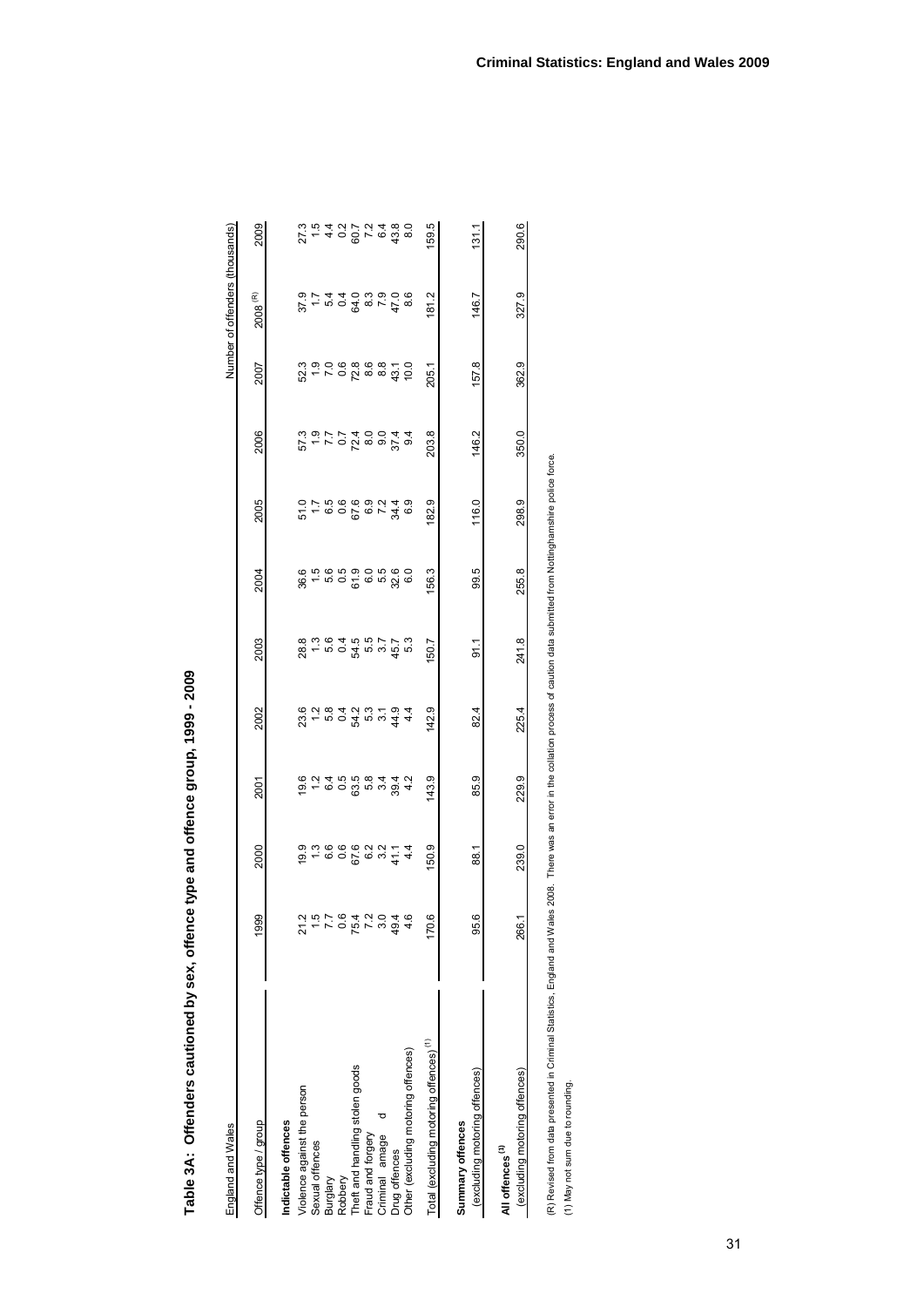Since 2007, when offenders cautioned for all offences peaked at 362,900, there have been two year on year decreases; a fall of 10 per cent from 2007 to 2008, followed by a fall of 11 per cent from 2008 to 2009. This is mainly due to falls in:

- $\bullet$  summary criminal damage (£5,000 or less) of 30 per cent, from 44,300 in 2007 to 30,900 in 2009;
- indictable criminal damage of 18 per cent, from 7,900 in 2008 to 6,400 in 2009 (this fall coincides with a 22 per cent fall in recorded crime for criminal damage from 1.04 million in 2007/08 to 806,700 in 2009/10)[8](#page-35-0);
- common assault of 12 per cent from 68,400 in 2007 to 60,300 in 2009;
- assaults occasioning actual bodily harm of 56 per cent from 42,000 in 2006 to 18,400 in 2009;
- drug offences of seven per cent from 47,000 in 2008 to 43,800 in 2009. This fall coincides with the introduction of a Penalty Notice for Disorder (PND) for possession of cannabis in January 2009. A total of 11,500 PNDs were issued for this offence. (see Chapter 2 for the contribution of cannabis possession to PNDs). In addition, cannabis was reclassified from a Class C to a Class B drug in January 2009.

Cautions are administered for serious offences such as rape only in exceptional circumstances. This will only be appropriate where the police and prosecutors believe that a prosecution would not be in the public interest. A caution for an indictable only offence may only be administered on the authority of a Crown Prosecutor. In 2009, 22 cautions were given for rape (down from 36 from 2008).

 $\overline{a}$ 

<span id="page-35-0"></span> $8$  Crime in England and Wales 2009/10; John Flatley et al; Home Office Statistical Bulletin; July 2010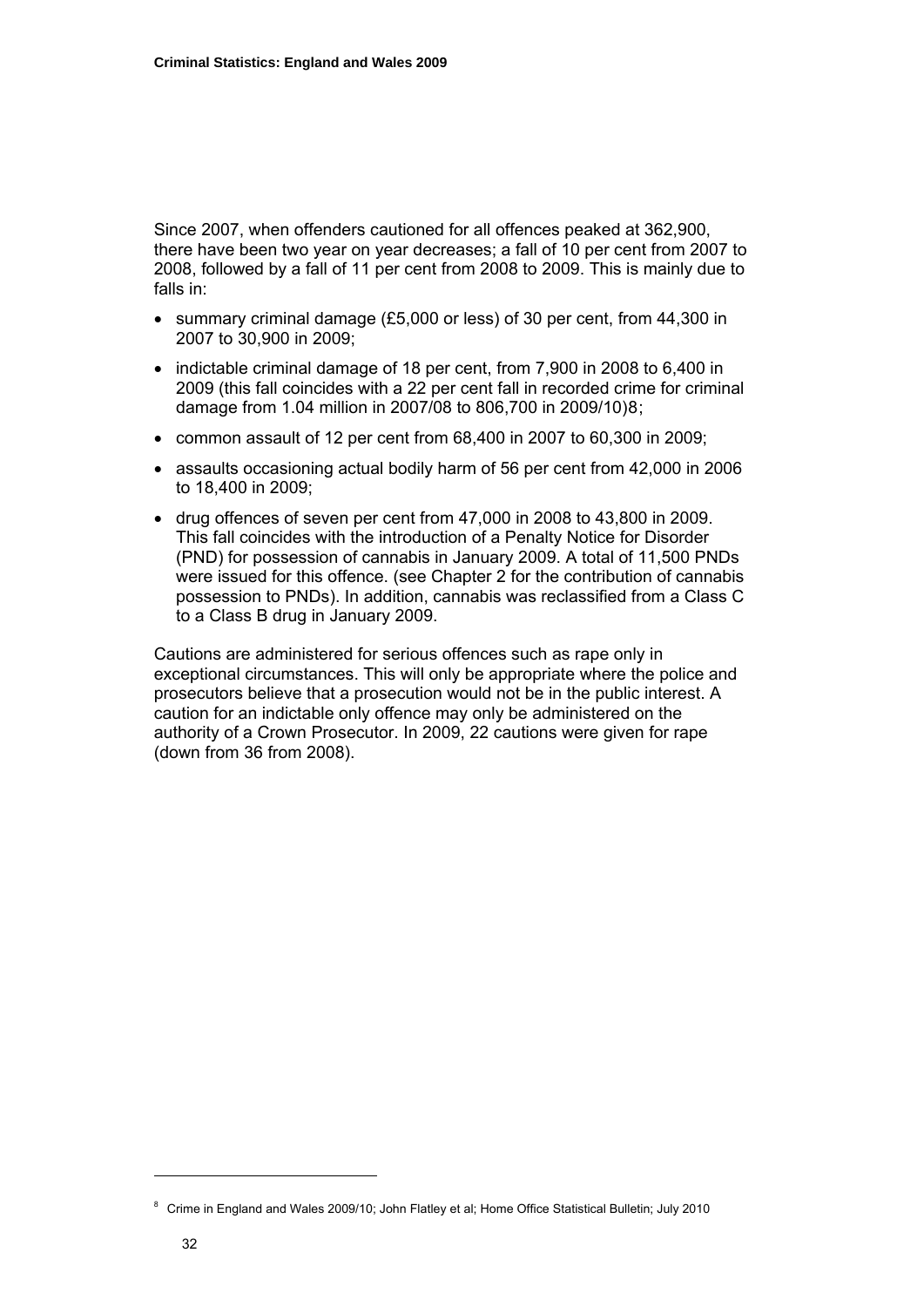

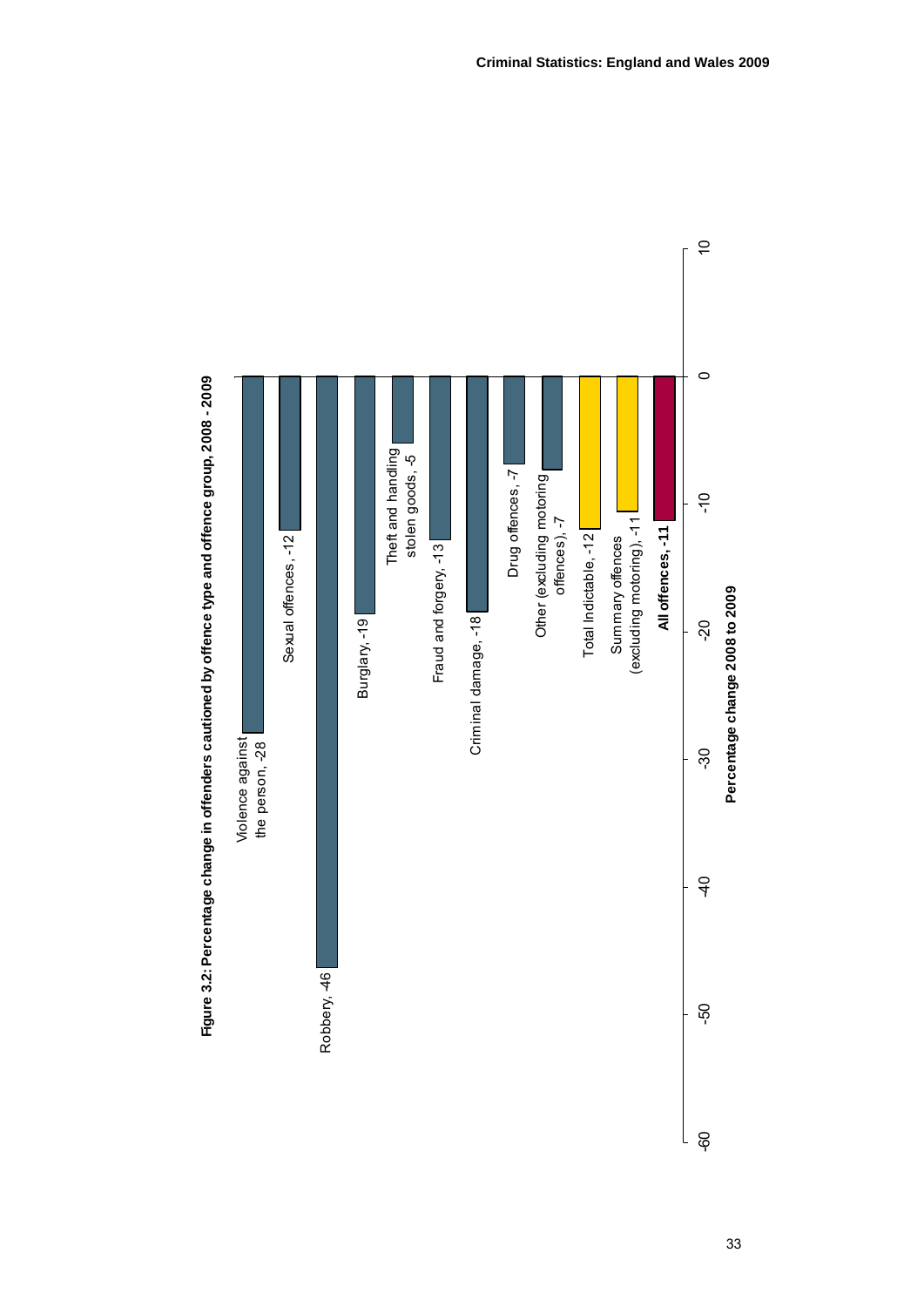## **Cautions by gender (Tables 3B and 3.1)**

A total of 215,500 males were cautioned in 2009, 74 per cent of all persons, compared with 75,100 females cautioned (26 per cent). The proportion of persons cautioned by gender has remained fairly constant since 1999, the largest proportion who were male being 76 per cent in 1999 and the smallest 73 per cent in 2004.

### **Table 3B: Proportion of persons cautioned by sex, offence type and offence group, 2009**

| England and Wales                   |             |                                |         |
|-------------------------------------|-------------|--------------------------------|---------|
|                                     | Cautioned   | Proportion ot total by sex (%) |         |
| Offence type / group                | (thousands) | Males                          | Females |
| Indictable offences                 |             |                                |         |
| Violence against the person         | 27.3        | 74                             | 26      |
| Sexual offences                     | 1.5         | 95                             | 5       |
| <b>Burglary</b>                     | 4.4         | 89                             | 11      |
| Robbery                             | 0.2         | 87                             | 13      |
| Theft and handling stolen goods     | 60.7        | 57                             | 43      |
| Fraud and forgery                   | 7.2         | 66                             | 34      |
| Criminal damage                     | 6.4         | 84                             | 16      |
| Drug offences                       | 43.8        | 87                             | 13      |
| Other (excluding motoring offences) | 8.0         | 81                             | 19      |
| Total (excluding motoring offences) | 159.5       | 72                             | 28      |
| <b>Summary offences</b>             |             |                                |         |
| (excluding motoring offences)       | 131.1       | 77                             | 23      |
| <b>All offences</b>                 |             |                                |         |
| (excluding motoring offences)       | 290.6       | 74                             | 26      |

Of all cautions administered for offences relating to 'violence against the person' 22 per cent were given to females in 1999 increasing to 26 per cent in 2009, a rise of four percentage points. For 'theft and handling stolen goods' there was an increase from 39 per cent to 43 per cent, a rise of five percentage points.

In 2009, the highest volume offence for which males were cautioned for was 'common assault' at 44,700, a decrease of seven per cent compared with 2008 (48,100). For females it was 'theft from shops' at 21,200, an increase of three per cent compared with 2008 (20,500).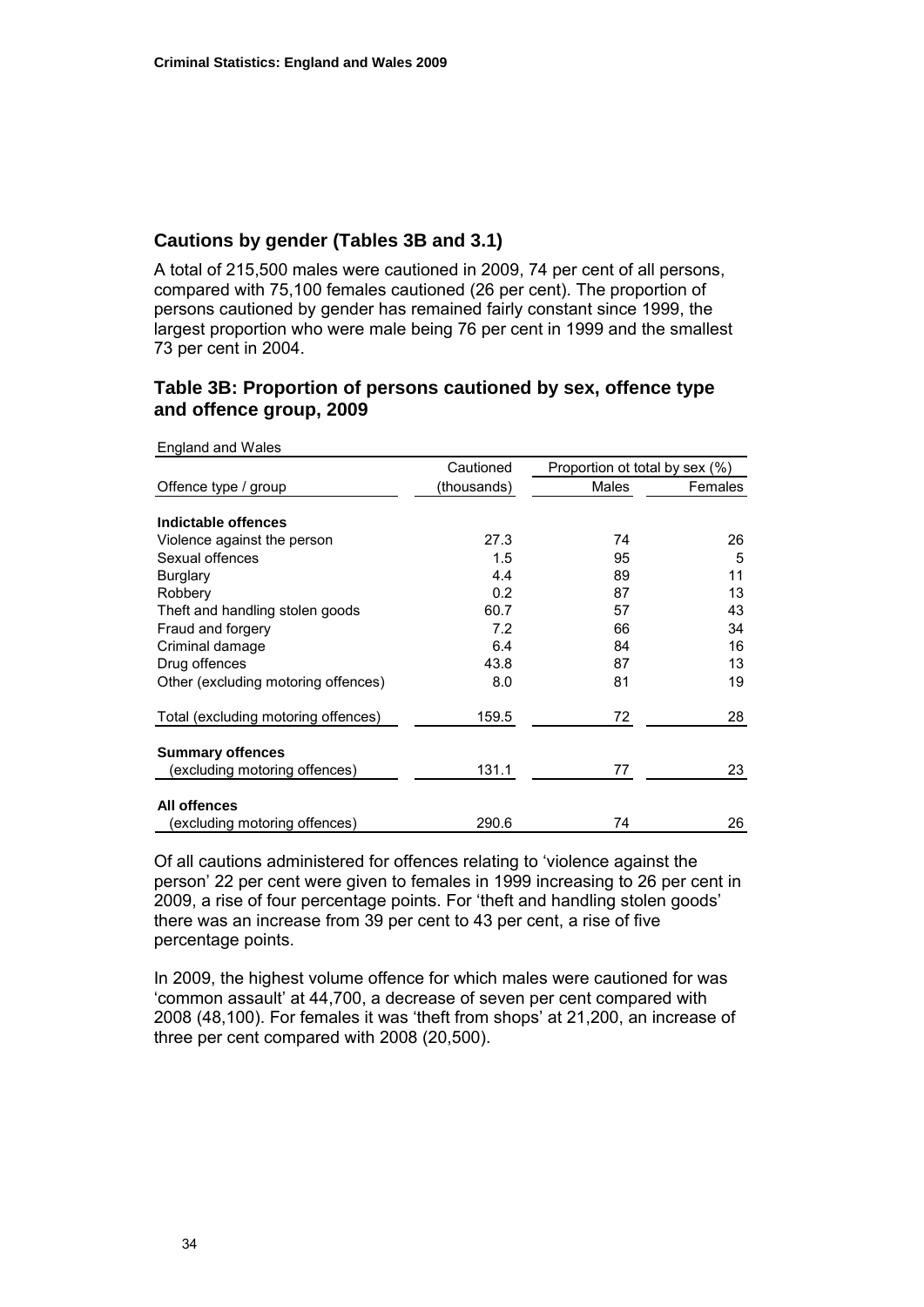## **Cautions by age**

Since 1 June 2000 reprimands and warnings instead of cautions have been available for use for juvenile offenders (see Appendix 1). Taking reprimands and warnings together, the number given for all offences in 2009 was 78,700, a decrease of 20 per cent compared with 2008. Indictable offences decreased by 17 per cent to 48,500, and summary non-motoring offences decreased by 24 per cent to 30,200.

#### **Figure 3.3: Juveniles given reprimands and warnings by offence type, 1999 – 2009**



England and Wales **Thousands** 

Since the introduction of reprimands and warnings, the highest number issued was in 2006 (129,100) and the lowest was in 2009 (78,700). This decrease coincides with a number of Criminal Justice Areas developing informal restorative approaches to disposing of low-level first time offending, particularly aimed at young people, contributing to a reduction of formal out of court disposals.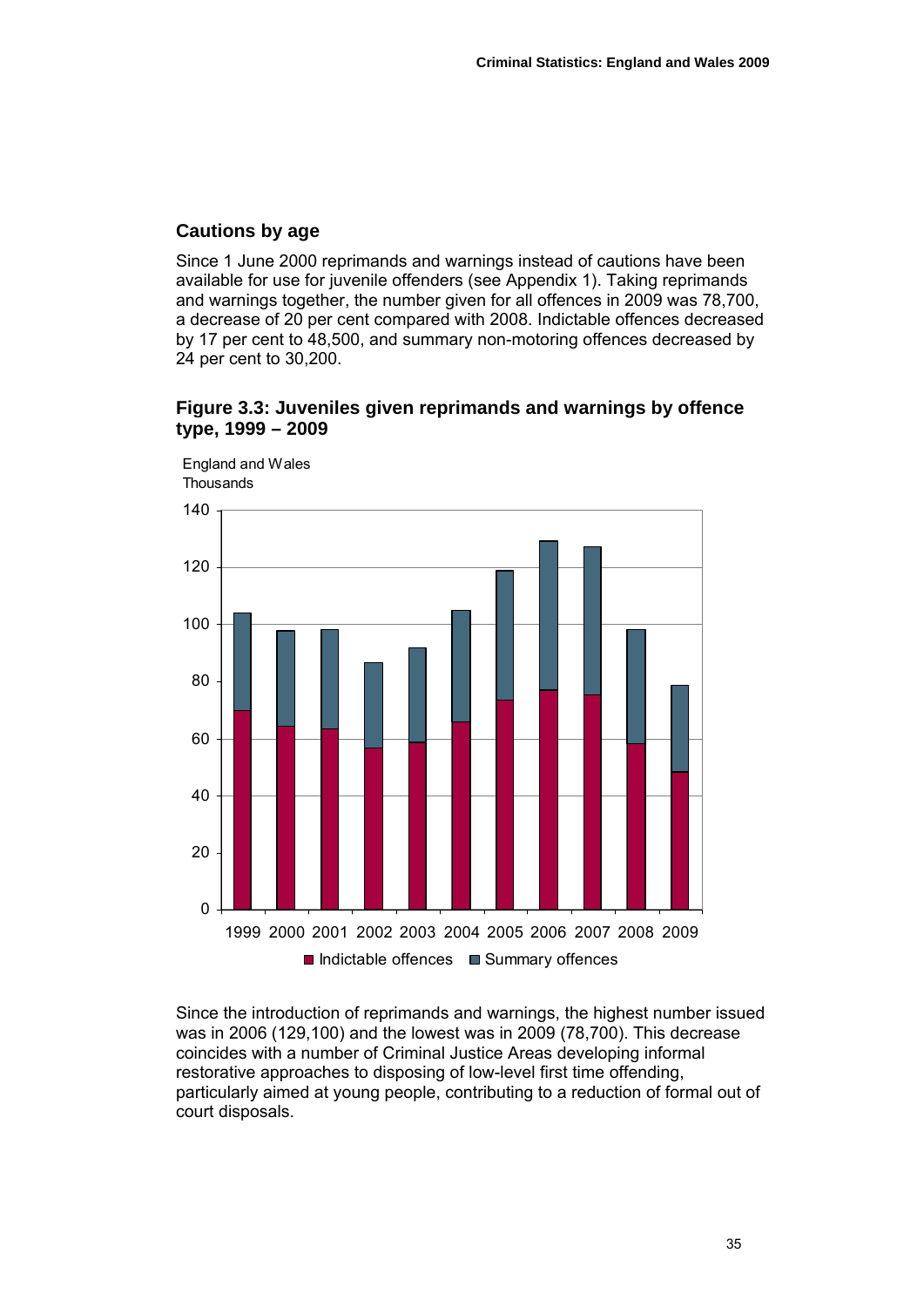The proportion of reprimands or warnings for indictable offences decreased each year from 2000 (67 per cent) to 2007 (5[9](#page-39-0) per cent). <sup>9</sup> In 2008 the proportion remained at 59 per cent, rising by two percentage points in 2009 to 62 per cent.

In 2009, of the 78,700 reprimands and warnings, 68 per cent were reprimands and 32 per cent warnings. Older juveniles were more likely than younger juveniles to receive a warning rather than a reprimand.

In 2009, there were 53,100 males given a reprimand or warning, 68 per cent of the total given to all juveniles. Females were given 25,500, which is 32 per cent of the total.

### **Figure 3.4: Persons cautioned for indictable offences per 100,000 population by age group, 2009**



A person cautioned on two or more separate occasions during the year is counted each time, so the rates shown in Figure 3.4 may over-state the proportion of the population who are offenders in 2009. On this basis, the overall rate of cautioning for indictable offences was 329 per 100,000 of the population in 2009.

The highest rate of male offenders cautioned for indictable offences was 1,964 per 100,000 of the male population aged 16, and 1,228 per 100,000 of the female population aged 14.

 $\overline{a}$ 

<span id="page-39-0"></span><sup>9</sup> Figures for 2000 includes juvenile offenders administered with a caution prior to the introduction of warnings and reprimands.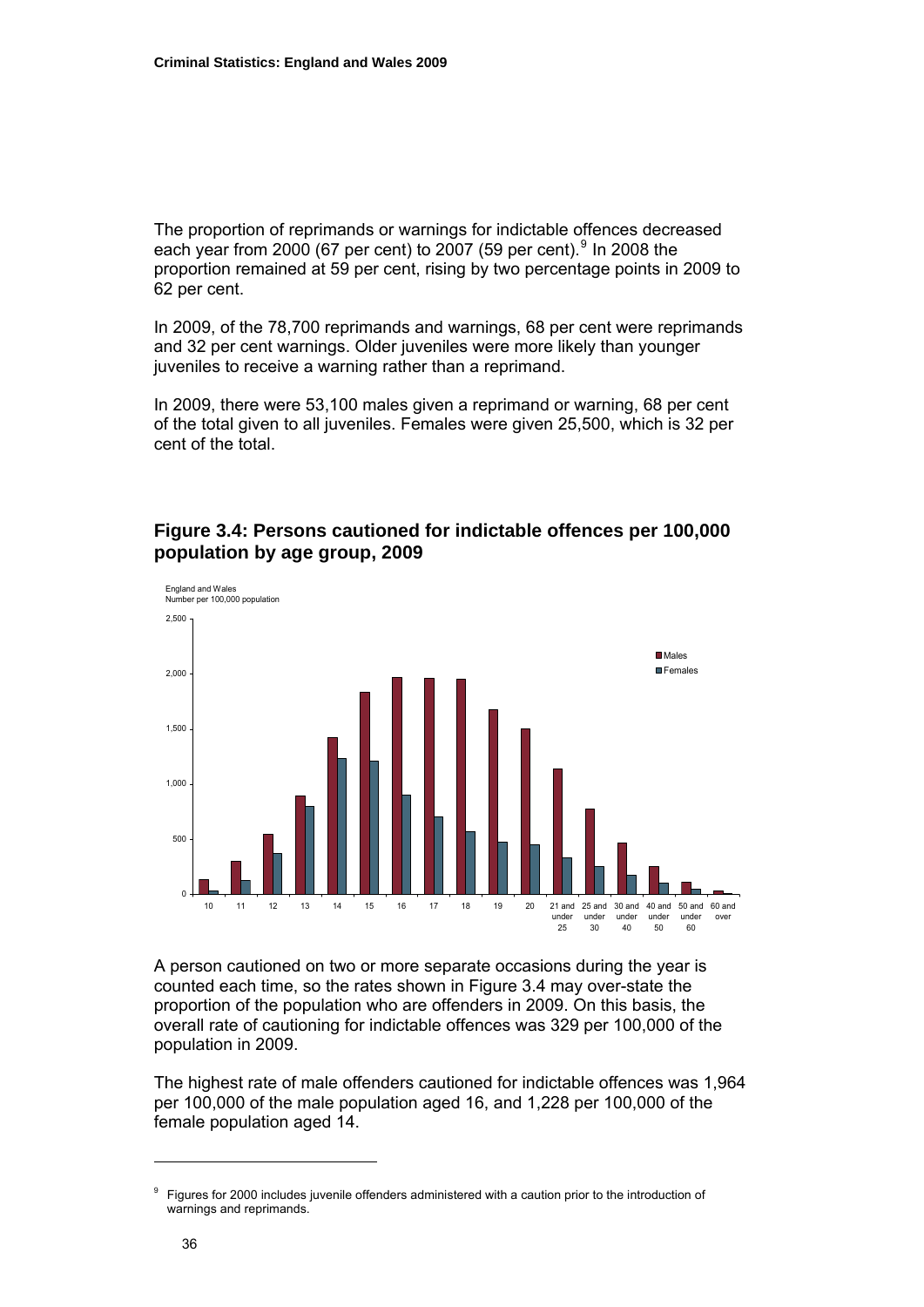**Cautions by Ethnicity Cautions by Ethnicity**

The ethnic breakdown is based on the 4+1 visual appearance/officer identified classification – White, Black, Asian, Other and Unknown. The ethnic breakdown is based on the 4+1 visual appearance/officer identified classification - White, Black, Asian, Other and Unknown. breakdown of cautions by ethnicity will be provided in the Ministry of Justice publication 'Race and the Criminal Justice System' due for breakdown of cautions by ethnicity will be provided in the Ministry of Justice publication 'Race and the Criminal Justice System' due for Further detail on offenders cautioned by ethnicity and offence group, England and Wales 2009 is given in Table 3.6. A more detailed Further detail on offenders cautioned by ethnicity and offence group, England and Wales 2009 is given in Table 3.6. A more detailed publication in 2011. publication in 2011.

people and a 13 per cent fall for Asian people. Care should be exercised when interpreting these figures due to the proportion of unknowns in people and a 13 per cent fall for Asian people. Care should be exercised when interpreting these figures due to the proportion of unknowns in Since the peak in offenders cautioned in 2007, there has been a 20 per cent fall in cautions given to white people, a 14 per cent fall for black Since the peak in offenders cautioned in 2007, there has been a 20 per cent fall in cautions given to white people, a 14 per cent fall for black each case. each case.

Table 3C: Persons cautioned for all offences by ethnicity, 1999 - 2009 **Table 3C: Persons cautioned for all offences by ethnicity, 1999 - 2009**  $\mathbf{I}$ 

England and Wales England and Wales

|      |              |                   |                                                         |               |                           | Fthnicit                     |              |                           |          |                                      |              |
|------|--------------|-------------------|---------------------------------------------------------|---------------|---------------------------|------------------------------|--------------|---------------------------|----------|--------------------------------------|--------------|
| Year | <b>Total</b> | Mhite             | Black                                                   | Asian         | Iner<br>Other             | Linknowr                     | <b>Total</b> | Mhite                     | Black    | Asian                                | Other Unknow |
|      |              | Number of persons |                                                         | c<br>C        | pusands                   |                              |              |                           |          | roportion of the total cautioned (%) |              |
|      |              |                   |                                                         |               |                           |                              |              |                           | ဖ        |                                      |              |
|      |              |                   |                                                         |               |                           |                              |              |                           | ဖ        |                                      |              |
|      |              |                   |                                                         |               | 6254950112961 10510000000 | ちゅうえいせいどうかい しょうしょう しょうしょうしょう |              | 8 8 8 8 8 8 8 8 8 8 8 8 8 | ဖ        |                                      |              |
|      |              |                   |                                                         |               |                           |                              |              |                           | ဖ        |                                      |              |
|      |              |                   |                                                         |               |                           |                              |              |                           | ဖ        |                                      |              |
|      |              |                   |                                                         |               |                           |                              |              |                           | <u>က</u> |                                      |              |
|      |              |                   |                                                         |               |                           |                              |              |                           | ဖ        |                                      |              |
|      |              |                   |                                                         |               |                           |                              |              |                           | ဖ        |                                      |              |
|      |              |                   |                                                         |               |                           |                              |              |                           | ဖ        |                                      |              |
|      |              |                   |                                                         |               |                           |                              |              |                           |          |                                      |              |
|      |              |                   | 9. 9 1 1 1 1 3 3 4 5 6 7 8 9<br>4 7 9 4 5 6 7 9 7 9 9 9 | $\frac{3}{4}$ |                           |                              |              |                           |          |                                      |              |

37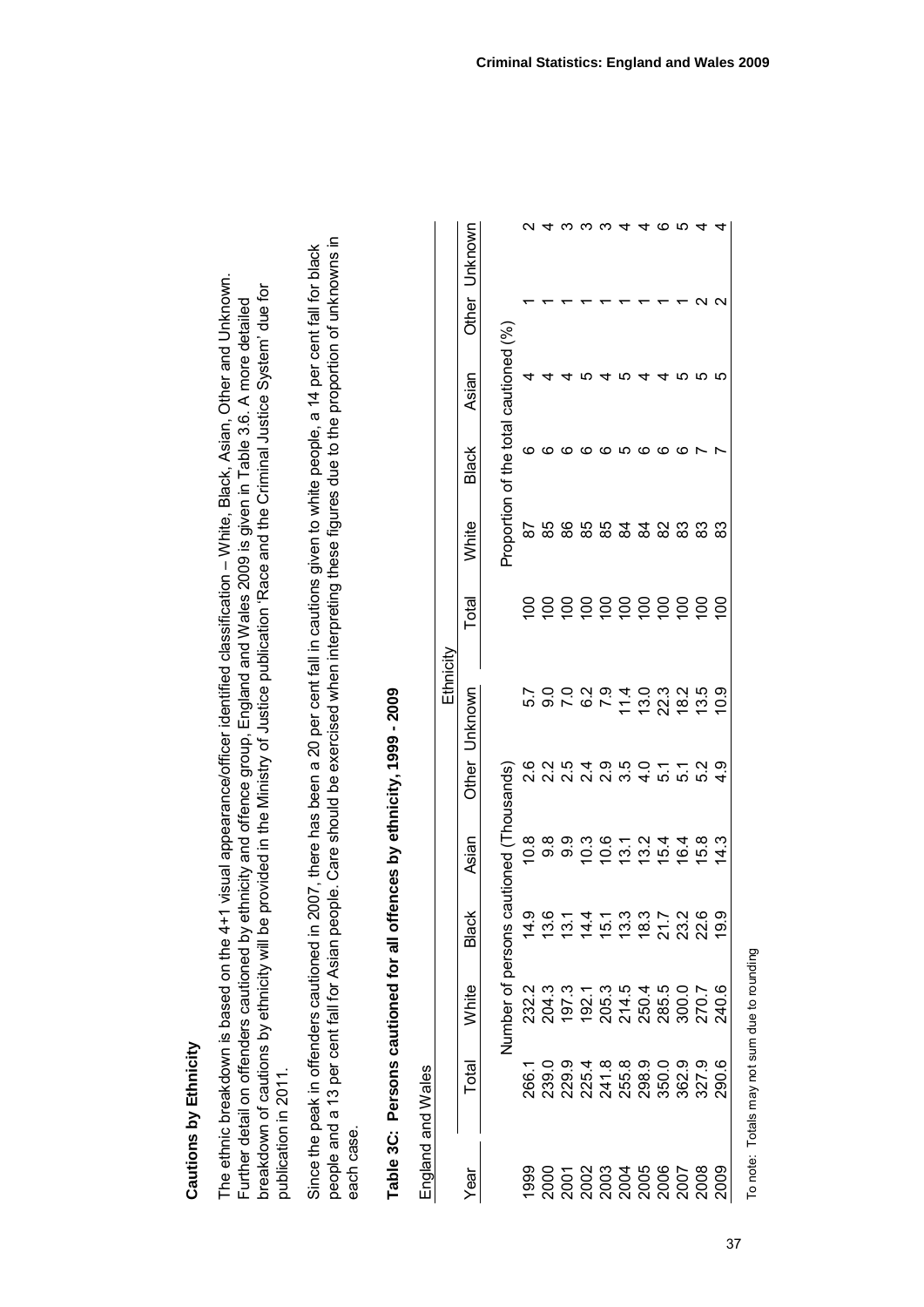#### **Cautioning rate (Table 3.7)**

The cautioning rate is defined as offenders cautioned as a percentage of those found guilty or cautioned. In 2009 the cautioning rate for all offences excluding motoring offences was 26 per cent, a decrease of three percentage points compared with 2008.

### **Figure 3.5: Persons cautioned as a proportion of the total number of persons found guilty or cautioned by offence group, 2008 and 2009**



The cautioning rate for all indictable offences decreased by four percentage points, from 37 per cent in 2008 to 33 per cent in 2009. Summary offences (excluding motoring) decreased three percentage points to 20 per cent in 2009. The main reason for the difference in the cautioning rate for indictable (excluding motoring) offences and summary offences (excluding motoring) is that a substantial proportion of summary offences (excluding motoring) comprise of Social Security, Revenue law and TV licence evasion offences for which the police do not generally bring proceedings. The option of a caution as an alternative to a prosecution is available to the respective prosecuting authorities in these cases, but such statistics are not collected centrally.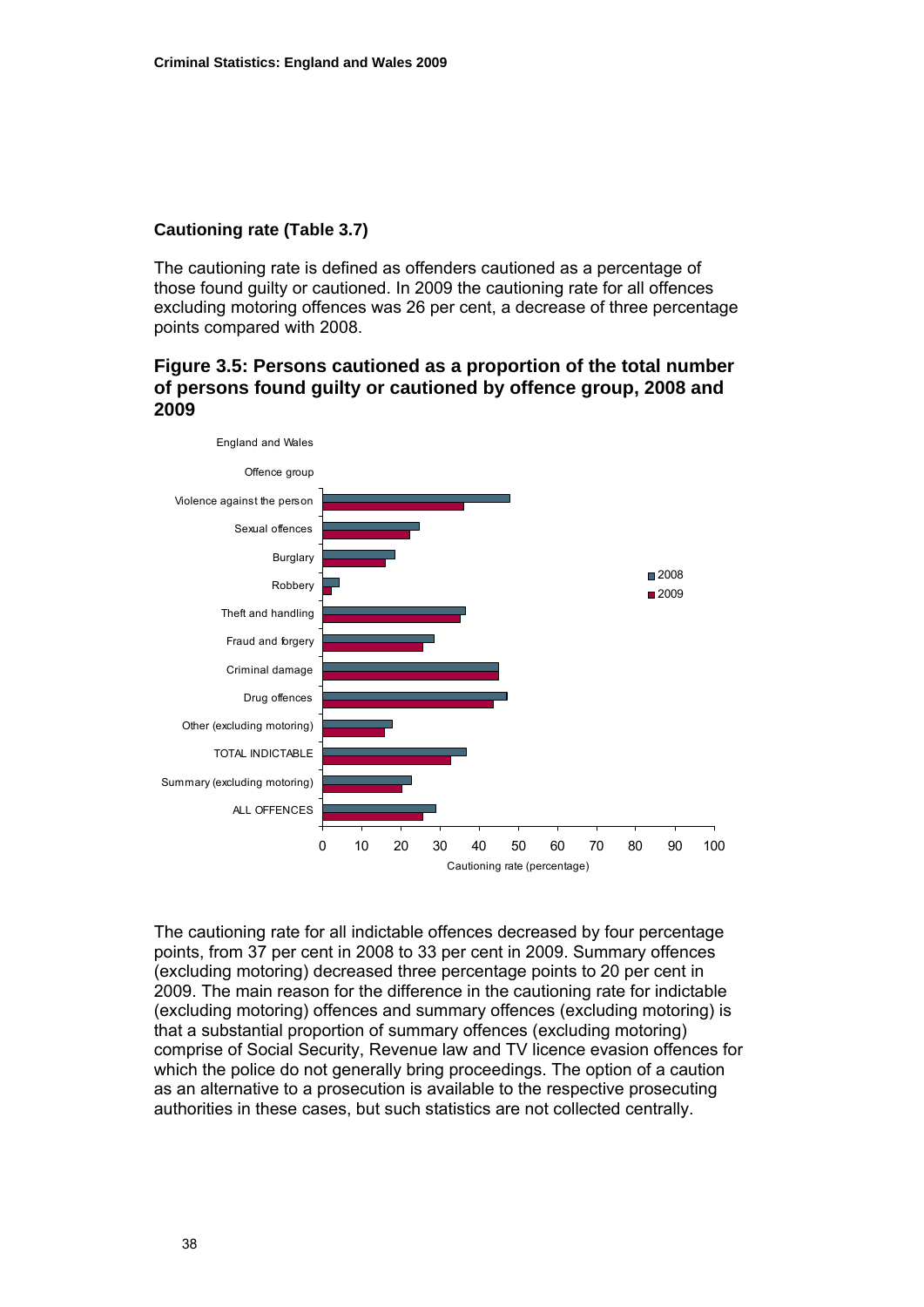## Figure 3.6: Persons cautioned for indictable offences<sup>(1)</sup> as a **percentage of persons found guilty or cautioned for indictable offences by age group, 1999 - 2009**



(1) Excluding motoring offences.

The cautioning rate for indictable offences peaked for all age groups in 2006, and has since decreased year on year for each age group. This change reflects an increase in the proportion of offenders being dealt with at court for more serious offences. The cautioning rate decreases with age. In 2009, 88 per cent of 10-11 year olds received a warning or reprimand, and 12 per cent received a conviction compared to 27 per cent of those aged over 21 receiving a caution and 73 per cent being convicted.

Police forces with the highest cautioning rates for indictable offences in 2009 were Dyfed-Powys with 50 per cent and Nottinghamshire with 49 per cent. The lowest were Greater Manchester with 20 per cent and South Wales with 23 per cent. However, these figures could be affected by the types of crime. (Table 3.8)

Police forces with the highest cautioning rates for summary offences (excluding motoring) were Wiltshire with 37 per cent and Kent and Devon and Cornwall with 33 per cent. The lowest were Nottinghamshire with eight per cent and Bedfordshire and Staffordshire with nine per cent. (Table 3.9)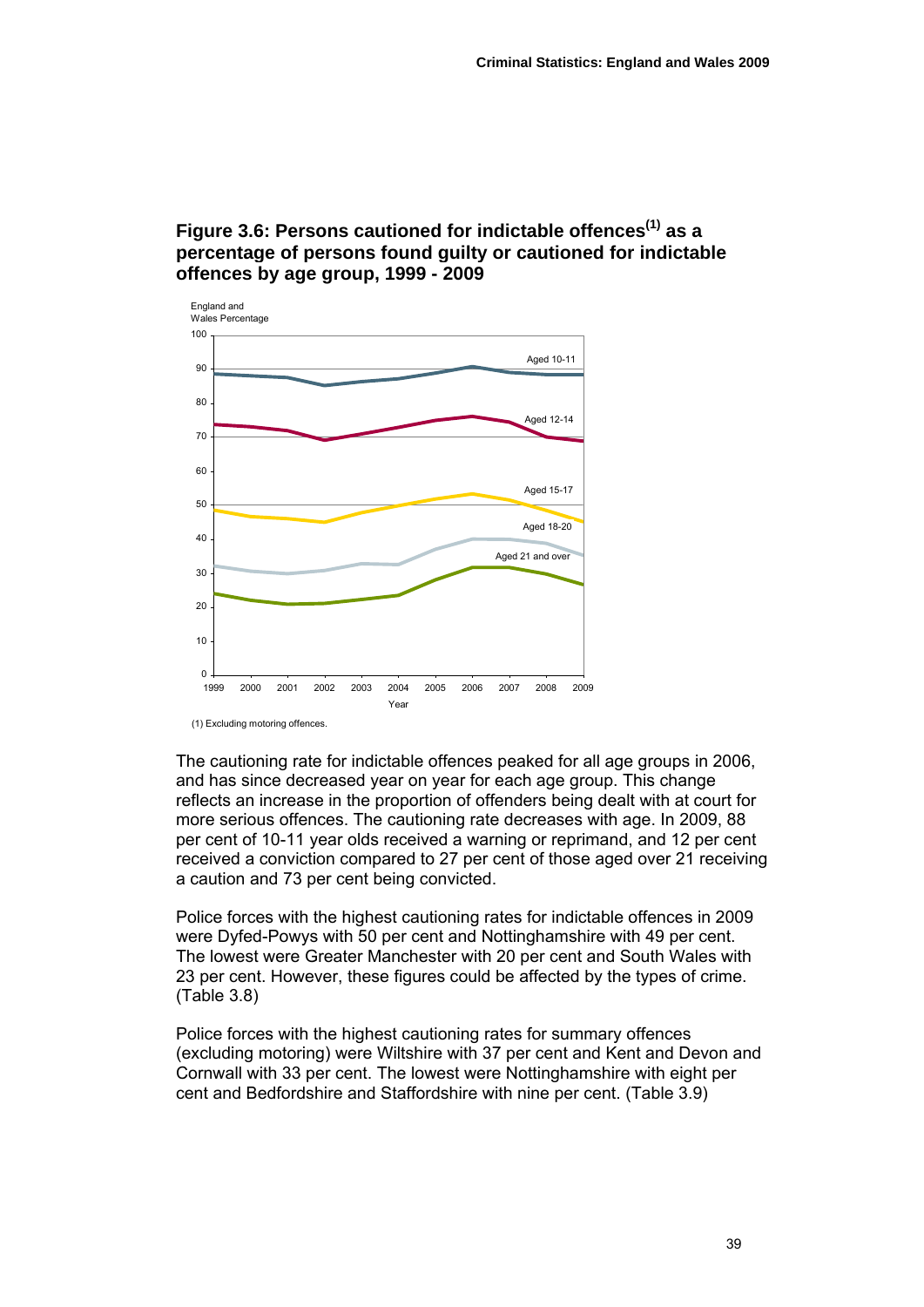# **Chapter 4 Remands**

Police remands are the decisions made by a police officer whether to detain or bail a defendant pending their first appearance in court. Court remands are the court's decision on whether a defendant charged with a criminal offence should be placed in custody or released on bail during the period up to and including the trial, or awaiting sentence.

#### **Key points for 2009**

- Twenty three per cent of the 765,000 defendants arrested and charged, were held in custody by the police until their first court appearance - an increase of five per cent on 2008 and 10 per cent on 2007. (Table 4.5)
- Three per cent of the 1.78 million defendants proceeded against (including those who failed to appear) at Magistrates Court were remanded to custody by magistrates. This is consistent with the percentage remanded from 1999 onwards. (Table 4.3)
- Of the 117,200 defendants tried at the Crown Court, 34 per cent were remanded in custody, a decrease from 36 per cent in 2008, continuing the downwards trend from the peak of 41 per cent in 2005. (Table 4.4)
- Of the defendants remanded, 13 per cent were acquitted at magistrates' courts or Crown Court. (Table 4D)
- Following pleas of 'not guilty' at the Crown Court, almost 60 per cent of defendants remanded in custody were subsequently acquitted or not tried and nearly 70 per cent those granted bail were subsequently acquitted. (Table 4C)
- At the Crown Court, 34 per cent of white defendants tried were remanded in custody, compared to 36 per cent of Asian defendants and 49 per cent of Black defendants. (Tables 4.12b and 4.13b)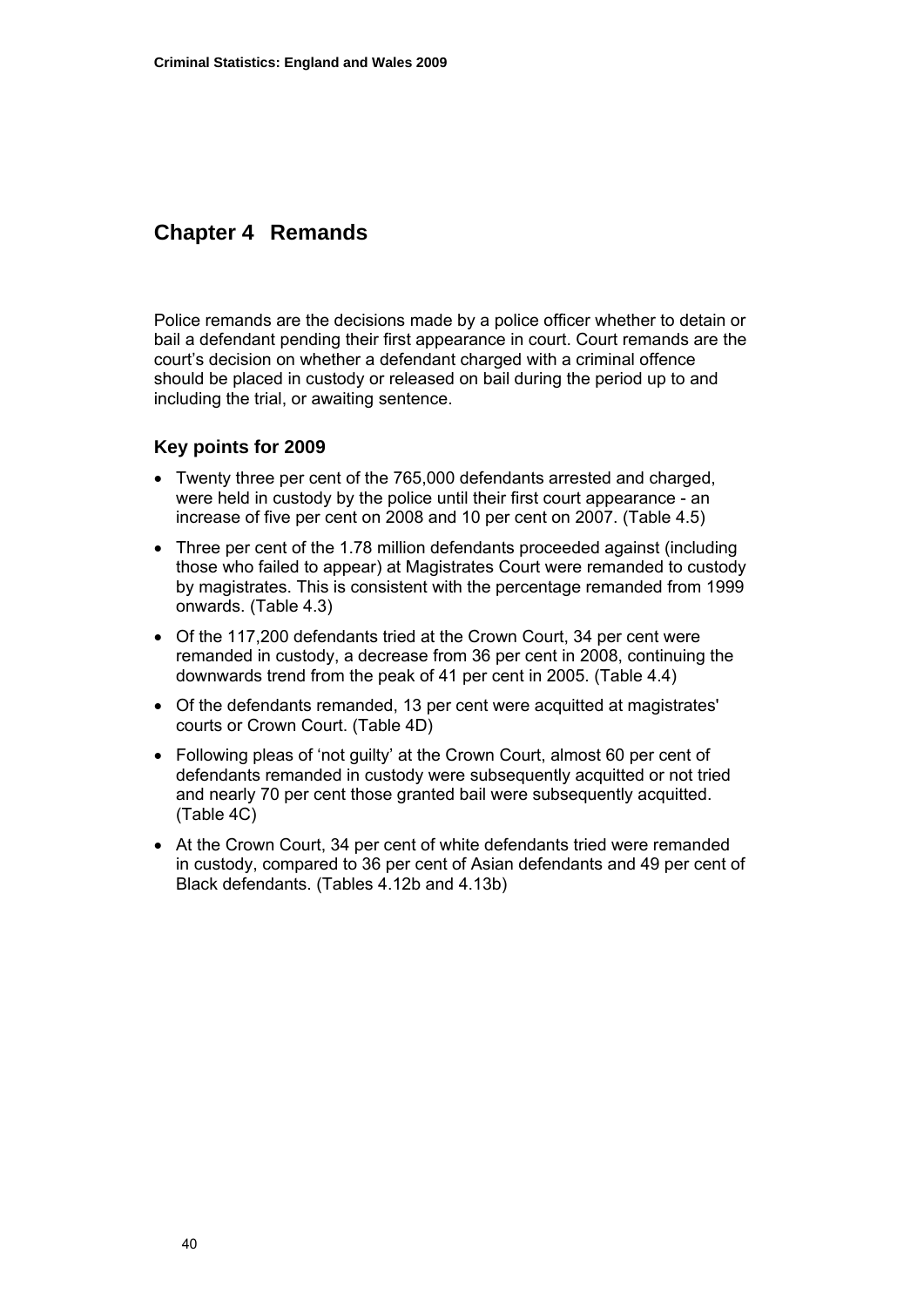#### **Introduction**

This chapter covers: the use of bail and custody by the police following arrest and charge; remands on bail or in custody during magistrates' and proceedings at the Crown Court; and defendants' failure to attend after the granting of bail.

The police, magistrates and Crown Court may make different remand decisions at each point in the proceedings.

The police can release an arrested suspect on bail while they make further inquiries. This means that the suspect is released from custody on condition that they return to the police station on a specified date. The police can also give bail to a defendant who has been charged with an offence. In this situation the defendant is given bail on condition that they appear at a magistrates' court on a specified date.

A magistrates' court may: adjourn a hearing without remand; commit a defendant to the Crown Court for trial or sentence; or remand the defendant either in custody or on bail. There is a statutory right to bail, but this may be denied in specific circumstances, namely where the court has substantial grounds for believing that if a defendant were remanded on bail, he or she would fail to surrender to custody, commit an offence while on bail, interfere with witnesses, or otherwise obstruct the course of justice. The prosecution may, in certain circumstances, appeal to a Crown Court Judge against the decision by a magistrates' court to grant bail. The appeal must be made within 48 hours.

Those charged with, or convicted of, homicide or rape where the defendant has a previous conviction for any of those offences are only granted bail if there are exceptional circumstances which justify it. A magistrates' court has the power to remand a defendant in custody for up to eight days in the first instance but thereafter may remand him/her for up to 28 days, provided that the defendant is present in court and has previously been remanded in custody for the same offence.

The statistics in this chapter relate to persons remanded in each year in each court case, rather than to the number of remand decisions (a person may be remanded several times during a case). Cases are recorded in the year in which the final court decisions were made and this is not necessarily the same as the year in which the person was originally remanded.

#### **Data quality**

Following the introduction of the Libra case management system in 2008, the recording of remand decisions are more complete, however technical problems with the coding of magistrates' remand decisions persist. Therefore all magistrates' courts remand data published in this chapter are estimates.

For this edition of Criminal Statistics estimates for magistrates' courts remand have been produced using additional data sources and the assumptions detailed in Appendix 2.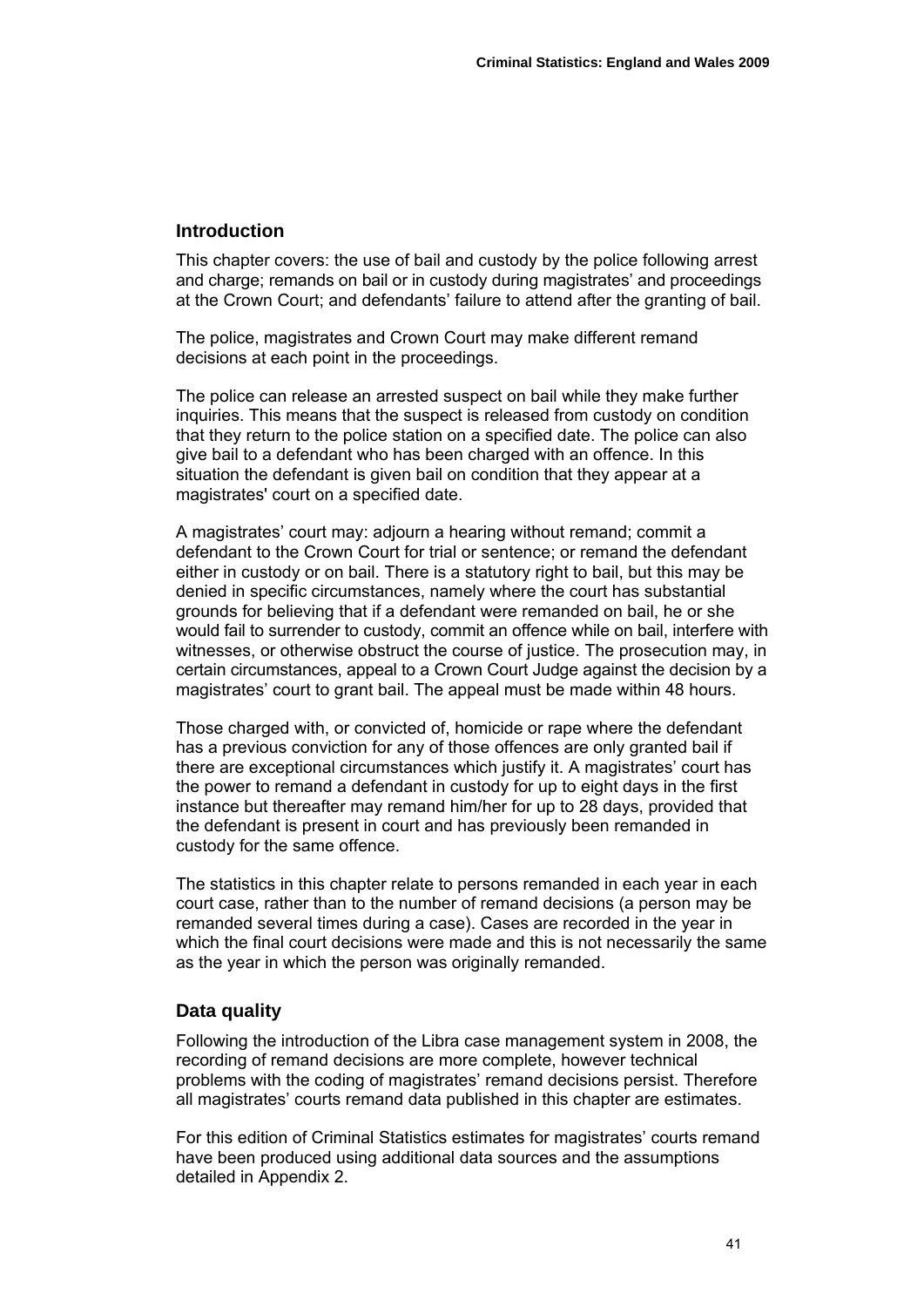## **Police remands (Table 4A)**

Of those directed to appear at magistrates' courts in 2009, 57 per cent were summonsed, 33 per cent were arrested and bailed and ten per cent arrested and held in custody until their first court appearance.

The proportion of persons summoned has been between 54 per cent and 59 per cent from 1999 to 2009.

Police held 27 per cent of those persons arrested for indictable (triable-eitherway) offences in custody until their first court appearance, an increase of seven per cent on 2008 and 11 per cent on 2007.

Between 2008 and 2009 the proportion of offences in which the defendant was held in custody by the police until their first appearance in court:

- increased from five per cent to seven percent for summary non-motoring offences; and
- increased from one per cent to two per cent for summary motoring offences.

#### **Remands by magistrates' courts and the Crown Court (Tables 4.3, 4.4 and 4.11)**

Provided that a defendant initially appeared in court in answer to a summons, magistrates may adjourn the case without remanding the defendant for all appearances up to summary conviction or committal for trial at the Crown Court. In 2009, 63 per cent of persons proceeded against at magistrates' courts were not remanded.

Persons remanded in custody at some point during proceedings at magistrates' courts comprised three per cent of all those proceeded against in 2009.

Of the 117,200 defendants tried at the Crown Court in 2009:

- 51 per cent were bailed;
- 34 per cent were remanded in custody, decreasing from 41 per cent in 2004;
- 9,400 were remanded in custody for the entire period of remand, the largest group (2,200 defendants) for violence against the person.

#### **Committals for trial at the Crown Court (Table 4.7)**

There has been a 47 per cent increase in defendants committed for trial at the Crown Court from 70,200 in 2000 to 103,000 in 2009. The large annual increase between 2000 and 2001 from 70,200 to 79,100 was related to the introduction of Section 51 of the Crime and Disorder Act 1998, under the provisions of which an adult appearing before a magistrates' court charged with an offence triable only on indictment, is sent directly to the Crown Court for trial.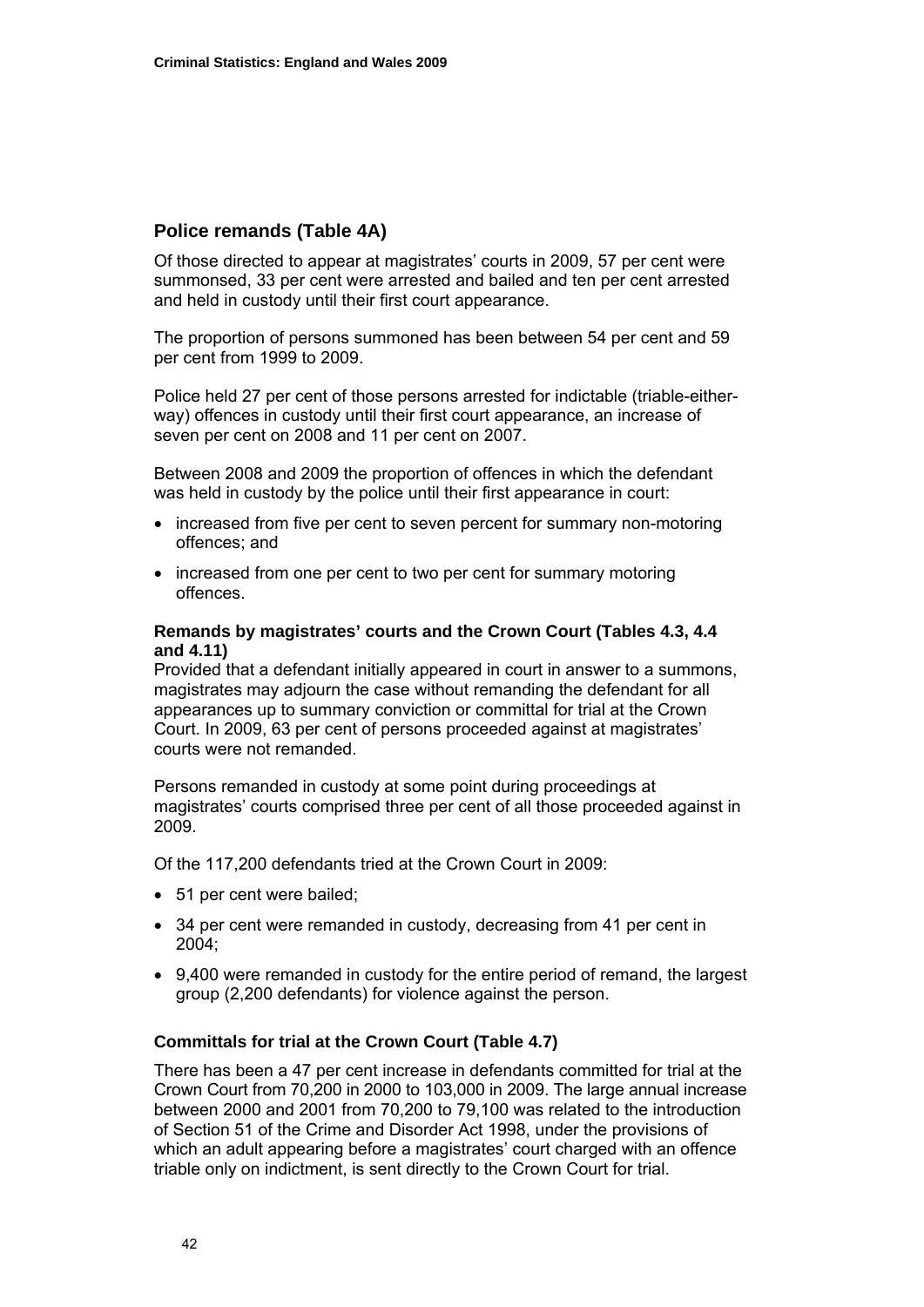Between 2001 and 2006 the pattern of custodial remands for trial was fairly stable at approximately 30 per cent of defendants committed for trial. The proportion of committals in custody was highest for persons committed for robbery (51 per cent) and burglary offences (52 per cent).

### **Outcome of cases according to remand history (Tables 4.3, 4B and 4C)**

Of the 1.78 million defendants proceed against at magistrates' courts in 2009:

- 1.13 million were not remanded, 90 per cent of which were proceeded against for summary offences;
- 658,000 were remanded on bail or in custody, 53 per cent which were proceeded against for indictable or triable-either-way offences;
- 260,000 were acquitted or not proceeded against; 33 per cent had been bailed, and two per cent were remanded in custody at some stage.
- 73 per cent of defendants proceeded against at magistrates' courts in 2009 were sentenced, with a further seven per cent being either committed for sentence or trial.
- $\bullet$  the most frequent outcome for those bailed was a fine (27 per cent);
- for those remanded in custody the most frequent outcome was an immediate custodial sentence (21 per cent).

Of the 117,200 defendants tried at the Crown Court in 2009:

- 65,200 were remanded on bail, 65 per cent of which entered a guilty plea;
- 22,200 were remanded on bail and pleaded 'not guilty', of whom 68 per cent were not convicted;
- 42,200 were remanded on bail and pleaded guilty, of whom 34 per cent were given an immediate custodial sentence:
- 34,100 were remanded in custody, 78 per cent of which entered a guilty plea;
- 7,300 were remanded in custody and pleaded 'not guilty', 58 per cent of whom were not convicted;
- 26,600 were remanded in custody and pleaded guilty, 84 per cent of whom received an immediate custodial sentence.

Just over 1.4 million defendants (83 per cent) were proceeded against and sentenced. A further 280,000 were acquitted or not proceeded against (17 per cent). Of those acquitted or not proceeded against, 13 per cent had been remanded in custody for at least part of the total period of remand.

Comparing each type of remand with the final outcome from all courts, 75 per cent of those not remanded received a fine, 55 per cent of those bailed received either a fine or a community sentence, and 61 per cent of those remanded in custody received immediate custody.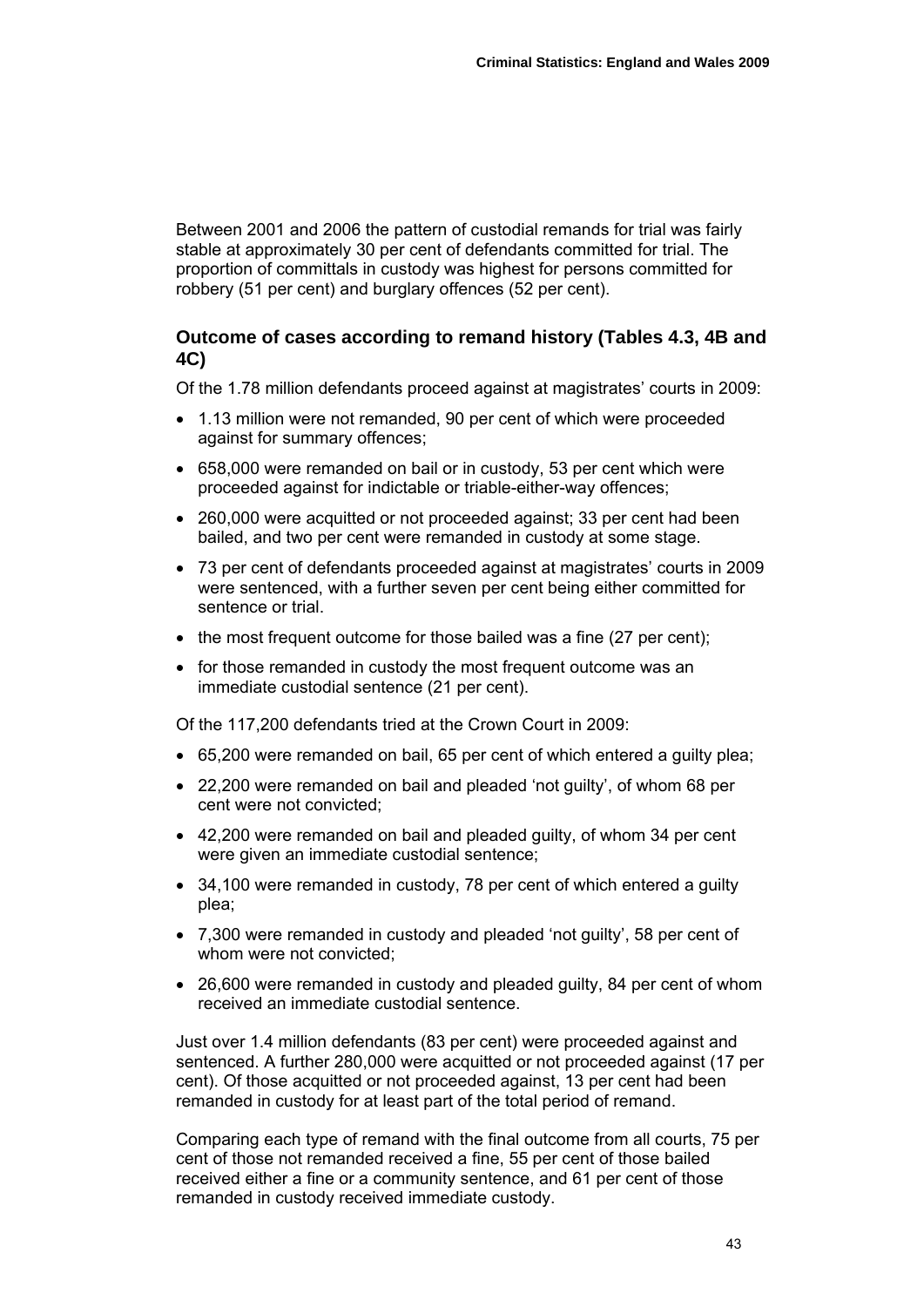## **Failure to appear at court (Tables 4C and 4.10)**

Approximately 91,000 defendants failed to appear to at magistrates' courts, representing 15 percent of those bailed at magistrates' courts. Three per cent (2,500 defendants) of those bailed at the Crown Court failed to appear at court in 2009, one percentage point fewer than in 2008.

In 2009, of the 75,300 defendants remanded on bail at the Crown Court:

- 4,700 were for burglary, 300 (seven per cent) of whom failed to appear;
- 20,100 were for violence against the person, 600 (three per cent) of whom failed to appear;
- 69,200 were for all indictable offences, 2,500 (four per cent) of whom failed to appear.

## **Remand proportionality by ethnicity (Tables 4.12a, 4.12b, 4.13a and 4.13b)**

Of the 111,300 defendants tried at the Crown Court for indictable offences in 2009:

- 71,600 (64 per cent) were White or of White appearance, 34 per cent of whom were remanded in custody;
- 11,600 (ten per cent) were Black, 49 per cent of whom were remanded in custody;
- 7,100 (six per cent) were Asian; 37 per cent of whom were remanded in custody.

The proportion of black defendants remanded in custody is greater than the proportion of white defendants in every offence group, varying from one percentage point higher for criminal damage to 24 percentage points higher for sexual offences and 31 percentage points higher for fraud and forgery.

Of the 19,500 defendants that were tried at the Crown Court in 2009 were subsequently acquitted or not proceeded against:

- 11,600 were White, 19 per cent of whom had been remanded in custody;
- 2,400 were Black, 33 per cent of whom had been remanded in custody;
- 1,600 were Asian, 25 per cent of whom had been remanded in custody.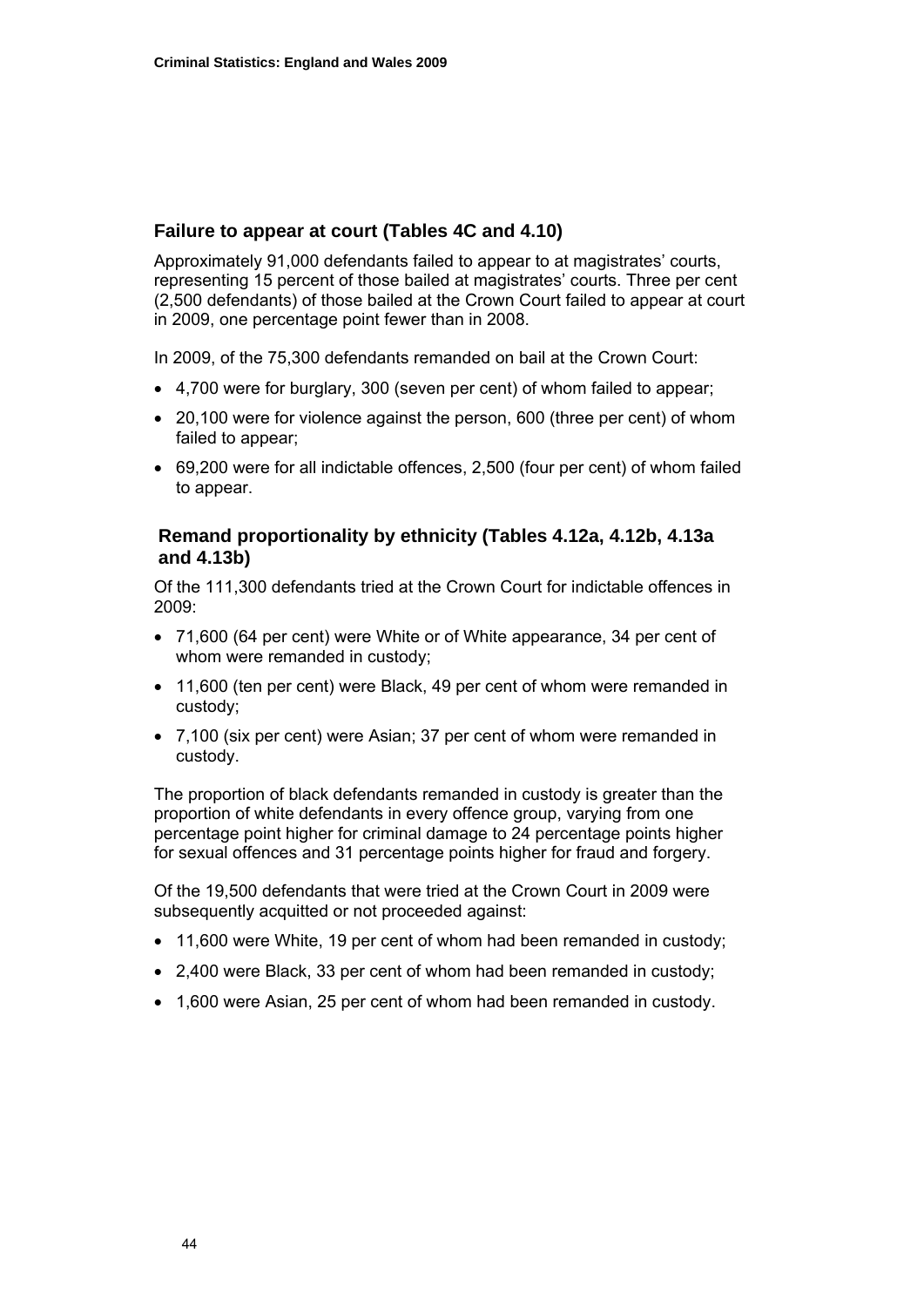|                                             |               |                     |                    | Defendan            |                        | its proceeded against (thousands) |               |                  |                  |                             |                                                                                                                               |              |                                 |                                                             |              |              | Percentages |              |            |      |              | Defendants (thousands and percentages) |
|---------------------------------------------|---------------|---------------------|--------------------|---------------------|------------------------|-----------------------------------|---------------|------------------|------------------|-----------------------------|-------------------------------------------------------------------------------------------------------------------------------|--------------|---------------------------------|-------------------------------------------------------------|--------------|--------------|-------------|--------------|------------|------|--------------|----------------------------------------|
| How directed to appear                      | $1999^{(2)}$  | 2000 <sup>(2)</sup> | 2001 <sup>16</sup> | 2002 <sup>(2)</sup> | $2003^{(2)}$           | <b>2004</b>                       | 2005          | 2006             | 2007             | $2008^{(3)}$                | 2009                                                                                                                          | $1999^{(2)}$ | $2000^{(2)}$                    | $2001^{(2)}$                                                | $2002^{(2)}$ | $2003^{(2)}$ | 2004        | 2005         | 2006       | 2007 | $2008^{(3)}$ | 2009                                   |
| Indictable offences                         |               |                     |                    |                     |                        |                                   |               |                  |                  |                             |                                                                                                                               |              |                                 |                                                             |              |              |             |              |            |      |              |                                        |
| S<br>unnmoned                               |               | శి                  |                    | 5                   |                        |                                   |               |                  |                  |                             |                                                                                                                               |              |                                 |                                                             |              |              |             |              |            |      |              |                                        |
| Arrested and bailed                         | 450           | 432                 | 448                | 462                 |                        | 56<br>395                         |               |                  |                  |                             |                                                                                                                               | ® 12 @       |                                 |                                                             | ∞ ೯ ಕ        | いちい          | ことこ         | စ <u>ည</u> ဆ |            | 546  |              |                                        |
| Arrested and held in custody <sup>(4)</sup> | 8             | $\frac{8}{2}$       | 5                  | 99                  | 효 휵 호 <mark> </mark> 8 | ္တ                                | $489$ $25$    | 4348             | 48.78            | ង ខ្លី ឌុ <mark>ឌ</mark> ្ន | ន ខ្លួ ឆ្នួ                                                                                                                   |              | 088                             | 889                                                         |              |              |             |              | 5 k a      |      | 98           | $\degree$ & $\frac{5}{10}$             |
| Total                                       | នី            | 568                 | 587                | 611                 |                        | 54                                | 498           | 475              | 474              |                             |                                                                                                                               | ទី           | $\frac{100}{2}$                 | ខ្ព                                                         | 8            | <u>ទ</u>     | ខ្ព         | 8            | Ιā         | ខ្ទ  | <u>ទ</u>     |                                        |
| Summary offences (other than motoring)      |               |                     |                    |                     |                        |                                   |               |                  |                  |                             |                                                                                                                               |              |                                 |                                                             |              |              |             |              |            |      |              |                                        |
| Summoned                                    | 18            |                     |                    | 408                 |                        |                                   |               |                  |                  |                             |                                                                                                                               |              |                                 |                                                             |              |              |             |              |            |      |              |                                        |
| Arrested and bailed                         | 217           | 423<br>207          | 368<br>215         | 233                 | $410$<br>241           | 82 x                              | 38<br>38      | 12<br>195        | 387<br>215<br>25 | ន្លូក្តូ ន                  | <u>ក្ខិ ឌូ ងន្រ</u> ី                                                                                                         | შ ს<br>გ     | 요 3 4                           | 284                                                         | <b>2224</b>  | ၉ မှ စ       | 88          | 88           | ढ २३ व     | 2 2  | <b>885</b>   | $280 -$                                |
| Arrested and held in custody <sup>(4)</sup> | 28            | 26                  | $^{23}$            | 24                  | $\overline{5}$         |                                   |               |                  |                  |                             |                                                                                                                               |              |                                 |                                                             |              |              | 4           | 4            |            | 4    |              |                                        |
| Total                                       | ត្ត           | 655                 | 606                | 885                 | 682                    | 695                               | 666           | 541              | 626              | 617                         |                                                                                                                               | <u>ខ</u>     | ខ្ព                             | ខ្ព                                                         | 8            | <u>ទ</u>     | ខ្ព         | ខ្           | ខ្ព        | ទី   | 8            | ls                                     |
| Summary motoring offences                   |               |                     |                    |                     |                        |                                   |               |                  |                  |                             |                                                                                                                               |              |                                 |                                                             |              |              |             |              |            |      |              |                                        |
| Summoned                                    | 717           | 708                 | 684                | 695                 |                        |                                   |               |                  |                  |                             |                                                                                                                               |              |                                 |                                                             |              |              |             |              |            |      |              |                                        |
| Arrested and bailed                         | 143           | 135                 | 140                | 152                 | ក្ខ 2<br>វ             | 98<br>19<br>19<br>19              | 722<br>157    | 847<br>148<br>12 | 6790             | 320                         | 589                                                                                                                           | 8 m s        | $\frac{20}{20}$ $\frac{20}{20}$ | $\mathbb{S} \stackrel{\sim}{\scriptstyle\sim}$ $\mathbb{S}$ | ೫ ಹೆ         | 8 는 ~        | 8 m s       | 5 @ 2        | <u>ន ទ</u> | - 85 | 2 는 -        | $\frac{36}{5}$ $\frac{10}{5}$          |
| Arrested and held in custody <sup>(4)</sup> | $\frac{8}{2}$ | $\overline{6}$      | $\frac{4}{4}$      | $\frac{8}{1}$       |                        |                                   | $\frac{6}{2}$ |                  |                  |                             |                                                                                                                               |              |                                 |                                                             |              |              |             |              |            |      |              |                                        |
| Total                                       | 879           | 859                 | 838                | 865                 | 34                     | 976                               | 895           | 208              | 763              | <u>يع</u>                   | 684                                                                                                                           | °0           | ខ្ទ                             | ខ្ព                                                         | ទី           | <u>ទ</u>     | ខ្ព         | ខ្ទ          | ខ្ព        | ខ្ទ  | ខ្ព          |                                        |
| All offences                                |               |                     |                    |                     |                        |                                   |               |                  |                  |                             |                                                                                                                               |              |                                 |                                                             |              |              |             |              |            |      |              |                                        |
| Summoned                                    | 1,113         | 1,167<br>774        | 1,101              | 1,154               | <b>្តុ</b><br>នភ       | <sup>313</sup><br>768             | 1,205<br>719  | $\frac{2}{3}$ 88 | SOZ<br>670       |                             |                                                                                                                               |              |                                 |                                                             |              |              |             |              |            |      |              |                                        |
| Arrested and bailed                         | 810           |                     | 803                | 846                 |                        |                                   |               |                  |                  |                             |                                                                                                                               | ដ ឌ "        | 5<br>5<br>5<br>5<br>7           | 460                                                         | 요 승 r        | ង ឌ -        | ಠಿ ಇ ಂ      | ន ន •        | 9 % g      |      | <b>၆ % ®</b> |                                        |
| Arrested and held in custody <sup>(4)</sup> | 143           | 142                 | 128                | 141                 | 153                    | 135                               | 135           | 123              | 110              | 5 3 5<br>5 3 5              | $\frac{1}{2}$ $\frac{1}{2}$ $\frac{1}{2}$ $\frac{1}{2}$ $\frac{1}{2}$ $\frac{1}{2}$ $\frac{1}{2}$ $\frac{1}{2}$ $\frac{1}{2}$ |              |                                 |                                                             |              |              |             |              |            |      |              | <mark>ទ</mark> ីុន ជ                   |
| Total                                       | 2,066         | 2,082               | 2.032              | 2,141               | 2,219                  | 2,215                             | 2,060         | .923             | .864             | 736                         |                                                                                                                               | ខ្ព          | ខ្ព                             | ខ្ទ                                                         | ខ្ទ          | g            | ខ្ទ         | ខ            | ខ្ទ        | ខ្ទ  | 8            |                                        |

Table 4A - Defendants directed to appear at magistrates' courts<sup>(1)</sup> by type of offence and how directed to appear, 1999 - 2009 (e) **Table 4A - Defendants directed to appear at magistrates' courts(1) by type of offence and how directed to appear, 1999 - 2009 (e)**

(e) Data for 2008 and 2009 are estimated.

(e) Dala for 2008 and 2009 are estimated.<br>(1) Dala for 2008 and 2009 are estimated arincludes those who failed to appear to a summons or to bail, who are excluded from the proceedings figures given in other chapters of th (1) The number of persons directed to appear includes those who failed to appear to a summons or to bail, who are excluded from the proceedings figures given in other chapters of this volume.

Approximately 91,000 persons (5 per cent of those directed to appear) failed to appear in 2009.

(2) Includes estimates for those offences omitted from the data supplied.

(3) Excludes remands data for Cardiff magistrates' court for April, July, and August 2008. (4) Includes those remanded for part of the time in custody and part on bail.

Note: Some figures may not sum due to rounding.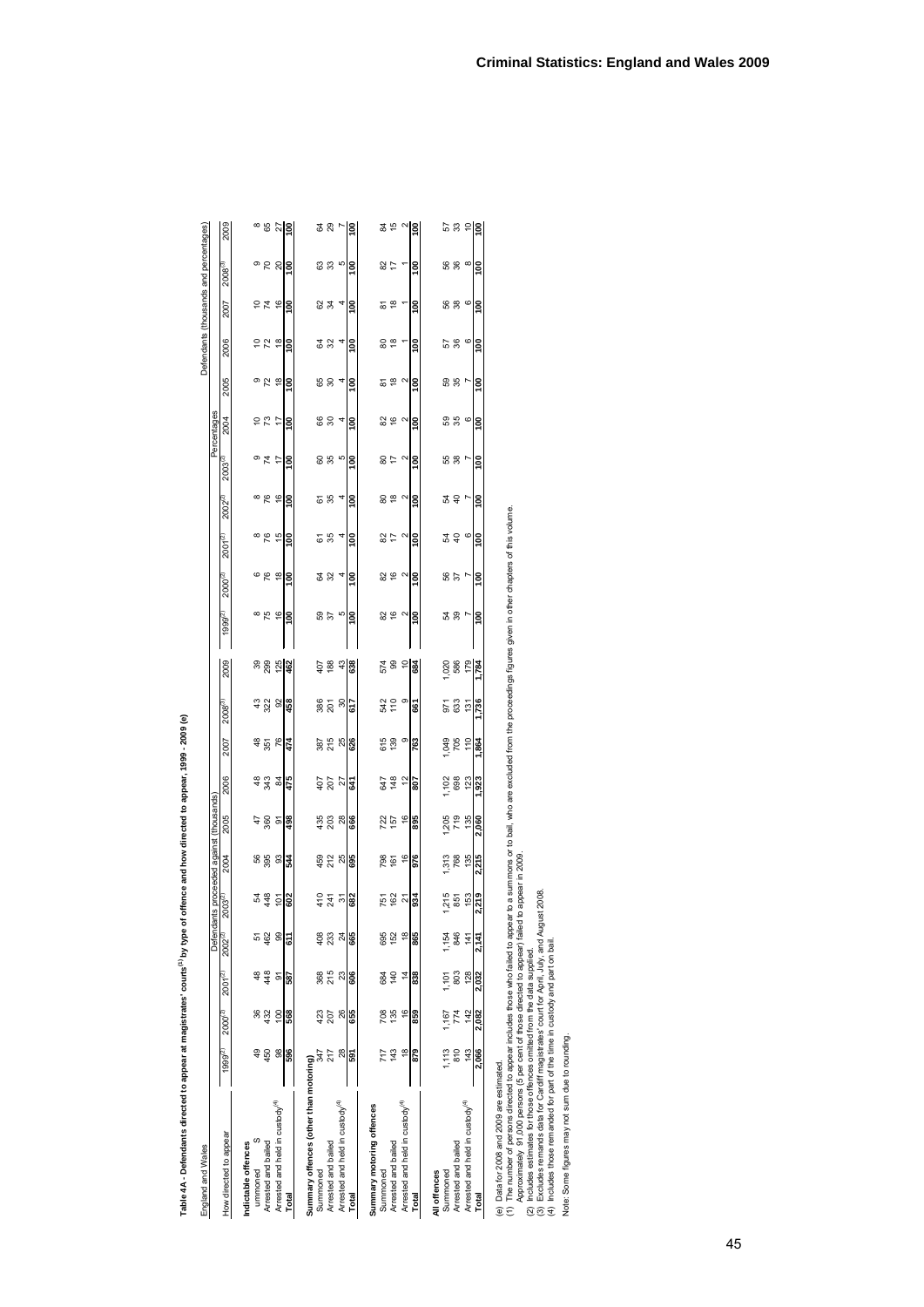| England and Wales                   |                |                                    |                            |                | Defendants (thousands and percentages)<br>Total |                |
|-------------------------------------|----------------|------------------------------------|----------------------------|----------------|-------------------------------------------------|----------------|
|                                     |                | All defendants charged or summoned | Remanded in                |                |                                                 |                |
|                                     | Not remanded   | Bailed by                          | custody by                 |                |                                                 |                |
|                                     |                |                                    |                            |                | $2008^{(3)}$                                    |                |
| Outcome                             | by magistrates | magistrates                        | magistrates <sup>(2)</sup> | 2009           |                                                 | 2007           |
|                                     |                |                                    | Defendants (thousands)     |                |                                                 |                |
| Acquitted or not proceeded etc.     | 168.0          | 86.9                               | 5.1                        | 260.0          | 258.0                                           | 297.0          |
| Convicted:                          |                |                                    |                            |                |                                                 |                |
| Discharge                           | 27.6           | 60.8                               | 1.8                        | 90.2           | 94.8                                            | 102.5          |
| Fine                                | 794.3          | 145.8                              | 3.1                        | 943.2          | 888.0                                           | 939.0          |
| Community sentence <sup>(4)</sup>   | 32.7           | 142.4                              | 4.5                        | 179.6          | 174.8                                           | 181.6          |
| Suspended sentence                  | 6.5            | 17.0                               | 1.9                        | 25.4           | 23.7                                            | 25.5           |
| Immediate custody <sup>(5)</sup>    | 20.3           | 15.6                               | 12.6                       | 48.4           | 50.4                                            | 51.2           |
| Otherwise dealt with <sup>(6)</sup> | 12.9           | 10.5                               | 1.3                        | 24.6           | 41.6                                            | 33.4           |
| Total number sentenced              | 894.2          | 392.0                              | 25.1                       | 1,311.4        | 1,273.3                                         | 1,333.2        |
| Committed for sentence:             |                |                                    |                            |                |                                                 |                |
| on bail                             | 2.0            | 8.2                                | 0.8                        | 11.0           | 10.9                                            | 10.0           |
| in custody                          | 2.7            | 0.0                                | 4.9                        | 7.6            | 8.2                                             | 7.9            |
| Committed for trial:                |                |                                    |                            |                |                                                 |                |
| on bail                             | 12.0           | 53.7                               | 4.5                        | 70.2           | 59.4                                            | 57.7           |
| in custody                          | 11.4           | 0.0                                | 20.0                       | 31.5           | 29.2                                            | 26.7           |
|                                     |                |                                    |                            |                |                                                 |                |
| Total                               | 1,091.3        | 541.2                              | 60.8                       | 1,693.2        | 1,639.0                                         | 1,732.5        |
| Failed to appear                    |                |                                    | ۸                          | 91.1           | 113.0                                           | 131.0          |
|                                     |                |                                    | Percentages                |                |                                                 |                |
| Acquitted or not proceeded etc.     | 15             | 16                                 | 8                          | 15             | 16                                              | 16             |
| Convicted:                          |                |                                    |                            |                |                                                 |                |
| Discharge                           | 3              | 11                                 | 3                          | 5              | 6                                               | 6              |
| Fine                                | 73             | 27                                 | 5                          | 56             | 54                                              | 50             |
| Community sentence <sup>(4)</sup>   | 3              | 26                                 | $\overline{7}$             | 11             | 11                                              | 10             |
| Suspended sentence                  | $\mathbf{1}$   | 3                                  | 3                          | 1              | $\mathbf{1}$                                    | 1              |
| Immediate custody <sup>(5)</sup>    | $\overline{2}$ | 3                                  | 21                         | 3              | 3                                               | 3              |
| Otherwise dealt with <sup>(6)</sup> | $\mathbf{1}$   | $\overline{2}$                     | $\overline{2}$             | $\mathbf{1}$   | 3                                               | $\overline{2}$ |
| Total percentage sentenced          | 82             | 72                                 | 41                         | 77             | 78                                              | 72             |
| Committed for sentence:             |                |                                    |                            |                |                                                 |                |
| on bail                             | 0              | $\overline{2}$                     | 1                          | 1              | $\mathbf{1}$                                    | 1              |
| in custody                          | 0              | $\Omega$                           | 8                          | $\Omega$       | 1                                               | 0              |
| Committed for trial:                |                |                                    |                            |                |                                                 |                |
| on bail                             | 1              | 10                                 | $\overline{7}$             | 4              | 4                                               | 3              |
| in custody                          | 1              | $\Omega$                           | 33                         | $\overline{2}$ | $\overline{2}$                                  | $\mathbf{1}$   |
|                                     |                |                                    |                            |                |                                                 |                |
| <b>Total</b>                        | 100            | 100                                | 100                        | 100            | 100                                             | 100            |

**Table 4B - Defendants proceeded against at magistrates' courts by type of court remand and outcome of proceedings(1), 2009 (e)**

(e) Data for 2009 are estimated.

(1) Includes estimates for those offences omitted from data supplied.<br>(2) Includes those remanded for part of the time in custody and part on bail.<br>(3) Excludes remands data for Cardiff magistrates' court for April, July,

and detention and training orders. (5) Includes detention and training orders and unsuspended imprisonment.

(6) Includes one day in police cells, disqualification order, restraining order, confiscation order, travel restriction order,<br>disqualification from driving, ASBO and recommendation for deportation and other disposals.<br>Not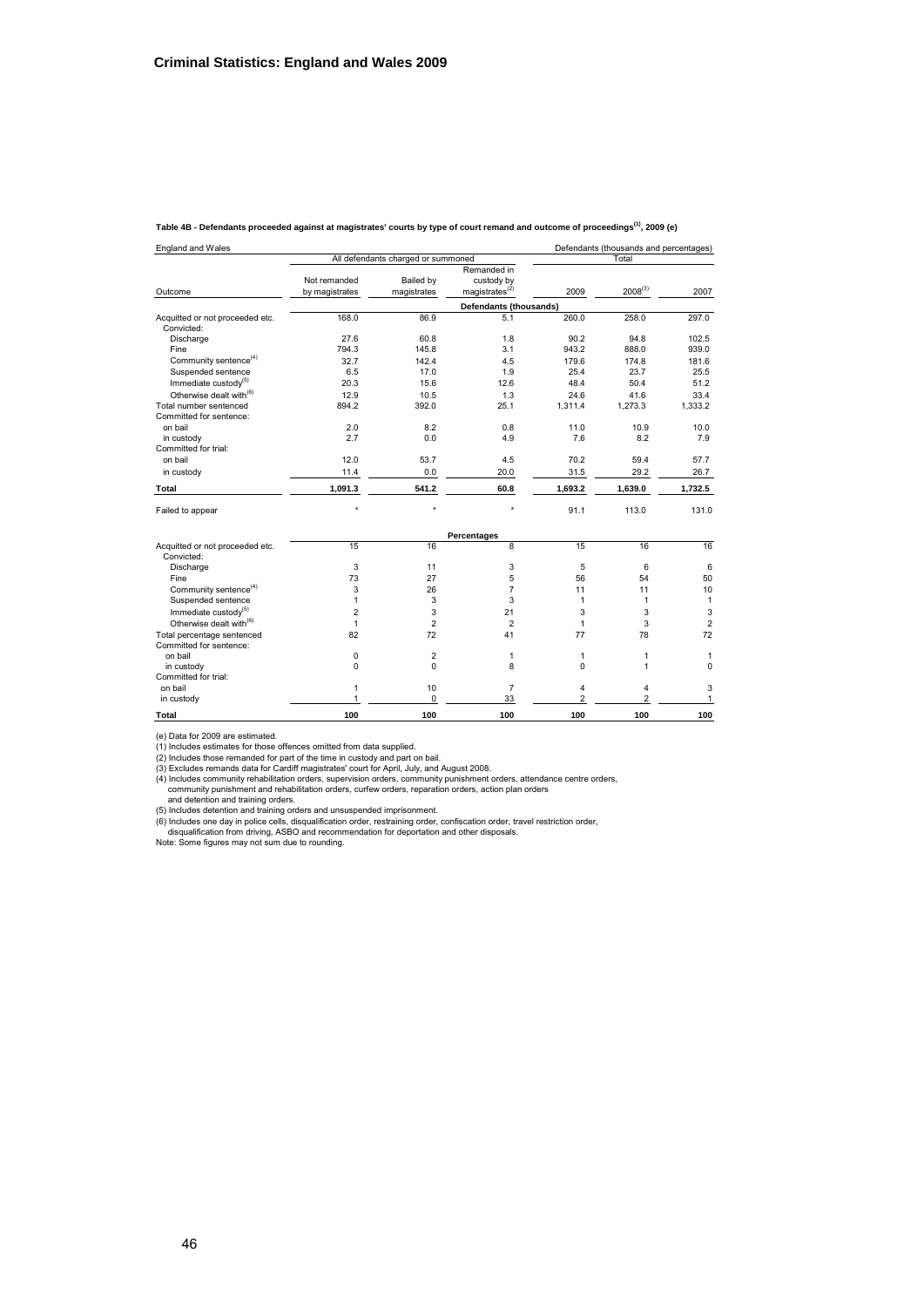| i           |
|-------------|
| í<br>ì      |
|             |
| I           |
|             |
|             |
|             |
|             |
|             |
|             |
|             |
|             |
|             |
|             |
|             |
| l           |
|             |
|             |
|             |
|             |
|             |
|             |
|             |
|             |
|             |
|             |
|             |
|             |
|             |
| į           |
| ŝ           |
| l           |
|             |
|             |
|             |
|             |
|             |
|             |
|             |
| ֦           |
|             |
|             |
|             |
|             |
|             |
| ١           |
| ļ           |
| 죾<br>į<br>l |

| England and Wales                                                                                                                                                                                            |                                                                                                                          |               |                                           |                                           |                                    |                          |                        |                           | Defendants (thousands and percentages) |
|--------------------------------------------------------------------------------------------------------------------------------------------------------------------------------------------------------------|--------------------------------------------------------------------------------------------------------------------------|---------------|-------------------------------------------|-------------------------------------------|------------------------------------|--------------------------|------------------------|---------------------------|----------------------------------------|
|                                                                                                                                                                                                              |                                                                                                                          |               | Committed for trial                       |                                           |                                    |                          | Committed for sentence |                           | All Committed <sup>(6)</sup>           |
|                                                                                                                                                                                                              |                                                                                                                          | On Bai        |                                           |                                           | Remanded in custody <sup>(5)</sup> |                          |                        | Remanded in               |                                        |
| Outcome                                                                                                                                                                                                      | Not guilty plea                                                                                                          | Guilty plea   | All pleas <sup>(6)</sup>                  | Not guilty plea                           | Guilty plea                        | All pleas <sup>(6)</sup> | On Bail                | $\frac{\text{cutoff}}{2}$ | Total                                  |
|                                                                                                                                                                                                              |                                                                                                                          |               |                                           |                                           | Defendants (thousands)             |                          |                        |                           |                                        |
| Acquitted or not proceeded etc.                                                                                                                                                                              | 15.1                                                                                                                     | 0.0           | 15.3                                      | 4.2                                       | $\frac{0}{0}$                      | 4.4                      | 0.0                    | 0.0                       | 19.7                                   |
| Convicted:                                                                                                                                                                                                   | 0.2                                                                                                                      | 2.0           |                                           | 0.0                                       | $\frac{2}{3}$                      | 0.2                      | $0.\overline{3}$       | 0.0                       | 2.7                                    |
| Discharge<br>Fine<br>Community sentence <sup>(2)</sup>                                                                                                                                                       | $0.\overline{3}$                                                                                                         | 1.5           | 218                                       | $\overline{0}$                            | $\overline{0}$ .                   | 0.0                      | 0.2                    | 0.0                       | 2.3                                    |
|                                                                                                                                                                                                              | 0.9                                                                                                                      | 10.5          | 11.4                                      | $\overline{c}$                            | $\overline{1}$ :                   |                          |                        | 0.7                       | 16.2                                   |
| Fully suspended sentence                                                                                                                                                                                     | 12                                                                                                                       | 12.8          |                                           | $\overline{c}$                            | 1.8                                | $\frac{8}{1.8}$          | 3.1                    | 0.8                       | 19.7                                   |
| Immediate custody <sup>(3)</sup>                                                                                                                                                                             | 3.4                                                                                                                      |               | $1170$<br>$1770$<br>$1770$<br>$172$       | 27                                        | 22.4                               | 25.1                     | 3.2                    | 5.7                       | 51.8                                   |
| Otherwise dealt with <sup>(4)</sup>                                                                                                                                                                          |                                                                                                                          | $14.3$<br>0.5 |                                           |                                           |                                    | 0.6                      |                        |                           |                                        |
| Total number sentenced                                                                                                                                                                                       | 0.2                                                                                                                      | 41.6          |                                           | $\frac{5}{9}$ $\frac{5}{9}$ $\frac{5}{9}$ | $0.5$<br>26.6                      | 29.5                     | 0.5<br>0.9             |                           | 9<br>- 9<br>2<br>2<br>2                |
| Failed to appear                                                                                                                                                                                             | $\frac{1}{2}$                                                                                                            | $\frac{6}{2}$ |                                           |                                           | 0.0                                | $\overline{0.2}$         | 0.4                    |                           |                                        |
| Total                                                                                                                                                                                                        | 22.2                                                                                                                     | 42.2          | 65.2                                      | 7.3                                       | 26.6                               | 34.1                     | 9.3                    | 7.5                       | 117.2                                  |
|                                                                                                                                                                                                              |                                                                                                                          |               |                                           |                                           | Percentages                        |                          |                        |                           |                                        |
| Acquitted or not proceeded etc.<br>Convicted:                                                                                                                                                                | 68                                                                                                                       | $\circ$       | 23                                        | 58                                        | 0                                  | చ                        |                        |                           | 17                                     |
|                                                                                                                                                                                                              |                                                                                                                          | ю             |                                           | $\circ$                                   |                                    |                          | ო                      |                           |                                        |
| Discharge<br>Fine                                                                                                                                                                                            |                                                                                                                          | 4             | ო ო                                       | $\circ$                                   | $\circ$                            | $\circ$                  | $\mathbf{\Omega}$      | $\circ$                   |                                        |
| Community sentence <sup>(2)</sup>                                                                                                                                                                            | 4                                                                                                                        |               | $\frac{1}{6}$ $\frac{1}{2}$ $\frac{1}{2}$ |                                           | $\circ$ $\sim$                     |                          |                        | ၜ                         |                                        |
| Fully suspended sentence                                                                                                                                                                                     | Ю                                                                                                                        | 282           |                                           | $\overline{ }$                            |                                    |                          |                        | 79                        |                                        |
| Immediate custody <sup>13</sup>                                                                                                                                                                              | $\frac{1}{2}$                                                                                                            |               |                                           | 57                                        | \$                                 | <b>505225</b>            | 38999                  |                           | 224252                                 |
| Otherwise dealt with <sup>(4)</sup>                                                                                                                                                                          | $\frac{1}{2}$                                                                                                            | Τ             |                                           | ٣                                         | $\sim$                             |                          |                        | $\degree$ 8               |                                        |
| Total percentage sentenced                                                                                                                                                                                   |                                                                                                                          | 99            | $-5.8$                                    | $\frac{4}{5}$                             | $\overline{100}$                   |                          |                        |                           |                                        |
| Failed to appear                                                                                                                                                                                             | 4                                                                                                                        |               |                                           | $\sim$                                    | $\circ$                            | $\overline{a}$           | 4                      | $\circ$                   |                                        |
| Total                                                                                                                                                                                                        | ξ                                                                                                                        | <u>ទី</u>     | ខ្ព                                       | ខ្ញុ                                      | ខ្ព                                | ខ្ព                      | ទី                     | ខ្ព                       | ខ្ព                                    |
| (2) Community rehabilitation orders, supervision orders, community punishment orders, attendance centre orders, community punishment and<br>(e) Data for 2009 are estimated<br>(1) Crown Court cases are not | necessarily concluded in the same year as the committal and so the figures in this table differ from those in Table 4.6. |               |                                           |                                           |                                    |                          |                        |                           |                                        |

 rehabilitation orders, curfew orders, reparation orders, action plan orders and drug treatment and testing orders. (3) Includes detention in a young offender institution, detention and training orders and unsuspended imprisonment.

(4) Includes one day in police cells, disqualification order, restraining order, confiscation order, travel restriction order,

disqualification from driving, ASBO and recommendation for deportation and other disposals.

(5) Includes those remanded for part of the time in custody and part on bail.

rehabilitation orders, curfew orders, reparation orders, action plan orders and drug treatment and testing orders.<br>(3) Includes detention in a young offender institution, detention and training orders and unsuspended impri (6) Includes those with no plea recorded: usually where the defendant failed to appear and Voluntary Bill of Indictment or Notice of Transfer cases. Note: Some figures may not sum due to rounding.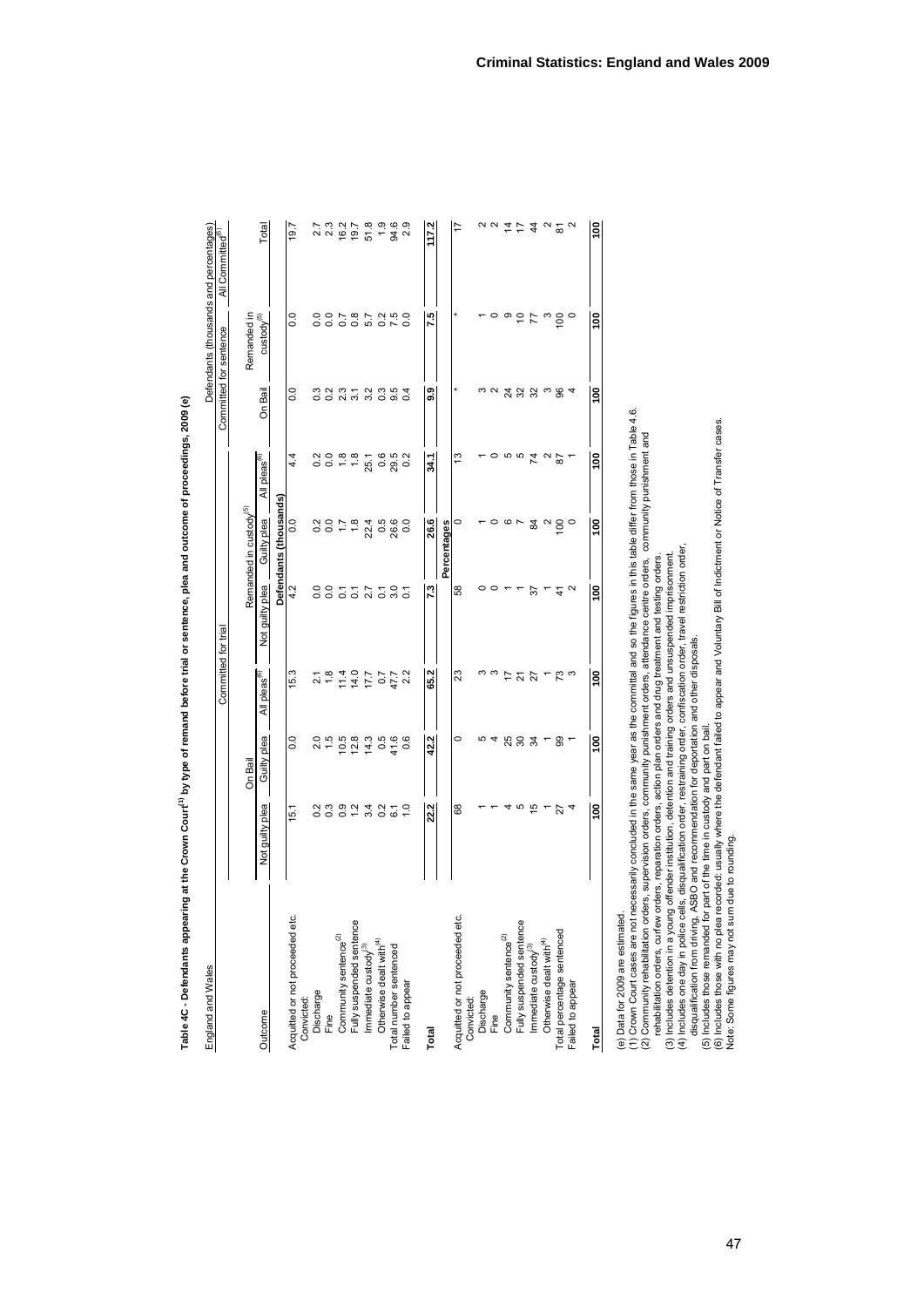**Table 4D - Defendants proceeded against by type of remand and final outcome at magistrates' courts(1) and tried at the Crown Court, 2009 (e)**

| <b>England and Wales</b>             |              |                | Defendants (thousands and percentages) |                |
|--------------------------------------|--------------|----------------|----------------------------------------|----------------|
| Final outcome                        |              |                | Remanded in                            |                |
|                                      | Not remanded | Bailed         | $custody^{(5)}$                        | Total          |
|                                      |              |                | Defendants (thousands)                 |                |
| Acquitted or not proceeded with etc. | 168.0        | 102.2          | 9.5                                    | 279.7          |
| Convicted:                           |              |                |                                        |                |
| Discharge                            | 27.6         | 63.2           | 2.0                                    | 92.8           |
| Fine                                 | 794.5        | 147.8          | 3.2                                    | 945.5          |
| Community sentence <sup>(2)</sup>    | 32.7         | 156.1          | 6.9                                    | 195.8          |
| Suspended sentence                   | 6.5          | 34.1           | 4.5                                    | 45.1           |
| Immediate custody <sup>(3)</sup>     | 20.4         | 36.4           | 43.4                                   | 100.2          |
| Otherwise dealt with <sup>(4)</sup>  | 12.9         | 11.5           | 2.1                                    | 26.5           |
| <b>Total Defendants sentenced</b>    | 894.7        | 449.2          | 62.1                                   | 1,405.9        |
| <b>Total</b>                         | 1,062.7      | 551.4          | 71.5                                   | 1,685.6        |
|                                      |              |                | Percentages                            |                |
| Acquitted or not proceeded with etc. | 16           | 19             | 13                                     | 17             |
| Convicted:                           |              |                |                                        |                |
| Discharge                            | 3            | 11             | 3                                      | 6              |
| Fine                                 | 75           | 27             | 4                                      | 56             |
| Community sentence <sup>(2)</sup>    | 3            | 28             | 10                                     | 12             |
| Suspended sentence                   |              | 6              | 6                                      | 3              |
| Immediate custody <sup>(3)</sup>     | 2            | 7              | 61                                     | 6              |
| Otherwise dealt with <sup>(4)</sup>  |              | $\overline{2}$ | 3                                      | $\overline{2}$ |
| Total percentage sentenced           | 84           | 81             | 87                                     | 83             |
| <b>Total</b>                         | 100          | 100            | 100                                    | 100            |

(e) Data for 2009 are estimated.

(1) Magistrates' courts data presented in this table exclude those who failed to appear and committals for trial or sentence. (2) Community rehabilitation orders, supervision orders, community punishment orders, attendance

centre orders, community punishment and rehabilitation orders, curfew orders, reparation orders<br>action plan orders and drug treatment and testing orders.<br>(3) Includes detention in a young offender institution, detention an

and unsuspended imprisonment. (4) Includes one day in police cells, disqualification order, restraining order, confiscation order, travel restriction order,

disqualification from driving, ASBO and recommendation for deportation and other disposals. (5) Includes those remanded for part of the time in custody and part on bail. Note: Some figures may not sum due to rounding.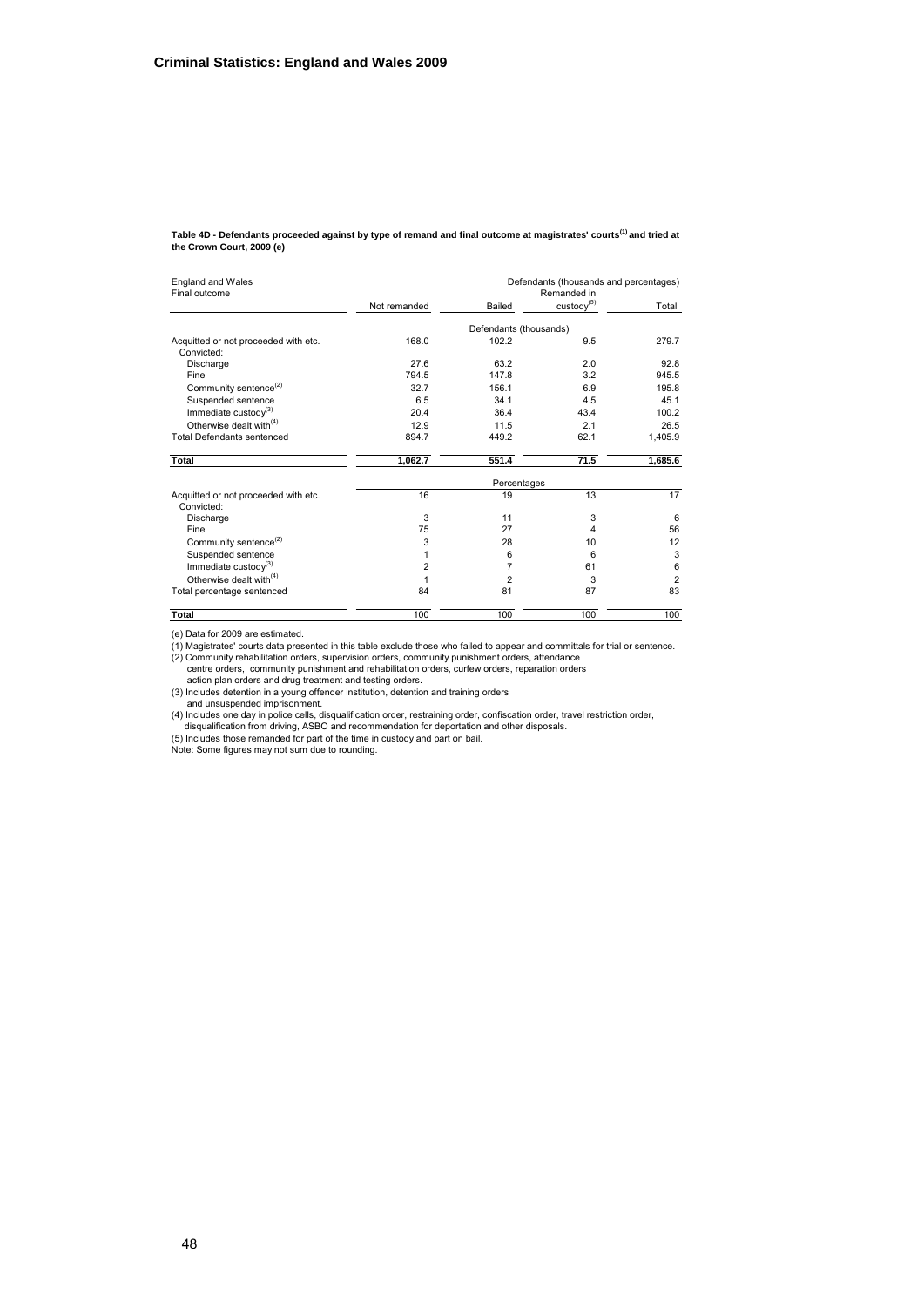# **Chapter 5 Court proceedings**

A prosecution is defined by Her Majesty's Courts Service (HMCS) as "the institution or conduct of criminal proceedings against a person or company".

## **Key Points for 2009**

- A total of 1.69 million defendants were proceeded against at magistrates' courts in 2009, three per cent more than in 2008. (Table 5.1)
- Defendants proceeded against for indictable and summary non-motoring offences increased by four per cent and for summary motoring offences by two per cent. (Table 5.1)
- Juveniles aged 10 to 17 proceeded against for indictable (triable either way) offences decreased four per cent in 2009 to 56,700. (Table 5.5)
- Of all cases completed at magistrates' courts in 2009, 87 per cent resulted in a conviction, the same as in 2008. (Table 5.6)
- The percentage of persons aged 18 or over committed for trial for indictable (triable either way) offences at the Crown Court (the committal rate) rose by two percentage points to 27 per cent. (Table 5D)
- Committals for trial at the Crown Court compared with 2008, increased by 10 per cent. Defendants committed for sentence to the Crown Court decreased by four per cent. (Figure 5.2)
- The percentage of those pleading guilty at the Crown Court in 2009 was 71 per cent in 2009, a one per cent increase compared to 2008. (Table 5.15)
- The proportion of persons who pleaded not quilty but were found quilty at the Crown Court for all violent offences in 2009 increased by five percentage points, compared to 2008, to 40 per cent. (Table 5.16)

#### **Introduction**

This chapter covers defendants proceeded against at magistrates' courts and tried at Crown Court for criminal offences. Approximately five per cent of all those proceeded against are dealt with at the Crown Court. Details of court procedures are given in Appendix 1. The coverage and basis used in compiling the statistics is given in Appendix 2.

The tables on prosecutions relate to proceedings completed in the year. A defendant will appear more than once in the tables if proceedings were completed against that defendant on more than one occasion during the year.

#### **Defendants proceeded against at magistrates' courts**

In 2009, 1.69 million defendants were proceeded against at magistrates' courts, a rise of 53,200 or three per cent on 2008. This increase comprised a four per cent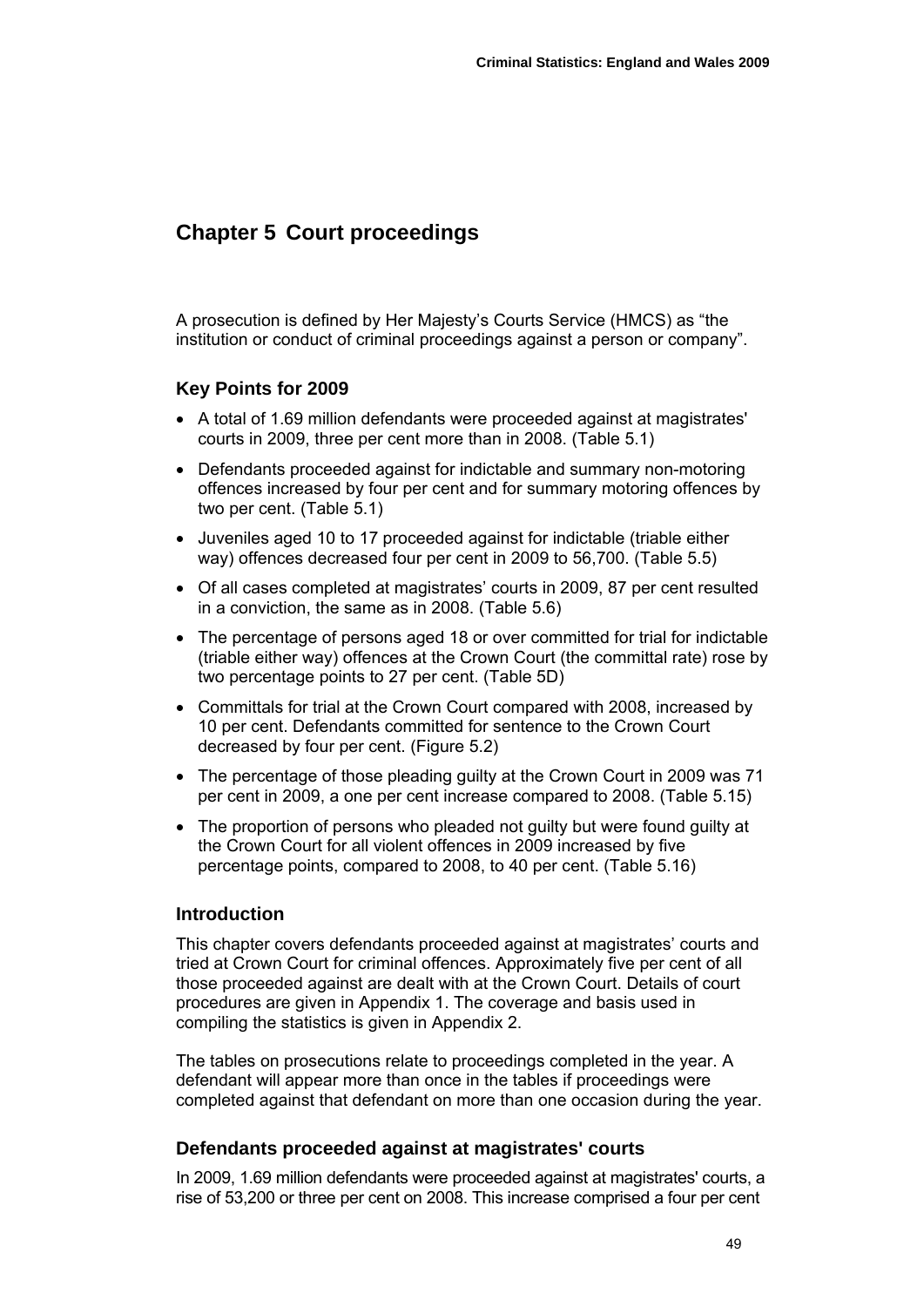rise in indictable offences, a four per cent increase in summary non-motoring offences and a two per cent rise in summary motoring offences (Table 5.1)

Figure 5.1 illustrates recent trends in prosecutions in England and Wales. In 2009 there were 415,300 defendants proceeded against at magistrates' courts for indictable offences, an increase from 397,500 in 2008, reversing the decline over recent years. Prosecutions for summary offences had been declining since 2004, but in 2009 1.28 million defendants were proceeded against at magistrates' courts for summary offences, an increase of three per cent.



**Figure 5.1: Defendants proceeded against at magistrates' courts by type of offence, 2005 - 2009** 

Figures provided by CPS of the cases completed by the Crown Prosecution Service at magistrates' courts (table 5.6) show that:

- the number of proceedings discontinued (including bindovers), as a proportion of all cases finalised, has remained at nine per cent in 2009, the same as in 2008;
- proce edings discontinued<sup>[10](#page-53-0)</sup> (including bindovers) fell each year from 12 per cent in 2005 to nine per cent in 2008 and remained at nine per cent in 2009;
- of all cases completed at magistrates' courts in 2009, 87 per cent resulted in a conviction, the same as in 2008. There had been an increase in each year from 82 per cent in 2005 to 87 per cent in 2008 but remained at 87 per cent in 2009;

-

<span id="page-53-0"></span>Discontinued proceedings include cases where the witnesses: fail to appear; refuse to give evidence or change their evidence; where evidence is excluded because of material irregularity in its collection; and where defendants wait until the hearing day to produce driving documents showing that no offence has been committed. They also include cases discontinued on public interest grounds. The CPS can proceed only where there is sufficient evidence to provide a realistic prospect of conviction.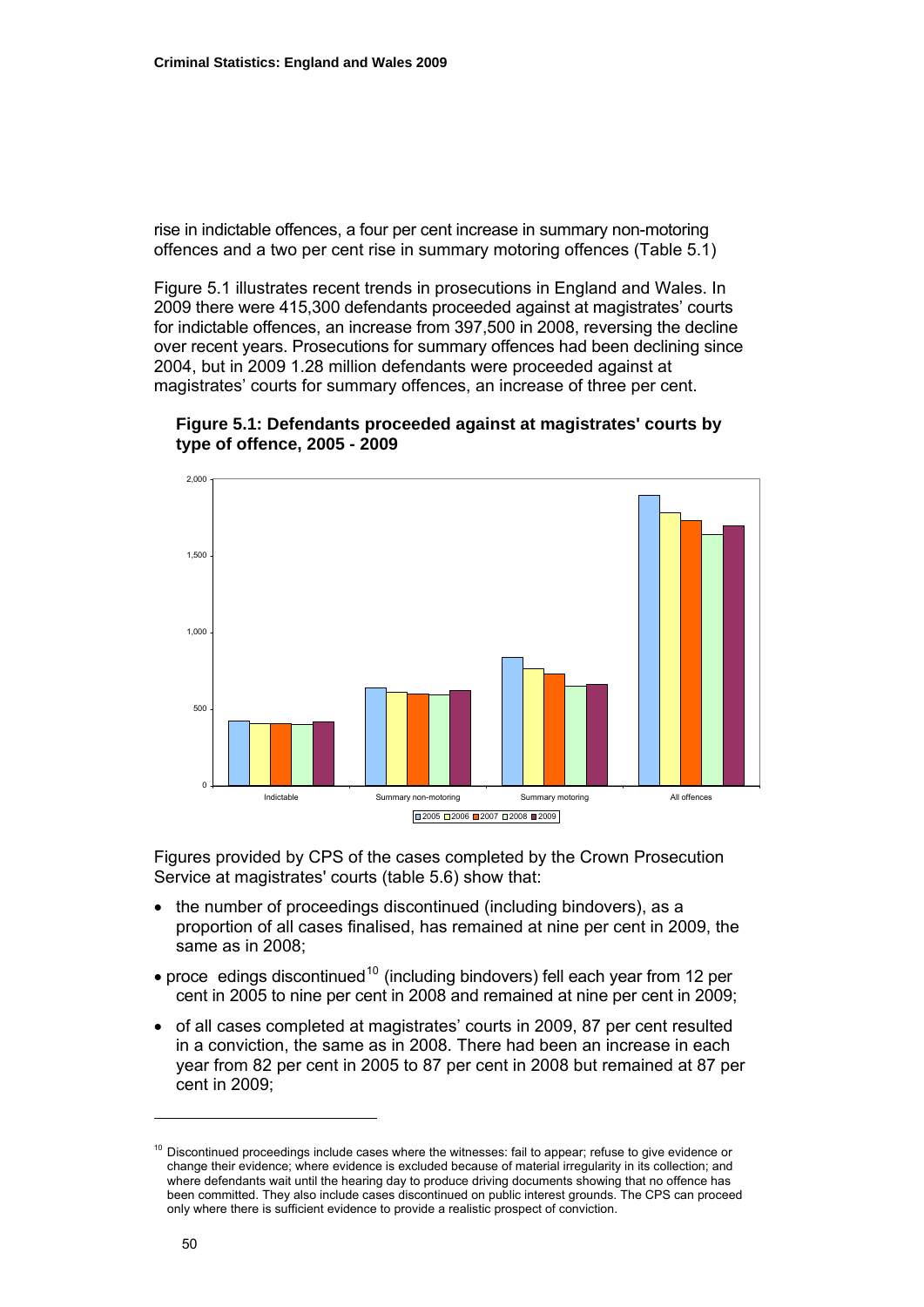Of the 1.69 million defendants proceeded against and convicted at magistrates' court (Table 5C):

- ninety-eight per cent of defendants tried by magistrates in 2009 were found guilty, the same as in 2008;
- for indictable offences, 96 per cent were found guilty compared to 99 per cent for summary motoring and 98 per cent for other summary offences;
- the conviction ratio for indictable offences had increased by one per cent each year from 93 per cent in 2005 to 96 per cent in 2008 and remained at 96 per cent in 2009;

The CPS and MoJ figures shown in Tables 5.6, 5.7 and 5.8 are collected from two separate information systems (administered by the CPS and the magistrates' courts/police) which have different counting rules. Although there are a number of differences at the detailed level in terms of definition and coverage, the main difference between the CPS and MoJ figures in these tables is that non-police prosecutions are included in the MoJ figures but not in the CPS figures.

The average time from the date an indictable offence took place to completion in magistrates' courts<sup>[11](#page-54-0)</sup>: (Table 5.9):

- fell from 112 days in 2008 from to 111 days in 2009;
- fell each year from 2006 to 2009, from a high of 123 days in 2006 to a low of 111 days in 2009.

 $\overline{a}$ 

<span id="page-54-0"></span>Based on the Time intervals for criminal proceedings in magistrates' courts http://www.justice.gov.uk/publications/timeintervals.htm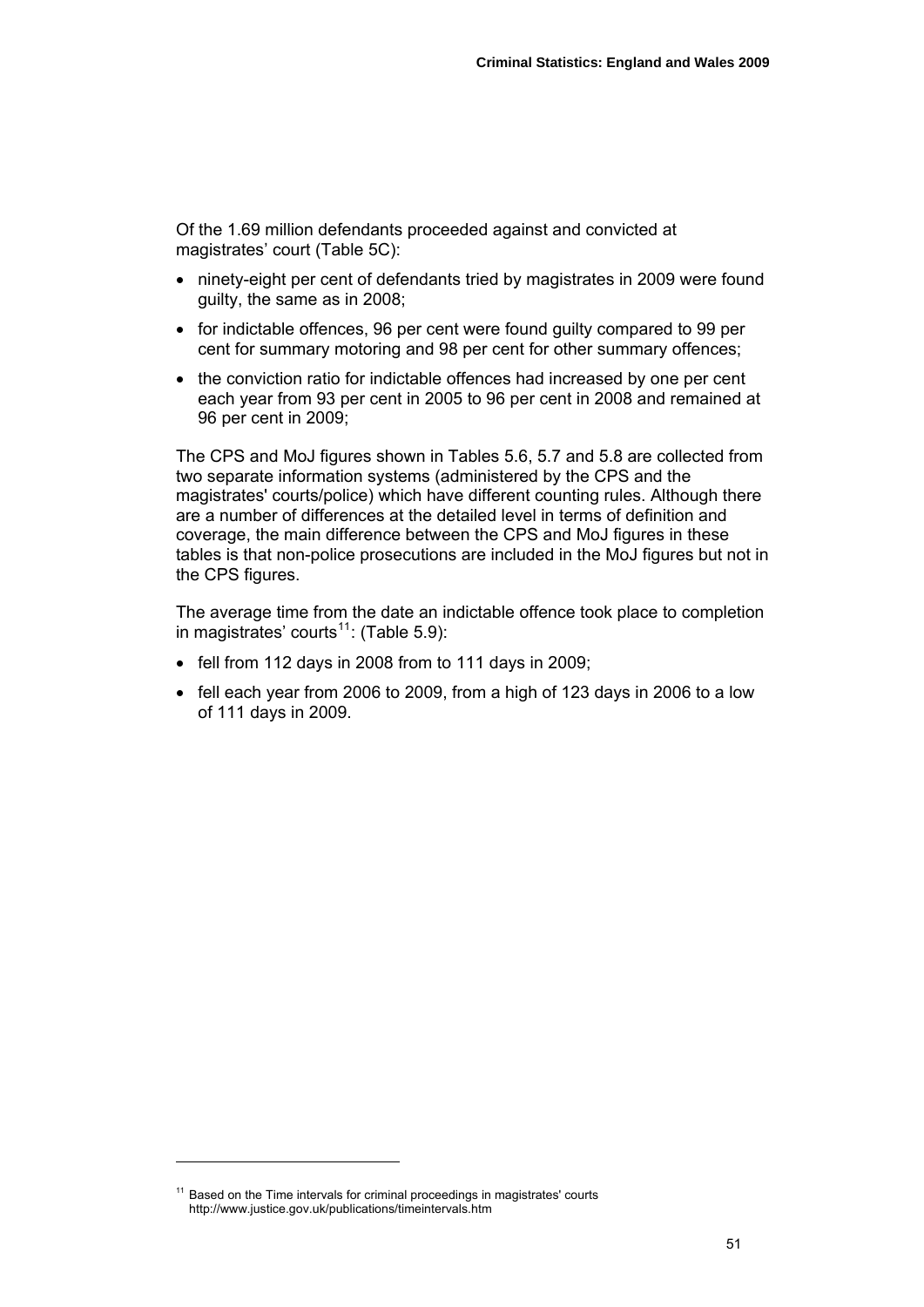## **Committals**

**Figure 5.2: Defendants committed at magistrates' courts to the Crown Court for sentence or trial for all offences, 2005 – 2009** 



#### **Committals**

In 2009 there were 114,400 defendants appearing at Crown Court for either trial or sentencing, following committal from magistrates' courts, 7,700 more than in 2008. There were 97,000 defendants committed for trial in 2009, an increase of 8,500 (or ten per cent) and 17,400 defendants were committed for sentence in 2009, a decrease of 700 (or four per cent).

#### **Juvenile and young adult defendants**

In 2009, 56,700 juveniles (aged 10 to 17) were proceeded against for indictable (triable either way) offences, a decrease of four per cent compared to 2008. This compares with a figure of 84,500 in 2001, the highest over the last ten years.

In 2009 there were 58,300 young adults (aged between 18 and 20) proceeded against for indictable (triable either way) offences, an increase of seven per cent compared to 2008. This is the first rise in recent years after a 38 per cent fall from 88,000 in 1999 to 54,700 in 2008. (Table 5.5)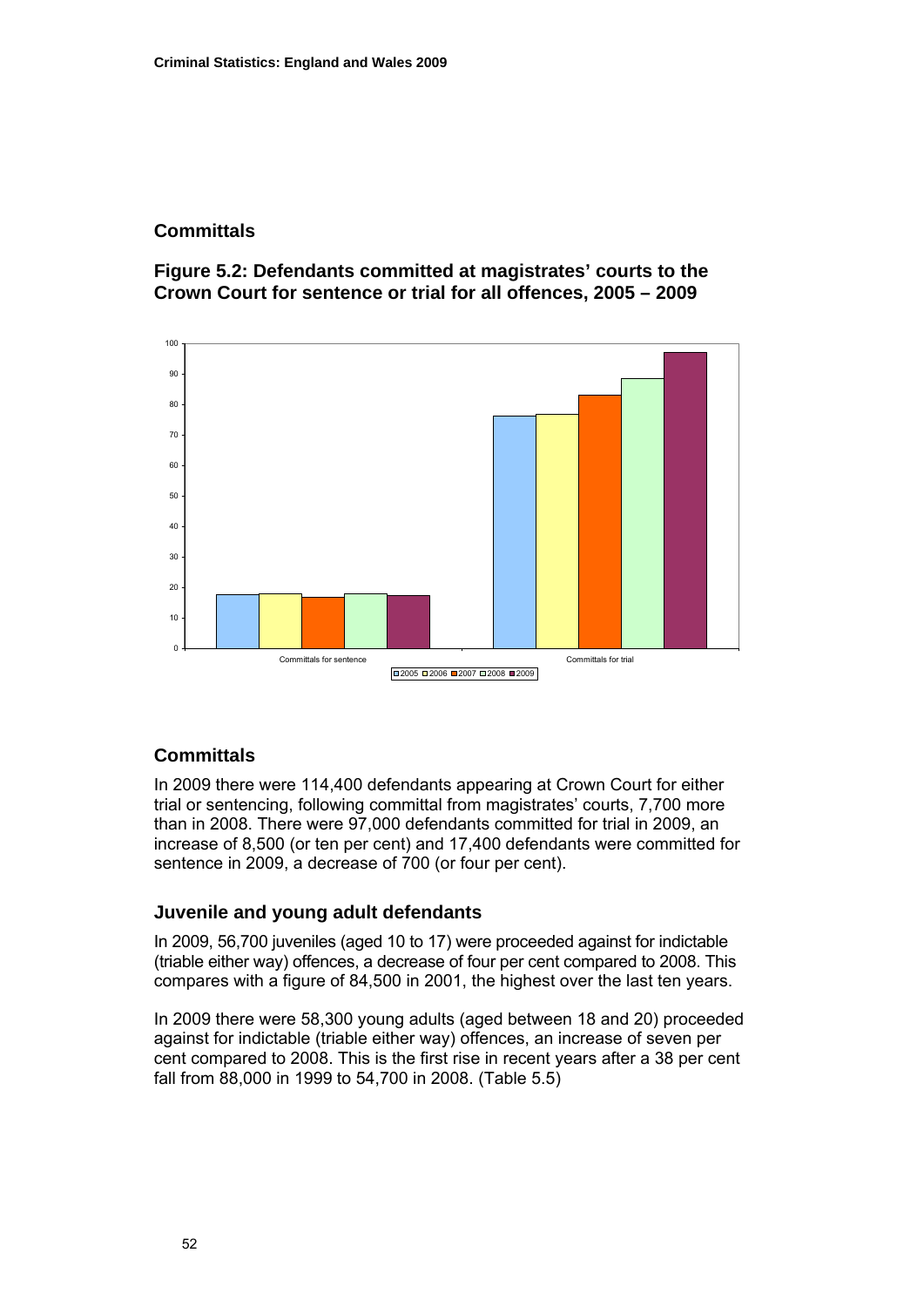### **Mode of trial and business at the Crown Court**

Adults (persons aged 18 and over) proceeded against and committed for trial at the Crown Court (Table 5D, 5.11 and 5.12) show that:

- 357,600 adults were proceeded against for indictable (including triable either way offences) in 2009, an increase of 20,200 compared to 2008;
- the proportion of adults proceeded against for indictable either way offences who were committed for trial rose to 27 per cent in 2009 from 25 per cent in 2008;
- for triable-either-way offences, the proportion committed for trial increased by three percentage point to 21 per cent;
- 29,300 adults were proceeded against for indictable offences in 2009, an increase of eight per cent compared with 2008.

The average waiting times from committal by magistrates' to the main court hearing in Crown Court was (Table 5A):

- for those remanded on bail, 17.0 weeks in 2009, falling from 17.2 weeks in 2008; and
- for those remanded in custody, 12.3 weeks in 2009, decreasing from 12.4 weeks in 2008.

Eighty one per cent of defendants tried at the Crown Court in 2009 were convicted, the same as in 2008. For indictable offences (including triableeither-way), the conviction ratios were highest for indictable motoring offences and drug offences (both 91 per cent). This compares with 61 per cent of defendants tried for sexual offences were convicted. (Table 5E)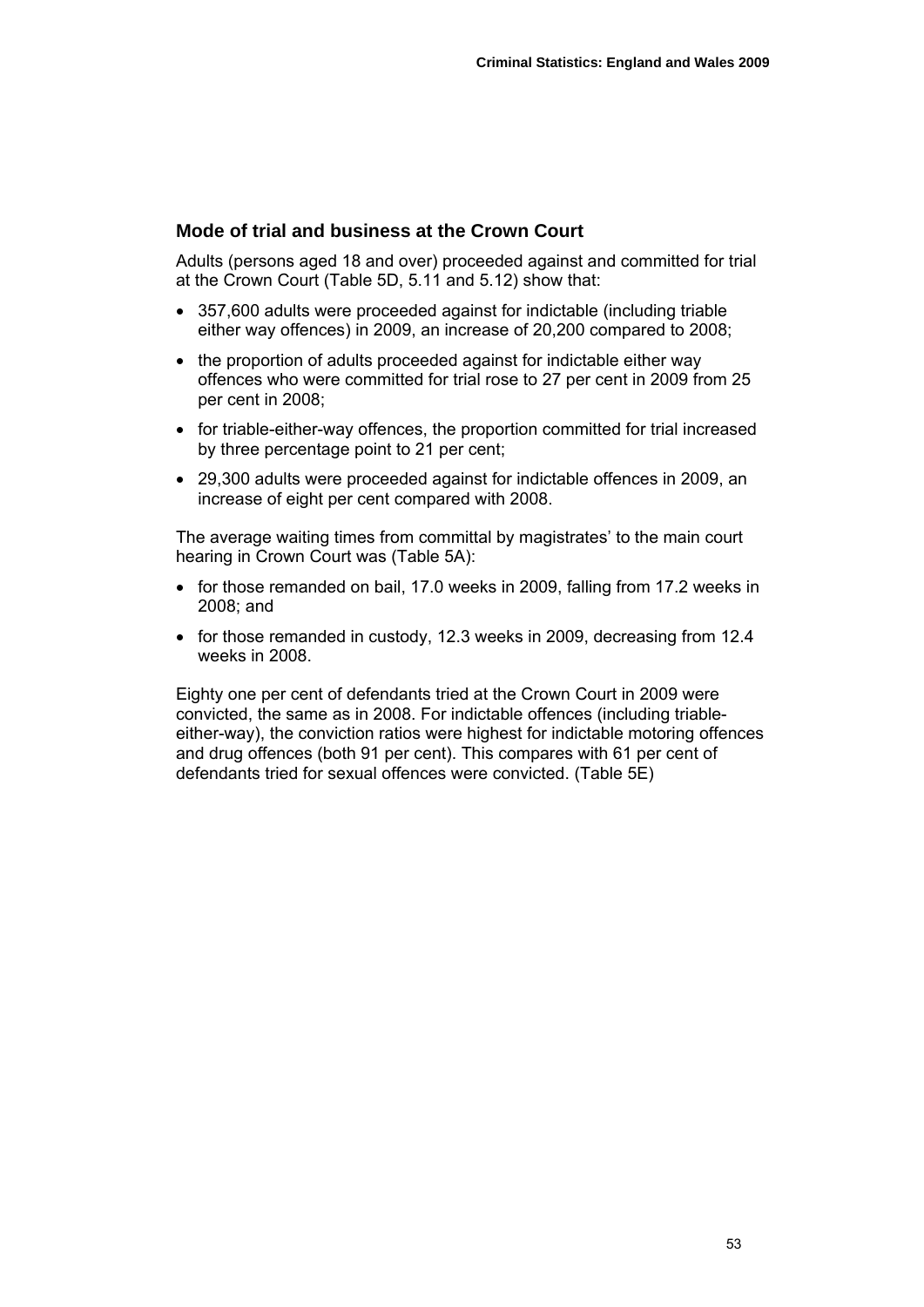## **Figure 5.3: Percentage of defendants aged 18 and over proceeded against at magistrates' courts who were committed for trial, by offence group, 2007 - 2009**



## **Table 5A: Average waiting times in the Crown Court for cases committed for trial(1) by remand status, 2005 - 2009(2)**

| <b>England and Wales</b> |                              |      | Weeks           |
|--------------------------|------------------------------|------|-----------------|
|                          | Remand status <sup>(3)</sup> |      |                 |
| Year                     | Custody                      | Bail | All cases $(4)$ |
|                          |                              |      |                 |
| 2005                     | 13.1                         | 17.1 | 15.7            |
| 2006                     | 14.0                         | 18.4 | 16.9            |
| 2007                     | 12.8                         | 18.2 | 16.3            |
| 2008                     | 12.4                         | 17.2 | 15.4            |
| 2009                     | 12.3                         | 17.0 | 15.4            |
|                          |                              |      |                 |

Source: Ministry of Justice.

(1) From committal by magistrates' courts to the start of the main Crown Court hearing.

(2) The use of different counting rules impacts on the tables issued in previous editions of Criminal Statistics and means that the data for earlier years ar e not di rectly compatible.

(3) The defendant's remand status at the start of the first Crown Court hearing.

(4) Excludes bench warrant issued, no plea recorded, indictment to lie on file, found unfit to plead, and other.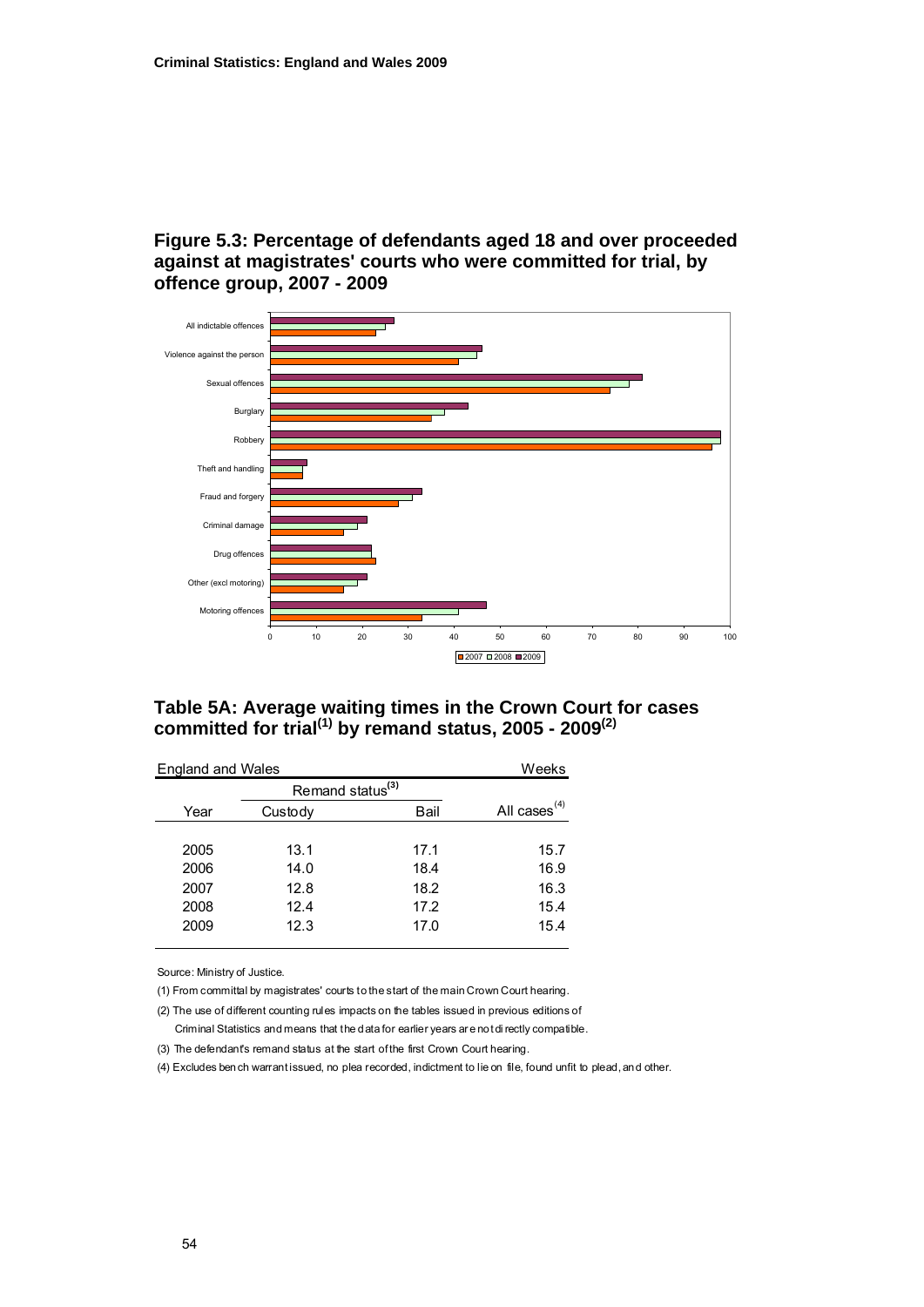Seventy one per cent of defendants tried at the Crown Court in 2009 pleaded guilty, an increase of one percentage point compared to 2008. For indictable (including triable either way) offences, the proportion pleading guilty varied from 39 per cent for sexual offences, to 83 per cent for drug offences.

Of those pleading not guilty at the Crown Court in 2009:

- 33 per cent were convicted, two percentage points less than 2008;
- the remaining 67 per cent who were acquitted following a not quilty plea include those discharged by the judge where no evidence was offered (for example because witnesses refused to testify).

Conviction ratios at the Crown Court following a not guilty plea varied widely by type of offence, with the highest rates being for summary offences (62 per cent), indictable motoring offences (53 per cent) and drug offences (48 per cent). By contrast, only 23 per cent of defendants pleading not guilty for the indictable offence of criminal damage were convicted.

Persons tried at the Crown Court for violent offences (this covers violence against the person, sexual offences and robbery) (Table 5.16) shows that:

- for all violent offences, 40 per cent of persons who pleaded not guilty were found guilty, an increase of five per cent compared to 2008;
- the percentage pleading guilty varies between the offence groups, from 30 per cent for "robbery" to 61 per cent for "sexual offences".

#### **Appeals against conviction and sentence**

Statistics on appeals are compiled by the Ministry of Justice (MoJ). Appeals against decisions made at magistrates' courts in England and Wales are heard in the Crown Court. Appeals against Crown Court decisions are heard by the Court of Appeal.

Appeals against magistrates' court convictions or sentences (Table 5.3) show that:

- the Crown Court received 14,000 appeals, representing just over one per cent of all defendants convicted at the magistrates' court, the same as 2008;
- nine per cent of these resulted in a change in the sentence and in a further 33 per cent of cases the appeal was allowed, i.e. the conviction was quashed.

Appeals heard by the Court of Appeal (Table 5.4) show that:

- there were 1,400 appeals against conviction in 2009, just over two per cent of all offenders convicted at the Crown Court;
- 430 of these were heard by the full court and of these 38 per cent resulted in the conviction being quashed;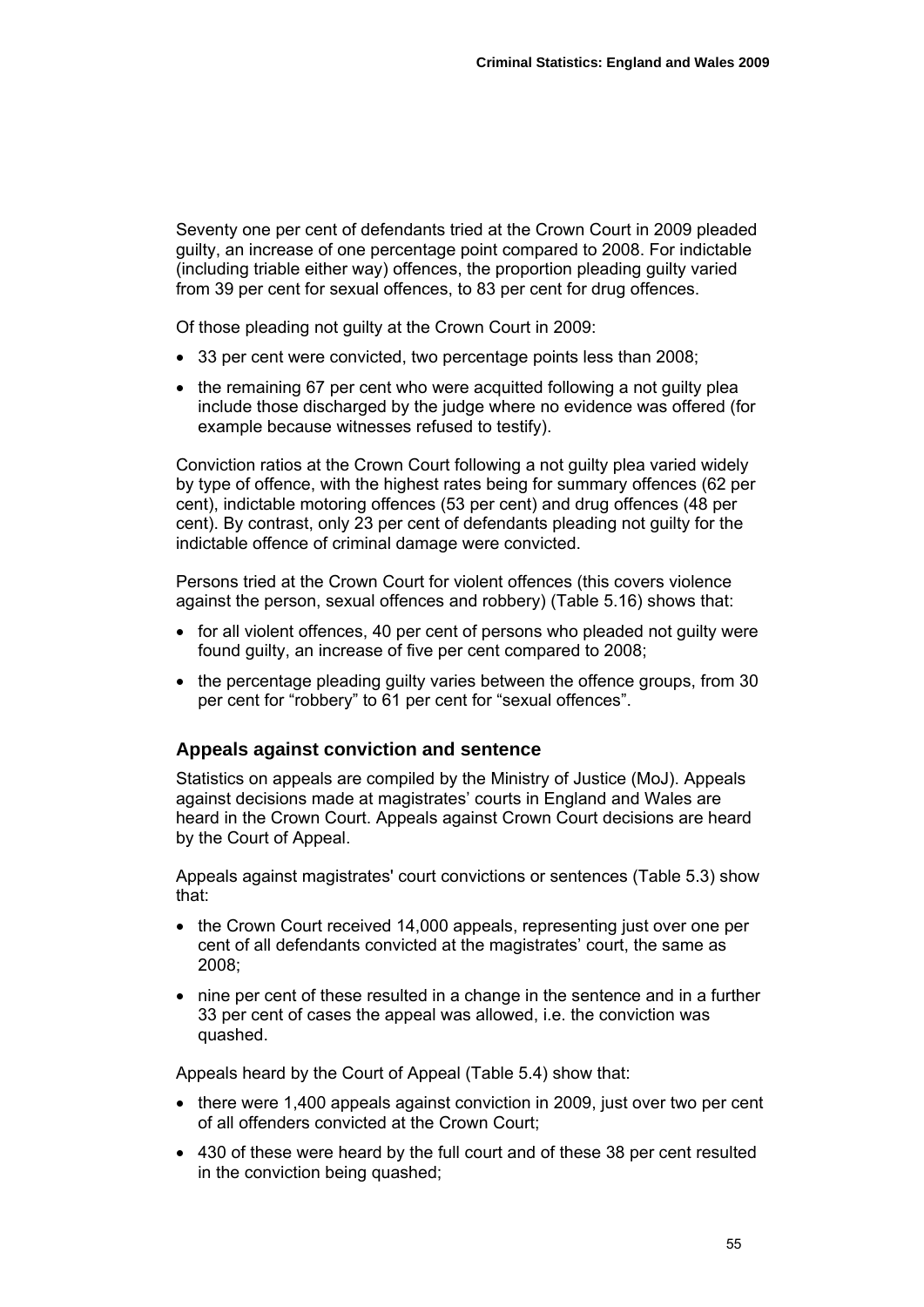|                                               |                                  |            | Number of defendants (thousands) |          |                            | Percentage       |                            |
|-----------------------------------------------|----------------------------------|------------|----------------------------------|----------|----------------------------|------------------|----------------------------|
|                                               | Total <sup>(2)</sup>             |            | Summary offences                 |          |                            | Summary offences |                            |
|                                               | number                           |            | Offences                         |          |                            | Offences         |                            |
|                                               | proceeded                        |            | (excluding                       |          |                            | (excluding       |                            |
|                                               | against                          | Indictable | motoring                         | Motoring | Indictable                 | motoring         | Motoring                   |
|                                               | (thousands)                      | offences   | offences)                        | offences | offences                   | offences         | offences                   |
| All defendants <sup>(1)</sup>                 |                                  |            |                                  |          |                            |                  |                            |
| 1999                                          | 1,882                            | 513        | 560                              | 809      | 27                         | ౚ                | ఞ                          |
| 2000                                          | 1,905                            | 492        | 626                              | 787      | 26                         | 33               | $\Delta$                   |
|                                               | 1,838                            | 501        | 572                              | 765      | 27                         | స్               | $\frac{2}{3}$              |
| ត្ត<br>ខ្លួន ខ្លួន ខ្លួន<br>ស្ថិត ខ្លួន ខ្លួន | 1,925                            | 517        | 622                              | 786      | 27                         | ೫                | 7                          |
|                                               |                                  | 509        | 634                              | 858      | 25                         | 32               | 43                         |
|                                               |                                  | 453        | 665                              | 904      | 22                         | 33               | 45                         |
|                                               |                                  | 423        | 637                              | 835      |                            | रू               | $\frac{4}{3}$              |
|                                               | 2,001<br>2,023<br>1,779<br>1,779 | 406        | 612                              | 761      | 23                         | z                | $\boldsymbol{\mathcal{L}}$ |
|                                               | 1,733                            | 405        | 599                              | 728      | $\boldsymbol{\mathcal{Z}}$ | 35               | $\frac{2}{3}$              |
| 2008                                          | 1,640                            | 398        | 593                              | 649      | $\overline{a}$             | 36               | $\overline{a}$             |
| 2009                                          | 1,693                            | 415        | 619                              | 659      | ని                         | 5                | 39                         |

Table 5B - Defendants<sup>(1)</sup> proceeded against at magistrates' courts by type of offence, 1999 - 2009 **Table 5B - Defendants(1) proceeded against at magistrates' courts by type of offence, 1999 - 2009**

• there were a further 5,400 appeals against sentence (or six per cent of those sentenced) with 73 per cent of those heard in full court resulting in a change in the sentence.

<sup>(1)</sup> Including "other defendants" i.e. companies, public bodies, etc.<br>(2) May not sum due to rounding (1) Including "other defendants" i.e. companies, public bodies, etc. (2) May not sum due to rounding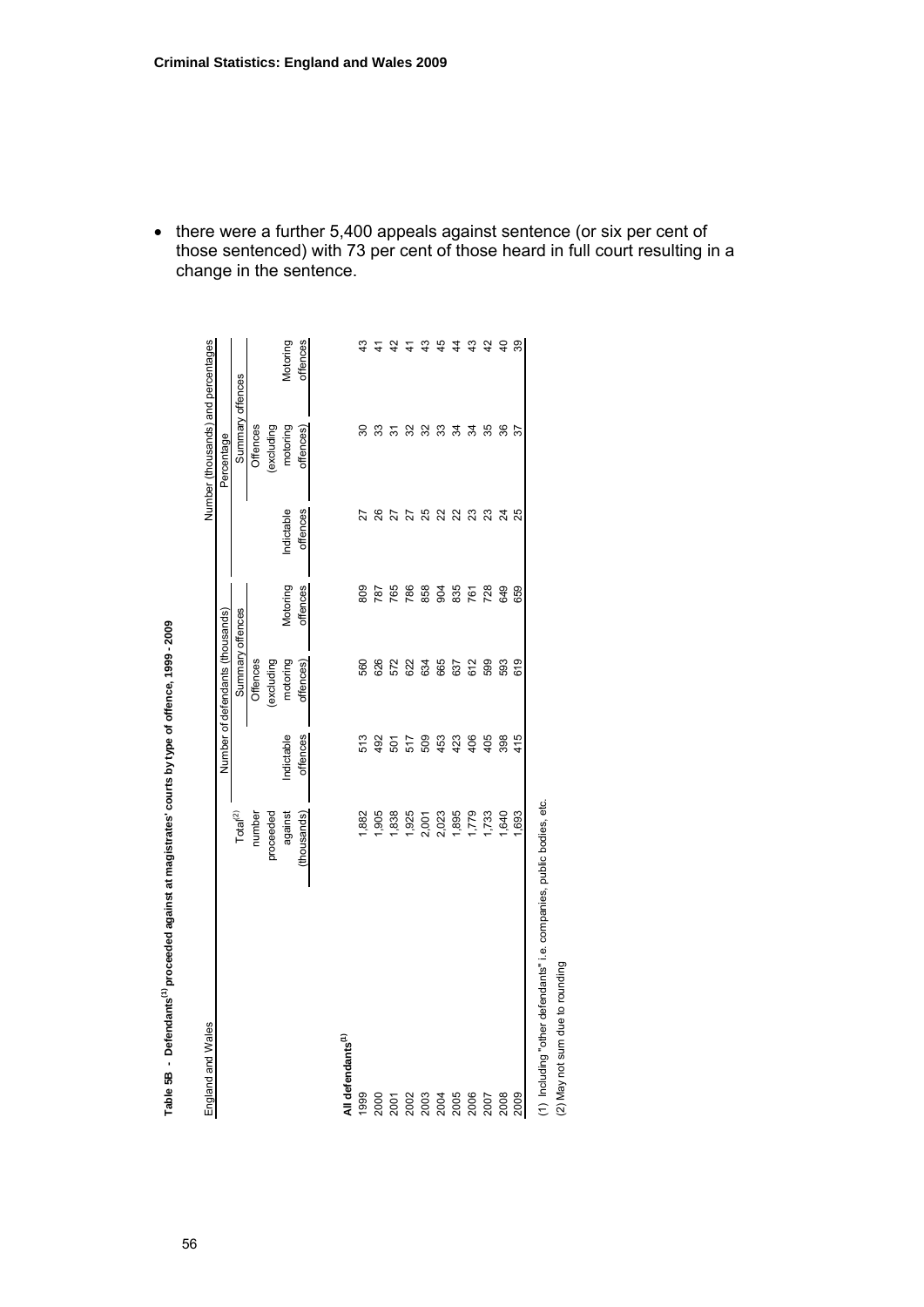| <b>England and Wales</b>                     |              |              |                     |                                            |              |
|----------------------------------------------|--------------|--------------|---------------------|--------------------------------------------|--------------|
| Offence group                                | 2005         | 2006         | 2007                | 2008                                       | 2009         |
|                                              |              |              |                     | Total number proceeded against (thousands) |              |
| Indictable offences                          |              |              |                     |                                            |              |
| Violence against the person                  | 32.7         | 32.0         | 30.4                | 28.8                                       | 28.6         |
| Sexual offences                              | 2.1          | 2.0          | 2.0                 | 1.7                                        | 1.6          |
| Burglary                                     | 19.2         | 19.1         | 19.2                | 18.2                                       | 16.7         |
| Robbery                                      | 3.2          | 3.9          | 4.3                 | 3.3                                        | 3.9          |
| Theft and handling stolen goods              | 102.5        | 97.3         | 103.6               | 106.9                                      | 106.8        |
| Fraud and forgery                            | 18.3         | 17.0         | 16.0                | 14.4                                       | 14.8         |
| Criminal damage                              | 11.1         | 12.2         | 11.9                | 8.6                                        | 6.7          |
| Drug offences                                | 32.1         | 32.8         | 36.5                | 43.2                                       | 46.3         |
| Other (ex. motoring offences)                | 48.2         | 44.5         | 38.9                | 32.1                                       | 37.7         |
| Motoring offences                            | 3.3          | 3.2          | 3.0                 | 2.3                                        | 2.0          |
| All indictable offences                      | 272.7        | 264.0        | 265.7               | 259.4                                      | 265.1        |
| <b>Summary offences</b>                      |              |              |                     |                                            |              |
| Offences (ex. motoring offences)             | 520.5        | 507.1        | 502.0               | 501.7                                      | 520.9        |
| Motoring offences                            | 679.0        | 631.8        | 619.5               | 560.1                                      | 571.9        |
| All summary offences                         | 1,199.4      | 1,138.9      | 1,121.5             | 1,061.8                                    | 1,092.8      |
| <b>All offences</b>                          | 1,472.1      | 1,402.9      | 1,387.2             | 1,321.2                                    | 1,357.9      |
|                                              |              |              |                     | Total number found guilty (thousands)      |              |
| Indictable offences                          |              |              |                     |                                            |              |
| Violence against the person                  | 27.1         | 27.9         | 27.1                | 26.3                                       | 26.0         |
| Sexual offences                              | 1.7          | 1.6          | 1.7                 | 1.5                                        | 1.4          |
| Burglary                                     | 17.4         | 17.7         | 18.0                | 17.2                                       | 15.8         |
| Robbery                                      | 2.3          | 3.0          | 3.5                 | 2.9                                        | 2.9          |
| Theft and handling stolen goods              | 98.5         | 93.9         | 100.5               | 104.8                                      | 105.1        |
| Fraud and forgery                            | 17.4         | 16.1         | 15.3                | 13.8                                       | 14.3         |
| Criminal damage                              | 10.3         | 11.3         | 11.2                | 8.2                                        | 6.4          |
| Drug offences                                | 31.2         | 32.0         | 35.7                | 42.5                                       | 45.6         |
| Other (ex. motoring offences)                | 43.9         | 41.1         | 36.1                | 30.2                                       | 36.2         |
| Motoring offences<br>All indictable offences | 3.2<br>252.9 | 3.1<br>247.6 | 2.9<br>251.9        | 2.2<br>249.6                               | 2.0<br>255.5 |
|                                              |              |              |                     |                                            |              |
| <b>Summary offences</b>                      |              |              |                     |                                            |              |
| Offences (ex. motoring offences)             | 506.6        | 493.2        | 488.7               | 491.2                                      | 511.0        |
| Motoring offences                            | 666.6        | 622.1        | 610.5               | 551.7                                      | 563.7        |
| All summary offences                         | 1,173.3      | 1,115.3      | 1,099.2             | 1,042.9                                    | 1,074.7      |
| All offences                                 | 1,426.1      | 1,362.9      | 1,351.1             | 1,292.5                                    | 1,330.2      |
|                                              |              |              | Conviction rate (%) |                                            |              |
| Indictable offences                          |              |              |                     |                                            |              |
| Violence against the person                  | 83           | 87           | 89                  | 91                                         | 91           |
| Sexual offences                              | 81           | 80           | 85                  | 88                                         | 88           |
| Burglary                                     | 91           | 93           | 94                  | 95                                         | 95           |
| Robbery                                      | 72           | 77           | 81                  | 88                                         | 74           |
| Theft and handling stolen goods              | 96           | 97           | 97                  | 98                                         | 98           |
| Fraud and forgery                            | 95           | 95           | 96                  | 96                                         | 97           |
| Criminal damage                              | 93           | 93           | 94                  | 95                                         | 96           |
| Drug offences                                | 97           | 98           | 98                  | 98                                         | 98           |
| Other (ex. motoring offences)                | 91           | 92           | 93                  | 94                                         | 96           |
| Motoring offences                            | 97           | 97           | 97                  | 96                                         | 100          |
| All indictable offences                      | 93           | 94           | 95                  | 96                                         | 96           |
| <b>Summary offences</b>                      |              |              |                     |                                            |              |
| Offences (ex. motoring offences)             | 97           | 97           | 97                  | 98                                         | 98           |
| Motoring offences                            | 98           | 98           | 99                  | 99                                         | 99           |
| All summary offences                         | 98           | 98           | 98                  | 98                                         | 98           |
| All offences                                 | 97           | 97           | 97                  | 98                                         | 98           |

**Table 5C - Number of defendants proceeded against, number convicted and the conviction ratio for defendants tried at magistrates' courts, by offence group, 2005 - 2009(1)(2)**

(1) Excludes: cases that were discontinued, where the charge was withdrawn, where the defendant failed to appear, and committals for trial to the Crown Court.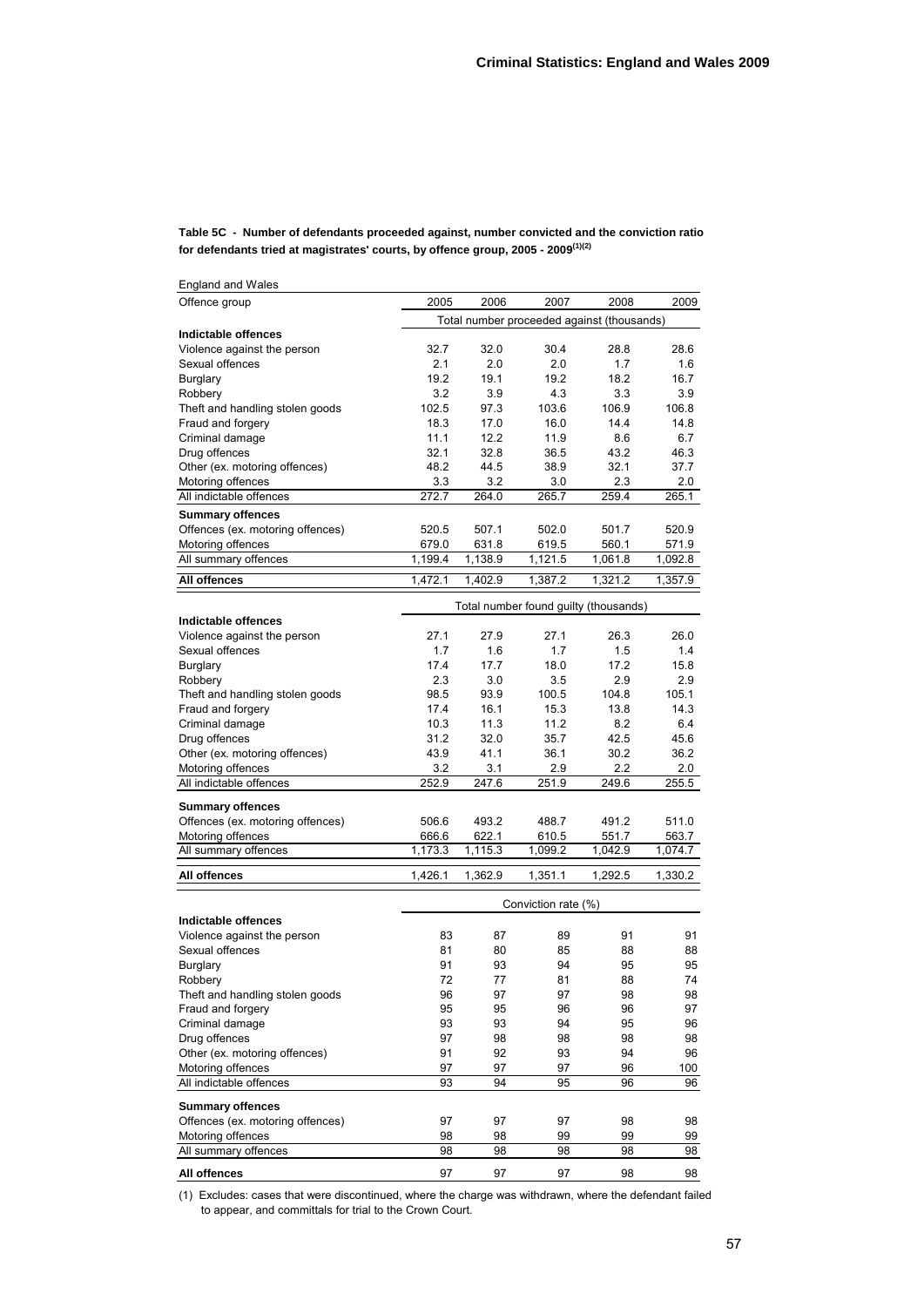Table 5D - Persons aged 18 and over proceeded against and committed for trial at the Crown Court for indictable **Table 5D - Persons aged 18 and over proceeded against and committed for trial at the Crown Court for indictable** 

(including triable either way) offences by offence group and sex, 2005 - 2009<sup>(1)</sup>  **(including triable either way) offences by offence group and sex, 2005 - 2009 (1)**

England and Wales Number of persons (thousands) and percentages

England and Wales

Number of persons (thousands) and percentages

|                                                |             |                      |                                |                             |               |                 |                   |                |                                 | Committed for trial |                             |               |                     |               |               |
|------------------------------------------------|-------------|----------------------|--------------------------------|-----------------------------|---------------|-----------------|-------------------|----------------|---------------------------------|---------------------|-----------------------------|---------------|---------------------|---------------|---------------|
|                                                |             |                      |                                |                             |               |                 |                   |                |                                 |                     |                             |               | Percentage of those |               |               |
|                                                |             |                      | Total number proceeded against |                             |               |                 |                   | Number         |                                 |                     |                             |               | proceeded against   |               |               |
| Offence group                                  | 2005        | 2006                 | 2007                           | 2008                        | 2009          | 2005            | 2006              | 2007           | 2008                            | 2009                | 2005                        | 2006          | 2007                | 2008          | 2009          |
| All persons                                    |             |                      |                                |                             |               |                 |                   |                |                                 |                     |                             |               |                     |               |               |
| Violence against the person                    | 57.0<br>8.5 |                      | 50.3<br>7.6                    | 50.2                        | 55.9          | 21.3            | 20.8              | 20.8           | 22.6                            | 27.5                | 22                          | 39            | $\mathring{t}$      |               | \$            |
| Sexual offences                                |             | 53.7<br>8.1          |                                | 7.6                         | 8.5           | 6.2             | $\overline{6}$ .0 | 5.6            | 5.9                             | 6.9                 | ಌ                           | $\mathcal{L}$ | $\overline{z}$      | 45<br>78      | ౖద            |
| Burglary                                       | 23.5        | 22.5                 | 23.2                           | 23.9                        | 23.8          | 7.8             | 74                | $\frac{0}{8}$  | 0.0                             | 10.3                | 33                          | 33            | 35                  | 38            | $\frac{3}{4}$ |
| Robbery                                        | 6.7         | 6.8                  |                                |                             | $\frac{0}{8}$ | 6.5             |                   | 6.9            |                                 | 7.8                 | 50                          | 8             | 96                  | 88            | 88            |
| Theft and handling stolen goods                |             |                      | $7.2$<br>100.5                 |                             |               | $5.0$<br>4.0    |                   | 6.5            |                                 | $8.\overline{3}$    | O                           | 6             |                     | r,            |               |
| Fraud and forgery                              |             | 96.5<br>24.1<br>12.7 | 24.3<br>24.3.7.4<br>24.9.95    | 5<br>5 5 5 9 9<br>7 9 9 9 1 |               |                 | $6.760$<br>$6.40$ | 6.9            | 7.8<br>6.8<br>7.7<br>7.8<br>7.8 | 8.5                 | $\frac{6}{5}$               | é,            | 28                  | ភូ ខុ ង ខុ    |               |
| Criminal damage                                |             |                      |                                |                             |               | $\overline{21}$ |                   | $\ddot{ }$ .9  |                                 | 1.6                 | 4                           | $\frac{6}{5}$ | $\frac{6}{5}$       |               |               |
| Drug offences<br>Other (ex. motoring offences) |             | 39.0                 |                                | 50.0<br>56.5                |               | 8.5             | $\overline{84}$   | 9.9            | 10.9                            | 12.2                | $\frac{2}{3}$ $\frac{4}{3}$ |               | 238                 |               |               |
|                                                |             | 70.9                 |                                |                             |               | $\frac{14}{14}$ | $10.2$<br>$1.4$   | $\overline{0}$ | 10.8                            | 12.3                |                             | $22 \div$     |                     |               |               |
| Motoring offences                              | 4.9         | 4.6                  |                                | 3.8                         | 3.9           |                 |                   | $\frac{15}{2}$ | 1.6                             |                     | ಇ                           | 80            |                     | $\frac{4}{3}$ |               |
| Total                                          | 354.4       | 338.9                | 336.2                          | 337.4                       | 357.6         | 74.5            | 73.5              | 78.1           | 83.8                            | 97.2                | 21                          | 22            | 23                  | 25            | 27            |

(1) For persons aged 18 and over, offences of robbery are triable only on indictment. (1) For persons aged 18 and over, offences of robbery are triable only on indictment.

() Percentages in brackets are based on totals of less than 100. ( ) Percentages in brackets are based on totals of less than 100.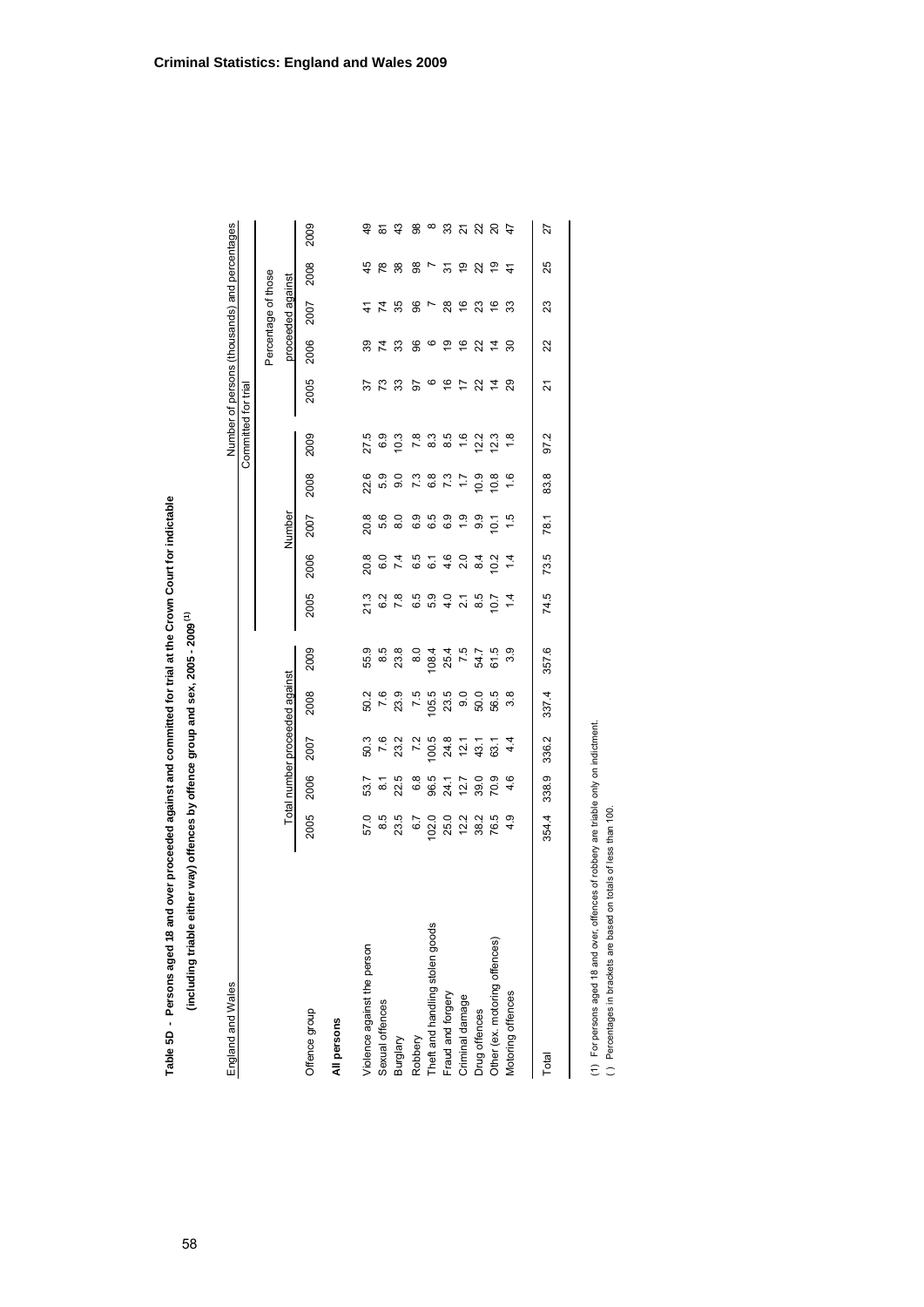| <b>England and Wales</b>                                    |      |                                |                     |                                       |      |
|-------------------------------------------------------------|------|--------------------------------|---------------------|---------------------------------------|------|
| Offence group                                               | 2005 | 2006                           | 2007                | 2008                                  | 2009 |
|                                                             |      | Total number tried (thousands) |                     |                                       |      |
| Indictable offences                                         |      |                                |                     |                                       |      |
| Violence against the person                                 | 19.6 | 20.0                           | 20.7                | 20.9                                  | 23.9 |
| Sexual offences                                             | 5.6  | 5.8                            | 5.8                 | 5.9                                   | 6.2  |
| Burglary                                                    | 6.6  | 6.3                            | 6.9                 | 7.7                                   | 8.3  |
| Robbery                                                     | 6.2  | 6.6                            | 6.9                 | 7.1                                   | 7.2  |
| Theft and handling stolen goods                             | 6.6  | 6.6                            | 7.0                 | 7.7                                   | 8.5  |
| Fraud and forgery                                           | 3.6  | 4.3                            | 6.5                 | 7.6                                   | 7.7  |
| Criminal damage                                             | 2.0  | 1.8                            | 1.8                 | 1.8                                   | 1.9  |
| Drug offences                                               | 8.9  | 8.4                            | 9.8                 | 11.4                                  | 12.3 |
| Other (ex. motoring offences)                               | 11.6 | 11.4                           | 11.7                | 12.1                                  | 14.1 |
| Motoring offences                                           | 1.7  | 1.5                            | 1.6                 | 1.7                                   | 1.8  |
| All indictable offences                                     | 72.3 | 72.7                           | 78.6                | 83.9                                  | 91.9 |
| <b>Summary offences</b>                                     |      |                                |                     |                                       |      |
| Offences (ex. motoring offences)                            | 2.3  | 2.6                            | 2.9                 | 3.0                                   | 3.5  |
| Motoring offences                                           | 0.5  | 0.4                            | 0.6                 | 0.5                                   | 0.5  |
| All summary offences                                        | 2.8  | 3.0                            | 3.5                 | 3.6                                   | 4.0  |
|                                                             | 75.0 |                                | 82.0                | 87.4                                  |      |
| All offences                                                |      | 75.7                           |                     |                                       | 95.8 |
| Indictable offences                                         |      |                                |                     | Total number found guilty (thousands) |      |
| Violence against the person                                 | 13.8 | 13.9                           | 14.8                | 15.2                                  | 17.4 |
| Sexual offences                                             | 3.1  | 3.3                            | 3.4                 | 3.7                                   | 3.8  |
| Burglary                                                    | 5.6  | 5.3                            | 5.8                 | 6.7                                   | 7.2  |
| Robbery                                                     | 4.8  | 5.1                            | 5.3                 | 5.6                                   | 5.8  |
| Theft and handling stolen goods                             | 5.3  | 5.2                            | 5.5                 | 6.1                                   | 6.8  |
| Fraud and forgery                                           | 3.0  | 3.6                            | 5.7                 | 6.7                                   | 6.7  |
| Criminal damage                                             | 1.5  | 1.3                            | 1.4                 | 1.4                                   | 1.4  |
| Drug offences                                               | 7.9  | 7.6                            | 8.9                 | 10.4                                  | 11.2 |
| Other (ex. motoring offences)                               | 9.2  | 9.0                            | 9.3                 | 9.8                                   | 11.5 |
| Motoring offences                                           | 1.5  | 1.3                            | 1.4                 | 1.5                                   | 1.7  |
| All indictable offences                                     | 55.6 | 55.6                           | 61.5                | 67.2                                  | 73.4 |
| <b>Summary offences</b>                                     |      |                                |                     |                                       |      |
| Offences (ex. motoring offences)                            | 2.2  | 2.5                            | 2.8                 | 2.9                                   | 3.4  |
| Motoring offences                                           | 0.4  | 0.4                            | 0.6                 | 0.5                                   | 0.4  |
| All summary offences                                        | 2.7  | 2.9                            | 3.4                 | 3.5                                   | 3.8  |
| All offences                                                | 58.3 | 58.5                           | 64.8                | 70.7                                  | 77.2 |
|                                                             |      |                                | Conviction rate (%) |                                       |      |
| Indictable offences                                         |      |                                |                     |                                       |      |
| Violence against the person                                 | 71   | 70                             | 71                  | 73                                    | 73   |
| Sexual offences                                             | 56   | 57                             | 59                  | 62                                    | 61   |
| Burglary                                                    | 85   | 84                             | 85                  | 86                                    | 86   |
| Robbery                                                     | 77   | 78                             | 77                  | 80                                    | 80   |
| Theft and handling stolen goods                             | 80   | 78                             | 78                  | 80                                    | 80   |
| Fraud and forgery                                           | 82   | 84                             | 89                  | 89                                    | 88   |
| Criminal damage                                             | 75   | 74                             | 75                  | 77                                    | 76   |
| Drug offences                                               | 89   | 90                             | 91                  | 91                                    | 91   |
| Other (ex. motoring offences)                               | 79   | 79                             | 80                  | 81                                    | 82   |
| Motoring offences                                           | 91   | 89                             | 90                  | 90                                    | 91   |
| All indictable offences                                     | 77   | 76                             | 78                  | 80                                    | 80   |
| <b>Summary offences</b><br>Offences (ex. motoring offences) | 97   | 97                             | 97                  | 97                                    | 96   |
| Motoring offences                                           | 97   | 98                             | 98                  | 98                                    | 97   |
| All summary offences                                        | 97   | 97                             | 97                  | 97                                    | 96   |
|                                                             |      |                                |                     |                                       |      |
| All offences                                                | 78   | 77                             | 79                  | 81                                    | 81   |

**Table 5E - Number of defendants tried, number convicted and the conviction ratio for defendants tried at the Crown Court, by offence group, 2005 - 2009 (1)**

(1) Excludes those not tried (i.e committed for sentence, failed to appear, indictment to lie on file, unfit to plead, defendant died etc.)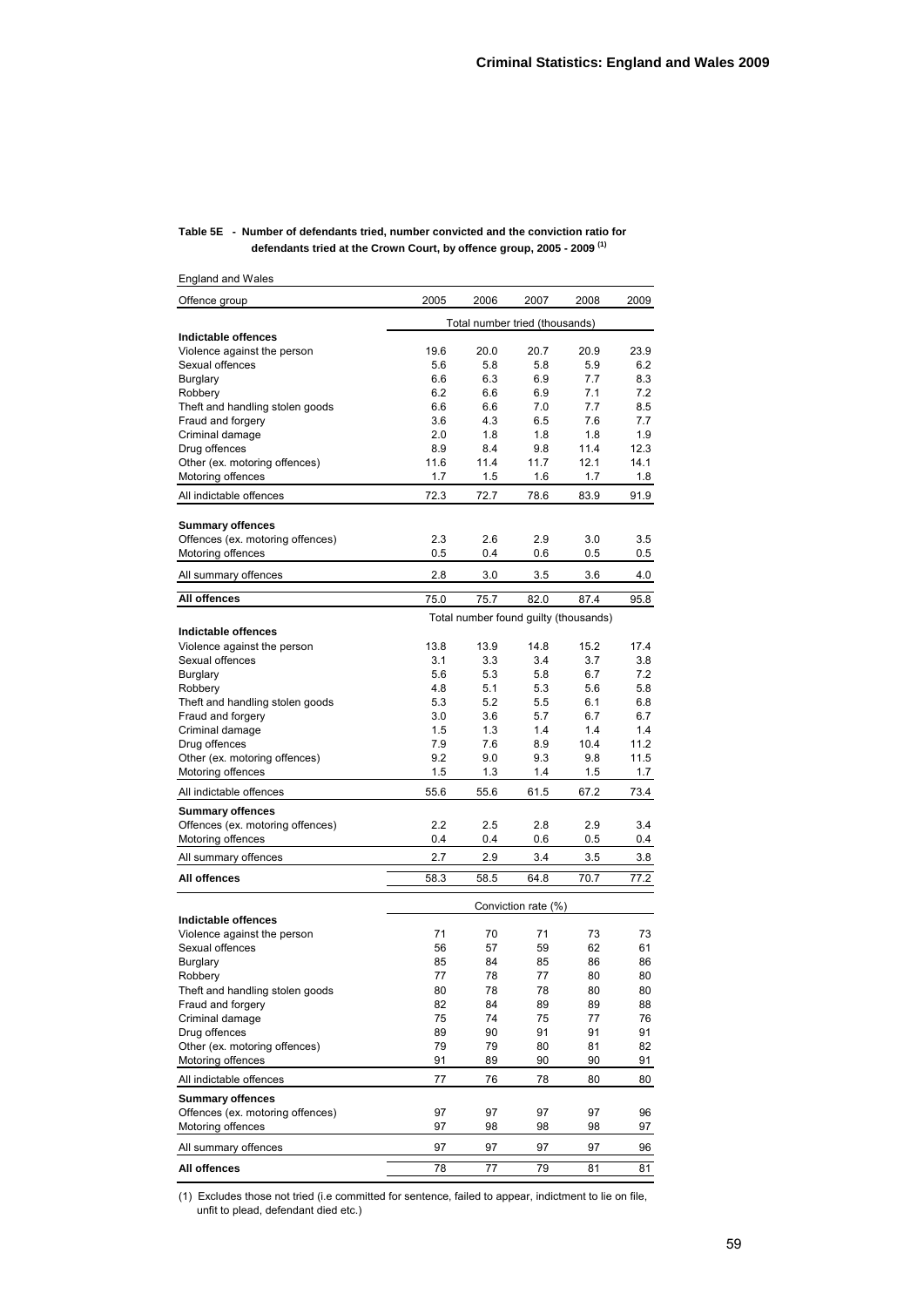# **Chapter 6 Offenders found guilty**

A conviction is where a person or a company is found guilty of a criminal offence at either magistrates' courts or the Crown Court.

## **Key points for 2009**

In 2009, there were 1.41 million offenders found guilty for all offences, an increase of three per cent compared to 2008. This increase ended a downward trend in convictions from a peak of 1.55 million in 2004 to 1.36 million in 2008. (Figure 6.1 and Table 6A).

Of the 1.41 million offenders found guilty in 2009:

- 328,900 offenders were found guilty of indictable offences, up four per cent from 316,900 in 2008. (Figure 6.1 and Table 6A)
- 514,400 offenders were found guilty of summary non-motoring offences, up four per cent from  $494.200$  in 2008. (Figure 6.1 and Table 6A)
- 564,100 offenders were found guilty of summary motoring offences, up two per cent from 552,200 in 2008. (Figure 6.1 and Table 6A)
- The conviction ratio (ratio of prosecutions to convictions in a given year) for all offences was 83 per cent, unchanged from 2008. (Table 6D)
- A total of 1.05 million males were found guilty, unchanged from 2008, with 314,700 females found guilty, an increase of nine per cent compared with 2008. Trend data show the proportion of persons found guilty who were female has increased from 16 per cent in 1999 to 23 per cent in 2009. (Table 6.1)
- Juveniles found guilty decreased by eight per cent from 89,400 in 2008 to 81,500 in 2009. (Figure 6.3)
- Substantial improvements were seen in the recording of ethnicity for indictable offences, with 16 per cent of convictions having an unknown ethnicity in 2009 compared with 41 per cent in 2008.
- The ethnicity of offenders found guilty at all courts for indictable offences in 2009 showed 69 per cent were White people, nine per cent were Black people and four per cent were Asian people. (Table 6C)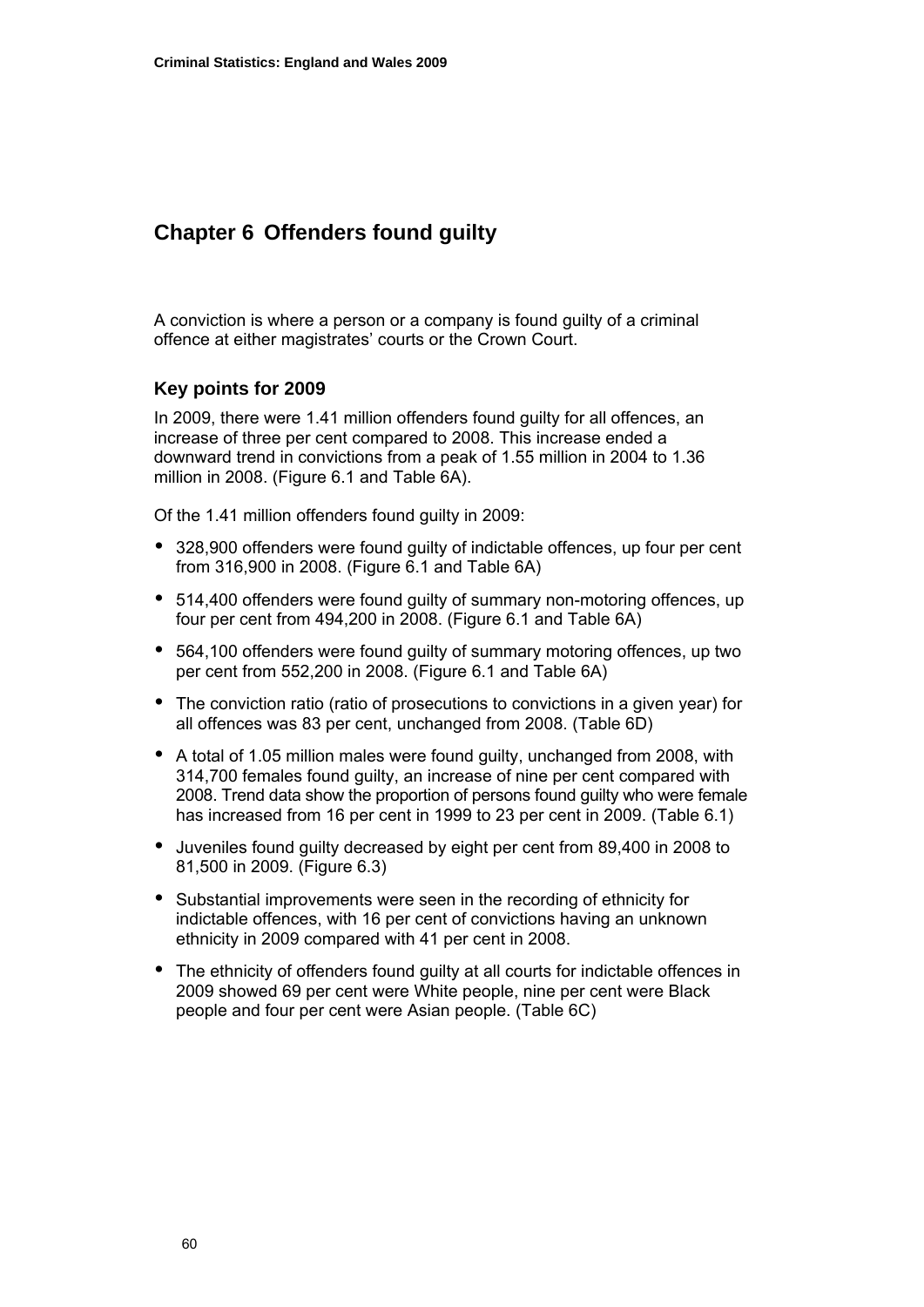### **Introduction**

This chapter covers offenders found guilty at either magistrates' courts or the Crown Court. These figures relate to persons for whom these offences were the principal offences for which they were dealt with. When an offender has been found guilty of two or more offences it is the offence for which the heaviest penalty is imposed. Where the same disposal is imposed for two or more offences, the offence selected is the offence for which the statutory maximum penalty is the most severe.

## **Trends in offenders found guilty at all courts 1999 - 2009 (Figure 6.1 and Table 6A)**

In 2009, there were 1.41 million offenders found guilty for all offences, an increase of three per cent compared to 2008. This was due to a four per cent increase in indictable offences from 316,900 to 328,900, a four per cent increase in summary non-motoring offences from 494,200 to 514,400, and a two per cent increase in summary motoring offences from 552,200 to 564,100. The increase from 2008 to 2009 ended a downward trend from a peak of 1.55 million offenders found guilty in 2004 to 1.36 million in 2008.



### **Figure 6.1: Offenders found guilty by offence type, 1999 – 2009**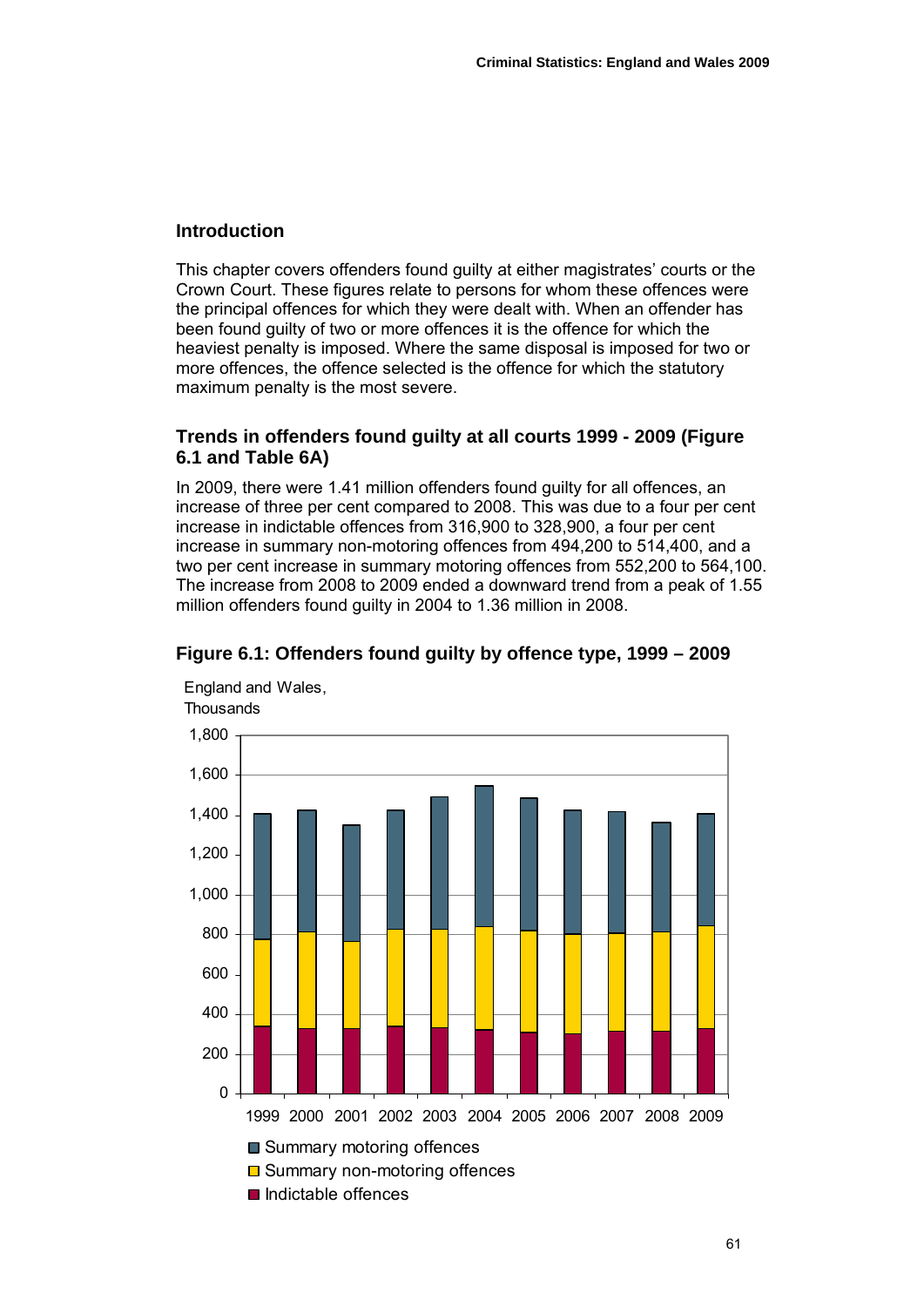Table 6A: Offenders found guilty at all courts by offence type and offence group, 1999 - 2009<sup>(1)(2)</sup> **Table 6A: Offenders found guilty at all courts by offence type and offence group, 1999 - 2009(1)(2)**

| $\overline{\phantom{a}}$ |
|--------------------------|
| č                        |
| þ<br>ີ່ເ                 |
| ĭ                        |

| =        |
|----------|
|          |
|          |
|          |
|          |
|          |
| <u>`</u> |
|          |
|          |
|          |
|          |
| Ξ        |
|          |
|          |
| ځ<br>i   |
|          |
|          |
|          |
| I        |
|          |
| ī        |
|          |
|          |
|          |
|          |
|          |
|          |
|          |

| England and Wales                     |                |               |               |               |         |               |               |                  |                  | Number of offenders (thousands) |                |
|---------------------------------------|----------------|---------------|---------------|---------------|---------|---------------|---------------|------------------|------------------|---------------------------------|----------------|
| Offence type / group                  | 1999           | 2000          | <b>2001</b>   | 2002          | 2003    | 2004          | 2005          | 2006             | 2007             | 2008                            | 2009           |
| Indictable offences                   |                |               |               |               |         |               |               |                  |                  |                                 |                |
| Violence against the person           | 35.7           | 35.3          | 35.3          | 37.7          | 38.0    | 39.1          | 40.9          | 41.9             | 42.0             | 41.5                            | 43.4           |
| Sexual offences                       | ್ತ<br>4        | 3.9           | $\frac{1}{4}$ | $4\cdot$      | 4.3     | $\frac{8}{4}$ | $\frac{8}{4}$ | d :5             | 5.1              | 51                              | 5.1            |
| Burglary                              | ვ<br>29.       | 26.2          | 24.8          | 26.7          | 25.7    | 24.3          | 23.0          | 23.0             | 23.8             | 23.9                            | 23.0           |
| Robbery                               | <u>ნ</u>       | 5.9           | 6.8           | 7.7           | 7.3     | 7.5           | $\frac{1}{2}$ | $\overline{8}$ . | 8.8              | 8.5                             | 8.6            |
| Theft and handling stolen goods       | 131.2          | 128.0         | 127.0         | 127.3         | 119.1   | 110.6         | 103.8         | 9.0              | 106.0            | 110.9                           | $\frac{0}{11}$ |
| Fraud and forgery                     | 24.4           | 22.7          | 21.8          | 21.5          | 21.3    | 20.8          | 20.4          | 19.7             | 21.0             | 20.6                            | $\frac{0}{21}$ |
| Criminal damage                       | $\frac{5}{10}$ | 10.3          | 10.7          | 11.0          | 11.2    | 7.7           | 11.7          | 12.7             | 12.5             | 9.6                             | 7.9            |
| Drug offences                         | 48.7           | 44.6          | 45.6          | 49.0          | 51.2    | 39.2          | 39.1          | 39.6             | 44.6             | 52.9                            | 56.8           |
| Other (excluding motoring offences)   | 47.9           | 44.6          | 44.0          | 48.0          | 51.5    | 54.5          | 53.1          | 50.0             | 45.3             | 40.1                            | 47.6           |
| Motoring offences                     | $\frac{1}{4}$  | $\frac{1}{4}$ | $\frac{2}{4}$ | $\frac{9}{4}$ | 5.5     | 5.4           | 4.7           | $4\frac{4}{1}$   | $4.\overline{3}$ | 3.7                             | 3.6            |
| Total                                 | 342.0          | 325.5         | 324.2         | 338.3         | 335.1   | 317.8         | 308.5         | 303.2            | 313.3            | 316.9                           | 328.9          |
| Summary offences                      |                |               |               |               |         |               |               |                  |                  |                                 |                |
| Offences (excluding motoring offences | 433.6          | 490.7         | 442.1         | 487.2         | 493.5   | 522.8         | 508.9         | 495.7            | 491.5            | 494.2                           | 514.4          |
| Motoring offences                     | 632.9          | 607.5         | 583.3         | 595.8         | 662.6   | 707.9         | 667.1         | 622.5            | 611.1            | 552.2                           | 564.1          |
| Total                                 | 1,066.5        | 1,098.2       | 1,025.5       | 1,083.0       | 1,156.1 | <b>230.7</b>  | 1,175.9       | 1,118.2          | 1,102.6          | 1,046.3                         | 1,078.5        |
| All offences                          | 1,408.5        | 1,423.7       | 1,349.7       | 1,421.3       | 1,491.2 | 1,548.5       | 1,484.4       | 1,421.4          | 1,415.9          | 1,363.2                         | 1,407.5        |

To note: Totals may not sum due to rounding. To note: Totals may not sum due to rounding.

(1) There were shortfalls in the numbers of offenders found guilty in the years 1999-2003. See Appendix 2. (1) There were shortfalls in the numbers of offenders found guilty in the years 1999-2003. See Appendix 2.

(2) Excludes convictions data for Cardiff magistrates' court for April, July, and August 2008. See Appendix 2. (2) Excludes convictions data for Cardiff magistrates' court for April, July, and August 2008. See Appendix 2.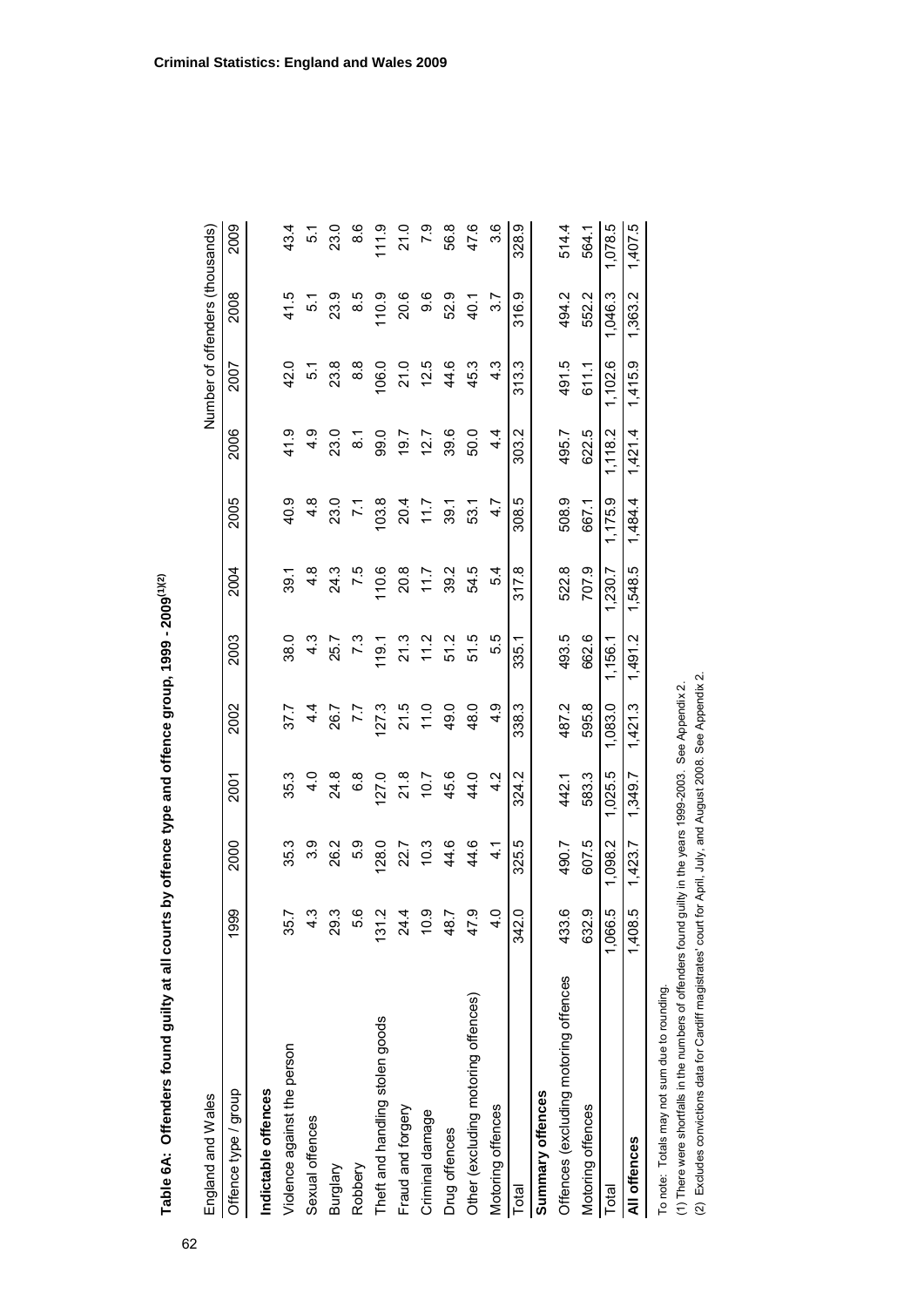

Figure 6.2: Percentage change in offenders found guilty by offence type and offence group, 2008 - 2009 **Figure 6.2: Percentage change in offenders found guilty by offence type and offence group, 2008 - 2009**

\* Includes data for breach of an Anti-Social Behaviour Order (ASBO) for 2009. These data accounted for the majority of the increase in \* Includes data for breach of an Anti-Social Behaviour Order (ASBO) for 2009. These data accounted for the majority of the increase in convictions for this offence group from 2008 to 2009. Excluding then, the increase would have been six per cent. convictions for this offence group from 2008 to 2009. Excluding then, the increase would have been six per cent.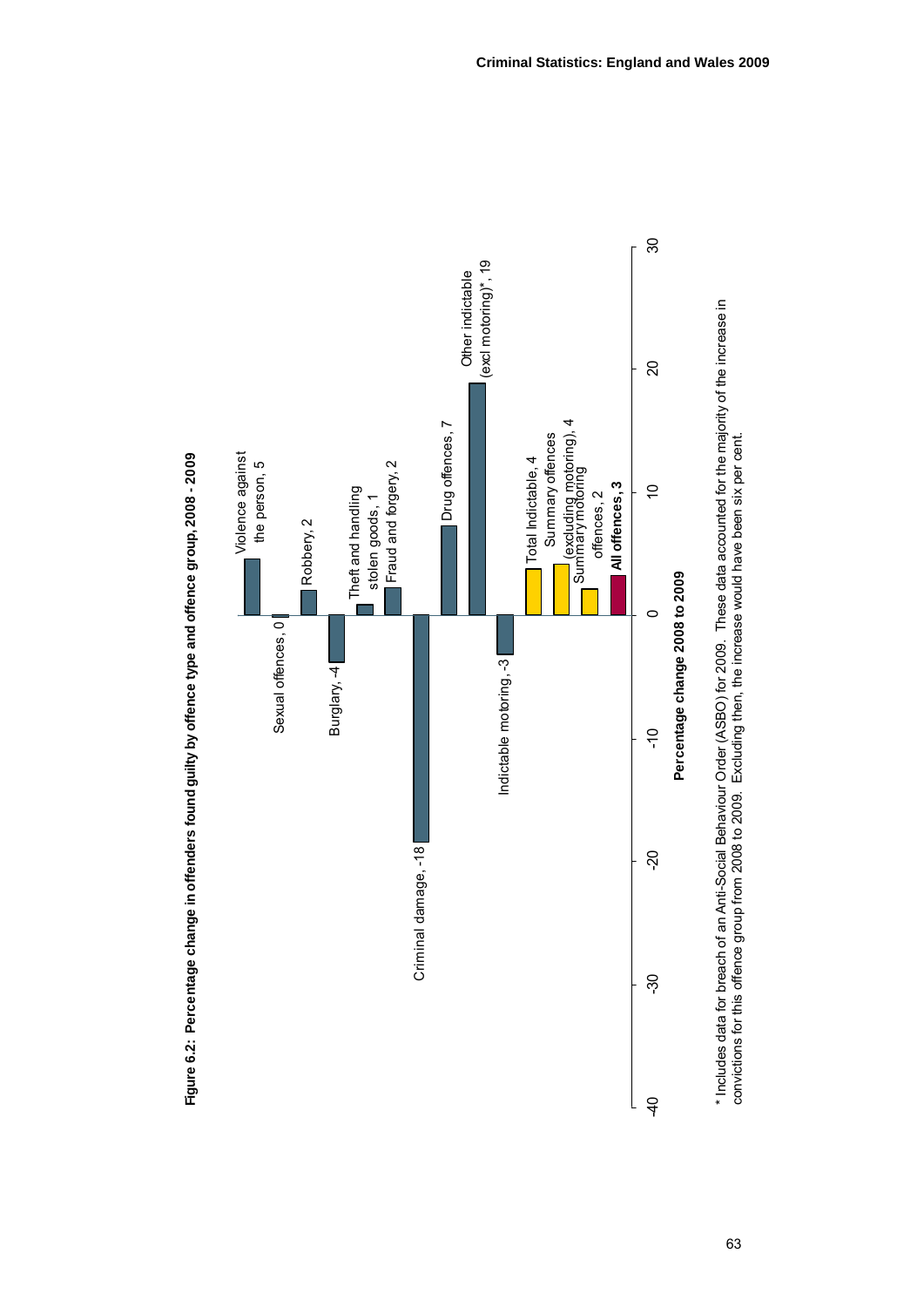The four per cent increase in offenders found guilty for indictable offences and summary non-motoring offences, and the two per cent increase in summary motoring offences between 2008 and 2009 was mainly due to changes in the following offences:

- the inclusion of data for breach of an Anti-Social Behaviour Order (ASBO) in 2009 $12$ . These data accounted for the majority of the increase from 2008 to 2009 in 'other indictable offences' (19 per cent). Excluding them, the increase for this offence group would have been six per cent;
- convictions for 'possession of a bladed article'<sup>[13](#page-67-1)</sup> increased by 20 per cent, from 6,400 to 7,600. (Since 1999 there has been a 22 per cent increase in offenders found guilty for violence against the person);
- 'possession of cannabis', which increased by 20 per cent, from 17,900 to 21,400. This increase coincided with the reclassification of cannabis from a Class C to a Class B drug in January 2009;
- 'Wireless Telegraphy Acts' (including television licence evasion) convictions increased by 22 per cent, from 122,000 to 148,800;
- 'vehicle registration offences' convictions increased from 12,700 to 37,200 and 'careless driving, which increased from 59,400 to 78,400.

In contrast, convictions for 'criminal damage' decreased by 18 per cent, from 9,600 to 7,900. This decrease coincides with a fall in the same period in offenders cautioned (18% fall) and recorded offences for 'criminal damage'.

## **Convictions by gender (Tables 6B and 6.1)**

A total of 1.05 million males were found guilty in 2009, 77 per cent of all persons, compared with 314,700 females found guilty, 23 per cent of all persons.[14](#page-67-2) Trend data show that the proportion of persons found guilty who were female has increased from 16 per cent in 1999 to 23 per cent in 2009. This has been due to a 43 per cent increase in females found guilty during this period, from 220,000 to 314,700. In comparison, males found guilty fell from 1.18 million to 1.05 million, a decrease of 11 per cent.

 $\overline{a}$ 

<span id="page-67-0"></span> $12$  Prior to 2009 offences resulting from a breach of an Anti Social Behaviour Orders were excluded from the published statistics because of recording issues. For 2009, the recording process has been resolved, which has enabled the inclusion of these data for the first time.

<span id="page-67-1"></span> $13$  Includes 'having an article with a blade or point in a public place', and 'having an article with a blade or point on school premises'.

<span id="page-67-2"></span><sup>&</sup>lt;sup>14</sup> These figures are based on known 'males' and 'females'. Following the introduction of the Libra case management system during 2008, offenders at magistrates' courts can now be recorded as sex 'Not Stated'. These figures have been excluded.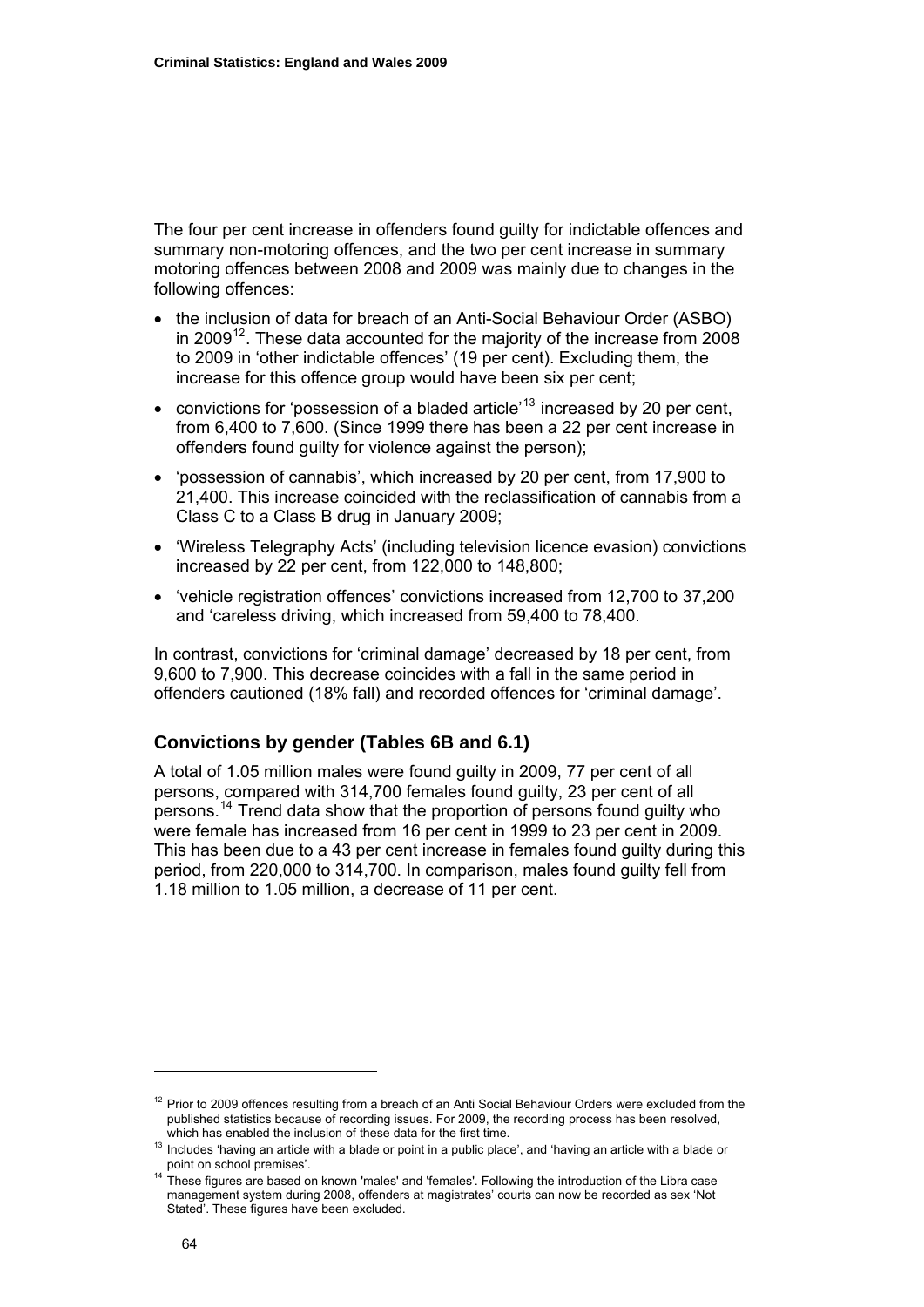## **Table 6B: Number and proportion of males and females found guilty at all courts by sex, offence type and offence group, 2009**

| <b>England and Wales</b>            |                             |                       |         |
|-------------------------------------|-----------------------------|-----------------------|---------|
|                                     | Found guilty <sup>(1)</sup> | proportion by sex (%) |         |
| Offence type / group                | (thousands)                 | Males                 | Females |
| Indictable offences                 |                             |                       |         |
| Violence against the person         | 43.3                        | 88                    | 12      |
| Sexual offences                     | 5.1                         | 99                    | 1       |
| <b>Burglary</b>                     | 22.9                        | 96                    | 4       |
| Robbery                             | 8.6                         | 91                    | 9       |
| Theft and handling stolen goods     | 111.4                       | 78                    | 22      |
| Fraud and forgery                   | 20.6                        | 70                    | 30      |
| Criminal damage                     | 7.8                         | 89                    | 11      |
| Drug offences                       | 56.6                        | 92                    | 8       |
| Other (excluding motoring offences) | 46.4                        | 88                    | 12      |
| Motoring offences                   | 3.6                         | 95                    | 5       |
| Total                               | 326.4                       | 85                    | 15      |
| <b>Summary offences</b>             |                             |                       |         |
| (excluding motoring offences)       | 490.0                       | 66                    | 34      |
| <b>Summary motoring offences</b>    | 545.9                       | 82                    | 18      |
| <b>All offences</b>                 | 1,362.3                     | 77                    | 23      |

The overall increase in females found guilty from 1999 to 2009 was due to the increase in summary non-motoring offences, which increased by 79 per cent, from 94,400 to 168,700.

Further information on gender can be found in the publication 'Women and the criminal justice system' on the Ministry of Justice website http://www.justice.gov.uk/publications/statistics.htm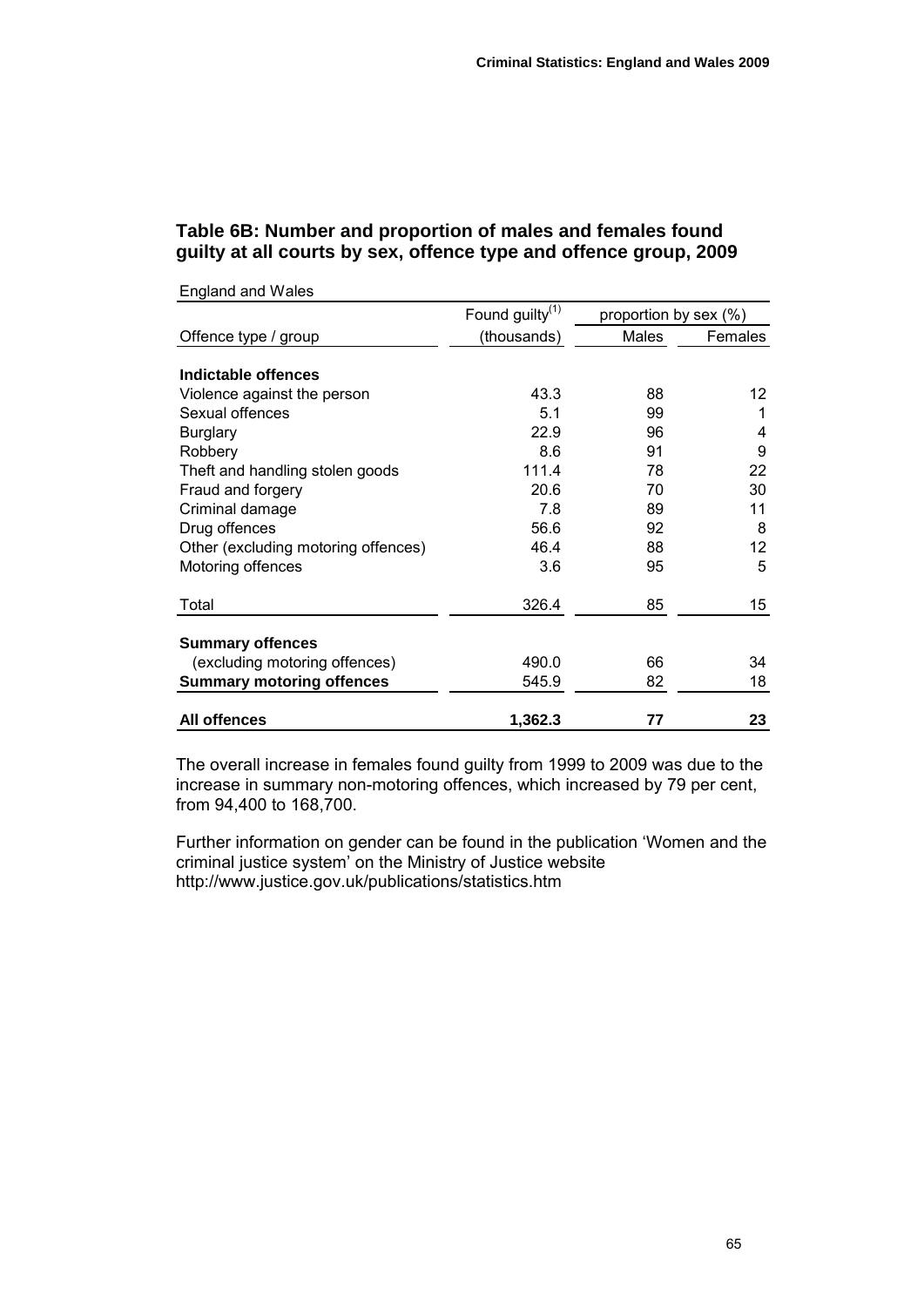## **Convictions by age**

### **Figure 6.3: Juveniles found guilty by offence type, 1999 – 2009**

England and Wales, **Thousands** 



- $\Box$  Summary non-motoring offences
- Indictable offences

Juveniles (persons aged 10 to 17) found guilty since 1999, peaked at 97,400 in 2007. This was followed by two year on year decreases, with 81,500 found guilty in 2009, the lowest number in the last ten years. The proportion of juveniles found guilty for indictable offences has increased each year from 49 per cent in 2004 to 54 per cent in 2009.

A person found guilty on two or more separate occasions during the year is counted each time, so the rates shown in Figure 6.4 may over-estimate the proportion of the population who are offenders in 2009. On this estimated basis, the overall rate of convictions for indictable offences was 674 per 100,000 of the population in 2009. The highest rate of offenders found guilty of indictable offences was 19 year old males at 3,685 per 100,000 population. For females it was 16 year olds at 519 per 100,000 population.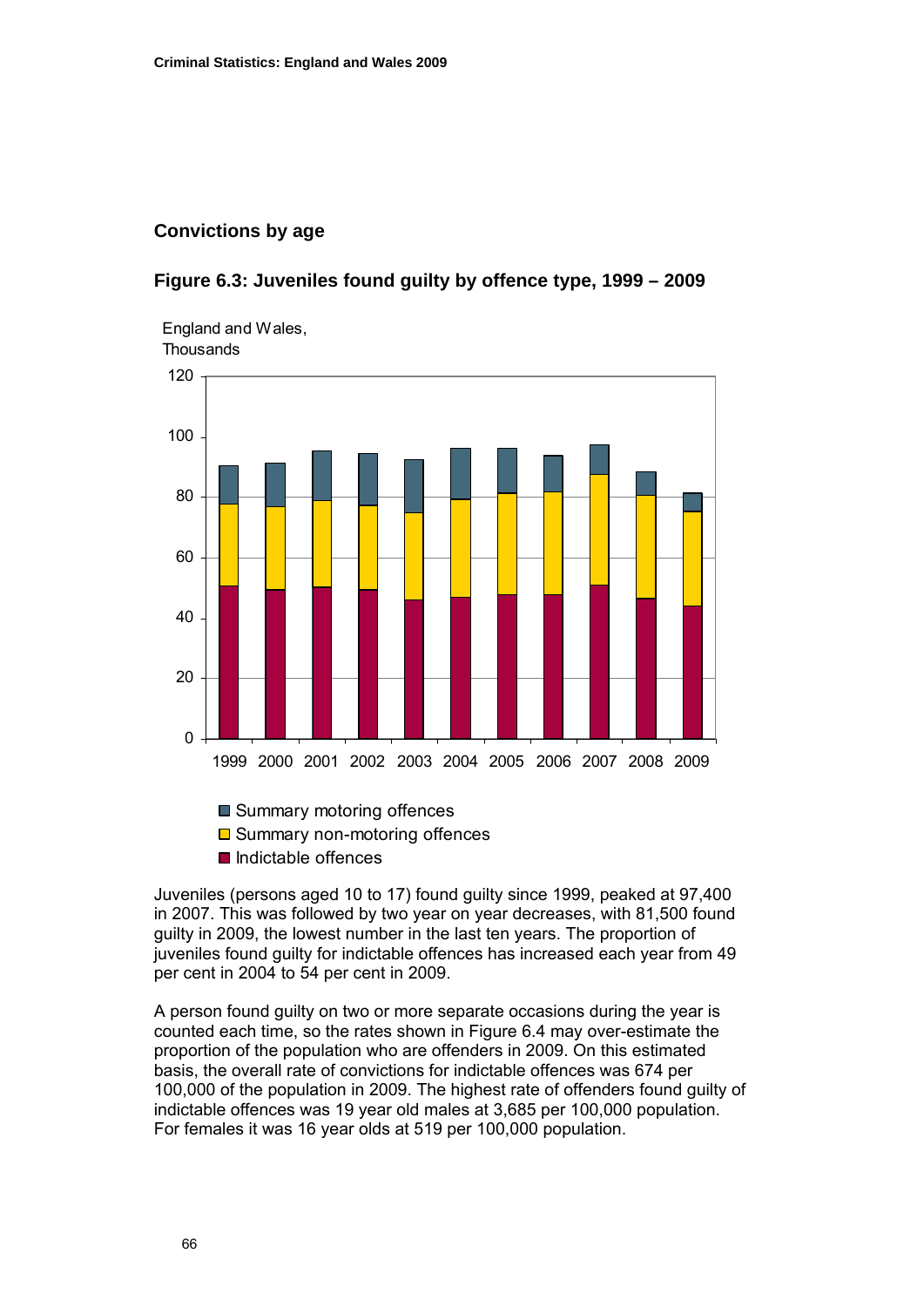

## **Figure 6.4: Persons found guilty for indictable offences per 100,000 population by sex and age group, 2009**

## **Convictions by ethnicity**

Historically the recording of ethnicity data for magistrates' courts cases has been poor with high numbers of unknown ethnic identity. The recording of ethnicity data for indictable offences has historically been more complete compared to summary offences, as in charged cases the defendant will have been seen by the police and will have been asked about their ethnicity. In cases where the defendant received a summons, they will not have been seen by the prosecutor, and may not have appeared at court.

After a considerable programme of work, a substantial improvement in the data have been noted in the recording of ethnicity for indictable offences, with 16 per cent of convictions having an unknown ethnicity in 2009 compared with 41 per cent in 2008. However, while these improvements are promising, any conclusions made from the data should be treated with care as cases with unknown ethnicity still remain relatively high.

Further detail on ethnicity and the criminal justice system is provided in the Ministry of Justice publication 'Race and the Criminal Justice System. <http://www.justice.gov.uk/publications/statistics.htm>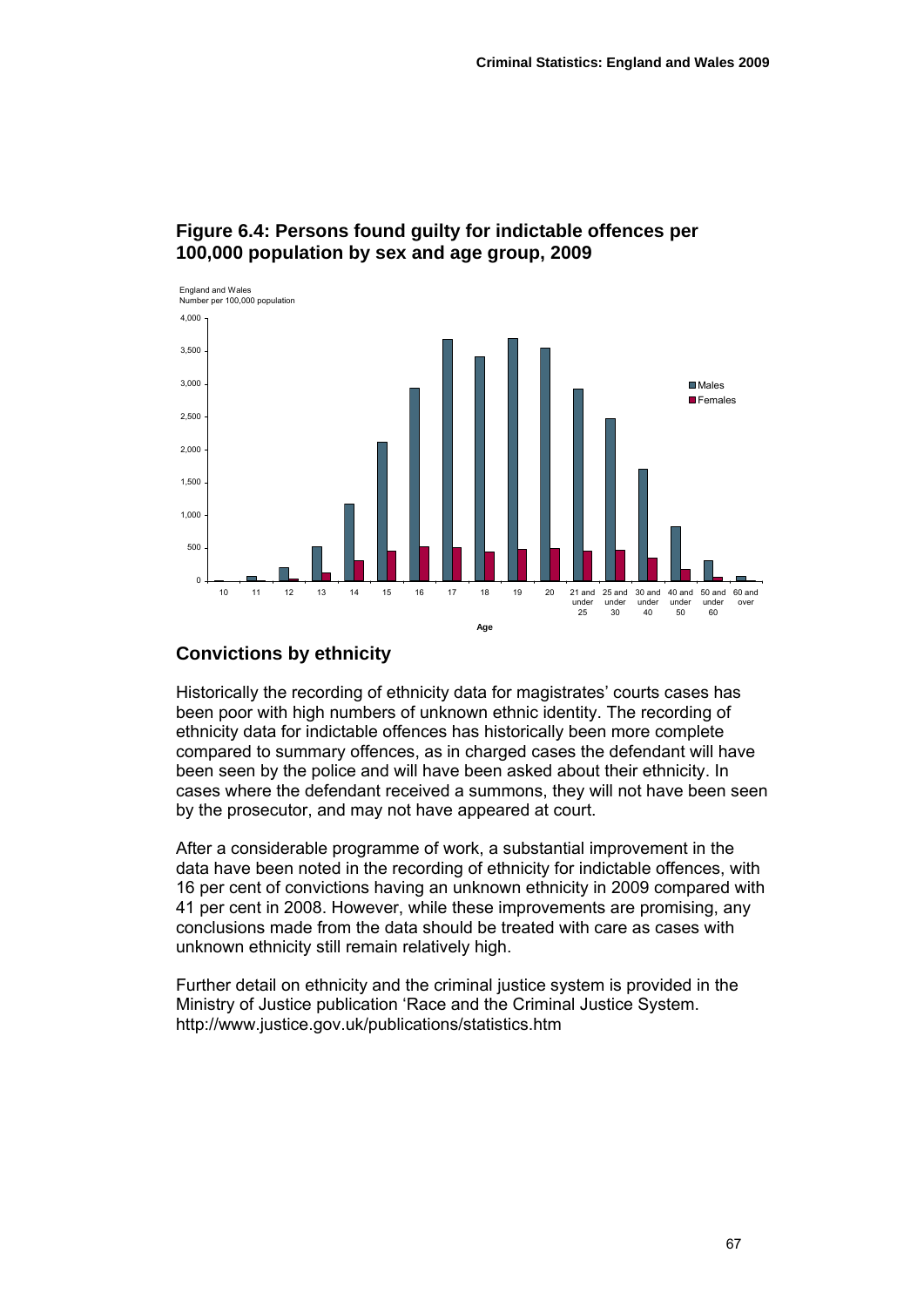|                   | Table 6C: Persons <sup>(1)</sup> found guilty at |       |                         |                    |                  | all courts of indictable offences by ethnicity, 1999 - 2009 |                  |               |                                          |       |       |                |
|-------------------|--------------------------------------------------|-------|-------------------------|--------------------|------------------|-------------------------------------------------------------|------------------|---------------|------------------------------------------|-------|-------|----------------|
| England and Wales |                                                  |       |                         |                    |                  |                                                             |                  |               |                                          |       |       |                |
|                   |                                                  |       |                         |                    |                  | Ethnicity                                                   |                  |               |                                          |       |       |                |
| Year              | Total W                                          | hite  | Black                   | Asian              |                  | Other Unknown                                               | Total            | White         | Black                                    | Asian | Other | Unknown        |
|                   |                                                  |       | Number of persons found | guilty (thousands) |                  |                                                             |                  |               | Proportion of the total found guilty (%) |       |       |                |
| 1999              | 340.7                                            | 46.0  |                         | $\frac{6}{1}$      | $\frac{8}{2}$    | 290.5                                                       | $\overline{0}$   | 4             |                                          |       |       | 85             |
| 2000              | 324.2                                            | 49.7  | ر<br>21                 | 2.0                | $\frac{0}{2}$    | 269.5                                                       | $\overline{5}$   |               |                                          |       |       | 83             |
| 2001              | 322.9                                            | 56.4  |                         | 2.5                | $\frac{0}{2}$    | 260.3                                                       | $\overline{100}$ |               |                                          |       |       | ౚ              |
| 2002              | 337.1                                            | 72.2  |                         | 4.0                | 1.6              | 254.7                                                       | 100              |               |                                          |       |       | 76             |
| 2003              | 333.7                                            | 78.4  | ს.<br>სე                | $4\overline{4}$    | $\frac{5}{1}$    | 243.4                                                       | 100              | 23            |                                          |       |       | 73             |
| 2004              | 316.7                                            | 80.1  | <b>0.9</b>              | $\frac{4}{4}$      | $2.\overline{2}$ | 223.1                                                       | 100              | 25            |                                          |       |       | ၃              |
| 2005              | 307.4                                            | 79.9  | <u>၀</u>                | 4.3                | $2.\overline{3}$ | 214.0                                                       | $\overline{100}$ | $\frac{8}{2}$ |                                          |       |       | ۶              |
| 2006              | 302.2                                            | 80.2  | 7.5                     | $4\overline{4}$    | $2.\overline{3}$ | 207.8                                                       | 100              | 27            |                                          |       |       | 89             |
| 2007              | 312.3                                            | 88.0  | 9.0                     | 5.1                | 2.7              | 207.5                                                       | 100              | $\frac{8}{2}$ |                                          |       |       | 89             |
| 2008              | 316.0                                            | 153.5 | 18.7                    | 8.6                | 4.7              | 130.5                                                       | 100              | QÞ            |                                          |       |       | $\vec{t}$      |
| 2009              | 328.2                                            | 227.5 | 28.2                    | 13.4               | $6\overline{4}$  | 52.7                                                        | $\overline{0}$   | 89            | σ.                                       |       |       | $\overline{6}$ |
|                   |                                                  |       |                         |                    |                  |                                                             |                  |               |                                          |       |       |                |

To note: Totals may not sum due to rounding. To note: Totals may not sum due to rounding.

(1) Includes sex 'not stated'. (1) Includes sex 'not stated'.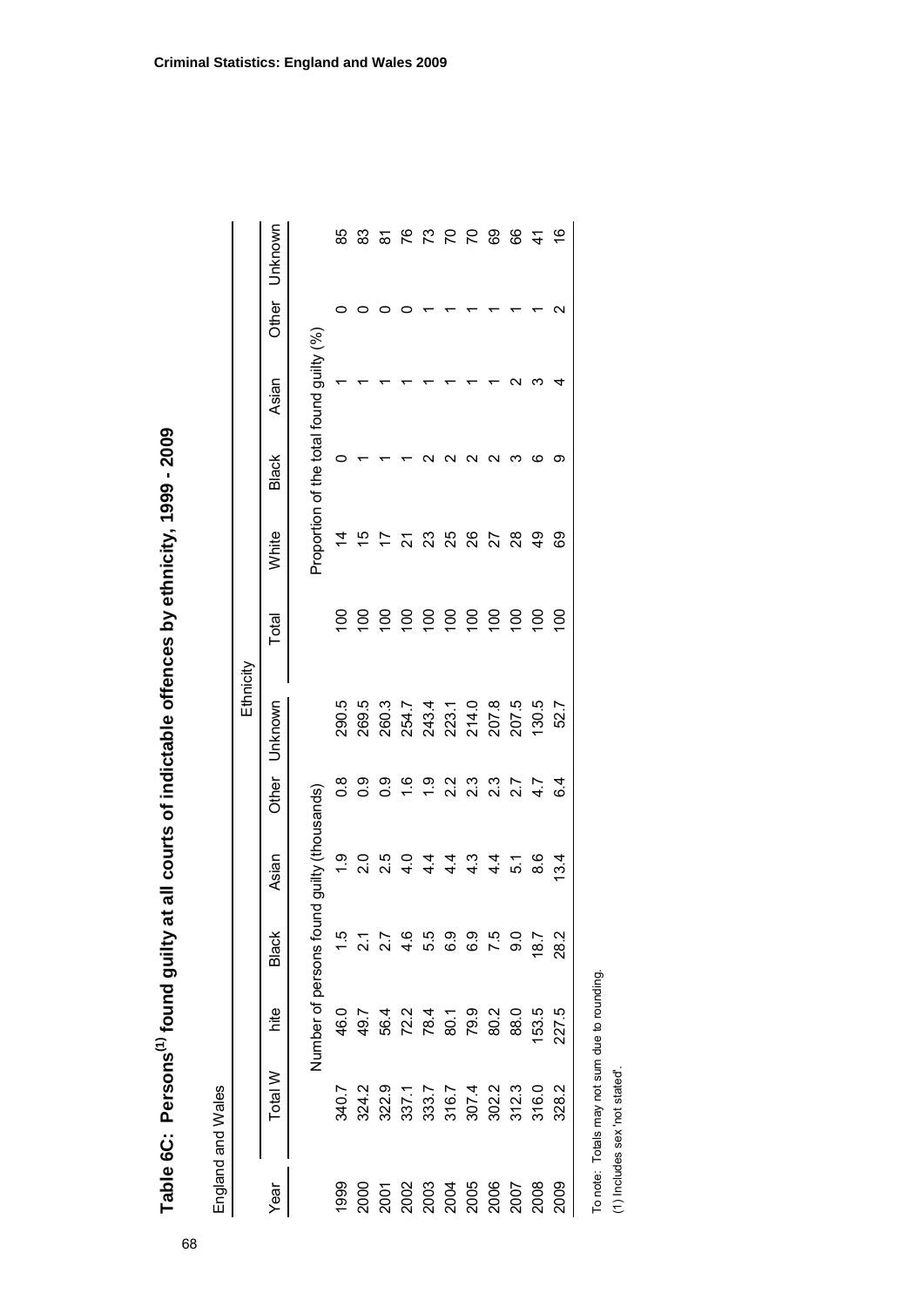# **Conviction ratio**

The conviction ratio is defined as the ratio of convictions to prosecutions for a principal offence over one year. As trials can span more than one year, offenders found guilty in a reporting year are not always the same defendants who were prosecuted in that year.



**Figure 6.5: Conviction ratio by offence type, 1999 and 2009** 

In comparison with 1999, the conviction ratio for all offences increased by eight percentage points in 2009 to 83 per cent. Indictable offences increased by 13 percentage points, summary non-motoring offences by six percentage points and summary motoring offences by seven percentage points.

All of the indictable offence groups conviction ratios (excluding sexual offences) in 2009 have increased in comparison with 1999. The largest increase was for violence against the person, which increased from 47 per cent to 66 per cent, an increase of 19 percentage points. This increase is reflected in the conviction ratio increase for 'assaults occasioning actual bodily harm' which also increased by 19 percentage points, from 47 per cent in 1999 to 66 per cent in 2009.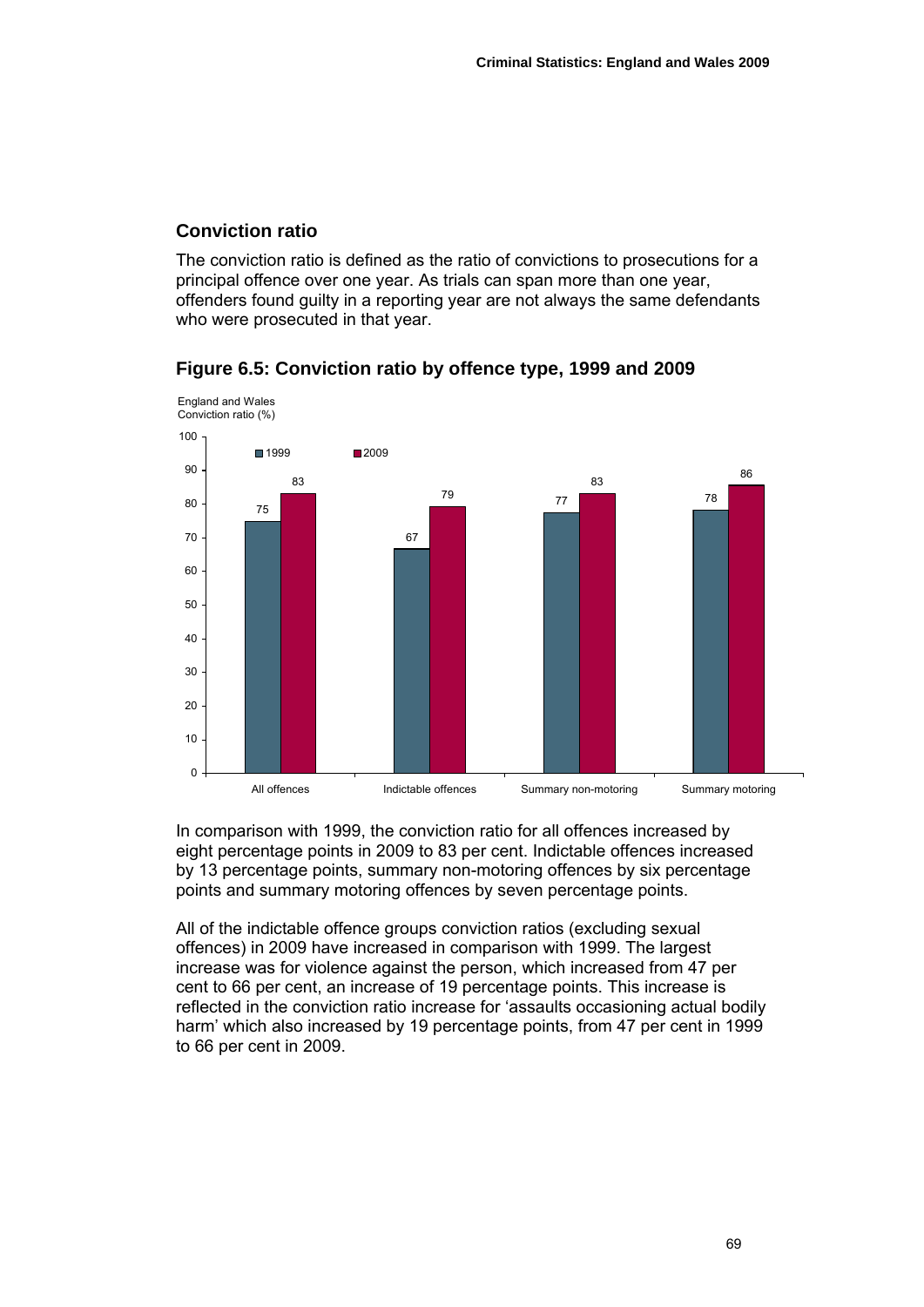| ſ      |
|--------|
| Ō<br>Š |
|        |
|        |
|        |
| ī<br>Q |
| C      |
|        |
| ١      |
|        |
| ٠      |

| Table 6D: Conviction ratio <sup>(1)</sup> by offence type and offence group, 1999 - 2009 |               |               |               |                 |                 |               |                |                          |                |                |             |
|------------------------------------------------------------------------------------------|---------------|---------------|---------------|-----------------|-----------------|---------------|----------------|--------------------------|----------------|----------------|-------------|
| England and Wales                                                                        |               |               |               |                 |                 |               |                |                          |                |                | Percentages |
| Offence type / group                                                                     | 999           | 2000          | 2001          | 2002            | 2003            | 2004          | 2005           | 2006                     | 2007           | 2008           | 2009        |
| Indictable offences                                                                      |               |               |               |                 |                 |               |                |                          |                |                |             |
| Violence against the person                                                              | 47            | 47            | क             | $\frac{8}{3}$   | $\frac{8}{4}$   | 55            | 60             | 65                       | 89             | 69             | 8           |
| Sexual offences                                                                          | 55            | R,            | $\frac{8}{3}$ | $\frac{8}{4}$   | $\frac{8}{4}$   | SO            | क              | R,                       | SS             | <u>৯</u>       | 55          |
| Burglary                                                                                 | යි            | 82            | 8             | ৯               | 82              | 89            | $\overline{r}$ | 75                       | 7              | 77             | 74          |
| Robbery                                                                                  | 55            | ĜÞ            | $\frac{4}{5}$ | $\frac{9}{4}$   | 53              | 60            | 57             | 6                        | 63             | 65             | 63          |
| Theft and handling stolen goods                                                          | 77            | $\frac{8}{3}$ | 78            | $\frac{8}{3}$   | $\frac{8}{3}$   | 82            | $\frac{8}{4}$  | 85                       | 87             | 90             | 89          |
| Fraud and forgery                                                                        | 72            | 72            | 7             | 72              | $\overline{72}$ | 76            | 6۷             | 6۷                       | 82             | 85             | 80          |
| Criminal damage                                                                          | 6             | 8             | 58            | 59              | 60              | 89            | Σ              | 73                       | 75             | 79             | 54          |
| Drug offences                                                                            | 86            | 29            | 85            | 86              | $\overline{8}$  | 89            | 8              | 8                        | ৯              | 3              | 8           |
| Other (excluding motoring offences)                                                      | 54            | 52            | 8             | 5               | 5               | 58            | <u>৯</u>       | 8                        | යි             | යි             | 89          |
| Motoring offences                                                                        | 73            | 4             | ಌ             | 76              | 77              | 80            | æ              | 85                       | 7s             | 89             | 88          |
| Total                                                                                    | 5             | 89            | 89            | 65              | 89              | 50            | ಌ              | 75                       | 77             | 80             |             |
| Summary offences                                                                         |               |               |               |                 |                 |               |                |                          |                |                |             |
| Offences (excluding motoring offences                                                    | 77            | 78            | 77            |                 | $\frac{8}{2}$   | 54            | 80             | $\overleftarrow{\infty}$ | 82             | 83             | 83          |
| Motoring offences                                                                        | $\frac{8}{3}$ | 77            | 76            | <b>78</b><br>76 | 77              | 78            | 80             | 82                       | $\mathfrak{A}$ | 85             | 86          |
| Total                                                                                    | $\frac{8}{3}$ | œ             | 77            | 77              | $\frac{8}{10}$  | $\frac{8}{2}$ | 8              | ౚ                        | జ              | $\mathfrak{A}$ | \$          |
|                                                                                          |               |               |               |                 |                 |               |                |                          |                |                |             |
| All offences                                                                             | 75            | 75            | 73            | 74              | 75              | 77            | $\approx$      | 8                        | 82             | 83             | 83          |

(1) Ratio of convictions to prosecutions in a given year. (1) Ratio of convictions to prosecutions in a given year.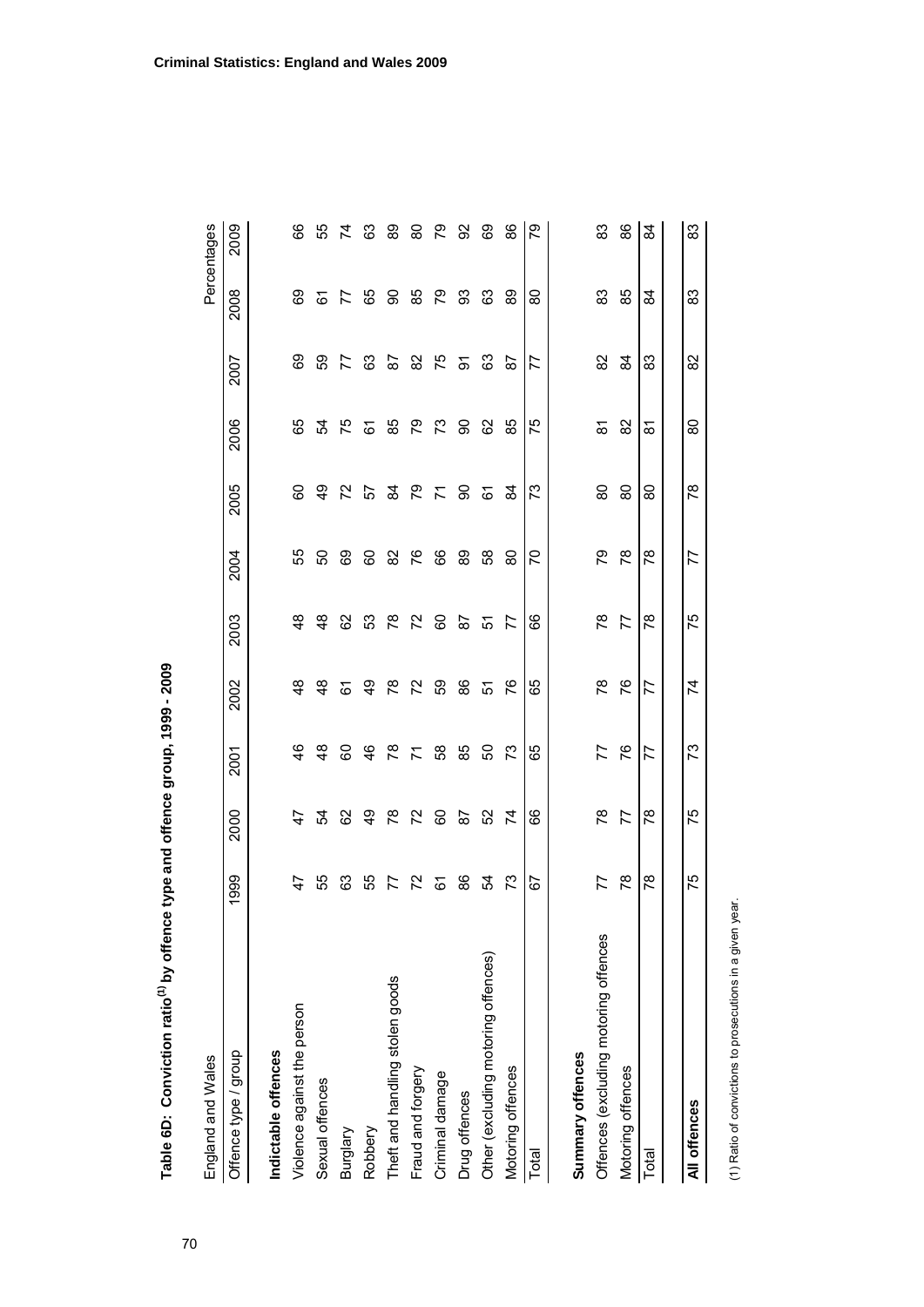# **Chapter 7 Offences within the criminal justice system**

An offence is brought to justice if it results in either a caution, a conviction, a penalty notice for disorder, a formal warning for a cannabis offence, or is taken into consideration by a court.

## **Key points for 2009/10**

#### Notifiable offences

In 2009/10 1.29 million notifiable offences were brought to justice, a decrease of eight per cent compared with 2008/09. (Figure 7.1 and Table 7B). Of these:

- 740,000 (57 per cent) were convictions in the courts, a decrease of less than one per cent compared with 2008/09;
- 283,900 (22 per cent) were cautions;
- 103,000 (eight per cent) were Penalty Notices for Disorder;
- 84,900 (seven per cent) were by a formal warning for cannabis possession;
- 78,800 (six per cent) were taken into consideration.
- 369,000 (29 per cent) were for 'violence against the person', the offence group with the highest proportion of notifiable offences brought to justice, followed by 329,000 (26 per cent) for 'theft and handling stolen goods'. (Table 7C).

Between 2008/09 and 2009/10 notifiable offences brought to justice decreased in 39 out of the 42 criminal justice areas and increased in three areas. (Table 7.3)

#### Notifiable and non-notifiable offences

In 2009:

- 320,800 cautions were administered a decrease of 76,100 (19 per cent) from 397,000 in 2007, the year in which most cautions were administered (Table 7D);
- 2.06 million convictions were passed down, similar to the 2.04 million in 2008 and a decrease of 604,300 from the 2.66 million in 2004, the year in which most convictions were achieved. (Table 7E).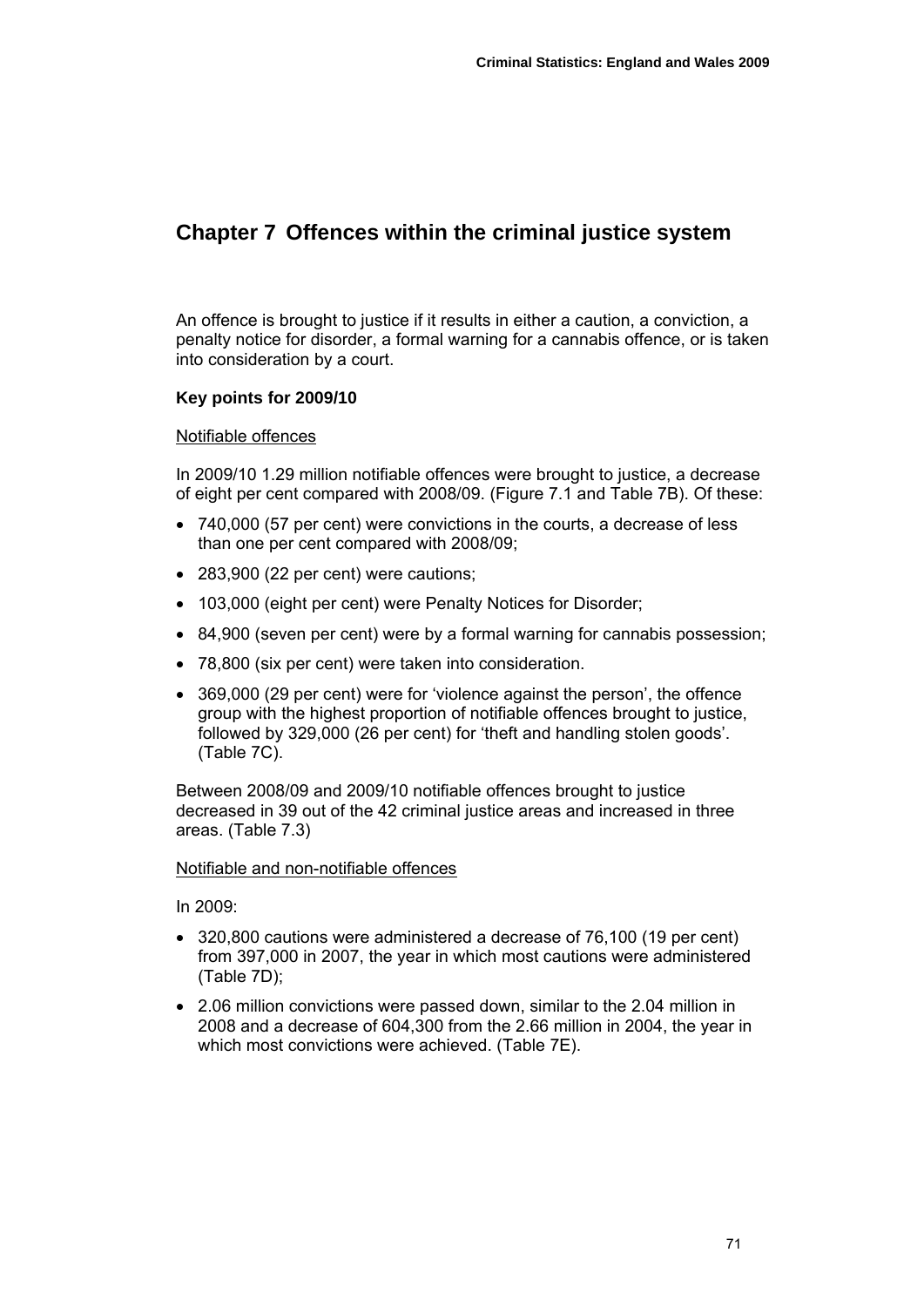# **Introduction**

The first part of this chapter covers notifiable Offences Brought to Justice (OBTJ). The second part covers offences convicted or cautioned - both notifiable and nonnotifiable. This combination presents data on all criminal offences that pass through the court system. Notifiable Offences Brought to Justice were introduced by the Home Office in 2000 to measure the performance of the Criminal Justice System in England and Wales. This chapter has a description on the basis of this measure and the latest figures both at a national and a local level.

A notifiable offence is considered to have been brought to justice when an offender has been cautioned, convicted or had the offence 'Taken Into Consideration' (TIC). In addition penalty notices for three notifiable disorder offences (1) and cannabis warnings are included following their introduction nationally during 2004.

To provide a measure comparable in coverage to the figures for crimes recorded by the police, the count of offences brought to justice is on a different basis to the figures presented elsewhere in this volume. The differences are as follows:

- only notifiable (recorded) offences are counted. Notifiable offences include most<sup>[15](#page-75-0)</sup> indictable and triable-either-way offences plus some closely related summary offences (2).
- convictions at magistrates' courts resulting from summonses by organisations other than the police are excluded. In 2009/10 an estimated 28,000 convictions for notifiable offences resulted from non-police prosecutions.
- the measure includes all the notifiable offences for which an individual has been cautioned or convicted, whereas the other figures in this volume cover only principal offences. OBTJ figures can therefore be considered to be on an 'offences' basis compared with the count of 'offenders' presented in previous chapters. On average, for every offender convicted there were roughly 1.7 offences brought to justice.
- figures presented are on a financial year basis, with 2009/10 data provisional and subject to change.

There is a difference in the method of counting offences between the recorded crime figures and the OBTJ measure. A single recorded crime can result in more than one conviction or caution and can therefore lead to more than one offence being counted as brought to justice. For example if a crime is recorded and as result three offenders are convicted each for two offences against the same victim, this counts as a single recorded crime but as six offences brought to justice. In addition, for most offences there will be a delay between the offence being recorded and it being brought to justice; this may result in it being included in the recorded crime figures for one period and the OBTJ figures for a later period. These factors should be borne in mind when the two series are being compared.

 $\overline{a}$ 

<span id="page-75-0"></span><sup>&</sup>lt;sup>15</sup> Excludes section 6 of the Bail Act 1976.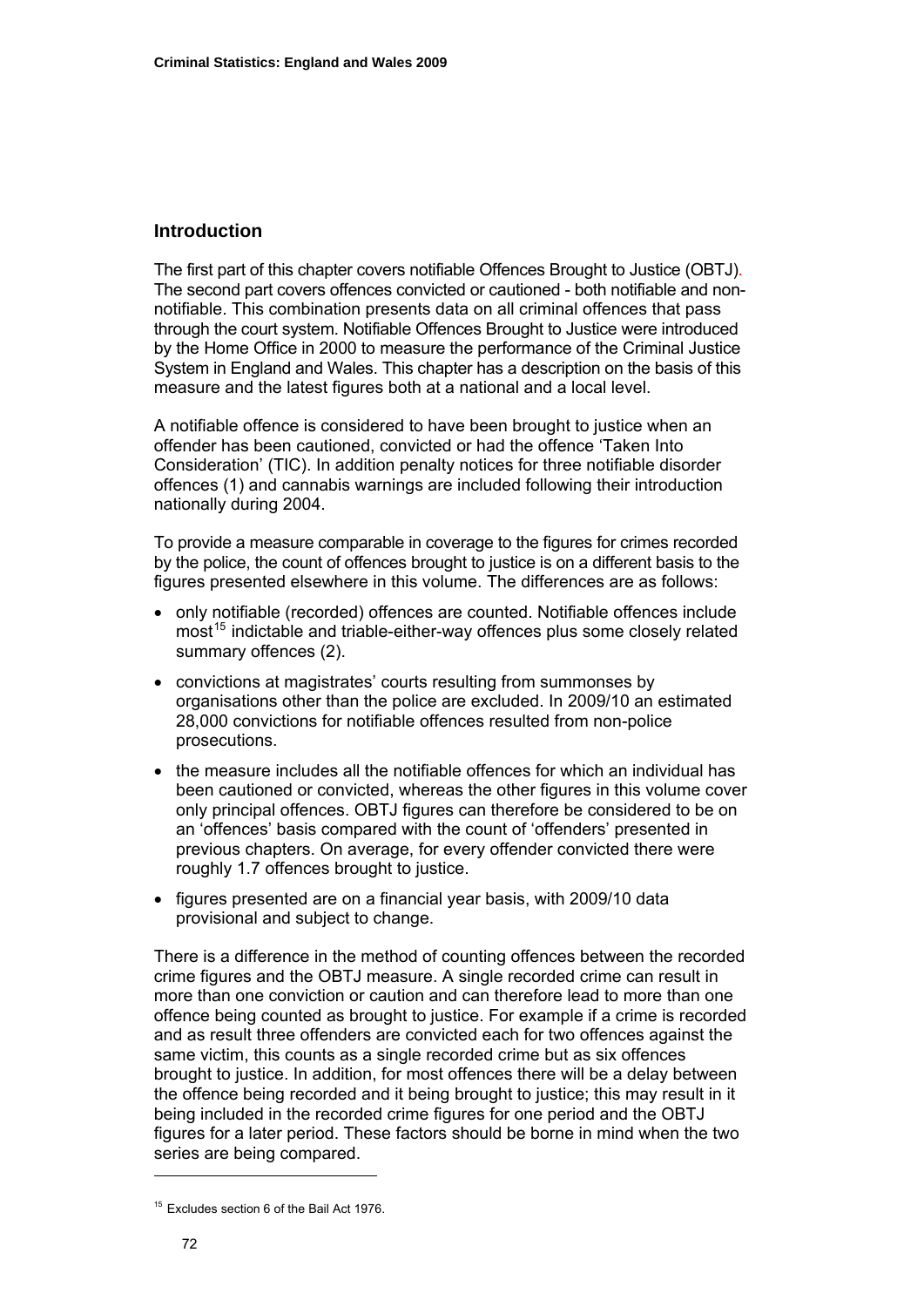# **Part 1 : Notifiable offences brought to justice**

# **Figure 7.1: Notifiable offences brought to justice by outcome, 1999/2000 to 2009/10**



Notifiable offences brought to justice over a 12 month period in England and Wales decreased from 1999/2000 to 2000/01, when it fell below one million. They increased, reaching 1.45 million in 2007/08, 33 per cent higher than the 1999/2000 level. In 2009/10 there was a decrease to 1.29 million (Figure 7.1).

Crimes recorded by the police in England and Wales(3) increased from 5.16 million in 2000/01 to a peak of 5.94 million in 2003/04. Since then it has declined and was 4.30 million in 2009/10, a decrease of eight per cent on 2008/09. However, the introduction of the National Crime Recording Standard (NCRS) in April 2002 resulted in significant increases in the number of crimes recorded (4).

# **Components of the notifiable OBTJ measure (Table 7B)**

Convictions at court constituted the largest proportion of OBTJ, accounting for 57 per cent of the total; there were 740,000 convictions in 2009/10 for notifiable offences compared with 742,500 in 2008/09, a decrease of less than one per cent. During the same period notifiable offences brought to justice by way of a police caution were 283,900 (22 per cent), 103,000 by Penalty Notice for Disorder (eight per cent), 84,900 by a formal warning for cannabis possession (seven per cent), and 78,800 were taken into consideration (six per cent).

Both Penalty Notices for Disorder and cannabis warnings were introduced nationally during 2004 and the use of these new approaches increased rapidly. Penalty notices and cannabis warnings accounted for a total of 187,900 OBTJs in 2009/10, 15 per cent of the total, compared to 173,000 in 2005/06, thirteen per cent of the total.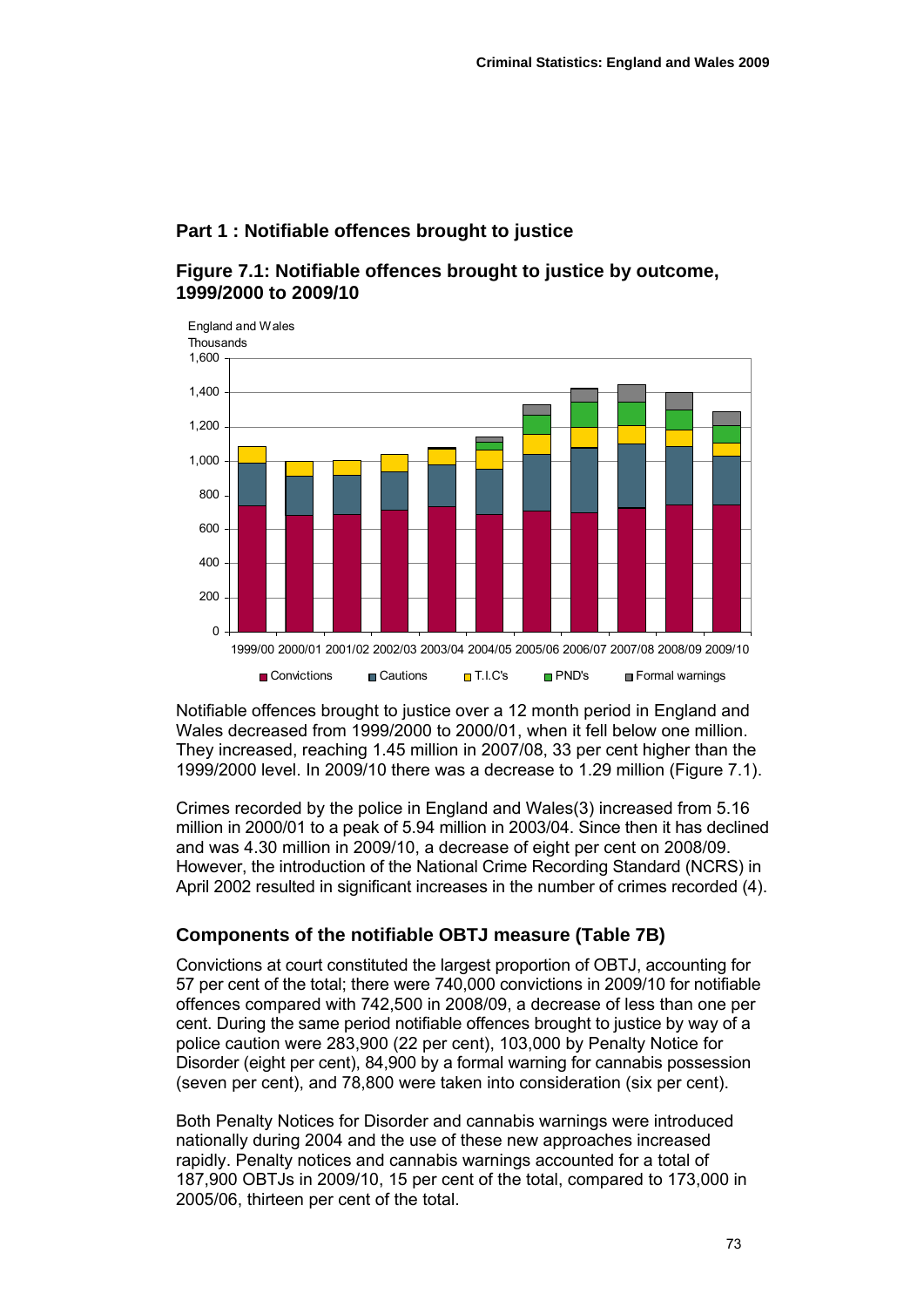# **Notifiable offences brought to justice by offence type (Table 7C)**

In 2009/10 there were 368,500 offences involving violence against the person brought to justice. This represents 29 per cent of all notifiable OBTJs. 'Theft and handling stolen goods' offences accounted for 26 per cent of all notifiable OBTJs, 'drug offences' accounted for 18 per cent, 'criminal damage' accounted for nine per cent, Other notifiable offences seven percent, fraud and forgery five per cent, burglary and robbery both at three per and sexual offences one per cent.

Of the 231,700 drug offences brought to justice, 37 per cent were by a formal warning for cannabis possession.

# **Offences brought to justice in Criminal Justice Areas (Table 7.3)**

The trend in notifiable offences brought to justice at the national level over the last three years conceals considerable variation in this measure in individual Criminal Justice Areas. Most areas have experienced both rises and falls in offences brought to justice since 2000/01. Between 2008/09 and 2009/10, 39 areas (95 per cent) saw a decrease in OBTJs, however in Hampshire, Hertfordshire and South Wales there was an increase (seven per cent).

# **Part 2 - Notifiable and non-notifiable offences**

# **Cautions (Table 7D)**

Cautions administered for notifiable and non-notifiable offences decreased 11 per cent from 359,400 in 2008 to 320,800 in 2009. Of these:

- the largest percentage decrease, 44 per cent, was for robbery which decreased from 395 cautions administered to 221;
- falls were also observed in the indictable offence groups: violence against the person, falling by 27 per cent; burglary and criminal damage falling by 20 per cent; fraud and forgery, falling by 14 per cent; and sexual offences, falling by 11 per cent.

Since 1999 cautions administered for notifiable and non-notifiable offences have risen 14 per cent, 280,700 to 320,800; falling between 1999 and 2002 by 13 per cent and rising quickly to 396,953 in 2007, an increase of 62 per cent on the lowest figure of 244,327 in 2002.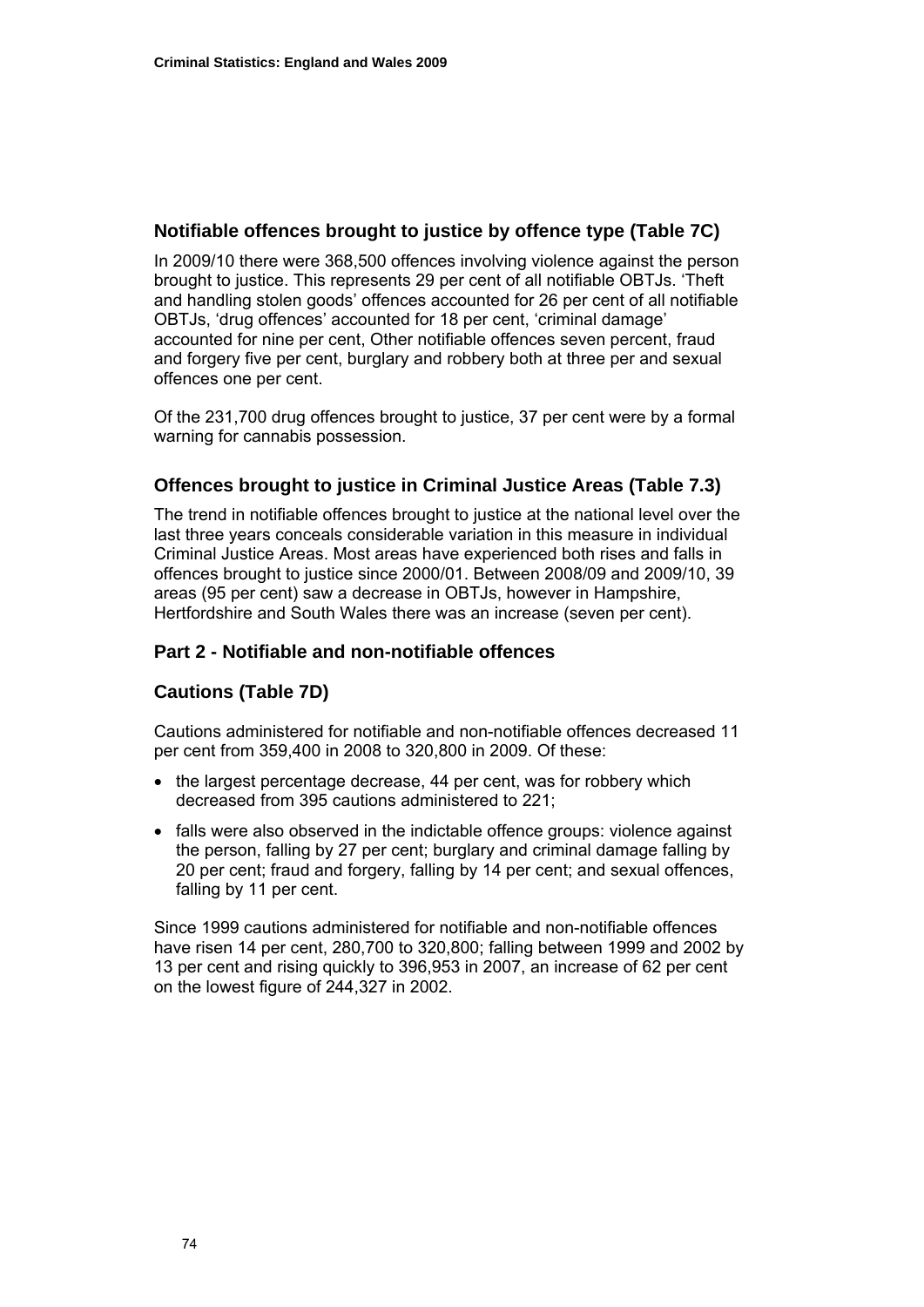

# **Figure 7.2: Cautions by offence group, 1999 and 2009**

(1) Violent offences include: violence against the person, sexual offences and robbery.

(2) Property offences include: burglary, theft and handling stolen goods, fraud and forgery.

(3) Other offences include: criminal damage and other indictable offences.

Comparing 1999 with 2000, the biggest change in the proportion of cautions administered was for summary non-motoring offences, which have increased by 11 percentage points to 47 per cent. The biggest decrease was for property offences which decreased by nine percentage points to 25 per cent. (Figure 7.2)

# **Convictions (Table 7E)**

Convictions for notifiable and non-notifiable offences rose by one per cent from 2.04 million in 2008 to 2.06 million in 2009.

Offenders convicted of all offences rose between 1999 and 2004 by eight per cent to reach its highest figure in eleven years of 2.66 million. The numbers then fell each year until 2009 when they slightly increased on the 2008 figures.

The average number of offences committed by each offender, for which they were convicted, was highest for summary motoring offences at 3.6 offences per offender.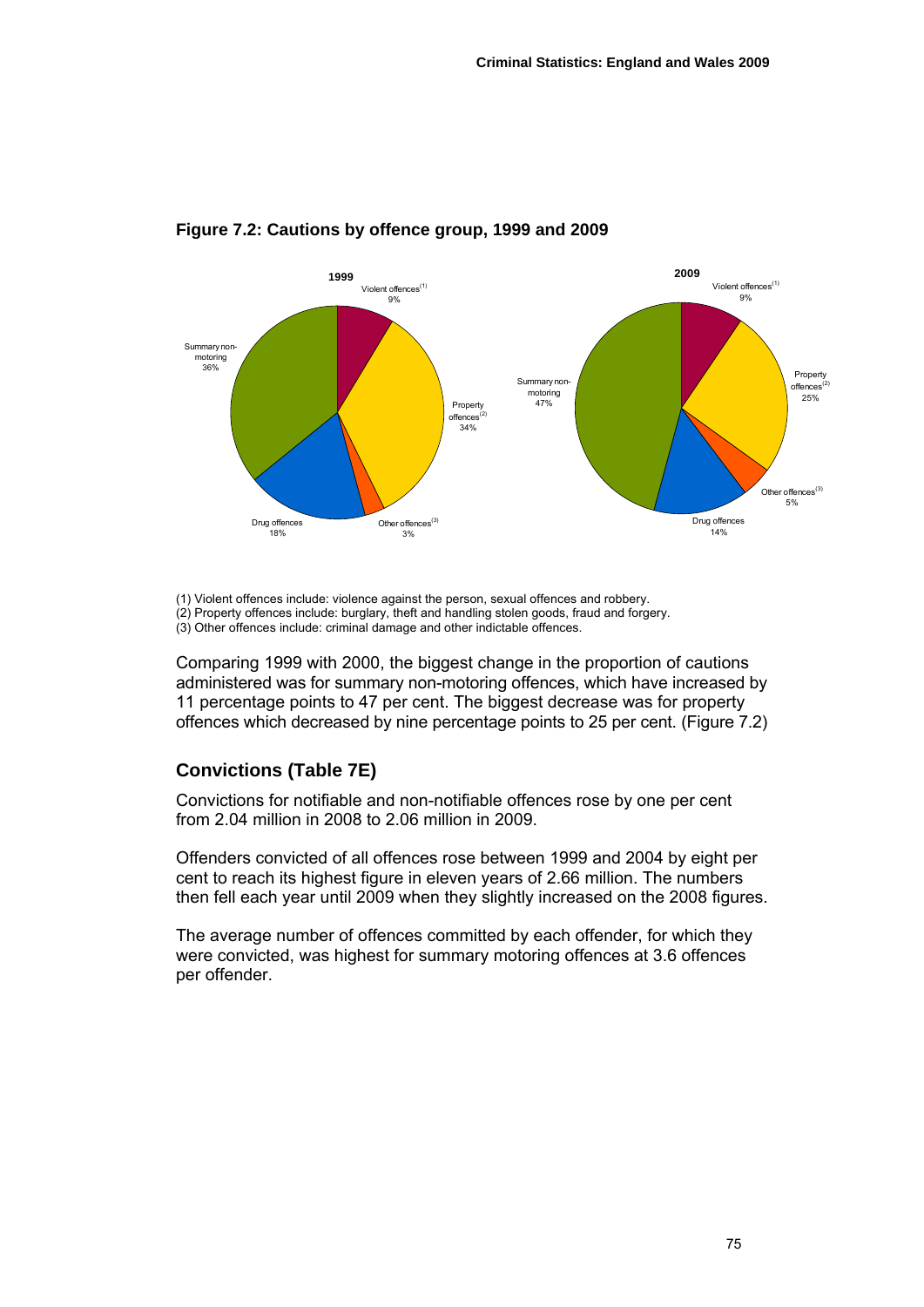# **Table 7A: Number of offences per convicted offender, 2009**

| England and Wales                   |           |                  |                          |
|-------------------------------------|-----------|------------------|--------------------------|
|                                     |           |                  | <b>Average Number of</b> |
|                                     | Number of | <b>Number of</b> | offences per             |
| <b>Type Of Offence</b>              | offenders | offences         | offender                 |
| Violence against the person         | 43,426    | 62,050           | 1.4                      |
| Sexual offences                     | 5,106     | 17,386           | 3.4                      |
| <b>Burglary</b>                     | 22,973    | 35,088           | 1.5                      |
| Robbery                             | 8,644     | 13,159           | 1.5                      |
| Theft and handling stolen goods     | 111,861   | 182,088          | 1.6                      |
| Fraud and forgery                   | 21,031    | 56,435           | 2.7                      |
| Criminal damage                     | 7,854     | 12,990           | 1.7                      |
| Drug offences                       | 56,793    | 94,870           | 1.7                      |
| Other indictable offences           | 47,637    | 128,494          | 2.7                      |
| Indictable motoring offences        | 3,616     | 5,462            | 1.5                      |
| Summary offences excluding motoring | 514,394   | 809,168          | 1.6                      |
| Summary motoring offences           | 564,121   | 2,057,202        | 3.6                      |
| <b>All Offences</b>                 | 1,407,456 | 4,114,404        | 2.9                      |

# **Figure 7.3: Distribution of convictions by offence group, 1999 and 2009**



(1) Violent offences include: violence against the person, sexual offences and robbery.

(2) Property offences include: burglary, theft and handling stolen goods, fraud and forgery.

(3) Other offences include: criminal damage, indictable motoring and other indictable offences.

Comparing 1999 with 2009, the biggest change in the proportion of convictions was for summary motoring offences, which have decreased by 12 percentage points to 39 per cent. The biggest increase was for summary non motoring offences which increased by 11 percentage points to 31 per cent. (Figure 7.3)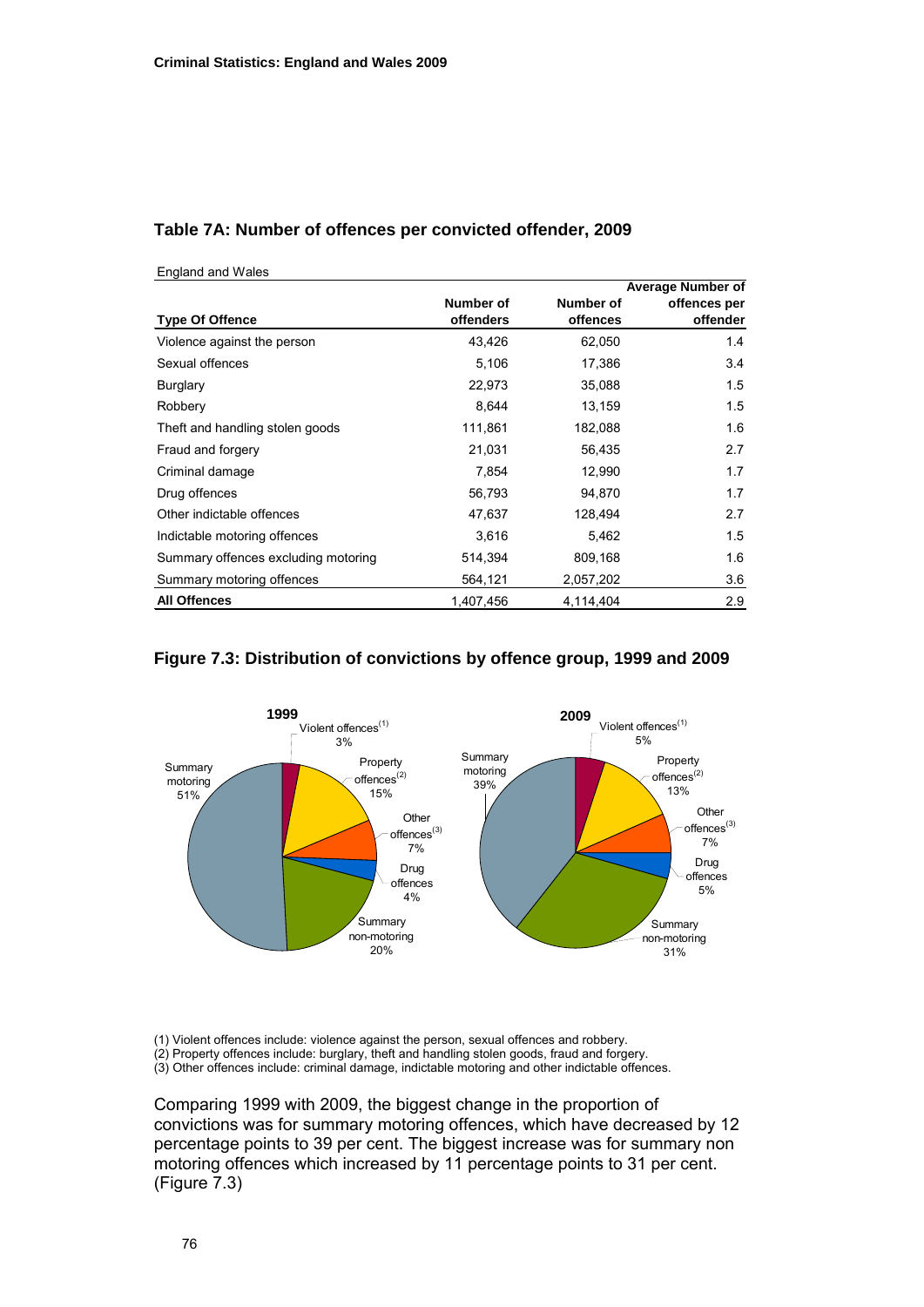#### **Notes**

- 1. Penalty Notices for Disorder were piloted in four areas during 2002 and 2003 and were introduced nationally from April 2004. The four notifiable offences for which these notices can be given are:
	- Harassment, alarm or distress Public Order Act 1988 s5;
	- Destroying or damaging property (value of damage under £500) Criminal Damage Act 1971 s1(1);
	- Retail theft (goods under the value of £200) Theft Act 1968 s1.
	- Possession of a controlled drug of Class B cannabis/cannabis resin s.5(2) & Sch 4 Misuse of Drugs Act 1971
- 2. [Appendix 2](#page-109-0) of 'User Guide to Home Office Statistics', Home Office, provides a list of recorded offences.
- 3. Excluding the British Transport Police.
- 4. For a fuller explanation please see 'Crime in England and Wales 2009/10: Volume 2 , Home Office.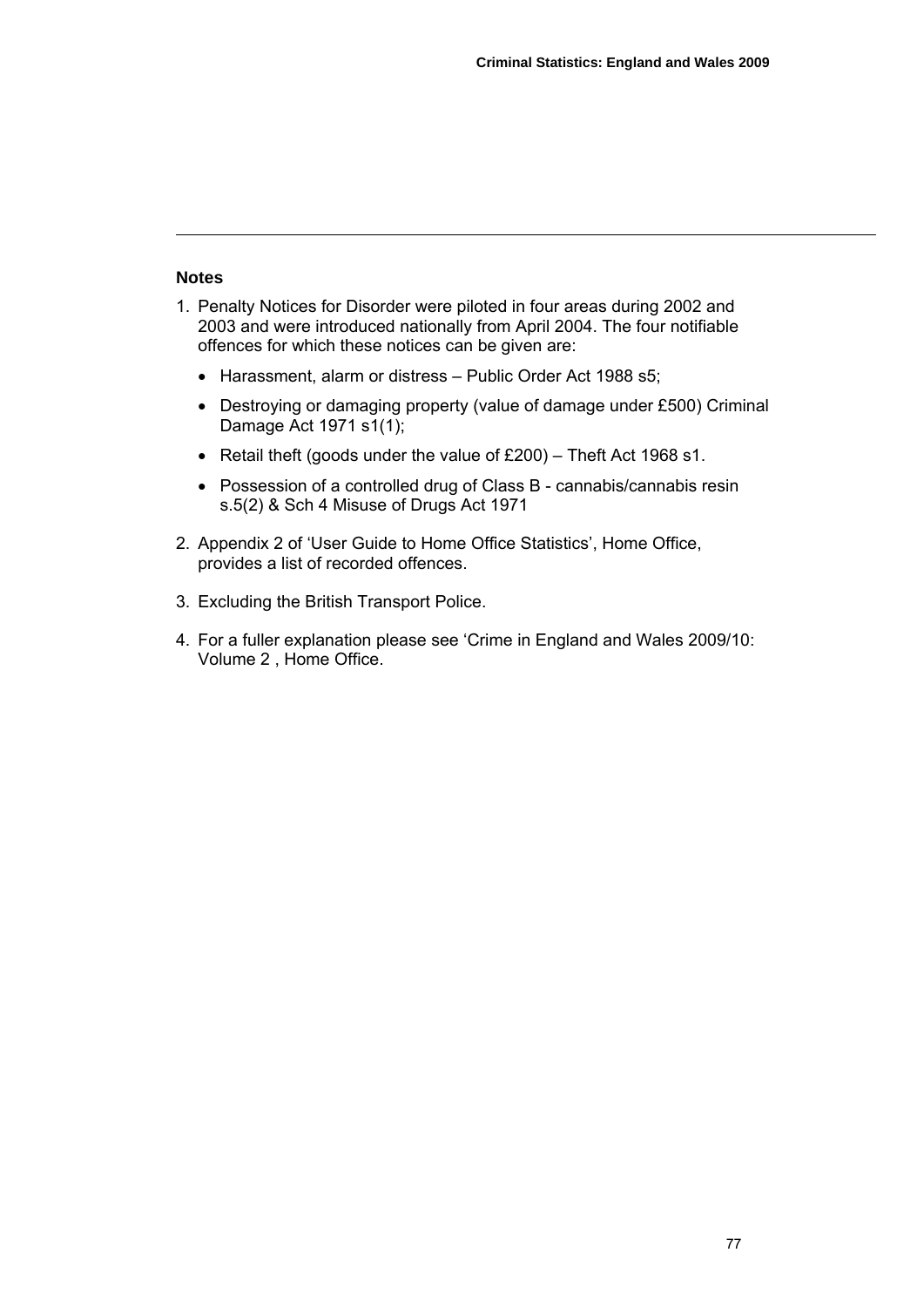| <b>England and Wales</b> |                              |                         |                                    |                         |             |                     | thousands of offences |
|--------------------------|------------------------------|-------------------------|------------------------------------|-------------------------|-------------|---------------------|-----------------------|
|                          |                              |                         | Offences brought to justice (OBTJ) |                         |             |                     |                       |
|                          |                              | Penalty                 | Formal                             |                         |             |                     |                       |
|                          | Offences taken               | notices                 | warnings                           |                         |             |                     |                       |
|                          | into                         | for                     | for cannabis                       |                         |             | Total               | Recorded              |
| 12 months ending         | consideration <sup>(3)</sup> | disorder <sup>(4)</sup> | possession <sup>(5)</sup>          | Cautions <sup>(6)</sup> | Convictions | OBTJ <sup>(7)</sup> | crimes <sup>(8)</sup> |
| 1999 March               | 105                          | $\star$                 | $\star$                            | 260                     | 737         | 1103                | 5.109                 |
| June                     | 103                          | $\star$                 | ÷                                  | 258                     | 735         | 1096                | 5,195                 |
| September                | 99                           | $\star$                 | ×                                  | 255                     | 732         | 1086                | 5,234                 |
| December                 | 98                           | $\star$                 | ÷                                  | 251                     | 736         | 1085                | 5,261                 |
| 2000 March               | 97                           | ×                       | ÷                                  | 249                     | 737         | 1084                | 5,301                 |
| June                     | 97                           |                         |                                    | 244                     | 731         | 1071                | 5,262                 |
| September                | 93                           |                         | ۸                                  | 237                     | 716         | 1046                | 5,218                 |
| December                 | 89                           | ×                       | ÷                                  | 231                     | 692         | 1013                | 5,195                 |
| 2001 March               | 87                           | ä,                      | ÷                                  | 229                     | 679         | 996                 | 5,162                 |
| June                     | 85                           | ×                       | ÷                                  | 228                     | 676         | 989                 | 5,209                 |
| September                | 84                           |                         |                                    | 230                     | 675         | 989                 | 5,298                 |
| December                 | 88                           | ۸                       | ۸                                  | 231                     | 682         | 1001                | 5,422                 |
| 2002 March               | 90                           | ż                       | ×                                  | 228                     | 683         | 1002                | 5,525                 |
| June                     | 94                           | ż                       | ä,                                 | 225                     | 691         | 1010                | 5,670                 |
| September                | 98                           | 0                       | ÷                                  | 224                     | 702         | 1025                | 5,787                 |
| December                 | 99                           | 1                       |                                    | 223                     | 708         | 1031                | 5,844                 |
| 2003 March               | 99                           | $\overline{2}$          | ×                                  | 225                     | 712         | 1038                | 5.898                 |
| June                     | 98                           | $\overline{2}$          | ÷                                  | 227                     | 717         | 1044                | 5,910                 |
| September                | 97                           | 3                       | ×                                  | 231                     | 719         | 1051                | 5,932                 |
| December                 | 95                           | 3                       | ÷                                  | 238                     | 723         | 1060                | 5,932                 |
| 2004 March               | 95                           | $\overline{4}$          | ×                                  | 248                     | 729         | 1077                | 5,935                 |
| June                     | 97                           | 8                       | 5                                  | 254                     | 723         | 1087                | 5,850                 |
| September                | 100                          | 16                      | 11                                 | 258                     | 713         | 1097                | 5,750                 |
| December                 | 104                          | 30                      | 19                                 | 264                     | 707         | 1125                | 5,679                 |
| 2005 March 1             | 06                           | 49                      | 26                                 | 268                     | 688         | 1138                | 5,563                 |
| June                     | 111                          | 68                      | 34                                 | 282                     | 692         | 1187                | 5,523                 |
| September                | 113                          | 85                      | 44                                 | 297                     | 696         | 1235                | 5,507                 |
| December                 | 114                          | 99                      | 54                                 | 312                     | 698         | 1277                | 5,504                 |
| 2006 March               | 117                          | 110                     | 63                                 | 329                     | 709         | 1327                | 5479                  |
| June                     | 118                          | 122                     | 70                                 | 345                     | 699         | 1353                | 5452                  |
| September                | 121                          | 132                     | 73                                 | 358                     | 698         | 1382                | 5414                  |
| December                 | 123                          | 142                     | 77                                 | 370                     | 694         | 1405                | 5387                  |
| 2007 March 1             | 21                           | 147                     | 80                                 | 380                     | 694         | 1422                | 5351                  |
| June                     | 118                          | 150                     | 86                                 | 384                     | 704         | 1442                | 5255                  |
| September                | 113                          | 151                     | 92                                 | 388                     | 710         | 1453                | 5139                  |
| December                 | 108                          | 144                     | 98                                 | 383                     | 722         | 1456                | 4983                  |
| 2008 March 1             | 07                           | 137                     | 102                                | 376                     | 724         | 1446                | 4883                  |
| June                     | 105                          | 129                     | 103                                | 367                     | 729         | 1433                | 4803                  |
| September                | 105                          | 122                     | 104                                | 355                     | 730         | 1415                | 4771                  |
| December                 | 105                          | 117                     | 105                                | 344                     | 731         | 1403                | 4722                  |
| 2009 March 1             | 02                           | 116                     | 104                                | 337                     | 743         | 1401                | 4638                  |
| June                     | 96                           | 116                     | 99                                 | 326                     | 746         | 1383                | 4592                  |
| September                | 92                           | 115                     | 96                                 | 316                     | 755         | 1374                | 4493                  |
| December                 | 86                           | 112                     | 89                                 | 304                     | 755         | 1346                | 4387                  |
|                          |                              |                         |                                    |                         |             |                     |                       |
| 2010 March 79            |                              | 103                     | 85                                 | 284                     | 740         | 1290                | 4279                  |

**Table 7B - Offences brought to justice over a 12 month period by outcome and numbers of recorded crimes, 1998/99 - 2009/10 (1) (2)**

1. Excludes British Transport Police

2. Figures for 2009/10 are provisional. 3 Offences taken into consideration by the court and previously recorded by the police; figures for April 2004 onwards include offences not previously recorded

4. Piloted in 2002 and introduced nationally in 2004. 5. Introduced in April 2004

6. Includes reprimands and final warnings for juveniles. Excludes Lincolnshire Cautions data for January to March 2010.<br>7. Total will not equal the sum of the constituent parts due to rounding.<br>8. The introduction o number of crimes recorded.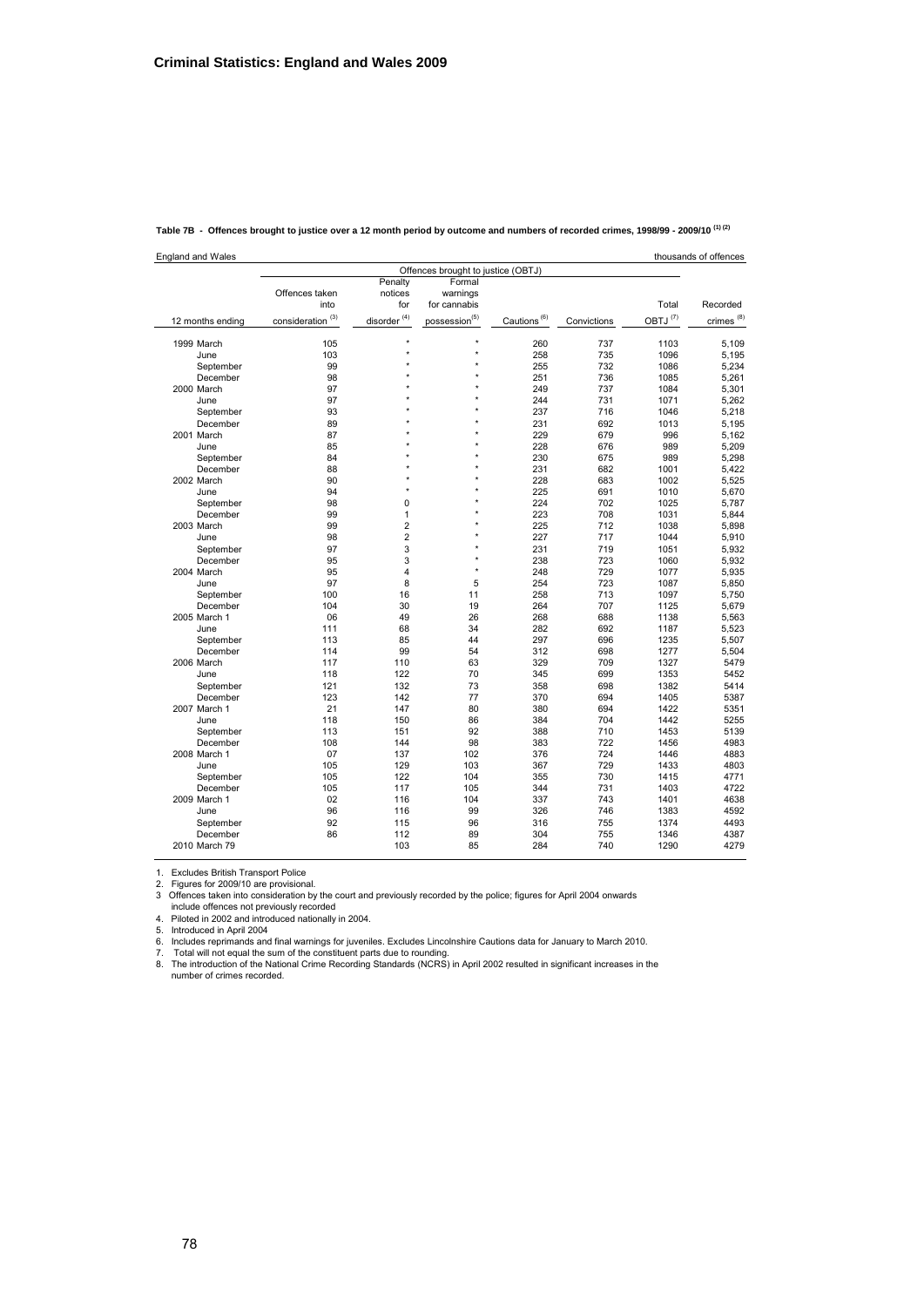| England and Wales                      |                 |                                                       |                 |                                      |                       |                                |                                               |             |                   |                         | thousands of offences and percentages |                                                      |
|----------------------------------------|-----------------|-------------------------------------------------------|-----------------|--------------------------------------|-----------------------|--------------------------------|-----------------------------------------------|-------------|-------------------|-------------------------|---------------------------------------|------------------------------------------------------|
|                                        | 1998/99         | 1999/00                                               | 2000/01         | 2001/02                              | 2002/03               | 2003/04                        | 2004/05                                       | 2005/06     | 2006/07           | 2007/08                 | 2008/09                               | 2009/10                                              |
| Type of offence                        |                 |                                                       |                 |                                      |                       | number of offences (thousands) |                                               |             |                   |                         |                                       |                                                      |
| Violence against person                |                 | 223                                                   | 213             | 216                                  | 236                   | 259                            | 329                                           | 412         | 464               | 460                     | 407                                   | 369                                                  |
| Sexual Offences                        |                 |                                                       |                 |                                      | $\frac{15}{2}$        | $\frac{15}{2}$                 |                                               |             |                   |                         |                                       | $\frac{8}{1}$                                        |
|                                        |                 |                                                       | はなけ             |                                      | <u>৯</u>              |                                |                                               | ヒュ          |                   | $\frac{4}{2}$           | $\approx 2$                           | 35                                                   |
| Burglary<br>Robbery                    |                 |                                                       |                 |                                      |                       |                                |                                               |             |                   | 47                      |                                       | $\frac{4}{1}$                                        |
| Theft and handling stolen goods        |                 | <b>ដូ</b> ខ្លួនទីដូង                                  | 352             | 56536                                | $787$<br>$75$         | 2588257                        | 5658                                          | 285729      | <b>ដូន</b> ដូង ដុ | 369                     | 488894                                | 329                                                  |
| Fraud and forgery                      |                 |                                                       |                 | 56                                   |                       |                                | $\overline{78}$                               |             |                   |                         |                                       |                                                      |
| Criminal damages                       |                 |                                                       | 82              | 95                                   | 96                    |                                | $\overline{20}$                               |             |                   |                         |                                       |                                                      |
| Drug offences                          |                 |                                                       | 11 <sub>4</sub> | $\frac{9}{10}$                       | $\frac{33}{2}$        |                                | 127                                           |             | $\overline{9}$    | 8<br>158<br>2           |                                       | 8 t is 23                                            |
| Other notifiable offences              |                 |                                                       | $\frac{4}{3}$   | $\overline{4}$                       | $\frac{9}{4}$         | 38                             | S9                                            |             | S,                | 89                      | $\approx$                             | 88                                                   |
| All notifiable offences <sup>(4)</sup> | 1,103           | 084                                                   | 996             | 002                                  | 038<br>$\overline{ }$ | 1,077                          | 1,138                                         | 1,327       | 1,422             | 1,446<br>$\overline{ }$ | 1,401                                 | 290                                                  |
|                                        |                 |                                                       |                 |                                      |                       |                                | percentage of all offences brought to justice |             |                   |                         |                                       |                                                      |
| Q<br>Violence gainst arson             | 20              | 21                                                    | 21              |                                      | 23                    | 24                             | 20                                            | 5           | ౘ                 | 32                      | 8                                     | 29                                                   |
| Sexual ffences                         |                 |                                                       |                 |                                      |                       |                                |                                               |             |                   |                         |                                       |                                                      |
|                                        | စ               |                                                       | $\overline{ }$  | $\frac{2}{3}$ $\sim$ $\infty$ $\sim$ | $\infty$              |                                | ဖ                                             | ო           | ო                 | ო                       |                                       |                                                      |
| Burglary<br>Robbery                    |                 |                                                       | $\overline{ }$  |                                      | $\overline{ }$        |                                | $\overline{\phantom{0}}$                      | 4           |                   | ి ద                     |                                       |                                                      |
| Theft and handling stolen goods        | 35              | $\infty$ $ \approx$ $\infty$ $\infty$ $\infty$ $\sim$ | 35              | <u>အ</u> စ စ ပု 4                    | $\frac{2}{5}$ $\sim$  | 34                             | 29                                            | 27          | 48                |                         | ကကင္လ က ဥ င္း စ                       | $ \omega$ $\omega$ $\omega$ $\omega$ $\omega$ $\sim$ |
| Fraud and forgery                      | $\infty$        |                                                       | ∞ ာ             |                                      |                       |                                | $\overline{ }$                                | ဖ           |                   |                         |                                       |                                                      |
| ত<br>Criminal amages                   | ာ               |                                                       |                 |                                      | တ                     | ó                              | $\tilde{L}$                                   | $\tilde{=}$ |                   | 4L                      |                                       |                                                      |
| Drug offences                          | ്               |                                                       | $\tilde{r}$     |                                      | ္မာ မာ                | $\tilde{\tau}$                 | $\tilde{L}$                                   | ှာ ပ        | $4 - 5$ $4$       | $\frac{6}{6}$ ro        |                                       |                                                      |
| o<br>Other otifiable ffences           |                 |                                                       | 4               |                                      |                       | ഹ                              | ഹ                                             |             |                   |                         |                                       |                                                      |
| All notifiable offences                | $\frac{100}{2}$ | $\overline{00}$                                       | 001             | $\overline{100}$                     | 001                   | 100                            | 100                                           | 8           | 100               | 100                     | $\overline{0}$                        | 001                                                  |
|                                        |                 |                                                       |                 |                                      |                       |                                |                                               |             |                   |                         |                                       |                                                      |

Table 7C Offences brought to justice by offence type, 1998/99 - 2009/10<sup>(1)(2)(3)</sup> **Table 7C Offences brought to justice by offence type, 1998/99 - 2009/10(1)(2)(3)**

2. Excludes British Transport Police.

1. Figures for 2009/10 are provisional.

1. Figures for 2009/10 are provisional.<br>2. Excludes British Transport Police.<br>3. Excludes Lincolnshire Cautions data for January to March 2010.<br>4. Total will not equal the sum of the constituent parts due to rounding. 4. Total will not equal the sum of the constituent parts due to rounding. 3. Excludes Lincolnshire Cautions data for January to March 2010.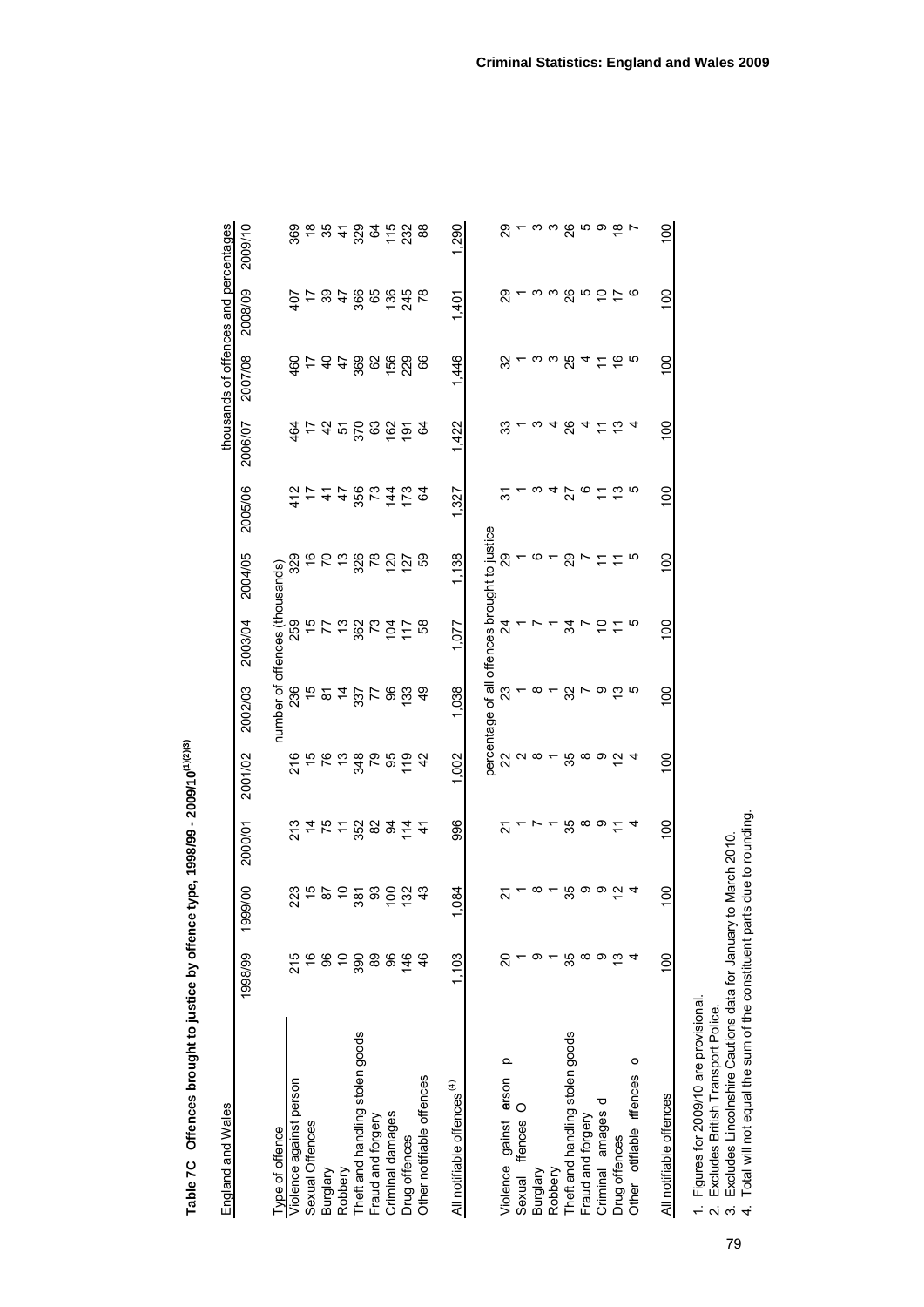**Table 7D Cautions administered by offence group 1999-2009** Table 7D Cautions administered by offence group 1999-2009<sup>(1)</sup>

England and Wales thousands of offences England and Wales 80

| Offence group                       | <b>1999</b>  | <b>2000</b>                     | នី    | 2002  | 2003  | 2004                                                                                                                           | 2005  | 2006  | 2007  | 2008                                                  | 2009                                                         |
|-------------------------------------|--------------|---------------------------------|-------|-------|-------|--------------------------------------------------------------------------------------------------------------------------------|-------|-------|-------|-------------------------------------------------------|--------------------------------------------------------------|
|                                     |              |                                 |       |       |       |                                                                                                                                |       |       |       |                                                       |                                                              |
| liolence against the person         |              |                                 |       |       |       |                                                                                                                                |       |       |       |                                                       |                                                              |
| Sexual offences                     |              |                                 |       |       |       |                                                                                                                                |       |       |       |                                                       |                                                              |
|                                     |              |                                 |       |       |       |                                                                                                                                |       |       |       |                                                       |                                                              |
| Burglary<br>Robbery                 |              |                                 |       |       |       |                                                                                                                                |       |       |       |                                                       |                                                              |
| Theft and handling stolen goods     |              |                                 |       |       |       |                                                                                                                                |       |       |       |                                                       |                                                              |
| Fraud and forgery                   |              |                                 |       |       |       |                                                                                                                                |       |       |       |                                                       |                                                              |
| Criminal damage                     |              |                                 |       |       |       |                                                                                                                                |       |       |       |                                                       |                                                              |
| Drug offences                       |              |                                 |       |       |       |                                                                                                                                |       |       |       |                                                       |                                                              |
| Other indictable offences           |              | 81<br>81604164488<br>8160416454 |       |       |       | $89 - 69 - 69$<br>$109 - 69$<br>$109 - 69$<br>$109 - 69$<br>$109 - 69$<br>$109 - 69$<br>$109 - 69$<br>$109 - 69$<br>$109 - 69$ |       |       |       | 8<br>8 - 8 0 8 9 8 8 9 8 9<br>8 - 8 0 9 4 9 7 0 9 9 9 | 80<br>80 – 4 0 80 80 80 80 7 80<br>80 – 4 0 80 80 80 7 80 80 |
| summary offences excluding motoring |              |                                 |       |       |       |                                                                                                                                |       |       |       |                                                       |                                                              |
| Il Offences                         | <b>Z80.7</b> | 255.4                           | 253.0 | 244.3 | 261.1 | 281.2                                                                                                                          | 308.8 | 382.8 | 397.0 | 359.4                                                 |                                                              |
|                                     |              |                                 |       |       |       |                                                                                                                                |       |       |       |                                                       |                                                              |

(1) Excluding all motoring offences.<br>Table 7E Convictions by offence group 1999-2009 <sup>(1)</sup> (1) Excluding all motoring offences.

|  | č      |                                                                                     | ֡֡֡֡֡֡֡֡֡ |
|--|--------|-------------------------------------------------------------------------------------|-----------|
|  |        |                                                                                     |           |
|  |        |                                                                                     |           |
|  | ž<br>ì | ֖֖֖֖֖֖֖֖֖֖֖֖֧֪ׅ֖ׅ֖֖֖֖֖֖֖֖֖֖֖֖֧֖֧֪֪֪֪֪֪֪ׅ֖֚֚֚֚֚֚֚֚֚֚֚֚֚֚֚֚֚֚֚֬֝֝֓֞֝֓֞֝֓֞֝֓֝֓֞֝֓֞֝֓֞֝ |           |
|  |        | Í                                                                                   |           |
|  |        |                                                                                     |           |
|  |        |                                                                                     |           |
|  |        |                                                                                     |           |

| England and Wales                   |              |               |                               |                                                                                                  |        |                                                 |                          |                                                                                                          |                                                           | thousands of offences                                                                                                                                  |                                                                                                                                                                                                                                                                                                                                    |
|-------------------------------------|--------------|---------------|-------------------------------|--------------------------------------------------------------------------------------------------|--------|-------------------------------------------------|--------------------------|----------------------------------------------------------------------------------------------------------|-----------------------------------------------------------|--------------------------------------------------------------------------------------------------------------------------------------------------------|------------------------------------------------------------------------------------------------------------------------------------------------------------------------------------------------------------------------------------------------------------------------------------------------------------------------------------|
| Offence group                       | 1999         | 2000          | 2001                          | 2002                                                                                             | 2003   | 2004                                            | 2005                     | 2006                                                                                                     | 2007                                                      | 2008                                                                                                                                                   | 2009                                                                                                                                                                                                                                                                                                                               |
| Violence against the person         |              | 49.9          |                               |                                                                                                  | 54.7   | 56.2                                            | 58.8                     | 60.3                                                                                                     | 59.8                                                      |                                                                                                                                                        |                                                                                                                                                                                                                                                                                                                                    |
| Sexual offences                     |              |               |                               |                                                                                                  |        |                                                 |                          |                                                                                                          |                                                           |                                                                                                                                                        |                                                                                                                                                                                                                                                                                                                                    |
| Burglary                            |              | 12.9<br>46.9  | 8 5 4 5<br>8 5 4 5<br>9 5 7 9 |                                                                                                  |        | 15 4 5<br>15 4 5 1                              | ਨ ਲੋ <i>=</i><br>ਜ਼ਿਲੇ = |                                                                                                          |                                                           | 5<br>2<br>2<br>2<br>2<br>2<br>2<br>2<br>2<br>2<br>2<br>2<br>2<br>2<br>2<br>2<br>2<br>2<br>1<br>2<br>2<br>1<br>2<br>2<br>1<br>2<br>1<br>2<br>1<br>2<br> | 214<br>2542                                                                                                                                                                                                                                                                                                                        |
| Robbery                             |              | ò             |                               |                                                                                                  |        |                                                 |                          |                                                                                                          |                                                           |                                                                                                                                                        |                                                                                                                                                                                                                                                                                                                                    |
| heft and handling stolen goods      |              |               |                               |                                                                                                  |        | $197.1$<br>$68.5$<br>$76.4$<br>$76.2$<br>$77.7$ |                          | $15.8$ $37.7$ $57.8$ $57.7$ $59.7$ $59.7$ $59.7$ $59.7$ $59.7$ $59.7$ $59.7$ $59.7$ $59.7$ $59.7$ $59.7$ | 5 5 5 6 7 9 9 9 9<br>1 7 9 9 9 9 9 9 9<br>1 7 9 9 9 9 9 9 | $184.6$<br>$18.6$<br>$18.6$<br>$18.8$<br>$18.4$                                                                                                        | $\begin{array}{c}\n 24500 \\  25400 \\  25400 \\  25400 \\  25400 \\  25400 \\  25400 \\  25400 \\  25400 \\  25400 \\  25400 \\  25400 \\  25400 \\  25400 \\  25400 \\  25400 \\  25400 \\  25400 \\  25400 \\  25400 \\  25400 \\  25400 \\  25400 \\  25400 \\  25400 \\  25400 \\  25400 \\  25400 \\  25400 \\  25400 \\  2$ |
| Fraud and forgery                   |              |               |                               | $27.3$<br>$0.8$<br>$0.9$<br>$0.9$<br>$0.9$<br>$0.9$<br>$0.7$<br>$0.7$<br>$0.7$<br>$0.7$<br>$0.7$ |        |                                                 |                          |                                                                                                          |                                                           |                                                                                                                                                        |                                                                                                                                                                                                                                                                                                                                    |
| Criminal damage                     |              |               |                               |                                                                                                  |        |                                                 |                          |                                                                                                          |                                                           |                                                                                                                                                        |                                                                                                                                                                                                                                                                                                                                    |
| Drug offences                       |              |               |                               |                                                                                                  |        |                                                 |                          |                                                                                                          |                                                           |                                                                                                                                                        |                                                                                                                                                                                                                                                                                                                                    |
| Other indictable offences           |              |               |                               |                                                                                                  |        |                                                 |                          |                                                                                                          |                                                           |                                                                                                                                                        |                                                                                                                                                                                                                                                                                                                                    |
| Indictable motoring offences        |              | <u>ن</u><br>6 | 6.2<br>515.2                  |                                                                                                  |        |                                                 |                          |                                                                                                          | 6.2                                                       | 5.6                                                                                                                                                    |                                                                                                                                                                                                                                                                                                                                    |
| Summary offences excluding motoring | 492.5        | 521.8         |                               |                                                                                                  |        | 641.7                                           |                          |                                                                                                          | 624.3                                                     | 619.4<br>818.2                                                                                                                                         |                                                                                                                                                                                                                                                                                                                                    |
| Summary motoring offences           | <b>248.5</b> | 200.          | 164.0                         | 215.3                                                                                            | 333.6  | 359.9                                           | 234.6                    | 099.3                                                                                                    | 958.2                                                     |                                                                                                                                                        |                                                                                                                                                                                                                                                                                                                                    |
| <b>di</b> Offences                  | 97.6         | 2383.6        | <b>333.8</b>                  | 1442.1                                                                                           | 2597.6 | 2661.5                                          | 510.9                    | <b>333.6</b>                                                                                             | <b>201.4</b>                                              | <b>044.0</b>                                                                                                                                           | 2.750                                                                                                                                                                                                                                                                                                                              |
|                                     |              |               |                               |                                                                                                  |        |                                                 |                          |                                                                                                          |                                                           |                                                                                                                                                        |                                                                                                                                                                                                                                                                                                                                    |

(1) Excludes convictions data for Cardiff magistrates' court for April, July, and August 2008. See Annex 2 paragraph 8 (1) Excludes convictions data for Cardiff magistrates' court for April, July, and August 2008. See Annex 2 paragraph 8

thousands of offences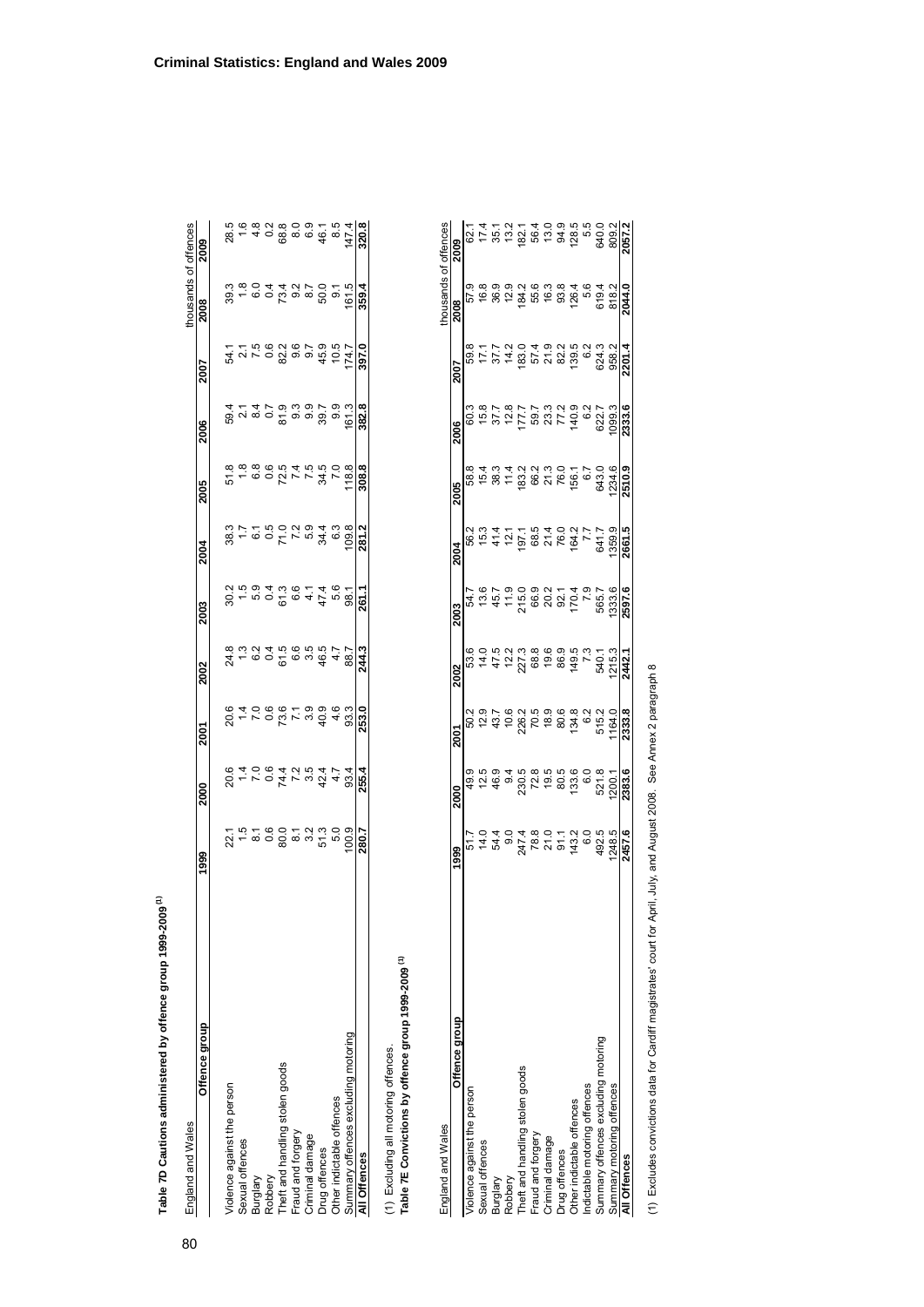# **Chapter 8 Motoring offences dealt with by the courts**

The term 'motoring offence' in this publication means an offence relating to a mechanically propelled vehicle intended or adapted for use on roads, and includes motor cycles, motor scooters, mechanically propelled invalid carriages, road rollers and tractors.

## **Key points**

Motoring offences dealt with by the magistrates' court in 2009 decreased six per cent compared to 2008, with a total of 1.11 million proceeded against. Proceedings peaked in 2003 at 2.33 million and have shown continued annual decreases. (Table 8A)

- The 536,100 proceedings for offences within the 'licence, insurance and record keeping' category accounted for around half of all motoring offences dealt with by the magistrates' court in 2009. (Table 8A)
- In 2009 there was a two per cent increase in the number of defendants proceeded against for summary motoring offences at magistrates' courts compared with 2008. From the peak in 2004 there were year on year falls up to and including 2008.
- The largest increase in motoring offences dealt with by the magistrates' court was for 'careless driving', which rose from 51,100 in 2008 to 79,100 in 2009, a 55 per cent increase. (Table 8A)
- Of those proceeded against 78 per cent were found guilty in 2009, the same as 2008 and remains the highest proportion across the ten year period. (Table 8B)
- At all courts 88 per cent of sentences for motoring offences were fines; this has remained consistent throughout the period. (Table 8.5)
- The proportion of disqualifications for more than one year for offences of 'driving etc. after consuming alcohol or taking drugs' has steadily increased from 64 per cent in 1999 to 72 per cent in 2009. (Table 8.9 )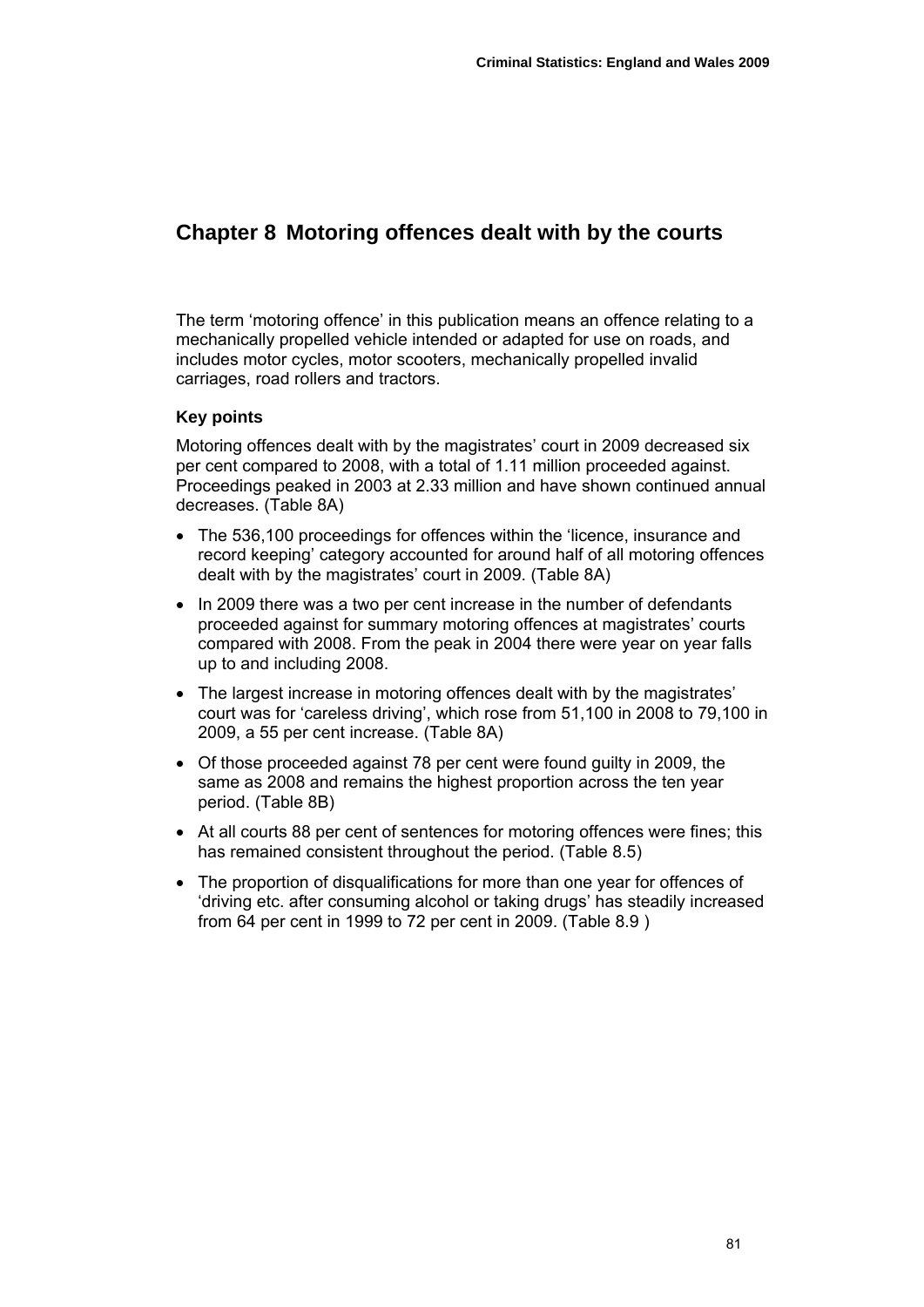## **Introduction**

This chapter covers motoring offences dealt with by the courts. Motoring offences cover a variety of criminal legislative Acts across a broad spectrum of seriousness. The vast majority of motoring offences are summary offences, as such the disposals handed down will reflect the nature of these low level offence categories.

The method of counting presented in this chapter other than where stated differs from the principal offence basis<sup>[16](#page-85-0)</sup>. The tables show the numbers of offences or alleged offences dealt with and not persons appearing in court. However, research suggests that groups of motoring offences dealt with together in court generally arise from a single traffic incident (rather than from other events).<sup>[17](#page-85-1)</sup>

In years prior to 2009 the reporting of court proceedings, in particular those relating to summary motoring offences, may be less than complete for some police force areas.

The Fixed Penalty Offences Order 2009 and Road Safety (Immobilisation, Removal and Disposal of Vehicles Regulation) 2009 introduced new offences for which fines and possible court appearances can occur relating to driver's hours, foreign goods vehicles, unfit or overloaded vehicles and failure to comply with the financial penalty deposit required. The legislation came into effect from 1 April 2009 and as such will have more impact on full year data for 2010 following the bedding of the scheme across police forces and courts.

#### **Court Proceedings**

Motoring offences accounted for 42 per cent of all defendants proceeded against at the Magistrates court in 2009 (see Chapter 5, Table 5C). This is a one per cent decrease from 2008.

Proceedings peaked in 2003 at 2.33 million and have shown continued annual decreases. In 2009 proceedings at magistrates' courts for offences relating to motor vehicles fell by six per cent to 1.11 million compared with 2008. This is the lowest total in the last ten years.

In 2009, 659,200 defendants were proceeded against for summary motoring offences, an increase of two per cent compared with 2008. Proceedings for careless driving rose by 41 per cent and by 20 per cent for use of a hand held mobile phone whilst driving.

Proceedings for licence, insurance and record keeping offences<sup>[18](#page-85-2)</sup> accounted for around half of the offences in 2009, which is similar to 2007 and 2008. The introduction of the police power to seize vehicles driven without licence or

 $\overline{a}$ 

<span id="page-85-0"></span><sup>&</sup>lt;sup>16</sup> See Appendix 2

<span id="page-85-1"></span><sup>17</sup> Department for Transport 'Road Casualties Great Britain: 2006 – Annual Report'

<span id="page-85-2"></span><sup>&</sup>lt;sup>18</sup> Including offences of driving while disqualified and using motor vehicle uninsured against third party risks.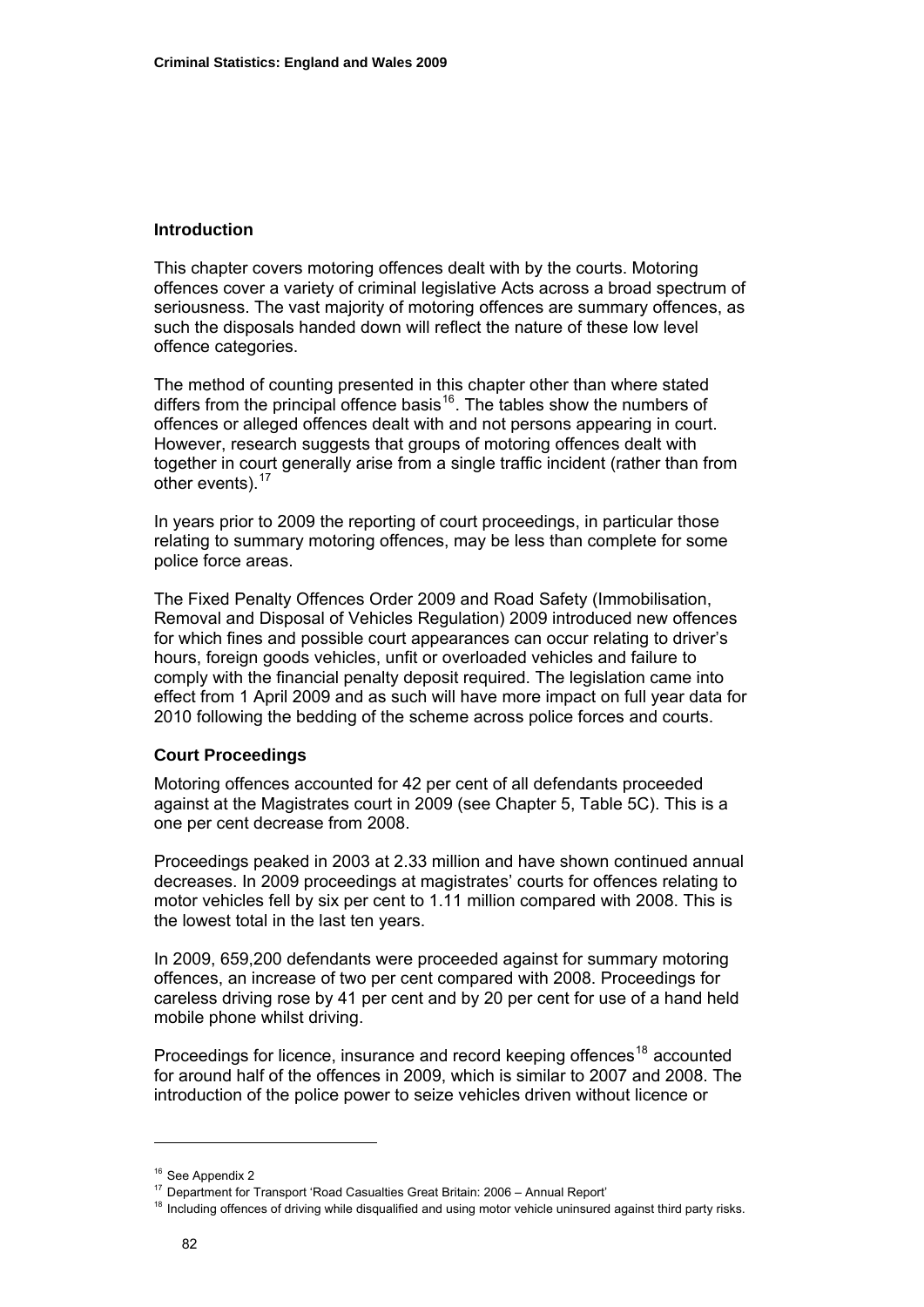insurance and to retain vehicles seized<sup>[19](#page-86-0)</sup> may have impacted on the number of cases that go through the courts within this offence category.

Offences of careless driving were up from 51,100 in 2008 to 79,100 in 2009, accounting for seven per cent of total proceedings (up three percentage points from 2008). The introduction of an offence of breach of requirements as to control of vehicle in 2008 (as part of the Road Safety Act 2006) coincides with this increase.

Offences proceeded against for the use of hand held mobile phone whilst driving continued to rise with a 24 per cent increase to 37,600. Between 2007 and 2008 proceedings more than doubled from 14,000 in 2007 to 30,400 in 2008. This offence accounted for five per cent of all defendants proceeded against in 2009 for motoring offences on a principal offence basis, compared to one per cent in 2007.

In analysing long term trends between 1999 and 2009, proceedings for obstruction, waiting and parking offences have shown a reduction from 24,900 in 1999 to 7,100 in 2009. This coincides with the increase in the use of fixed penalty notices and penalty charge notices by local authorities.

Court proceedings for unauthorised taking or theft of a motor vehicle gradually fell from 49,900 in 1999 to 18,900 in 2009, despite a slight upturn in 2001 and 2002.

#### **Findings of guilt (Table 8B and 8.4)**

The percentage of motoring offences that resulted in a finding of guilt has increased from 66 per cent in 1999 to 78 per cent in 2009.

For the period 2005 to 2009, on average 87 per cent of those found guilty of motoring offences at court are male. This is particularly apparent for offences specific to motor cycles and load offences.

The proportion of those aged under 21 found guilty was 12 per cent in 2009. Almost a quarter (23 per cent) of offenders found guilty for causing death or bodily harm were aged under 21 years in 2009 (a seven percentage point increase on 2008). Offenders aged under 21 continued to account for the majority of offences specific to motor cycles (73 per cent) and unauthorised taking or theft of a motor vehicle (53 per cent).

# **Sentencing (Tables 8.5, 8.6 and 8.7)**

 $\overline{a}$ 

Ninety-nine per cent of sentences or orders imposed for motoring offences in 2009 were at the magistrates' court reflecting the less serious nature of most motoring offences.

<span id="page-86-0"></span><sup>&</sup>lt;sup>19</sup> Sections 165A and 165B Road Traffic Act 1988 as inserted by section 152 Serious Organised Crime and Police Act 2005.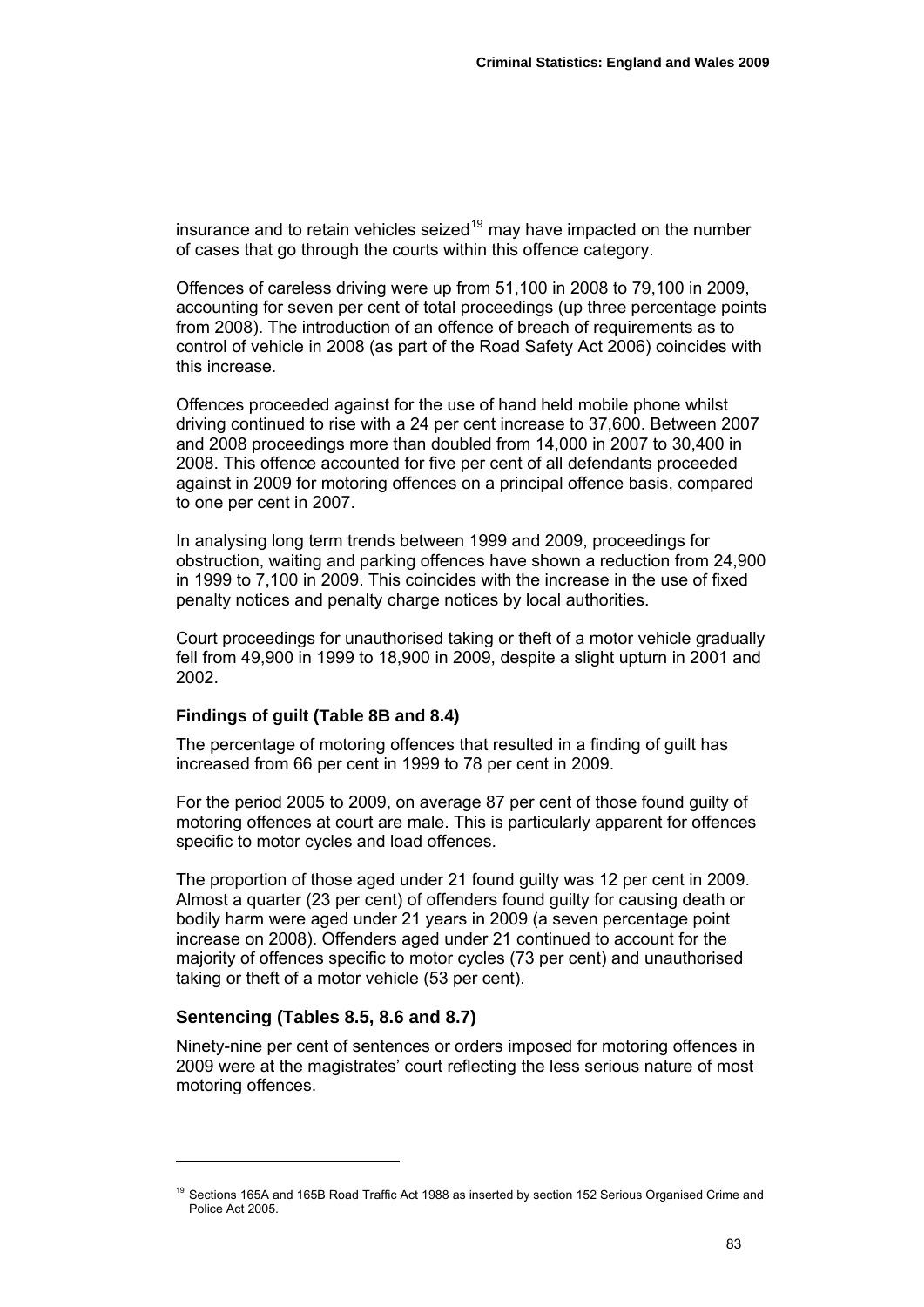In 2009 fines account for 88 per cent of all sentences or orders imposed for motoring offences, similar to the average of 86 per cent of from 1999.

In 2009 the average fine imposed at magistrates' courts was £217 for all offences. When inflation is taken into account there was a 22 per cent increase in real terms from £135 in 2008 to £165 for 2009. The average fines ranged from £159 for speed limit offences to £510 for load offences. In 2009, apart from 'driving etc. after consuming alcohol or taking drugs' which fell from £248 to £235, all other offence groups saw average fine amounts increased.

Immediate custodial sentences $^{20}$  $^{20}$  $^{20}$  continued to be the most frequent sentence imposed at the Crown Court reflecting the relative seriousness of the offences dealt with. Fifty-nine per cent of sentences at the Crown Court were for immediate custody, compared to one per cent at the magistrates' court. In terms of the absolute number of immediate custodial sentences given between 1999 and 2009, the magistrates' court (26,500) deal with almost four times as many cases than the Crown court (6,900) on average.

In 2009 there was a 15 per cent annual decrease in the total number of those receiving immediate custody at all courts, continuing the downward trend seen since peaking in 2003.

This decrease is most markedly seen in a 74 per cent fall in those receiving immediate custody for 'driving while disqualified' since 2003, this is consistent with a fall in proceedings and subsequent findings of guilt for this offence. However it still accounts for the highest proportion (43 per cent) of all immediate custody sentences given in 2009.

The offence most likely to be dealt with by an immediate custodial sentence was causing death or bodily harm – 72 per cent, a 17 percentage point decrease on 2008. The proportion of immediate custodial sentences given on conviction for 'driving while disqualified' remained stable following a fall from 53 per cent in 2001 to 34 per cent in 2007, 2008 and 2009.

#### **Disqualifications and Endorsements (Table 8C and 8.9)**

Driving licence disqualifications given by the courts peaked at 191,000 in 2003. Following year on year decreases the figure for 2009 was 115,000. A similar trend can be seen in the total number of endorsements given, peaking in 2004 (711,000) before falling and reaching a ten year low of 525,000 in 2009.

In 2009 a further 24,000 persons were disqualified under the penalty points or 'totting up' system. When these are taken into consideration the total number of disqualifications decreased by five per cent from 2008.

 $\overline{a}$ 

<span id="page-87-0"></span> $^{20}$  Immediate custody includes detention and training orders, youth custody/young offenders institutions and unsuspended sentences.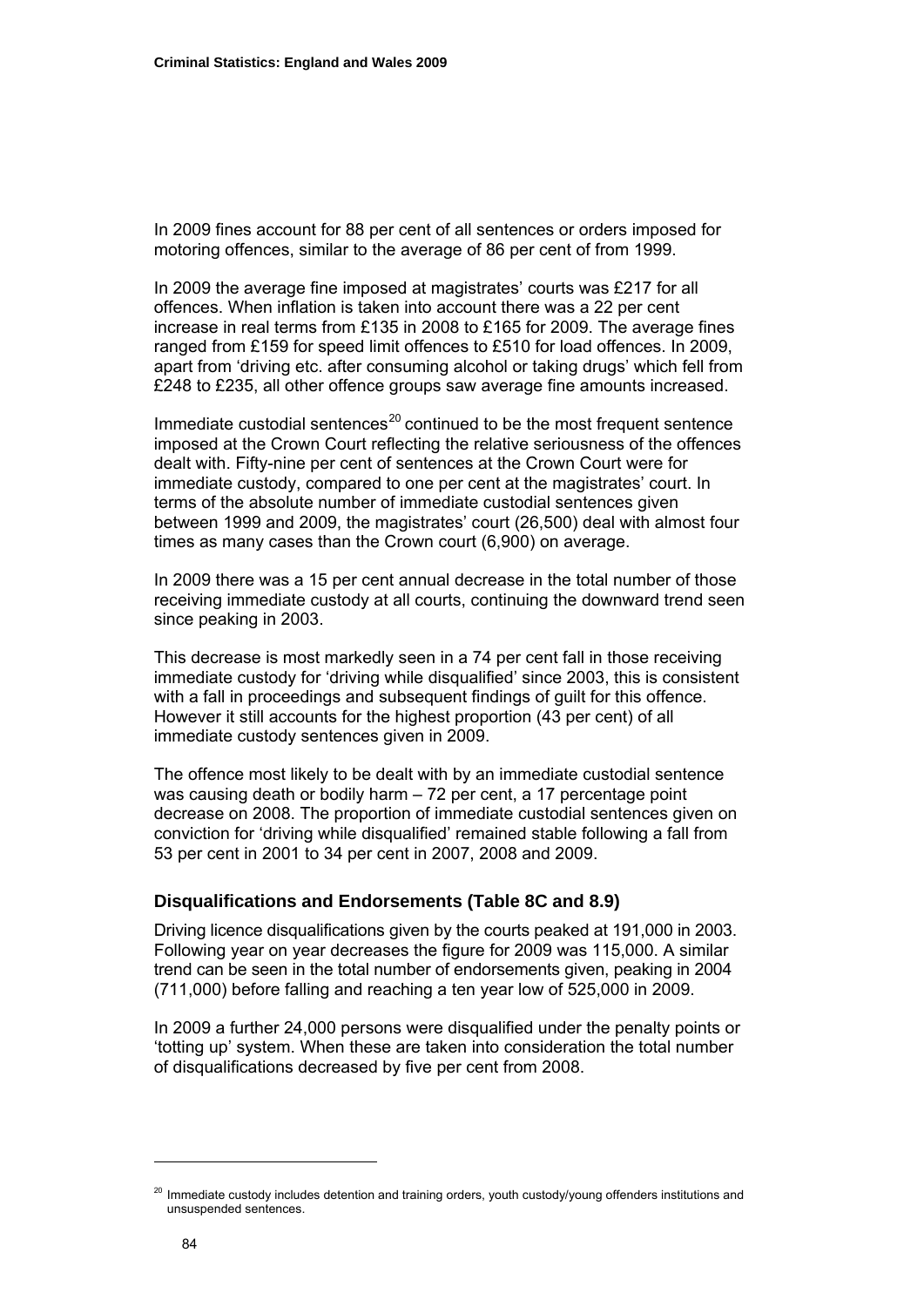In 2009 nearly two-thirds of disqualifications were in relation to 'driving etc, after consuming alcohol or taking drugs', this is a three per cent decrease on 2008.

Fifty-two per cent of disqualifications in 2009 were for more than one year, including 72 per cent for 'driving etc, after consuming alcohol or taking drugs'. The proportion disqualified for more than one year for this offence has increased from 64 per cent in 1999.

# **Police force areas (Table 8.10 and 8.11)**

In 2009 two-thirds of forces in England and Wales recorded an annual decrease in magistrates' court proceedings for motoring offences and the subsequent total findings of guilt.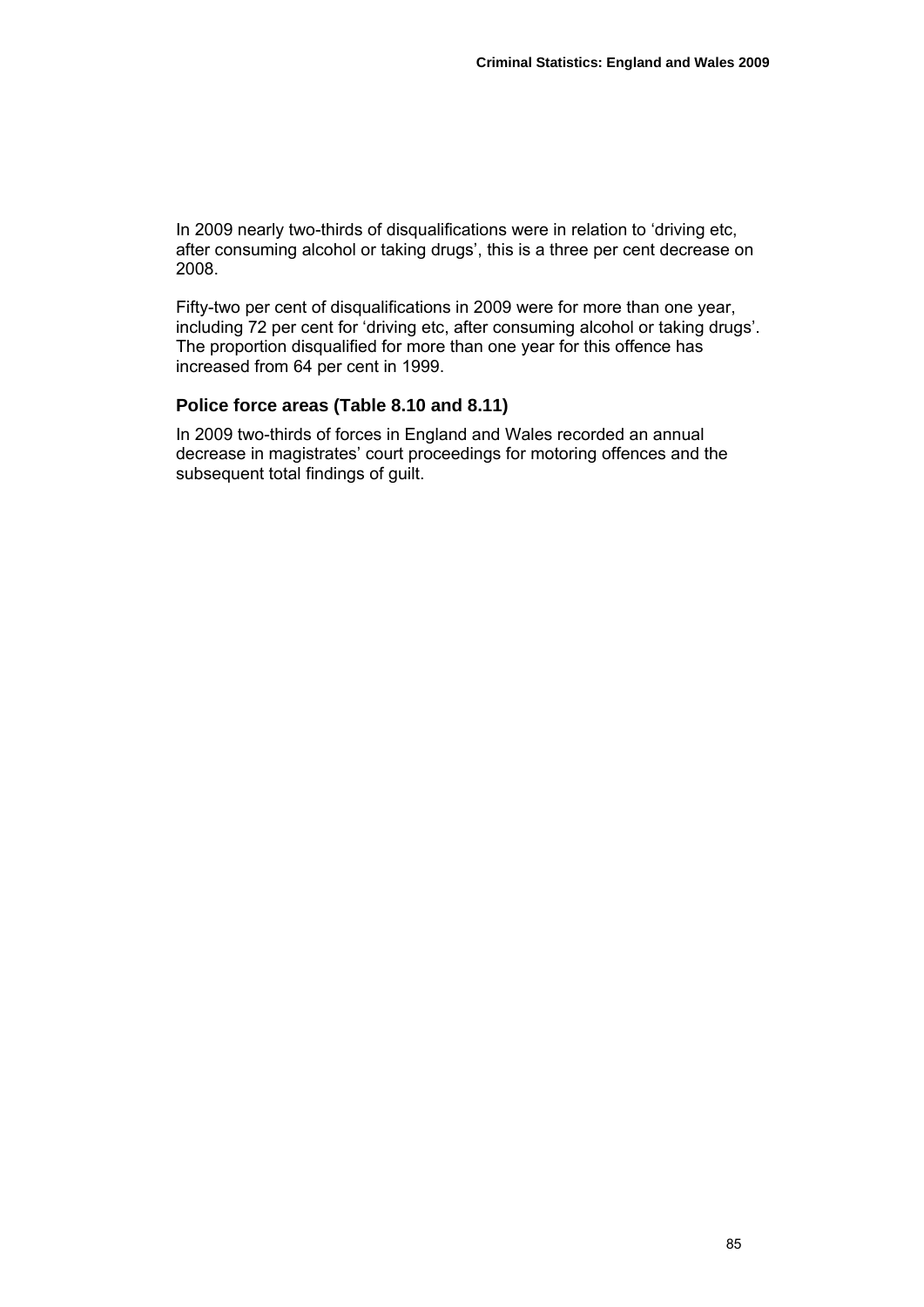Table 8A - Proceedings at magistrates' courts for offences relating to motor vehicles by type of offence, 1999 to 2009<sup>(1)</sup> **Table 8A - Proceedings at magistrates' courts for offences relating to motor vehicles by type of offence, 1999 to 2009(1)** 86

| England and Wales   |                                                                  |                                  |            |              |         |                |                  |                         |               |                  | Thousands of offences |                 |
|---------------------|------------------------------------------------------------------|----------------------------------|------------|--------------|---------|----------------|------------------|-------------------------|---------------|------------------|-----------------------|-----------------|
| Offence class       | Offence type                                                     | 1999                             | 2000       | 2001         | 2002    | 2003           | 2004             | 2005                    | 2006          | 2007             | 2008                  | 2009            |
|                     | Causing death or bodily harm                                     | 0.5                              |            |              |         |                |                  |                         |               |                  | 0.4                   |                 |
| $\sim$              | Dangerous driving                                                | 9.4                              | 0.5<br>0.1 | 0.5<br>0.5   | 7.01    | 0.5<br>11.3    | $0.\overline{3}$ | $0.\overline{4}$<br>8.4 | $0.5$<br>7.4  | 0.9<br>0.9       | 5.8                   | $7.8$<br>5.8    |
| ო                   | Driving etc. after consuming                                     |                                  |            |              |         |                |                  |                         |               |                  |                       |                 |
|                     | alcohol or taking drugs                                          | 99.5                             | 96.2       | 96.0         | 102.0   | 105.7          | 107.1            | 103.5                   | 101.4         | 97.0             | 87.0                  | 81.2            |
| 4(pt)               | Careless driving                                                 | 56.4                             | 51.5       | 47.5         | 43.8    | 42.1           | 40.1             | 38.3                    | 35.3          | 34.0             | 51.1                  | 79.1            |
| 4(pt)               | Use of hand held mobile phone                                    |                                  |            |              |         |                |                  |                         |               |                  |                       |                 |
|                     | whilst driving                                                   |                                  |            |              |         | $\overline{0}$ | $\frac{8}{2}$    | $\overline{21}$         | 2.7           | 14.0             | 30.4                  | 37.6            |
|                     | Accident offences                                                | 27.3                             | 26.7       | 28.1         | 28.4    | 29.5           | 27.8             | 25.3                    | 23.8          | 23.5             | 16.8                  | 20.4            |
| <u> က</u> ထ         | Unauthorised taking or theft of a                                |                                  |            |              |         |                |                  |                         |               |                  |                       |                 |
|                     | motor vehicle                                                    | 49.9                             | 44.2       | 44.3         | 46.1    | 43.0           | 34.7             | 28.8                    | 25.1          | 24.2             | 20.8                  | 18.9            |
| 7(pt), 9(pt)-12, 14 | Licence, insurance and record                                    |                                  |            |              |         |                |                  |                         |               |                  |                       |                 |
|                     | keeping offences                                                 | 696.0                            | 688.2      | 668.5        | 717.3   | 807.1          | 802.4            | 663.2                   | 525.8         | 390.0            | 329.3                 | 298.4           |
| $7$ (pt)            | Driving while disqualified                                       | 50.0                             | 49.0       | 51.3         | 55.5    | 63.4           | 59.5             | 50.8                    | 41.7          | 34.6             | 26.5                  | 21.3            |
| $9$ (pt)            | Using motor vehicle uninsured                                    |                                  |            |              |         |                |                  |                         |               |                  |                       |                 |
|                     | against third party risks                                        | 387.4                            | 391.7      | 388.3        | 411.0   | 447.3          | 441.8            | 392.8                   | 353.5         | 299.6            | 246.3                 | 216.3           |
| 13,15               | Vehicle test and condition                                       |                                  |            |              |         |                |                  |                         |               |                  |                       |                 |
|                     | offences                                                         | 402.3                            | 385.2      | 371.0        | 394.0   | 406.7          | 376.5            | 304.9                   | 230.3         | 132.9            | 86.2                  | 67.7            |
| $\frac{6}{5}$       | Speed limit offences                                             | 168.1                            | 154.7      | 150.3        | 144.2   | 165.5          | 172.3            | 192.2                   | 180.6         | 177.9            | 147.8                 | 53.1            |
| $17 - 19$           | w<br>Neglect of traffic signs and direction                      |                                  |            |              |         |                |                  |                         |               |                  |                       |                 |
|                     | and of pedestrian rights                                         | 46.9                             | 45.5       | 41.8         | 40.0    | 42.8           | 44.6             | 42.9                    | 43.9          | 42.7             | 32.4                  | 35.6            |
| 20                  | Obstruction, waiting and parking                                 |                                  |            |              |         |                |                  |                         |               |                  |                       |                 |
|                     | offences                                                         | 24.9                             | 21.6       | 21.3         | 19.4    | 19.9           | 15.4             | 12.0                    | 10.0          | 7.0              | 7.0                   | $\overline{71}$ |
| 21,22               | Lighting and noise offences                                      | 29.9                             | 25.5       |              | 19.4    | 17.8           | 15.9             | 14.3                    |               | $\overline{8}$ . | 7.1                   | 6.7             |
| 23                  | Load offences                                                    |                                  | 14.8       | 20.6<br>12.8 | 10.6    | 11.0           |                  | 7.9                     |               |                  | 6.6                   |                 |
| $\overline{24}$     | Offences peculiar to motor cycles                                | $16.6$<br>2.5                    | 2.7        | 2.8          | 2.4     | 2.5            | $9.7$<br>2.7     | 3.7                     | $7.7$<br>7.74 | 6.6<br>2.6       | 2.0                   | 5.0<br>5.0      |
| 25(pt)              | Miscellaneous motoring offences                                  | 54.8                             | 50.3       | 66.9         | 77.1    | 104.5          | 28.4             | 123.6                   | 110.6         | 114.1            | 71.1                  | 50.4            |
| 25(pt)              | Seat belt offences                                               | 6.9                              | 5.7        | 5.2          | 4.7     | 5.0            | 5.4              | 5.9                     | 5.7           | 4.5              | 3.7                   | $4\overline{4}$ |
|                     | Total (thousands)                                                | 2,129.1                          | 2,062.9    | 2,026.7      | 2,127.0 | 2,325.6        | 2,295.6          | 2,021.1                 | 1,719.9       | 1,420.6          | 1,178.5               | 1,112.6         |
|                     | (1) Excludes data for Cardiff magistrates' court for April, July | and August 2008. See Appendix 2. |            |              |         |                |                  |                         |               |                  |                       |                 |

<sup>(1)</sup> Excludes data for Cardiff magistrates' court for April, July and August 2008. See Appendix 2.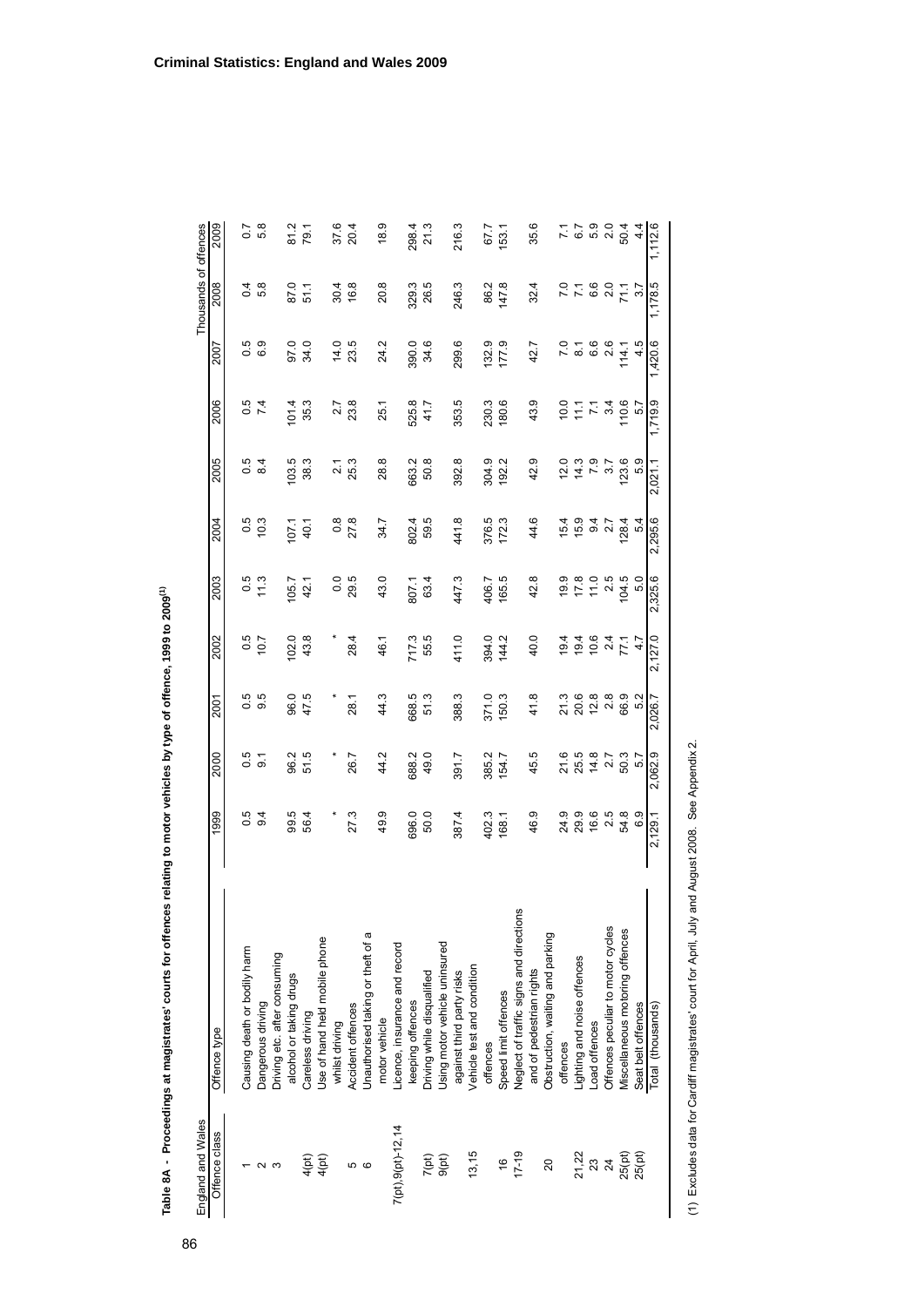|                                         |                        |                                    |             |                |        |                |                  |                  |                         |                  | Thousands of offences |
|-----------------------------------------|------------------------|------------------------------------|-------------|----------------|--------|----------------|------------------|------------------|-------------------------|------------------|-----------------------|
|                                         | 1999                   | 2000                               | 2001        | 2002           | 2003   | 2004           | 2005             | 2006             | 2007                    | 2008             | 2009                  |
| Causing death or bodily harm            |                        |                                    |             | 0.4            |        |                | 0.4              |                  |                         | 3                | 0.5                   |
| Dangerous driving                       | 0.3<br>5.2             | 0. 2<br>0. 2                       | 0.4         | င်္ဘ           | 0.8    | $0.6$<br>$6.6$ | .<br>ნ.მ         | $0.4$<br>$5.2$   | 0.50                    | 4.4              | 4.3                   |
| Driving etc. after consuming            |                        |                                    |             |                |        |                |                  |                  |                         |                  |                       |
| alcohol or taking drugs                 | 89.4                   | 85.8                               | 84.8        | 90.5<br>33.6   | 93.7   | 96.2           | 93.7             | 92.7             | 89.2                    | 80.9             | 75.4                  |
| Careless driving                        | 46.8                   | 41.3                               | 36.9        |                | 31.7   | 29.9           | 28.3             | 26.2             | 25.8                    | 38.6             | 55.9                  |
| Use of hand held mobile phone           |                        |                                    |             |                |        |                |                  |                  |                         |                  |                       |
| whilst driving                          |                        |                                    |             |                | 0.0    | 0.6            | $\frac{8}{1}$    | 2.3              | 12.8                    | 27.6             | 34.3                  |
| Accident offences                       | 16.4                   | : α<br>15.                         | : 9<br>15.9 | : ვ<br>16      | 17,1   | 16.3           | 15.2             | 14.5             | 14.5                    | 10.8             | 13.1                  |
| Unauthorised taking or theft of a       |                        |                                    |             |                |        |                |                  |                  |                         |                  |                       |
| motor vehicle                           | 29.5                   | 25.4                               | 24.6        | 25.8           | 24.2   | 21.8           | 19.2             | 17.7             | 17.4                    | 15.0             | 13.7                  |
| -icence, insurance and record           |                        |                                    |             |                |        |                |                  |                  |                         |                  |                       |
| keeping offences                        | 409.4                  | 406.1                              | 388.5       | 417.5          | 492.8  | 497.5          | 420.2            | 346.2            | 270.6                   | 239.7<br>24.4    | 219.0                 |
| Driving while disqualified              | 43.9                   | 42.8                               | 44.6        | 48.5           | 55.6   | တ<br>52.       | 45.5             | 37.7             | 34.6                    |                  | 19.9                  |
| Using motor vehicle uninsured           |                        |                                    |             |                |        |                |                  |                  |                         |                  |                       |
| against third party risks               | 259.5                  | 264.6                              | 266.8       | 289.1          | 323.4  | 322.8          | 289.3            | 267.7            | 232.8                   | 196.3            | 173.2                 |
| Vehicle test and condition              |                        |                                    |             |                |        |                |                  |                  |                         |                  |                       |
| offences                                | 227.4<br>153.6         | 217.2                              | 203.1       | 211.4<br>124.6 | 221.9  | 205.9          | 165.2            | 125.8            | 76.6                    | 54.0             | 43.8                  |
| Speed limit offences                    |                        | 141.4                              | 135.6       |                | 140.1  | 143.2          | 160.4            | 154.4            | 148.6                   | 127.6            | 128.3                 |
| Neglect of traffic signs and directions |                        |                                    |             |                |        |                |                  |                  |                         |                  |                       |
| and of pedestrian rights                | 38.2                   | 37.7                               | 34.6        | 32.6           | 33.9   | 35.7           | 34.4             | 35.3             | 33.8                    | 27.4             | 29.2                  |
| Obstruction, waiting and parking        |                        |                                    |             |                |        |                |                  |                  |                         |                  |                       |
| offences                                |                        | 14.2                               | 14.0        |                | 14.0   | 10.7           | 8.3              | 6.8              | 4.5                     | $4.\overline{6}$ | $4.\overline{6}$      |
| Lighting and noise offences             | $16.6$<br>21.8<br>21.8 | $7.3$<br>$7.3$<br>$29.1$<br>$29.1$ | 14.2        | 13.6           | 12.4   | 11.2           |                  | $\overline{8.1}$ | 6.0                     | 5.4              | 5.2                   |
| -oad offences                           |                        |                                    | 11.6        | 9.6            | 10.0   |                | $10.2$<br>7.2    | 6.4              |                         | $\overline{6}$   | 5.5                   |
| Offences peculiar to motor cycles       | $2.1$<br>35.4          |                                    | 2.2         | $\frac{8}{1}$  | 2.0    | $8.5$<br>2.1   | $\overline{3}$ . | 2.9              |                         | $\ddot{ }$ :     | $\ddot{ }$ :          |
| Miscellaneous motoring offences         |                        |                                    | 38.6        | 44.3           | 66.0   | 82.8           | 79.9             | 71.9             | 0 2 3<br>0 2 3<br>7 5 9 | 46.2             | 32.7                  |
| Seat belt offences                      | 5.5                    | 4.4                                | 4.0         | 3.6            | 3.7    | 4              | 4.7              | 4.6              | 3.7                     | $\overline{3}$   | 3.6                   |
| [otal (thousands)                       | 1,415.2                | 1,364.6                            | 1,325.8     | 1,382.7        | ,549.6 | 549.2          | 392.7            | ,226.7           | ,056.9                  | 914.1            | 863.9                 |
| As a percentage of total court          |                        |                                    |             |                |        |                |                  |                  |                         |                  |                       |
| proceedings (Table 8.1)                 | 66                     | 66                                 | 66          | 65             | 67     | 68             | 69               | 71               | 74                      | 78               | 78                    |

Table 8B - Findings of guilt at all courts by type of offence, 1999 - 2009<sup>(1)</sup> **Table 8B - Findings of guilt at all courts by type of offence, 1999 - 2009(1)**

<sup>(1)</sup> Excludes data for Cardiff magistrates' court for April, July and August 2008. See Appendix 2. (1) Excludes data for Cardiff magistrates' court for April, July and August 2008. See Appendix 2.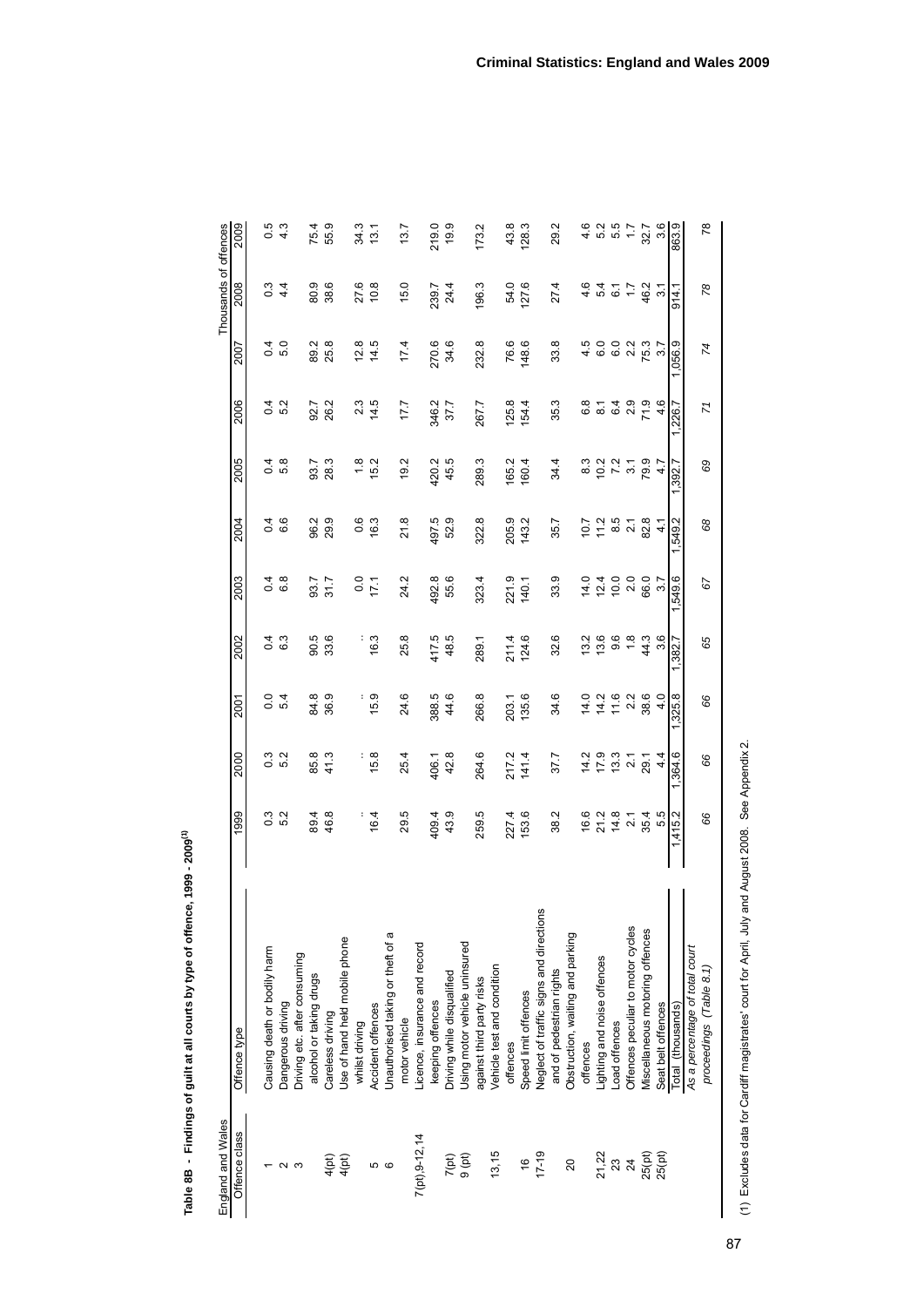| England and Wales  |                                        |               |          |                            |                   |                |                   |              |                   |                | Thousands of offences |                 |
|--------------------|----------------------------------------|---------------|----------|----------------------------|-------------------|----------------|-------------------|--------------|-------------------|----------------|-----------------------|-----------------|
| Offence class      | Offence type                           | 1999          | 2000     | 2001                       | 2002              | 2003           | 2004              | 2005         | 2006              | 2007           | $2008^{12}$           | 2009            |
|                    |                                        |               |          |                            |                   |                | Disqualifications |              |                   |                |                       |                 |
| 1, 2, 4, 5         | Dangerous, careless driving            |               |          |                            |                   |                |                   |              |                   |                |                       |                 |
|                    | and accident offences                  | Ľ             | Ľ        | $^\infty$                  | တ                 | $\tilde{a}$    | $\tilde{t}$       | $\tilde{a}$  | တ                 | တ              | Ľ                     | Ľ               |
| ω                  | Driving etc. after consuming           |               |          |                            |                   |                |                   |              |                   |                |                       |                 |
|                    | p<br>Icohol r aking orags              | 33            | 80       | 54                         | 85                | 52             | 8                 | 52           | 57                | 84             | 75                    | 72              |
| $16 - 19$          | Speed limit offences and neglect of    |               |          |                            |                   |                |                   |              |                   |                |                       |                 |
|                    | traffic signs, directions and o        |               |          |                            |                   |                |                   |              |                   |                |                       |                 |
|                    | pedestrian rights                      | 12            | 57       |                            |                   |                |                   |              |                   |                | r                     | L               |
| 7,9,10,12          | -icence and insurance offences         | $\frac{4}{4}$ | 46       | $\overline{r}$ 8           | P <sub>2</sub>    | 77             | <b>p</b> 2        | 152          | $\overline{r}$ 33 | $rac{4}{5}$    | 29                    | 23              |
| $[6, 11, 13-15,$   | Other offences                         |               |          |                            |                   |                |                   |              |                   |                |                       |                 |
| 2<br>$0 - 25$      |                                        | თ             | $\infty$ | L                          | L                 | L              | L                 | ဖ            | ဖ                 | ဖ              | ဖ                     | 6               |
|                    | Total                                  | 156           | 153      | 165                        | $\overline{8}$    | $\overline{9}$ | $\overline{90}$   | 176          | 166               | 50             | 125                   | 115             |
|                    | Persons disqualified under the penalty |               |          |                            |                   |                |                   |              |                   |                |                       |                 |
|                    | points system <sup>(1)</sup>           | 34            | 34       | $\boldsymbol{\mathcal{S}}$ | $\boldsymbol{30}$ | 33             | $\overline{5}$    | 29           | 26                | 22             | 22                    | $\overline{24}$ |
|                    | Endorsements without disqualifications |               |          |                            |                   |                |                   |              |                   |                |                       |                 |
| 1,2,4,5            | Dangerous, drunken, careless           |               |          |                            |                   |                |                   |              |                   |                |                       |                 |
|                    | driving and accident offences          | 99            | 5        | 46                         | 42                | $\overline{a}$ | 57                | 35           | 33                | 42             | 89                    | 95              |
| S                  | Driving etc. after consuming           |               |          |                            |                   |                |                   |              |                   |                |                       |                 |
|                    | alcohol or taking drugs                | ю             | 4        | 4                          | 4                 | 4              | 4                 | 4            | ω                 | ω              | ω                     | 2               |
| $16 - 19$          | Speed limit offences and neglect of    |               |          |                            |                   |                |                   |              |                   |                |                       |                 |
|                    | traffic signs, directions and of       |               |          |                            |                   |                |                   |              |                   |                |                       |                 |
|                    | pedestrian rights                      | 165           | 156      | 143                        | 130               | 142            | 150               | 165          | 161               | 156            | 139                   | 142             |
| 7,9,10,12          | Licence and insurance offences         | 362           | 372      | 366                        | 392               | 444            | 445               | 396          | 353               | 308            | 271                   | 246             |
| $[6, 11, 13 - 15,$ | Other offences                         |               |          |                            |                   |                |                   |              |                   |                |                       |                 |
| $20 - 25$          |                                        | SO            | 43       | 42                         | 43                | 57             | 74                | $\mathbf{r}$ | යි                | $\overline{C}$ | $\overline{6}$        | $\overline{4}$  |
|                    | Total                                  | 637           | 626      | 600                        | 611               | 687            | 711               | 671          | 614               | 580            | 530                   | 525             |
|                    |                                        |               |          |                            |                   |                |                   |              |                   |                |                       |                 |

(1) Excludes those persons who were disqualified for their current offences.<br>(2) Excludes data for Cardiff magistrates' court for April, July and August 2008. See Appendix 2. (1) Excludes those persons who were disqualified for their current offences.

(2) Excludes data for Cardiff magistrates' court for April, July and August 2008. See Appendix 2.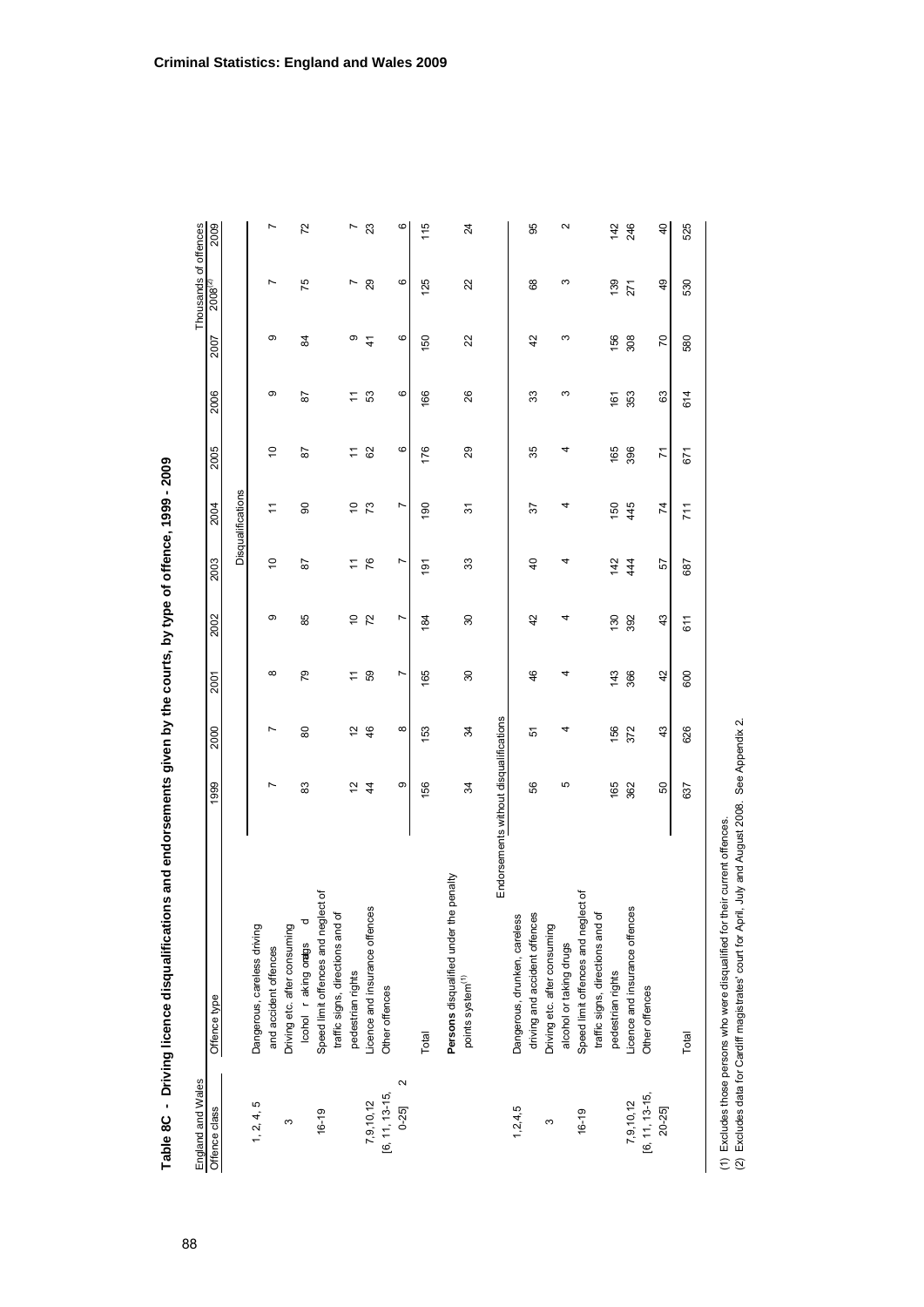# **Glossary of terms used in the publication**

## **All persons:**

In this publication 'all persons' includes males, females and those with no gender specified. For further information please see [Appendix 2](#page-109-0).

## **Caution:**

Cautions include 'simple cautions', 'conditional cautions' and reprimands and warnings (which replaced cautions for juveniles on 1 June 2000). A caution may be given to an offender aged 18 or over when there is sufficient evidence for a conviction and it is not considered to be in the public interest to instigate criminal proceedings. Offenders must admit guilt and consent to a caution in order for one to be given. For offenders aged 10 to 17, there is a system of reprimands and warnings.

## **Community Order:**

Offenders sentenced to a community order serve their whole sentence in the community rather than prison.

### **Conviction:**

When a person is found or pleads guilty for a criminal offence in court.

#### **Detections:**

Crimes that have been 'cleared up' by the police (previously known as clear ups).

#### **Disposal:**

The end result of a trial at court. In this publication the disposals of interest are sentence, but other disposals are possible, for example where there is no finding of guilt.

# **Defendant:**

A person or company against whom a charge is brought in court.

#### **Immediate custodial sentence:**

An immediate custodial sentence is the mandatory incarceration of a guilty offender either in prison or secure therapeutic centre. This differs from a suspended custodial sentence which is served in the community (see definition below).

#### **Indictable offence:**

In this publication 'indictable offences' include offences triable only on indictment (indictable only) and 'triable-either-way' offences unless otherwise stated.

### **Juveniles:**

Juveniles are those aged between 10 (the age of criminal responsibility) and 17 at the point of sentence (although note in some cases it is the offender's age when s/he committed the offence that will affect the sentences that are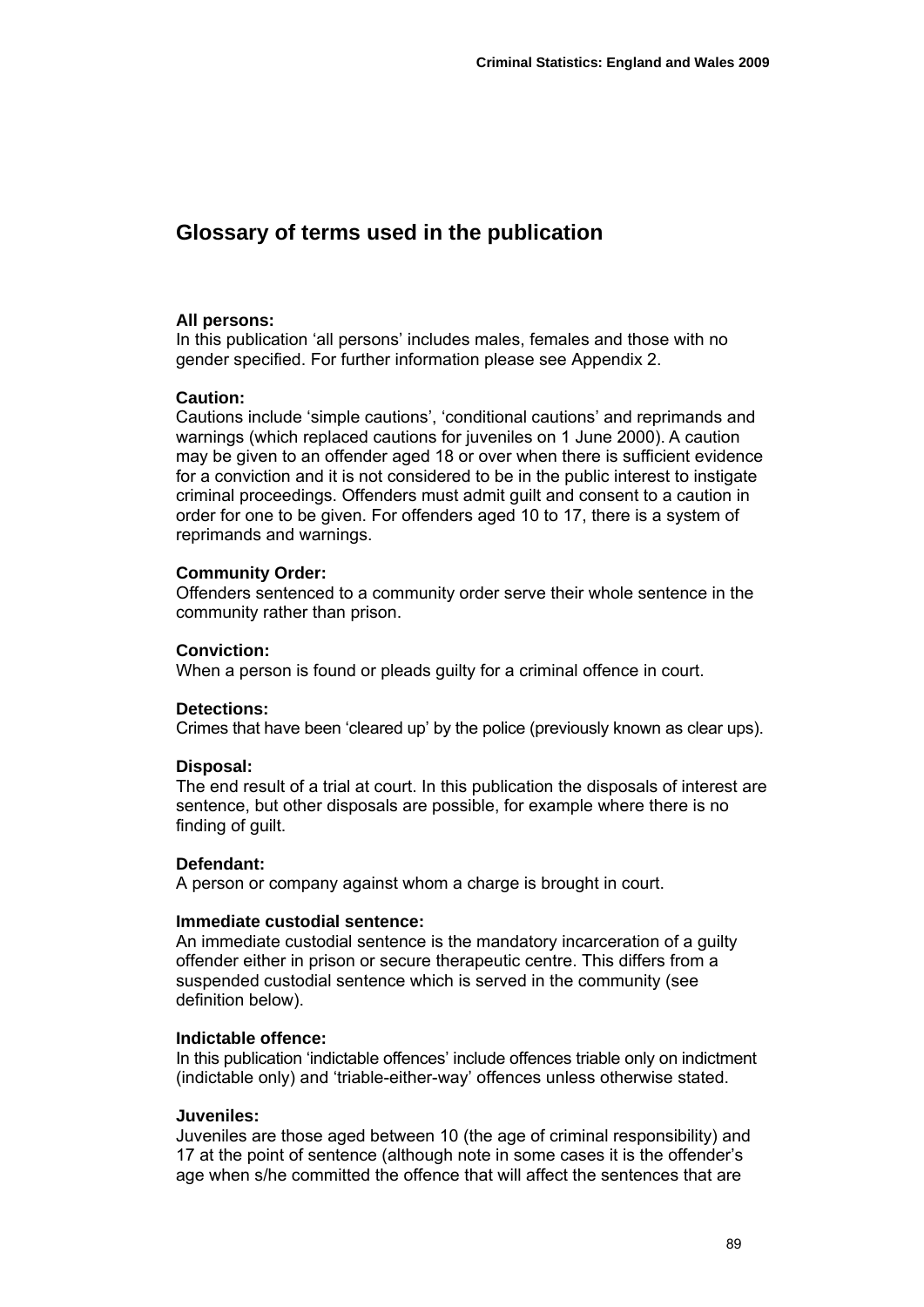available to the sentencing judge). The majority of juveniles are sentenced at youth courts.

# **No further action taken**

The police may decide to take no action because they consider there is insufficient evidence to prosecute or that an informal warning may be sufficient. This will include cases where the suspects are children under ten years and are below the age of criminal responsibility

#### **Notifiable Offences \ Recorded Crime**

Police recorded crime statistics cover all 'notifiable' offences recorded by the police. This does not mean all criminal offences, as almost all the more minor summary offences are excluded (even though the police may record them for their own investigations). The term 'notifiable' covers offences that are notified to the Home Office, and they are collectively known as 'recorded crime'.

#### **Offence:**

A criminal act punishable by law.

#### **Offence Type:**

A split of offences into three main types of offence Indictable (including triableeither-way), Summary non-motoring and Summary motoring.

#### **Offence Group:**

A split of offences into 12 separate groups. A more detailed split of the ten Indictable offences (violence against the person, sexual offences, burglary, robbery, theft and handling and stolen goods, fraud and forgery, criminal damage, drug offences, other indictable offences (excluding motoring), indictable motoring). Plus Summary non-motoring and Summary motoring offence types.

#### **Offence triable only on indictment:**

These offences are the most serious breaches of criminal law, and must be tried at the Crown Court.

#### **Offender:**

An individual or company (see 'others' below) found guilty or cautioned for breaking the law.

#### **Others:**

Companies or public bodies sentenced for offences. These are most often offences relating to fraud or health and safety.

#### **Penalty Notices for Disorder (PND)**

PNDs were introduced as part of the government's strategy to tackle low-level, anti-social and nuisance offending. The police may issue a PND for one of twenty five offences including three notifiable offences. See [Appendix 2](#page-109-0) for more details.

#### **Percentage point change:**

The difference between two percentages.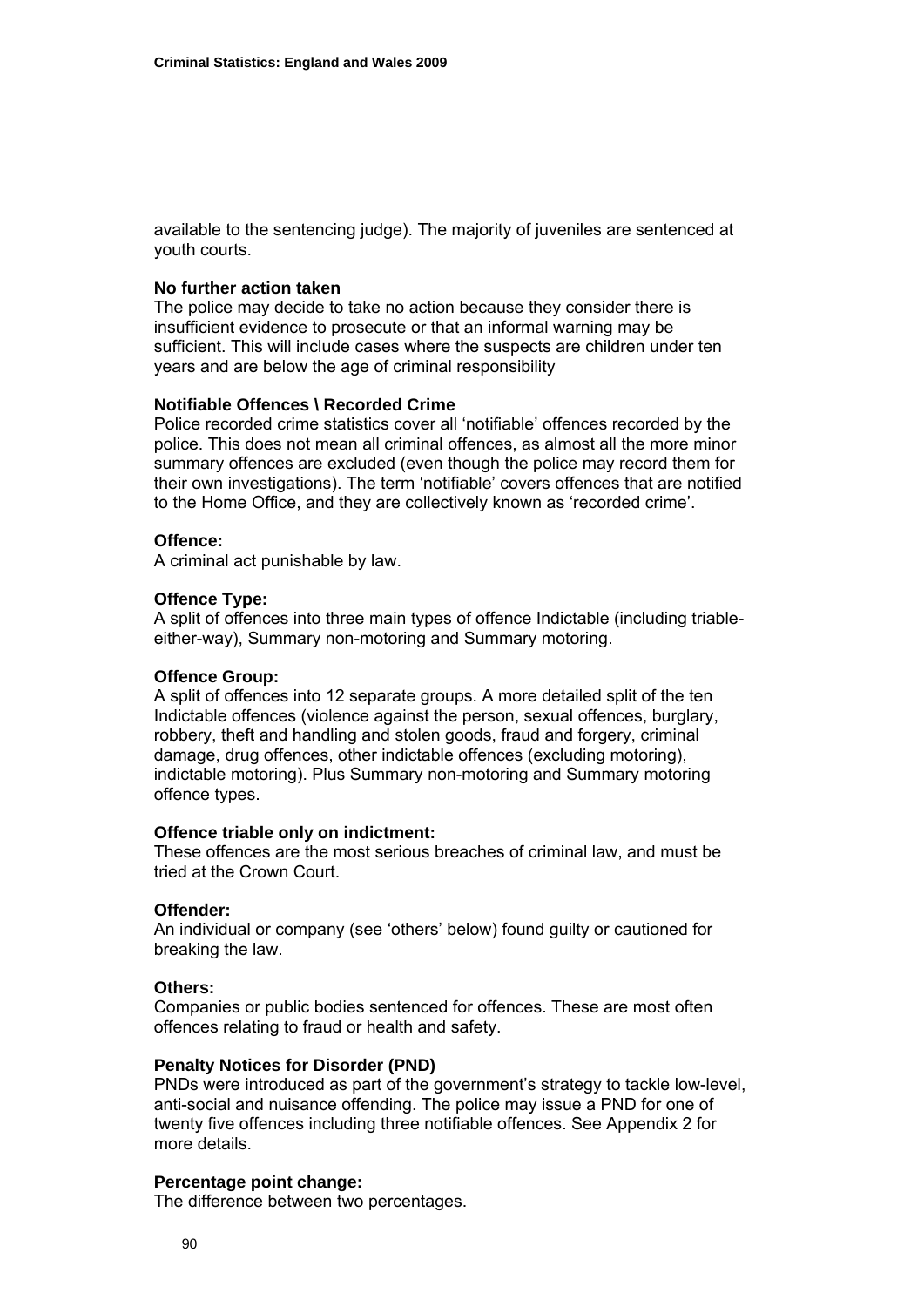## **Principal Offence**

Where proceedings involve more than one offence the principal offence is defined as follows:

- where a defendant is found guilty of one offence and acquitted of another, the offence selected is the one for which they are found guilty;
- where a defendant is found guilty of two or more offences, the offence selected is the one for which the heaviest sentence is imposed;
- where the same disposal is imposed for two or more offences, the offence selected is the one for which the statutory maximum penalty is the most severe.

#### **Recorded detection:**

Police recorded crimes are those crimes which are recorded by the police and notified to the Home Office. All indictable and triable-either-way offences are included together with certain closely associated summary offences.

#### **Remands:**

When adjourning a hearing, or committing a defendant to the Crown Court for trial or sentence, a magistrates' court may remand the defendant either in custody or on bail. There is a statutory right to bail, but this may be denied in specific circumstances: namely where the court has substantial grounds for believing that if a defendant were remanded on bail, he or she would fail to surrender to custody, commit an offence while on bail, interfere with witnesses, or otherwise obstruct the course of justice.

#### **Reprimands and warnings:**

These were implemented nationally from 1 June 2000. They replace the system of cautioning for young offenders aged under 18. Reprimands can be given to first-time offenders for minor offences.

#### **Sanction and non-sanctioned detection:**

An offence cleared by positive action on completion i.e. the offender is charged, given a caution, issued with a penalty notice for disorder or a cannabis warning, or the offence is taken into consideration at court. A nonsanction detection can be claimed when an offence is cleared up but no further action is taken.

#### **Suspended (custodial) sentence:**

A suspended sentence is made up of the same requirements as a Community Order and, in the absence of breach is served wholly in the community. It consists of an 'operational period' (the time for which the custodial sentence is suspended) and a 'supervision period' (the time during which any requirements take effect). Both may be between six months and two years and the 'supervision period' cannot be longer than the 'operational period', although it may be shorter. Failure to comply with the requirements of the order or commission of another offence will almost certainly result in a custodial sentence.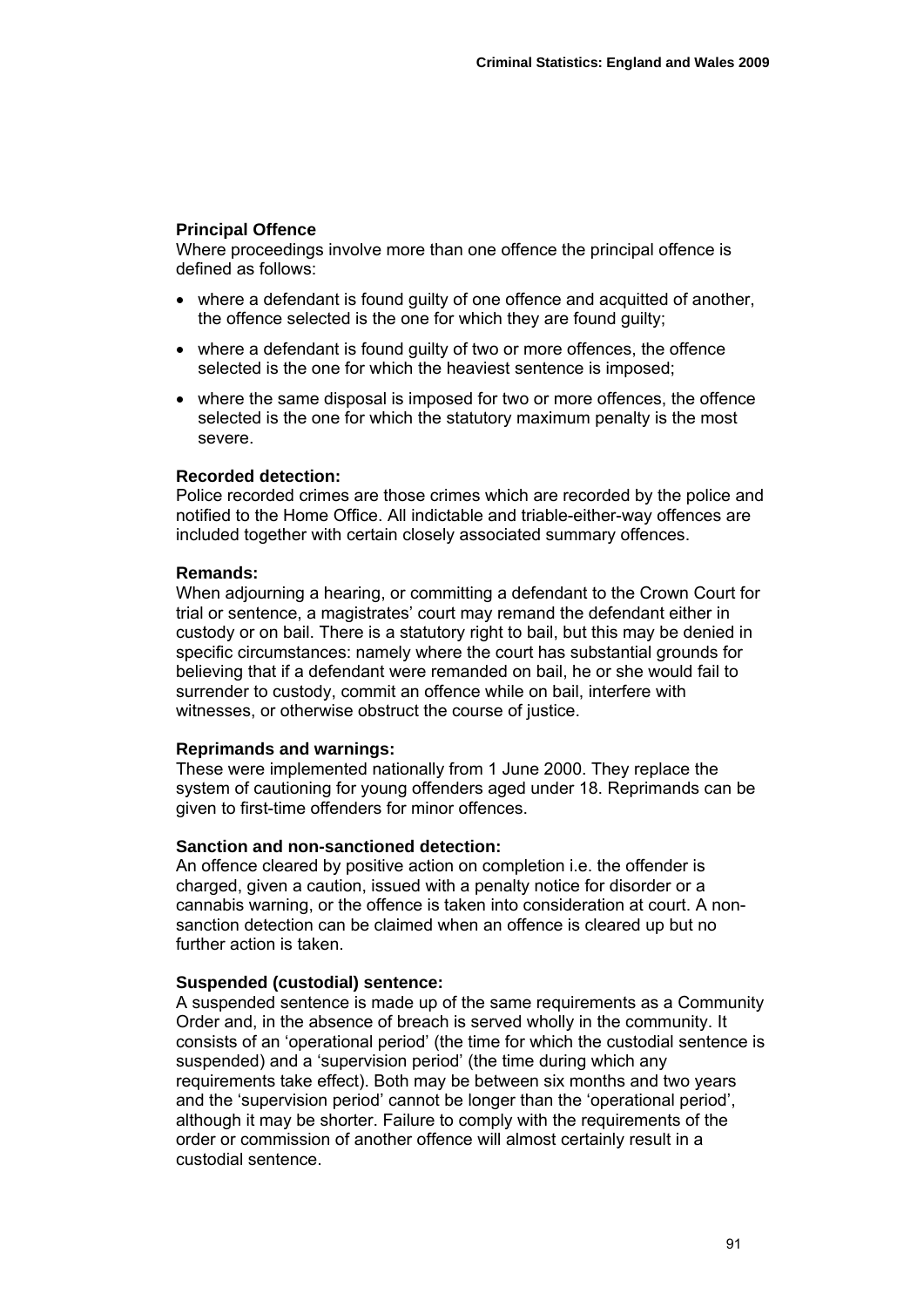#### **Triable only on indictment**

These offences are the most serious breaches of the criminal law and must be tried at the Crown Court. These 'indictable-only' offences include murder, manslaughter, rape and robbery.

#### **Triable-either-way**

These offences may be tried either at the Crown Court or at a magistrates' court. These offences include criminal damage where the value is £5,000 or greater, theft and burglary.

#### **Summary offence**

These offences are triable only by a magistrates' court (unless a defendant is tried at the Crown Court for a mixture of indictable and summary offences). This group is dominated by motoring offences for some of which fixed penalties can be issued, but also includes such offences as common assault and criminal damage up to £5,000.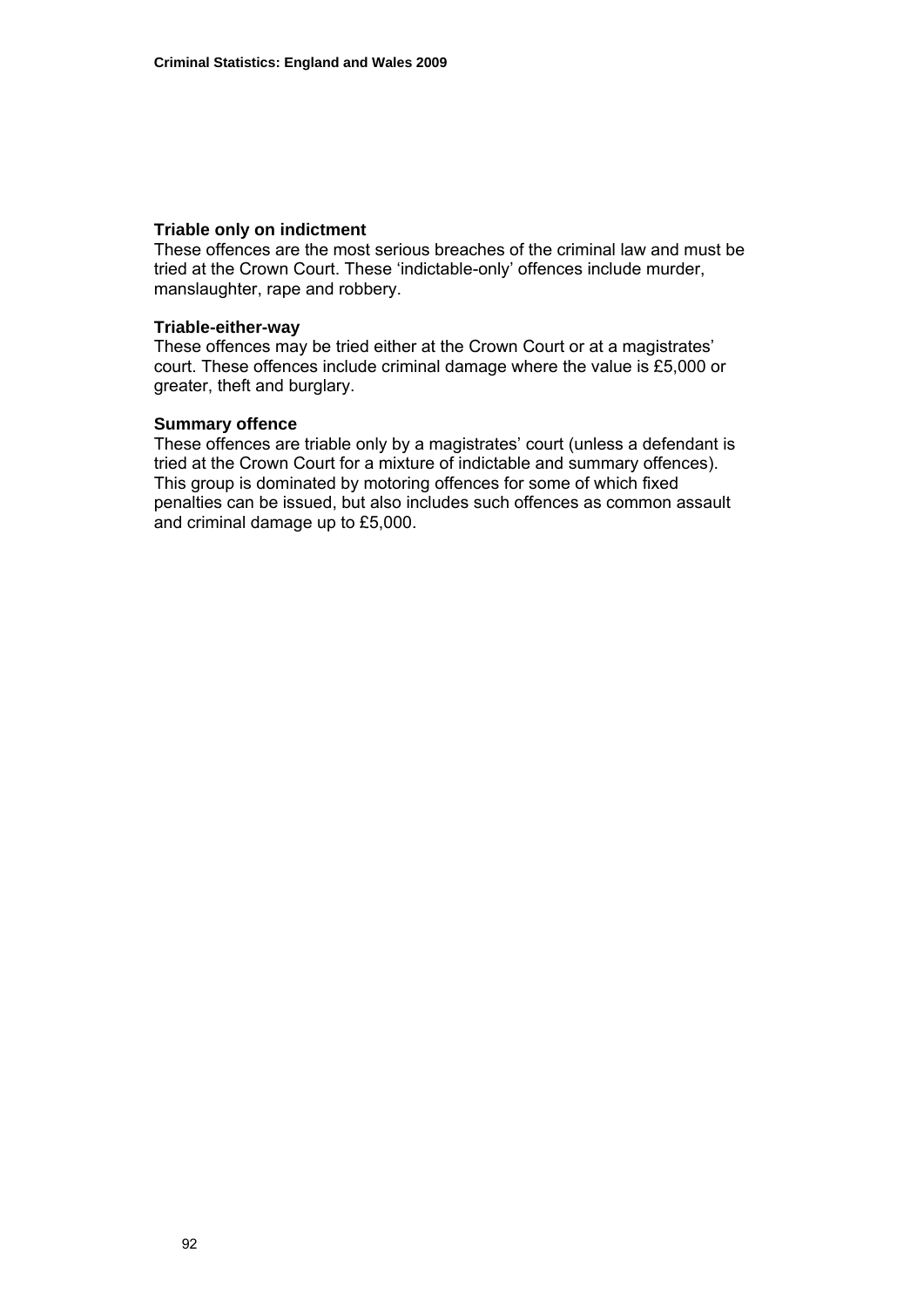# **List of figures and tables in the publication**

# **Chapter 1 - Summary**

- Figure 1.1 Flows through the Criminal Justice System, 2009
- Figure 1.1a Flows through the Criminal Justice System, 2009 (Notifiable Offe
- Figure 1.2 Recorded crime, persons proceeded against and 'known' offende 1950 - 2009
- Figure 1.3 Total number of out of court disposals 1999 to 2009
- Figure 1.4 Defendants proceeded against at magistrates' courts by type of offence and result, 2005 - 2009
- Figure 1.5 Defendants proceeded against at magistrates' courts by type of offence and result, 1999 - 2009
- Figure 1.6 Distribution of notifiable offences brought to justice, 2000 to 2010
- Table 1.1 Summary of criminal justice statistics, 1955, 1965, 1975, 1985, 1 and 2005 - 2009
- Table 1.2 Offenders given a Penalty Notice for Disorder, Cautioned, Proser Convicted and Sentence Outcomes, by offence group, 2008 - 20
- Table 1.3 Offenders sentenced for all offences by sentence type and court, - 2009

# **Chapter 2 - Penalty Notices for Disorder**

- Figure 2.1 Penalty Notices for Disorder issued, 2005 2009
- Figure 2.2 Distribution of Penalty Notices for Disorder, 2005 and 2009
- Table 2A Number of Penalty Notices for Disorder issued to males and fem by offence, 2005 - 2009
- Table 2B Penalty Notices for Disorder by ethnicity, 2005 2009
- Table 2.1 Number of Penalty Notices for Disorder issued to offenders aged and above by offence, 2005 – 2009
- Table 2.2 Number of Penalty Notices for Disorder issued to offenders aged and above by gender and by offence, 2009
- Table 2.3 Number of Penalty Notices for Disorder issued to offenders aged and above, by police force area, all offences, 2005 – 2009
- Table 2.4 Number of Penalty Notices for Disorder issued to offenders aged and over, by age group and year, 2005 – 2009
- Table 2.5 Number of Penalty Notices for Disorder issued to offenders age over by ethnicity, 2009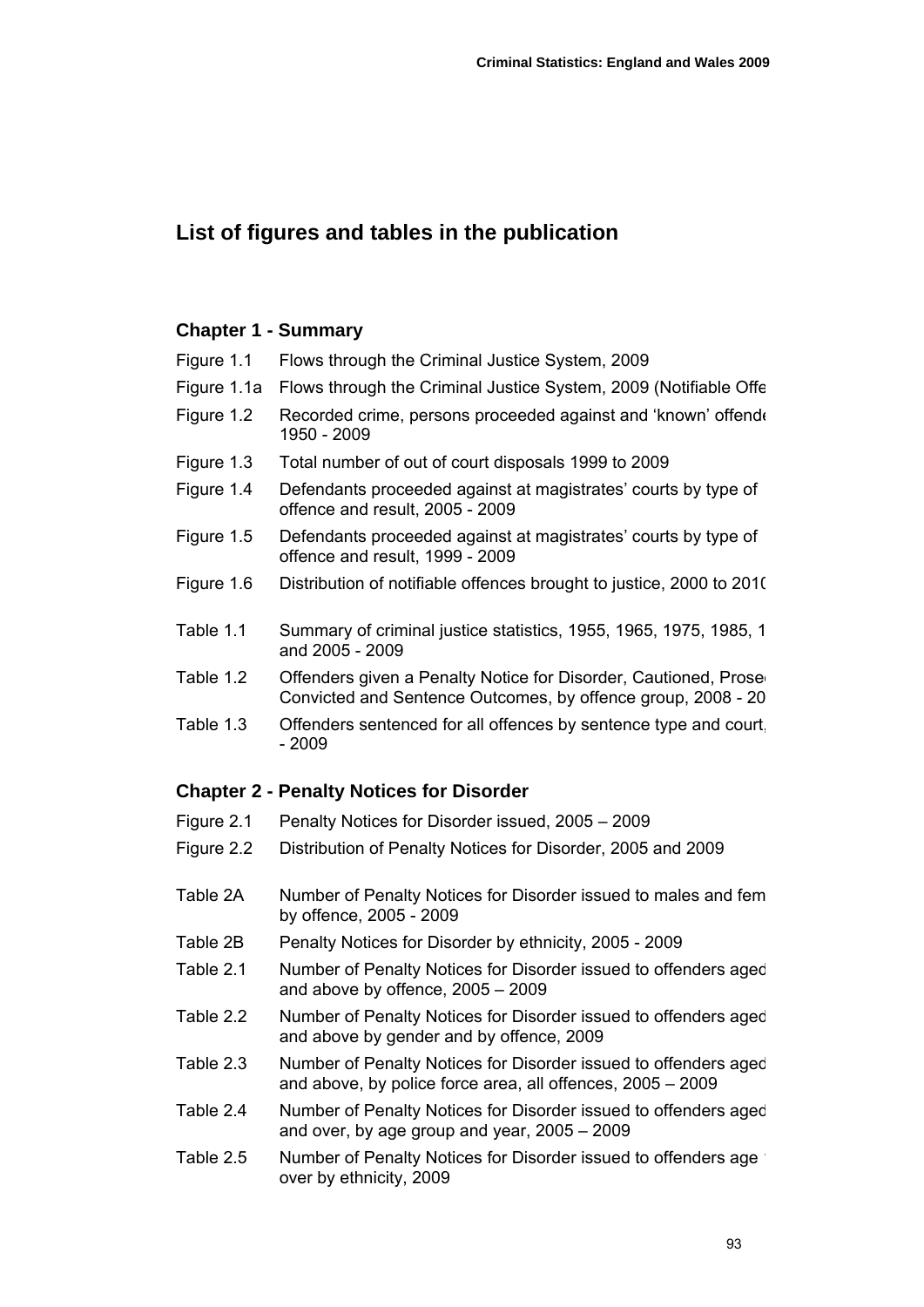# **Chapter 3 - Offenders cautioned**

- Figure 3.1 Offenders cautioned by offence type, 1999 2009
- Figure 3.2 Percentage change in offenders cautioned by offence group, 200 2009
- Figure 3.3 Juveniles given reprimands and warnings by offence type, 1999 2009
- Figure 3.4 Persons cautioned for indictable offences per 100,000 population age group, 2009
- Figure 3.5 Persons cautioned as a proportion of the total number of persons found guilty or cautioned by offence group, 2008 and 2009
- Figure 3.6 Persons cautioned for indictable offences as a percentage of per found guilty or cautioned for indictable offences by age group, 19 2009
- Table 3A Offenders cautioned by offence type and offence group, 1999 2
- Table 3B Proportion of persons cautioned by sex, offence type and offence group, 2009
- Table 3C Persons cautioned for all offences by ethnicity, 1999-2009
- Table 3.1 Offenders cautioned by sex, offence type and offence group, 199 2009
- Table 3.2 Offenders cautioned by sex and age group, offence type and offe group, 2009
- Table 3.3 Offenders cautioned by sex, age group and offence type, 1999 –
- Table 3.4 Number and proportion of juveniles given reprimands and warning age group and offence type, 2005 - 2009
- Table 3.5 Persons cautioned for all offences by ethnicity, 1999 2009
- Table 3.6 Persons cautioned by ethnicity, offence type and offence group,
- Table 3.7 Cautioning rate by offence type and offence group, 1999 2009
- Table 3.8 Persons cautioned for indictable (excluding motoring) offences a percentage of persons found guilty or cautioned by police force a sex and age group, 2009
- Table 3.9 Persons cautioned for summary (excluding motoring) offences as percentage of persons found guilty or cautioned by police force a sex and age group, 2009

# **Chapter 4 - Remands**

- Table 4.1 Defendants directed to appear at magistrates' courts by type of o and how directed to appear, 1999 – 2009 (e)
- Table 4.2 Defendants directed to appear at magistrates' courts by type of offence, how directed to appear and outcome, 2009 (e)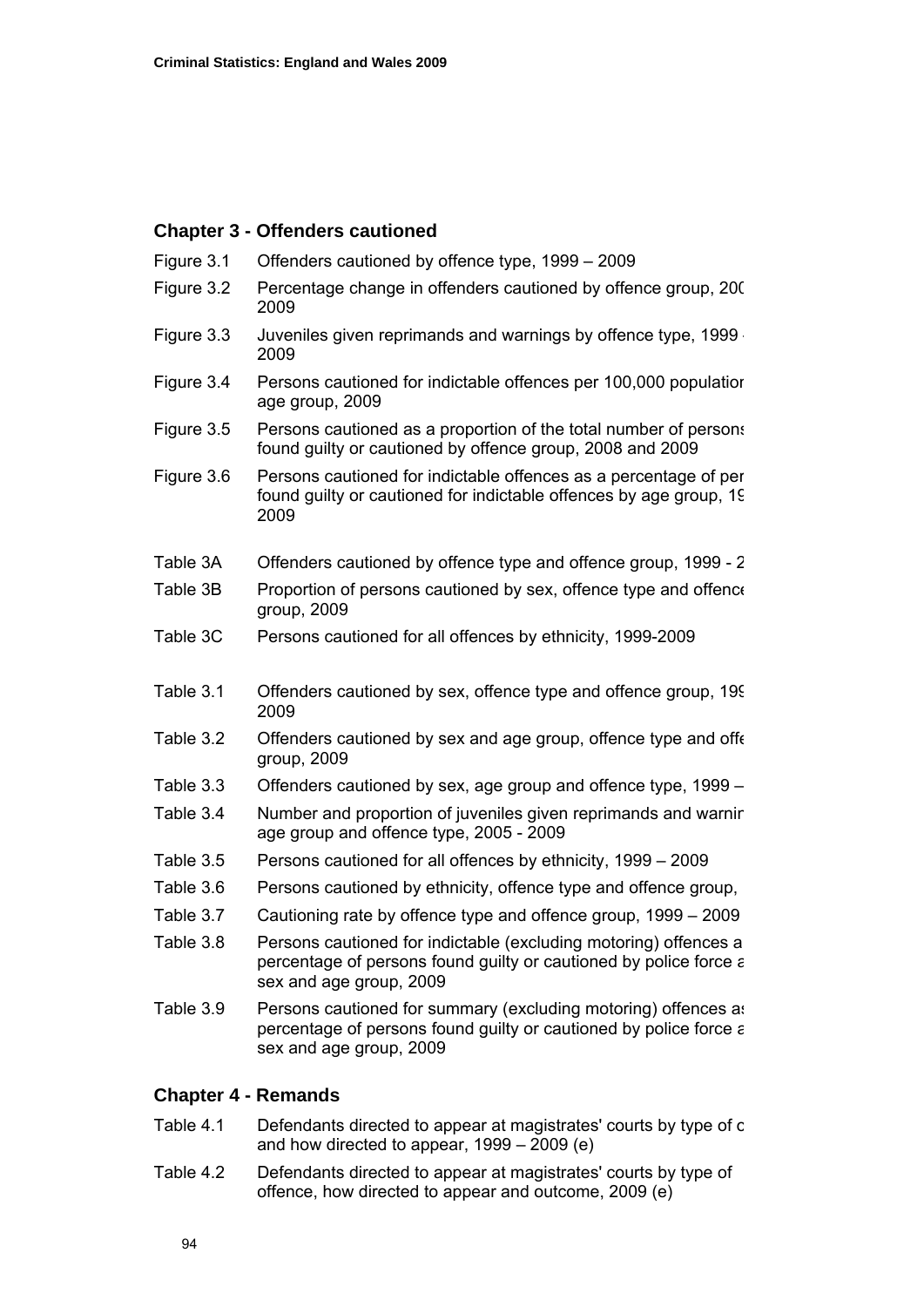- Table 4.3 Defendants proceeded against at magistrates' courts who were remanded by magistrates, by type of offence and type of remand  $-2009$  (e)
- Table 4.4 Defendants tried at the Crown Court who were remanded by type offence and type of remand, 2005 – 2009 (e)
- Table 4.5 Defendants directed to appear at magistrates' courts(1) who were arrested and charged and held in custody by the police, by type  $($ offence, 1999 – 2009 (e)
- Table 4.6 Defendants proceeded against at magistrates' courts by type of c remand and outcome of proceedings, 2009 (e)
- Table 4.7 Defendants committed for trial and committals in custody by offere group, 1999 – 2009 (e)
- Table 4.8 Defendants appearing at the Crown Court by type of remand bef trial or sentence, plea and outcome of proceedings, 2009 (e)
- Table 4.9 Defendants proceeded against by type of remand and final outcom magistrates' courts and tried at the Crown Court, 2009 (e)
- Table 4.10 Defendants remanded on bail at magistrates' courts or the Crown Court: proportion who failed to appear by type of offence, 2009 (e
- Table 4.11 Defendants remanded into custody throughout the entire period a Crown Court: by type of offence, 2009 (e)
- Table 4.12a Defendants tried at the Crown Court by ethnicity, remand status offence group, 2009 (e)
- Table 4.12b Proportion of defendants tried at the Crown Court by ethnicity, re status and offence group, 2009 (e)
- Table 4.13a Defendants tried at the Crown Court by ethnicity, remand status final outcome, 2009 (e)
- Table 4.13b Proportion of defendants tried at the Crown Court by ethnicity, re status and final outcome, 2009 (e)

#### **Chapter 5 - Court Proceedings**

- Figure 5.1 Defendants proceeded against at magistrates' courts by type of offence, 2005 - 2009
- Figure 5.2 Defendants committed at magistrates' courts to the Crown Court sentence or trial for all offences, 2005 - 2009
- Figure 5.3 Percentage of defendants aged 18 and over proceeded against  $\epsilon$ magistrates' courts who were committed for trial, by offence grou 2007 - 2009
- Table 5A Average waiting times in the Crown Court for cases committed for by remand status, 2005 - 2009
- Table 5B Defendants proceeded against at magistrates' courts by type of offence, 1999 - 2009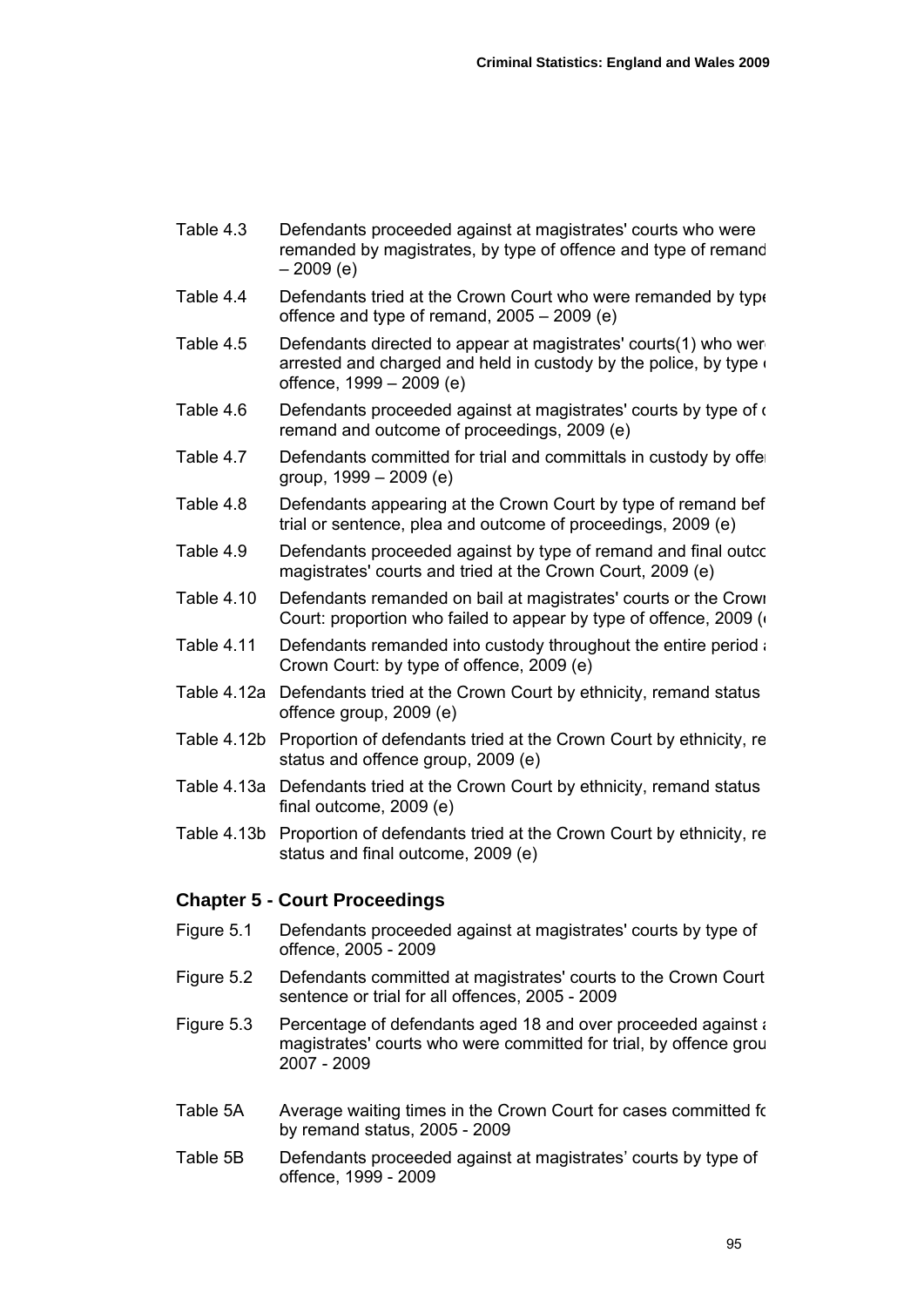| Table 5C          | Number of defendants proceeded against, number convicted and<br>conviction ratio for defendants tried at magistrates' courts, by off<br>group, 2005 - 2009                                                                                                         |
|-------------------|--------------------------------------------------------------------------------------------------------------------------------------------------------------------------------------------------------------------------------------------------------------------|
| Table 5D          | Persons aged 18 and over proceeded against and committed for<br>at the Crown Court for indictable (including triable-either-way)<br>offences, by offence group, 2005 - 2009                                                                                        |
| Table 5E          | Number of defendants tried, number convicted and the conviction<br>for defendants tried at the Crown Court, by offence group, 2005 -                                                                                                                               |
| Table 5.1         | Defendants proceeded against at magistrates' courts by type of<br>offence, adjusted for shortfalls in data, 1999 - 2009                                                                                                                                            |
| Table 5.2         | Average waiting times in the Crown Court for cases committed for<br>by remand status, 2005 to 2009                                                                                                                                                                 |
| Table 5.3         | Appeals against magistrates' court convictions or sentences, 200<br>2009                                                                                                                                                                                           |
| Table 5.4         | Appeals against Crown Court convictions or sentences, 2005 - 2                                                                                                                                                                                                     |
| Table 5.5         | Defendants proceeded against at magistrates' courts by type of<br>offence, 1999 - 2009                                                                                                                                                                             |
| Table 5.6         | Cases completed by the Crown Prosecution Service at magistrat<br>courts by type of disposal and case result, 2005 - 2009                                                                                                                                           |
| Table 5.7         | Defendants proceeded against at magistrates' courts by type of<br>offence and result, 2005 - 2009                                                                                                                                                                  |
| Table 5.8         | Number of defendants proceeded against, number convicted and<br>conviction ratio for defendants tried at magistrates' courts, by offer<br>group, 2005 - 2009                                                                                                       |
| Table 5.9         | Defendants proceeded against at magistrates' courts - average t<br>for criminal cases by offence type and stage of proceedings,<br>percentage dealt with on first appearance, average number of tin<br>case listed and average length of adjournments, 2005 - 2009 |
| <b>Table 5.10</b> | Persons aged 18 and over proceeded against and committed for<br>at the Crown Court for indictable (including triable-either-way) off<br>by offence group and sex, 2005 - 2009                                                                                      |
| <b>Table 5.11</b> | Persons aged 18 and over proceeded against and committed for<br>at the Crown Court for triable-either-way offences by offence gro<br>and sex, 2005 - 2009                                                                                                          |
| Table 5.12        | Persons aged 18 and over proceeded against and committed for<br>at the Crown Court for Indictable offences by offence group and :<br>2005 - 2009                                                                                                                   |
| Table 5.13        | Defendants appearing at the Crown Court for trial or for sentence<br>summary conviction by age, reason for appearance and year of<br>sentence or of conclusion of trial, 1999 - 2009                                                                               |
| Table 5.14        | Number of defendants tried, number convicted and the conviction<br>for defendants tried at the Crown Court, by offence group, 2005 -                                                                                                                               |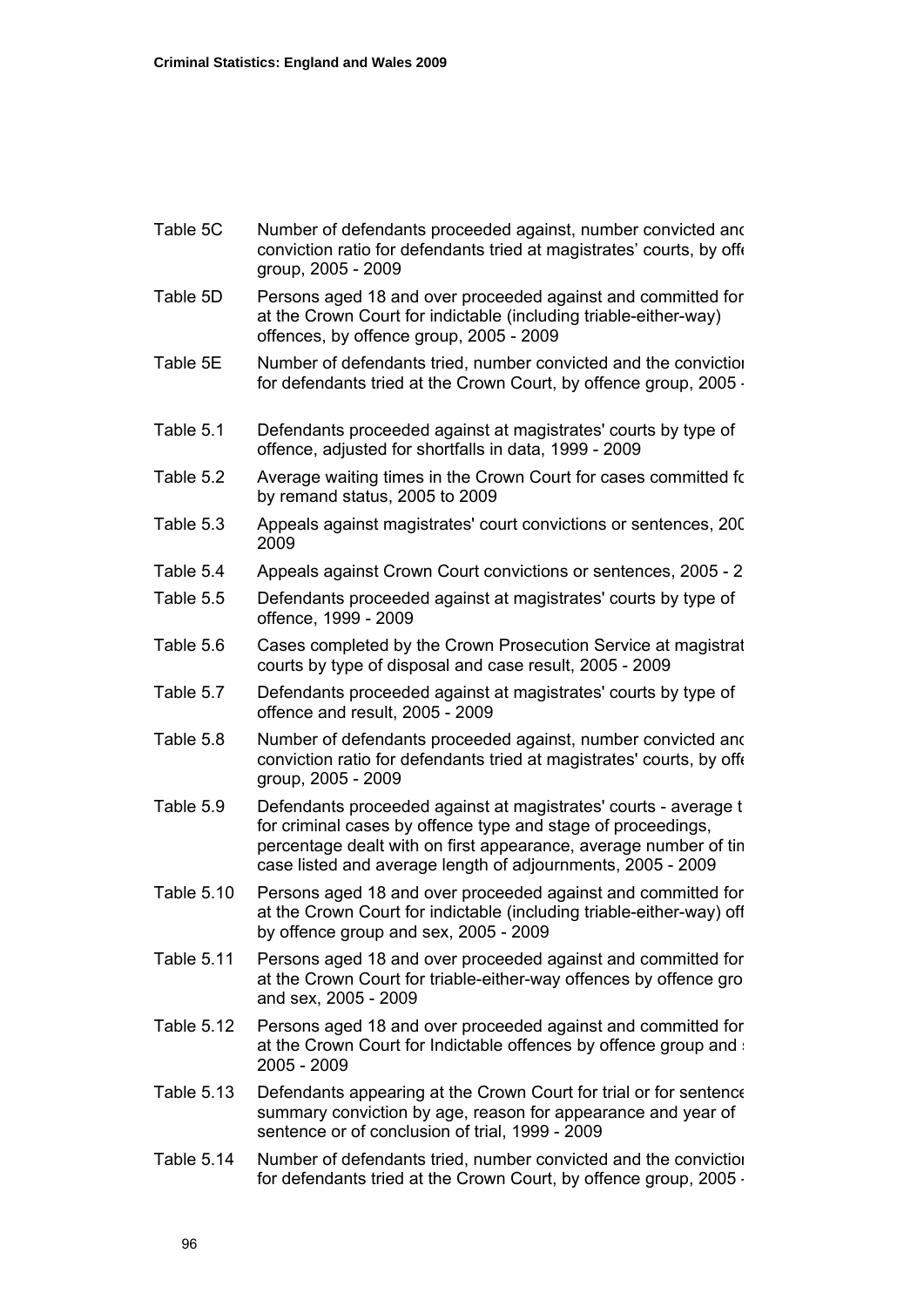- Table 5.15 Proportion pleading guilty and conviction ratio following a not gui plea for defendants tried at the Crown Court, by offence group, 2 2009
- Table 5.16 Proportion pleading guilty and conviction ratio following a not gui plea for persons tried at the Crown Court, for violent offences, 20

## **Chapter 6 - Offenders found guilty**

- Figure 6.1 Offenders found guilty by offence type, 1999 2009
- Figure 6.2 Percentage change in offenders found quilty by offence type, 200 2009
- Figure 6.3 Juveniles found guilty by offence type, 1999 2009
- Figure 6.4 Persons found guilty for indictable offences per 100,000 populati sex and age group, 2009
- Figure 6.5 Conviction ratio by offence type, 1999 and 2009
- Figure 6.6 Number of juveniles found guilty by offence type, 1998 2008
- Figure 6.7 Persons found guilty for indictable offences per 100,000 populati age group, 2008
- Table 6A Offenders found guilty at all courts by offence type and offence g 1999 - 2009
- Table 6B Number and proportion of males found quilty at all courts by sex. offence type and offence group, 2009
- Table 6C Persons found guilty at all courts of indictable offences by ethnici 1999 - 2009
- Table 6D Conviction ratio by offence type and offence group, 1999 2009
- Table 6.1 Offenders found guilty at all courts by sex, offence type and offen group, 1999 – 2009
- Table 6.2 Offenders found guilty by sex, age group, offence type and offen group, 2009
- Table 6.3 Persons found guilty at the Crown Court by ethnicity, offence typ offence group, 2009
- Table 6.4 Persons found guilty at all courts of indictable offences, by offenc group and ethnicity, 2009
- Table 6.5 Conviction ratio by offence type and offence group, 1999 2009

### **Chapter 7 - Offences Brought to Justice**

- Figure 7.1 Notifiable offences brought to justice by outcome, 1999/2000 to 2009/10
- Figure 7.2 Cautions by offence group, 1999 and 2009
- Figure 7.3 Distribution of convictions by offence group, 1999 and 2009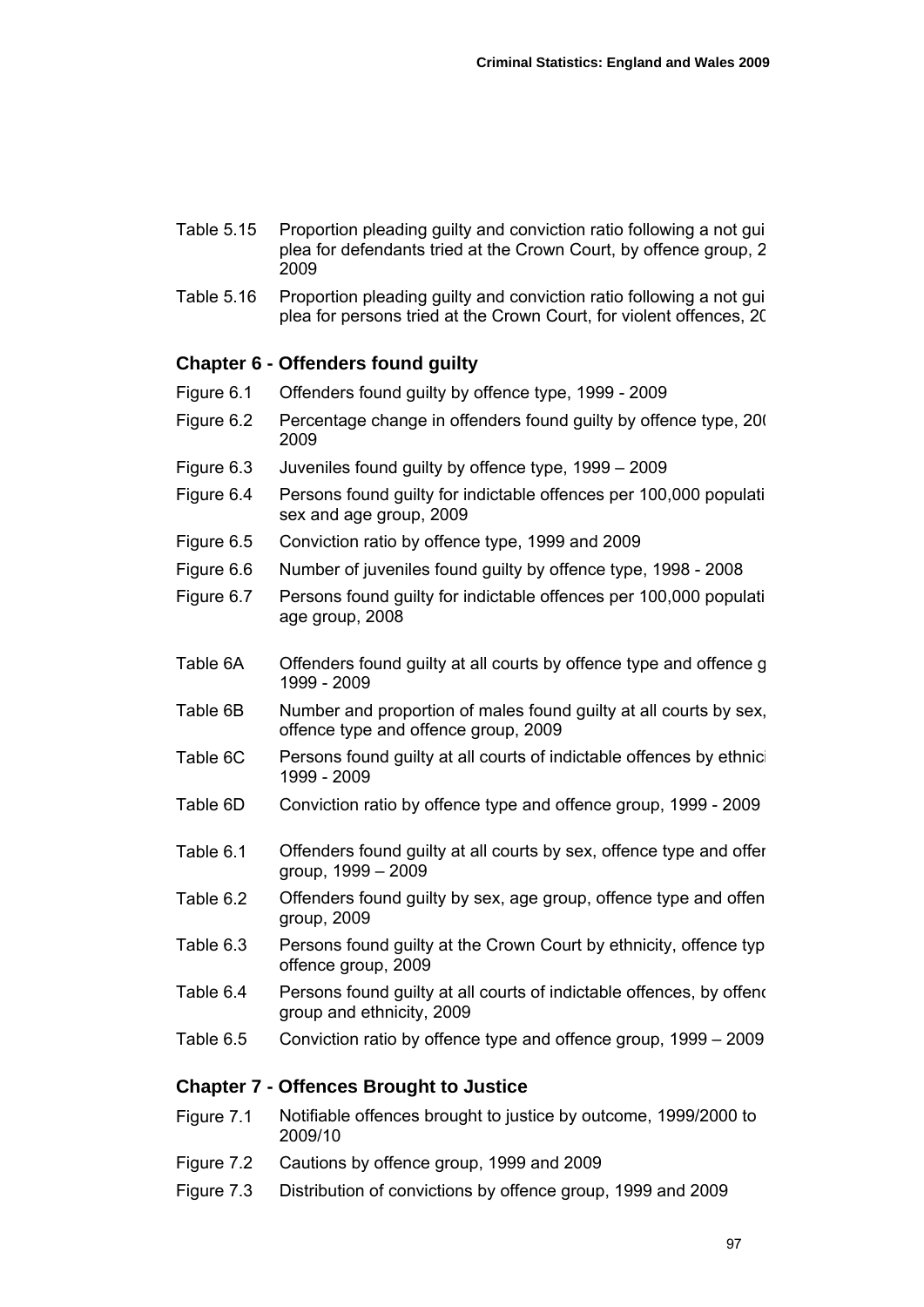| Table 7A |  | Number of offences per convicted offender, 2009 |
|----------|--|-------------------------------------------------|
|----------|--|-------------------------------------------------|

- Table 7B Offences brought to justice over a 12 month period by outcome a numbers of recorded crimes, 1998/99 – 2009/10
- Table 7C Offences brought to justice by offence type, 1998/99 2009/10
- Table 7D Cautions administered by offence group, 1999 2009
- Table 7.1 Offences brought to justice over a 12 month period by outcome  $\varepsilon$ numbers of recorded crimes, 1998/99 - 2009/10
- Table 7.2 Offences brought to justice by offence type, 1998/99 2009/10
- Table 7.3 Offences brought to justice by criminal justice areas, 2001/02 2009/10
- Table 7.4 Cautions administered by offence group 1999-2009
- Table 7.5 Convictions by offence group 1999-2009

# **Chapter 8 - Motoring offences dealt with by the courts**

- Table 8A Proceedings at magistrates' courts for offences relating to motor vehicles by type of offence, 1999 to 2009
- Table 8B Findings of guilt at all courts by type of offence, 1999 2009
- Table 8C Driving licence disqualifications and endorsements given by the c by type of offence, 1999 - 2009
- Table 8.1 Proceedings at magistrates' courts for offences relating to motor vehicles by type of offence, 1999 to 2009
- Table 8.2 Defendants proceeded against at magistrates' courts for summar motoring offences, 1999 – 2009
- Table 8.3 Findings of guilt at all courts by type of offence, 1999 2009
- Table 8.4 Findings of guilt at all courts by type of offence, age and sex of offender, 2005 – 2009
- Table 8.5 Sentences and orders imposed by magistrates' courts and the C Court for offences relating to motor vehicles, 1999 – 2009
- Table 8.6 Average fines  $(E)$  at magistrates' courts for certain motoring offer and average fines, revalued to 1999 prices (shown in brackets), – 2009
- Table 8.7 Sentences of immediate custody at all courts and as a percentag all findings of guilt, 1999 - 2009
- Table 8.8 Driving licence disqualifications and endorsements given by the c by type of offence, 1999 – 2009
- Table 8.9 Driving licence disqualifications: disqualifications of over one yea as a percentage of all disqualifications, by type of offence, 1999 -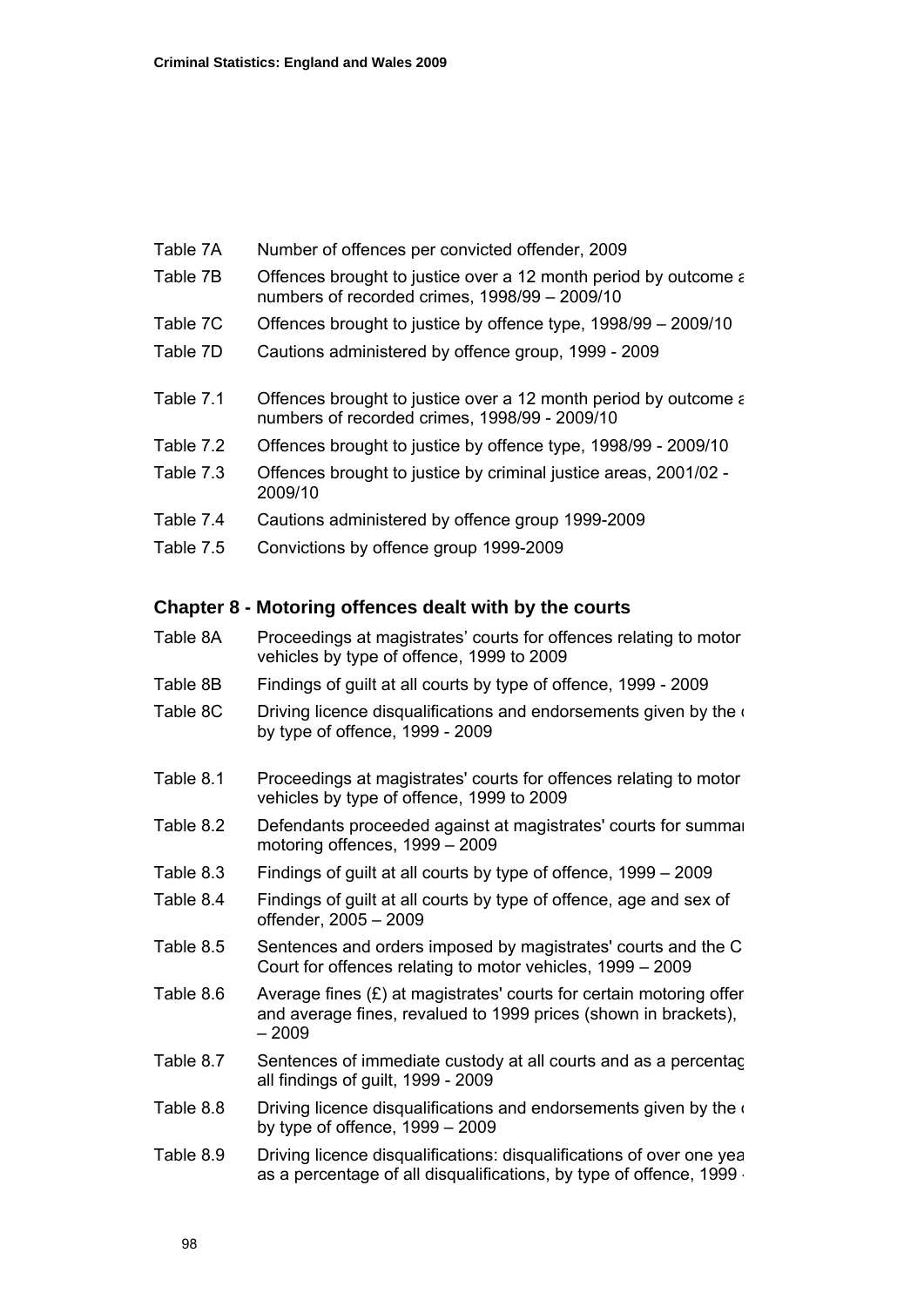- Table 8.10 Proceedings at magistrates' courts for motoring offences by polic force area, 1999 – 2009
- Table 8.11 Total findings of guilt at all courts for motoring offences by police area, 1999 - 2009

## **Annex A - Additional tables**

- Table 1 Offenders found quilty or cautioned by offence type, sex and age of 2007 - 2009
- Table 2 Offenders found quilty at all courts or cautioned by sex, offence ty offence group, 1999 - 2009
- Table 3 Offenders found guilty at all courts or cautioned by sex, age group offence type and offence group, 2009
- Table 4 Offenders found guilty at all courts or cautioned for offences of vio against the person by offence, 1999 - 2009
- Table 5 Offenders found guilty at all courts or cautioned for indictable sexu offences by offence, 1999 - 2009
- Table 6 Offenders found guilty at all courts or cautioned for offences of bur and robbery by offence, 1999 - 2009
- Table 7 Offenders found guilty at all courts or cautioned for offences of the handling stolen goods by offence, 1999 - 2009
- Table 8 Offenders found guilty at all courts or cautioned for offences of frau forgery by offence, 1999 - 2009
- Table 9 Offenders found quilty at all courts or cautioned for offences of crin damage by offence, 1999 - 2009
- Table 10 Offenders found guilty at all courts or cautioned for indictable drug offences, 1999 - 2009
- Table 11 Offenders found guilty at all courts or cautioned for other indictable offences (excluding motoring offences) by offence, 1999 - 2009
- Table12 Offenders found guilty at all courts for motoring offences by offenc 1999 - 2009
- Table 13 Offenders found guilty at all courts or cautioned for selected summ offences (excluding motoring offences) by offence, 1999 - 2009
- Table 14 Persons found guilty at all courts or cautioned for indictable offenc and number per 100,000 population in the age group by sex and a 1999 - 2009
- Table 15 Persons found guilty at all courts or cautioned for indictable offenc and number per 100,000 population in age group, by sex and age, - 2009
- Table 16 Persons found guilty or cautioned for indictable offences by police area, per 100,000 population in the age group by sex and age gro 2009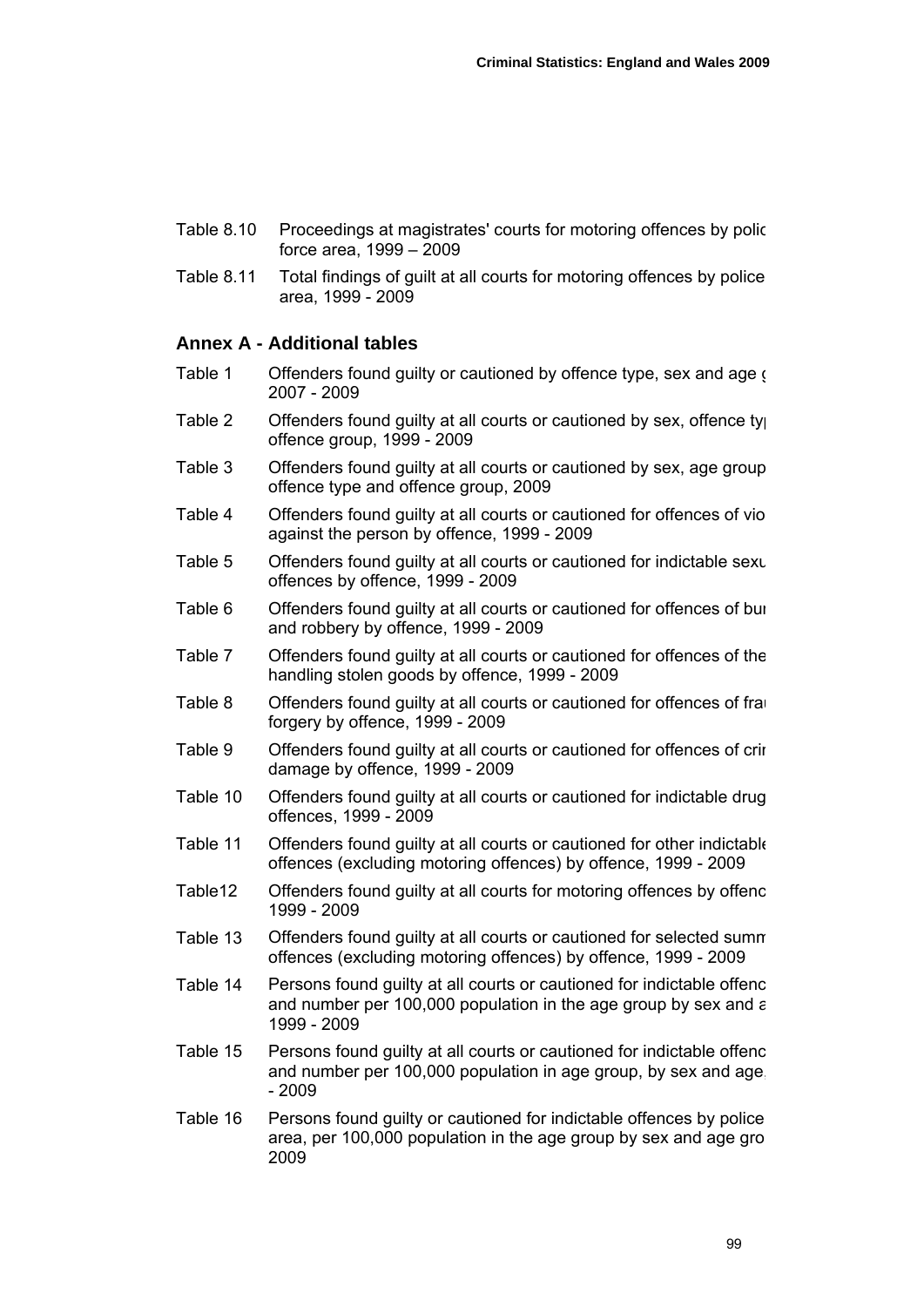# **Appendix 1 – Procedures within the Criminal Justice System and legislation affecting the statistics**

## **Introduction**

1. The text of this appendix is based on extracts from the October 2000 publication, "A Guide to the Criminal Justice System in England and Wales" by Becca Chapman and Stephen Niven (1). The procedures and sentences described relate mainly to the period from the implementation of the Criminal Justice Act 1991 on 1 October 1992 to the end of 2007. No account is taken of changes introduced in 2009 by means of legislation, circulars etc.

## **Detection and charging**

2. Following the detection of an alleged offender for a crime, the options open to the police are:

**No further action** - The police may decide to take no action because they consider there is insufficient evidence to prosecute or that an informal warning may be sufficient. This will include cases where the suspects are children under ten years and are below the age of criminal responsibility  $(2)$ .

**Cautioning** - A caution can be given when there is sufficient evidence for a conviction and it is not considered to be in the public interest to institute criminal proceedings. Additionally, the offender must admit guilt and consent to a caution in order for one to be given. A formal caution may be given by, or on the instructions of, a senior police officer. Cautions have traditionally been most used for first time offenders.

**Reprimands and warnings** - These were piloted under the Crime and Disorder Act 1998 in selected areas between September 1998 and May 2000 and implemented nationally from 1 June 2000. They replace the system of cautioning for young offenders aged under 18. Reprimands can be given to first-time offenders for minor offences. Any further offending results in either a warning or a charge. The warning triggers immediate referral to a local youth offending team which will assess the young person and, unless they consider it inappropriate, prepare a rehabilitation programme (or 'change' programme, as it is now known) designed to tackle the reasons for the young person's offending behaviour and to prevent any future offending. This assessment will usually involve contacting the victim to assess whether victim/offender mediation or some form of reparation to the victim or community is appropriate.

**Penalty notices for disorder (PND)** - These were piloted in four police force areas commencing August 2002 and introduced nationally from April 2004 under the Criminal Justice and Police Act 2001. They were introduced as part of the government's strategy to tackle low-level, anti-social and nuisance offending. The police may issue a PND for one of twenty five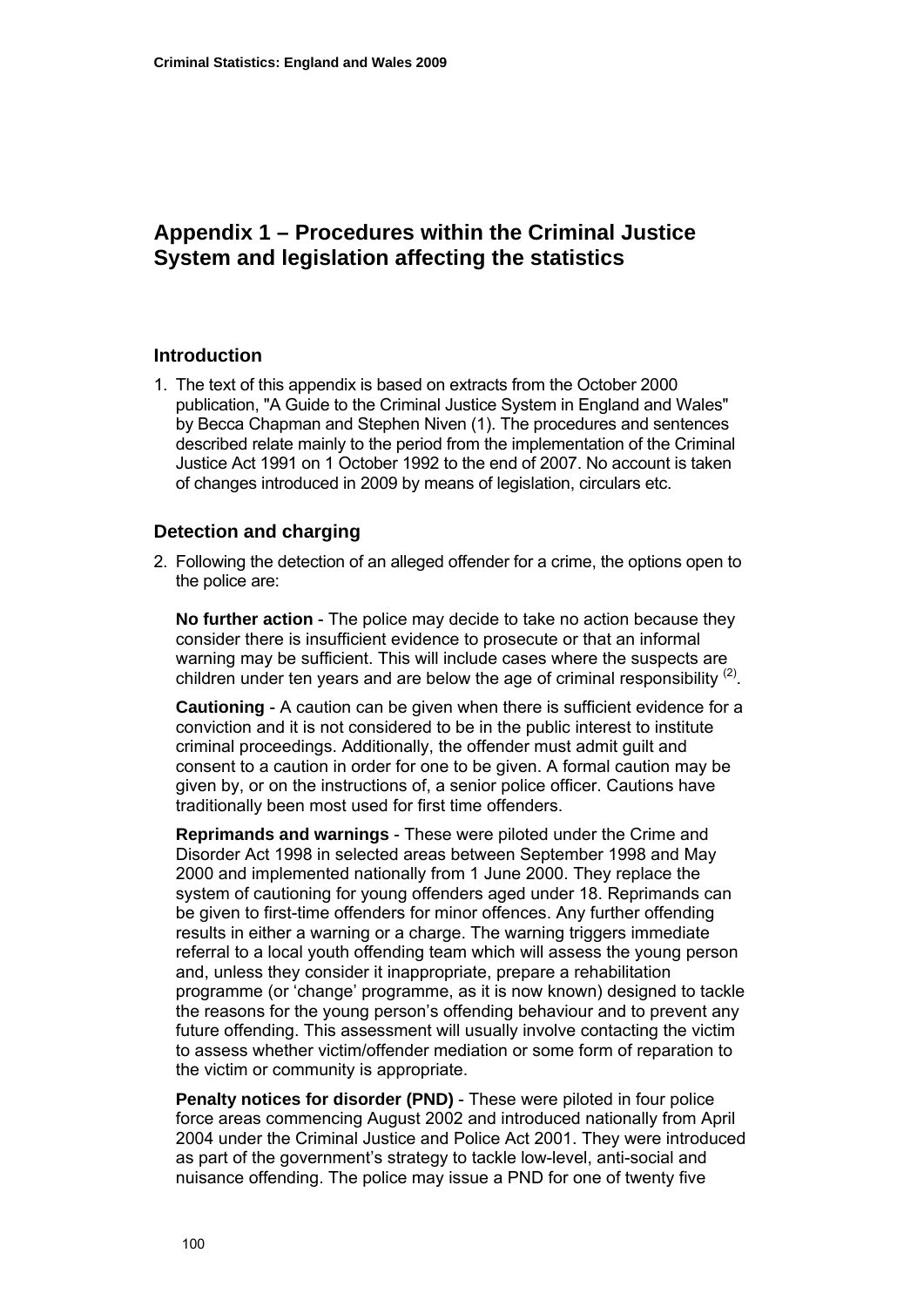offences including three notifiable offences. See [Appendix 2](#page-109-0) for more details.

**Fixed penalties** - The police may issue a fixed penalty notice for a wide range of motoring offences. Unpaid notices are registered as a fine by magistrates' courts without any court appearance being necessary. The court will then pursue payment of the amount.

**Charging** - The Criminal Justice Act 2003, required that the decision to charge a person in all but the most minor or routine offences is now undertaken by the Crown Prosecution Service (CPS). The police remain responsible for responding to allegations that a person has committed a crime, deciding whether an investigation is required and conducting it. The police may then decide to take no further action (above) or refer the case to the Crown Prosecution Service for early advice or a charging decision under the Charging Scheme. Under the charging arrangements, the Director of Public Prosecutions' Guidance requires that charging decisions are made by Crown Prosecutors in accordance with the Code for Crown Prosecutors following a review of the evidence cases save for those where an offender is to be detained in custody before appearing in court and where the appropriate evidence in the case is not readily available for examination and review. In such cases the threshold test as outlined by the Director of Public Prosecutions in an addendum to the Code for Crown Prosecutors, will be applied. These arrangements allow for strong cases to built from the start and cases where there is not enough evidence to bring a prosecution are weeded out as quickly as possible.

Once an accused person is charged, the law requires that they are brought before a magistrates' court as soon as possible. There are three main methods of ensuring the defendant attends court. The first is that they have been held in custody by the police to appear as soon as practicable. Secondly, they may have been released on bail to attend court. Finally, a person may be summoned to appear in court. Generally, an arrest warrant may only be issued where (a) the offence is triable only on indictment (see below), or is punishable with imprisonment or (b) the address of the accused is not sufficiently established for a summons to be served.

No branch of the government or the judiciary can direct a police officer or the CPS to bring criminal proceedings (or not to do so) in a particular case(3) – this includes Ministers of the Crown. The CPS will continue to review cases after a Charging Decision has been made and throughout the court process in accordance with the Code for Crown Prosecutors. If as part of this on-going review, the CPS considers there is no longer sufficient evidence for a realistic prospect of conviction or that prosecution is no longer in the public interest, it may discontinue the proceedings at any time before the start of the trial or committal(4).

In most situations, any person or group of people may bring a private prosecution and commence criminal proceedings. These often occur when the CPS has decided not to prosecute. If the prosecution fails, those bringing the case may be ordered to pay costs by the court, and even if the case succeeds, the costs of bringing the prosecution are not met by public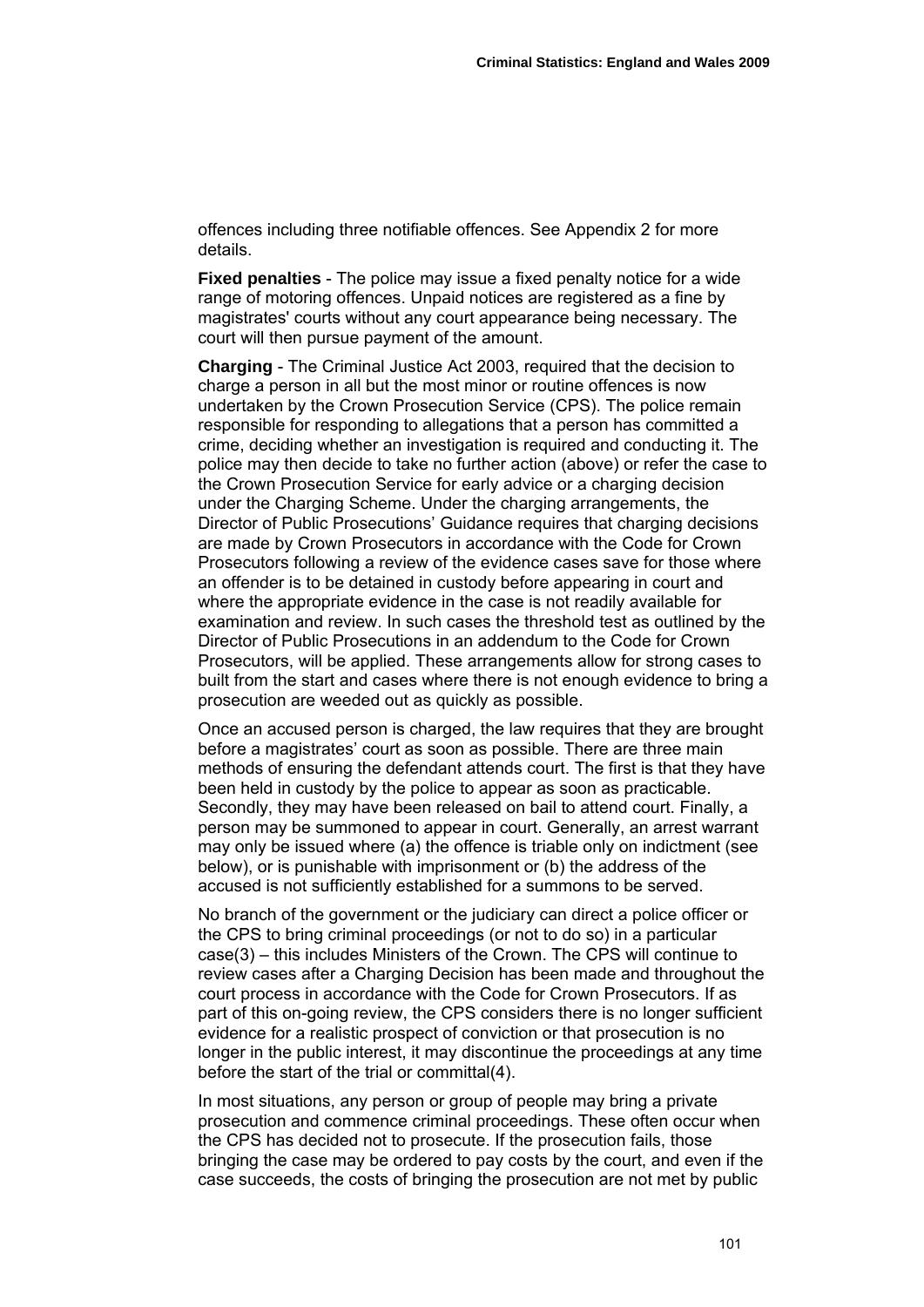funds. In certain circumstances, the CPS can take over a private prosecution either to continue or discontinue the proceedings.

As well as the CPS, other bodies also bring prosecutions. The main organisations that do this are:

- HM Revenue and Customs;
- The TV Licensing Records Office;
- The Serious Fraud Office:
- The Department for Business, Enterprise and Regulatory Reform (formerly the DTI);
- The Driver and Vehicle Licensing Agency (DVLA):
- The Department of Work and Pensions;
- The Health and Safety Executive;
- Local Authorities;
- The National Society for the Prevention of Cruelty to Children;
- The Royal Society for the Prevention of Cruelty to Animals;

#### **Remands**

- 3. When adjourning a hearing, or committing a defendant to the Crown Court for trial or sentence, a magistrates' court may remand the defendant either in custody or on bail. There is a statutory right to bail, but this may be denied in specific circumstances: namely where the court has substantial grounds for believing that if a defendant were remanded on bail, he or she would fail to surrender to custody, commit an offence while on bail, interfere with witnesses, or otherwise obstruct the course of justice(5). The prosecution may, in certain circumstances, appeal to a Crown Court Judge against the decision by a magistrates' court to grant bail(6). The appeal must be made within 48 hours. Bail may also be denied for the protection of the defendant. Where the defendant appears before the court accused or convicted of an offence allegedly committed on bail, the court need not grant bail. If a person who is summonsed or released on bail fails to appear without good reason, they are said to have absconded and the court may issue a warrant for arrest. In addition to the general grounds for refusing bail, special conditions apply for young people under the age of 17 remanded in custody.
- 4. Those charged with, or convicted of, homicide or rape where the defendant has a previous conviction for any of those offences should only be granted bail if there are exceptional circumstances which justify it(7). A magistrates' court has the power to remand a defendant in custody for up to eight days in the first instance but thereafter may remand him/her for up to 28 days, provided that the defendant is present in court and has previously been remanded in custody for the same offence(8).
- 5. Young people under 17 who are charged and not released on bail will usually be remanded to local authority accommodation. Conditions such as a curfew can be imposed on the child and the authority. Also since June 1999, courts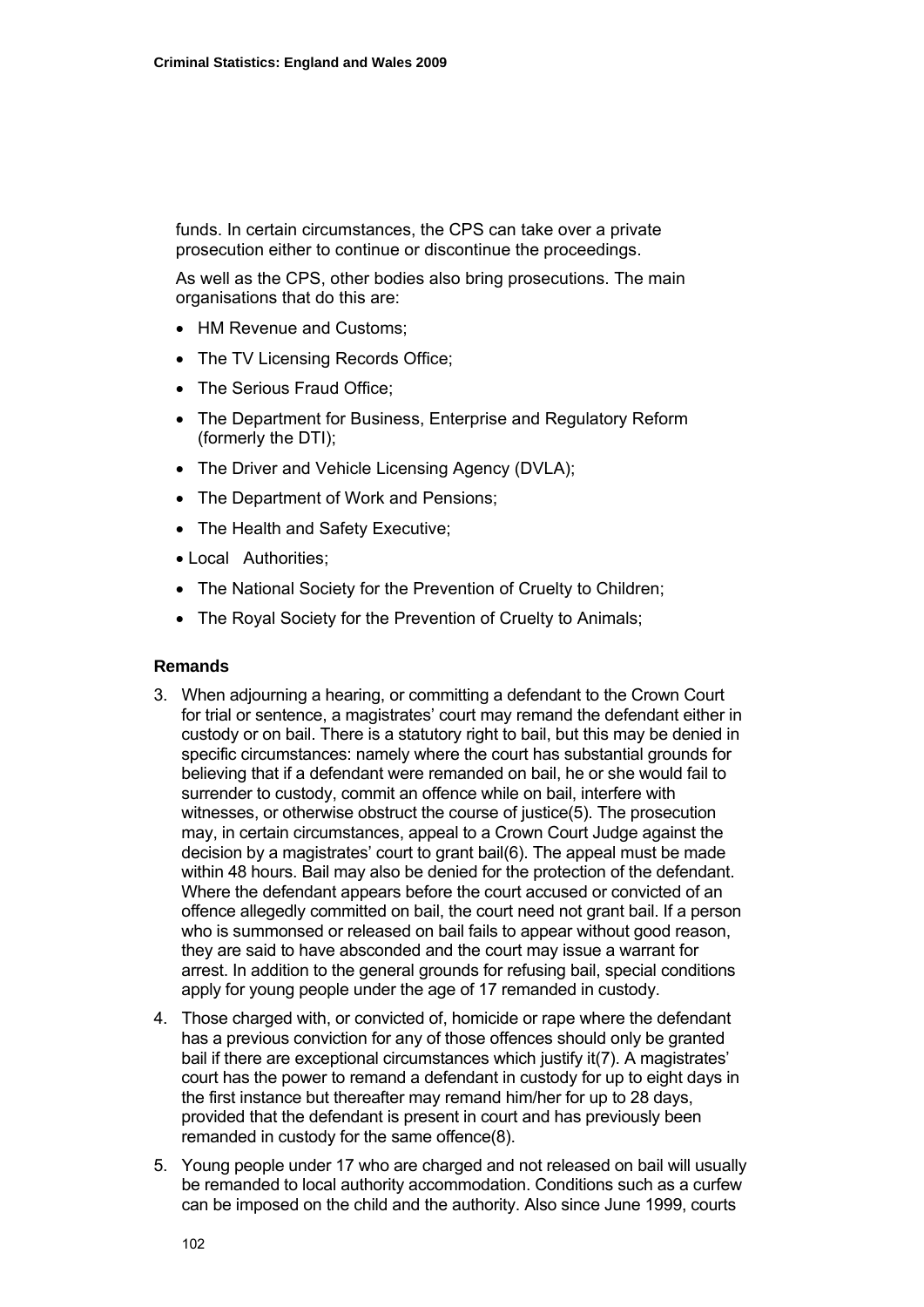have had the power under the Crime and Disorder Act 1998 to order a secure remand direct to local authority accommodation. This is available for females aged 12 to 16 and males aged 12 to 14 where the child is charged with or convicted of a violent or sexual offence, or an offence where an adult could be sentenced to 14 years or more imprisonment. It is also available for the same age groups if there is a recent history of absconding while remanded to local authority accommodation and if the young person is charged or convicted of an imprisonable offence committed while remanded. Additionally, the court must be of the opinion that only a remand to secure accommodation would be adequate to protect the public. In the case of boys aged 15 and 16, secure remands (ordered under the same conditions as above) will generally be to prison service accommodation. In exceptional cases where the boy is deemed vulnerable, the remand may be made to secure local authority accommodation (9).

#### **Categories of offences**

6. Criminal offences are split into three categories as follows:

#### **i) Triable only on indictment**

These offences are the most serious breaches of the criminal law and must be tried at the Crown Court. These 'indictable-only' offences include murder, manslaughter, rape and robbery.

#### **ii) Triable-either-way**

These offences may be tried either at the Crown Court or at a magistrates' court. These offences include criminal damage where the value is £5,000 or greater, theft and burglary.

#### **iii) Summary**

These offences are triable only by a magistrates' court. This group is dominated by motoring offences for some of which fixed penalties can be issued, but also includes such offences as common assault and criminal damage up to £5,000.

#### **Proceedings at Magistrates' Courts**

- 7. From 15 January 2001, committal proceedings for indictable–only offences were abolished and new provisions contained in Section 51, 52 and Schedule 3 of the Crime and Disorder Act 1998 were introduced to speed up the justice process. Defendants charged with an indictable-only offence and appearing before a magistrates' court for the first time on or after the date are sent immediately to the Crown Court. Magistrates will consider bail and other minor issues, but they do not consider whether there is a case to answer. Indictable-only charges that could, prior to 15 January 2001, be transferred under either the 1987 or 1991 Acts are sent to the Crown Court under the section 51 procedure (Schedule 8, Paragraphs 65 and 93 Crime and Disorder Act 1998).
- 8. In serious or complex fraud cases, and those involving child witnesses, there is provision for the prosecutor to lodge a notice with the magistrates' court, stating that the case should be immediately transferred to the Crown Court.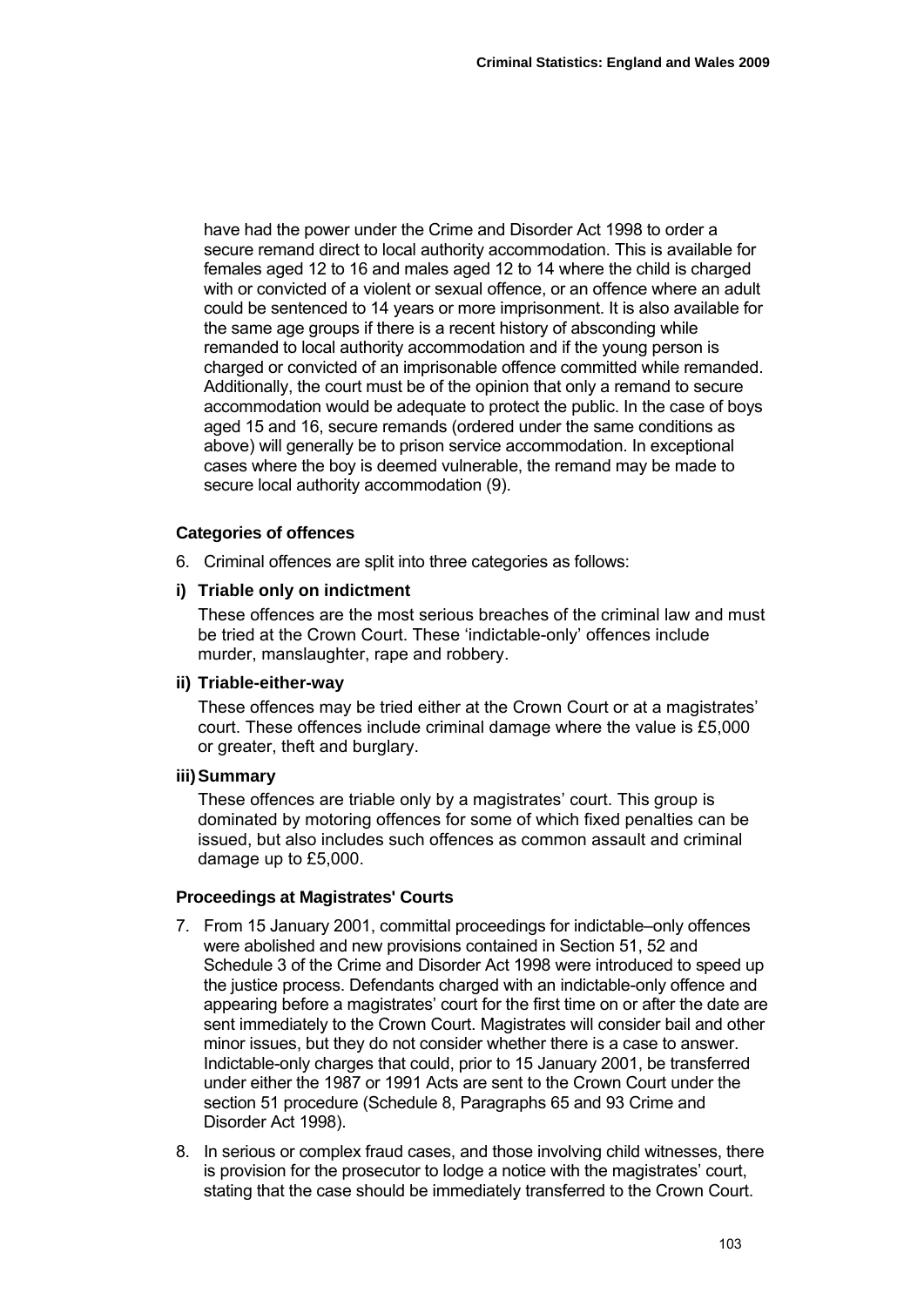These cases then automatically transfer, and a judge is assigned to the case and hears any application to dismiss the charges.

- 9. For a triable-either-way offence, magistrates have to decide whether to try the case themselves (summary trial) or to commit the case for trial to the Crown Court (trial on indictment).
- 10. Even if the magistrates decide not to commit the case to Crown Court, the defendant may elect to be tried by jury.
- 11. Since October 1997, magistrates have been able to hear the defendant's plea before making a decision on where the case should be tried. This procedure is known as 'Plea Before Venue' (10). If the defendant indicates a guilty plea, the magistrates are required to convict the offender, and either pass sentence or commit the defendant to the Crown Court for sentence if the magistrates feel that the appropriate sentence is beyond their powers (magistrates can sentence up to six months in prison and fine up to £5,000). If the defendant indicates a not guilty plea, the magistrates must decide whether they consider the case is too serious to be dealt with summarily. Hence, under this new procedure, some defendants who would have been committed for trial to the Crown Court under the old system will be dealt with entirely by proceedings in magistrates' courts or be committed for sentence to the Crown Court thereby reducing the numbers committed for trial.
- 12. When the charge is for several offences, some of which are triable-eitherway and others summarily, and the triable-either-way offences are transferred for trial, certain specific summary offences may also be included on the indictment, including driving while disqualified, common assault and taking a motor vehicle without authority. However, the Crown Court may only pass sentences that are within magistrates' powers for these offences.

#### **Proceedings before magistrates**

13. On summary trial the court will read the charge to the accused and ask whether they plead guilty or not guilty. If the accused pleads not guilty, the court will hear evidence and may convict the accused or dismiss the case. Over 90 per cent of defendants on summary trial plead guilty. In this case, the court will usually hear an outline of the case from the prosecution and then proceed to the sentencing stage. However, where the defendant pleads guilty and then says something which indicates a defence to the charge or says, for example, that the plea is entered 'to get the case over with', the guilty plea must be rejected. If the prosecutor appears but the accused fails to appear as requested then the court, on proof of service of summons, may proceed in their absence or adjourn the hearing or, in certain cases, issue a warrant for arrest. If the accused appears but the prosecutor does not, the court may dismiss the case or adjourn the trial. Where the offender is convicted, the court may proceed to sentence immediately or may adjourn if further information is required before sentencing. Defendants may be invited to plead guilty for certain summary (mostly motoring) offences by post and therefore avoid a court appearance.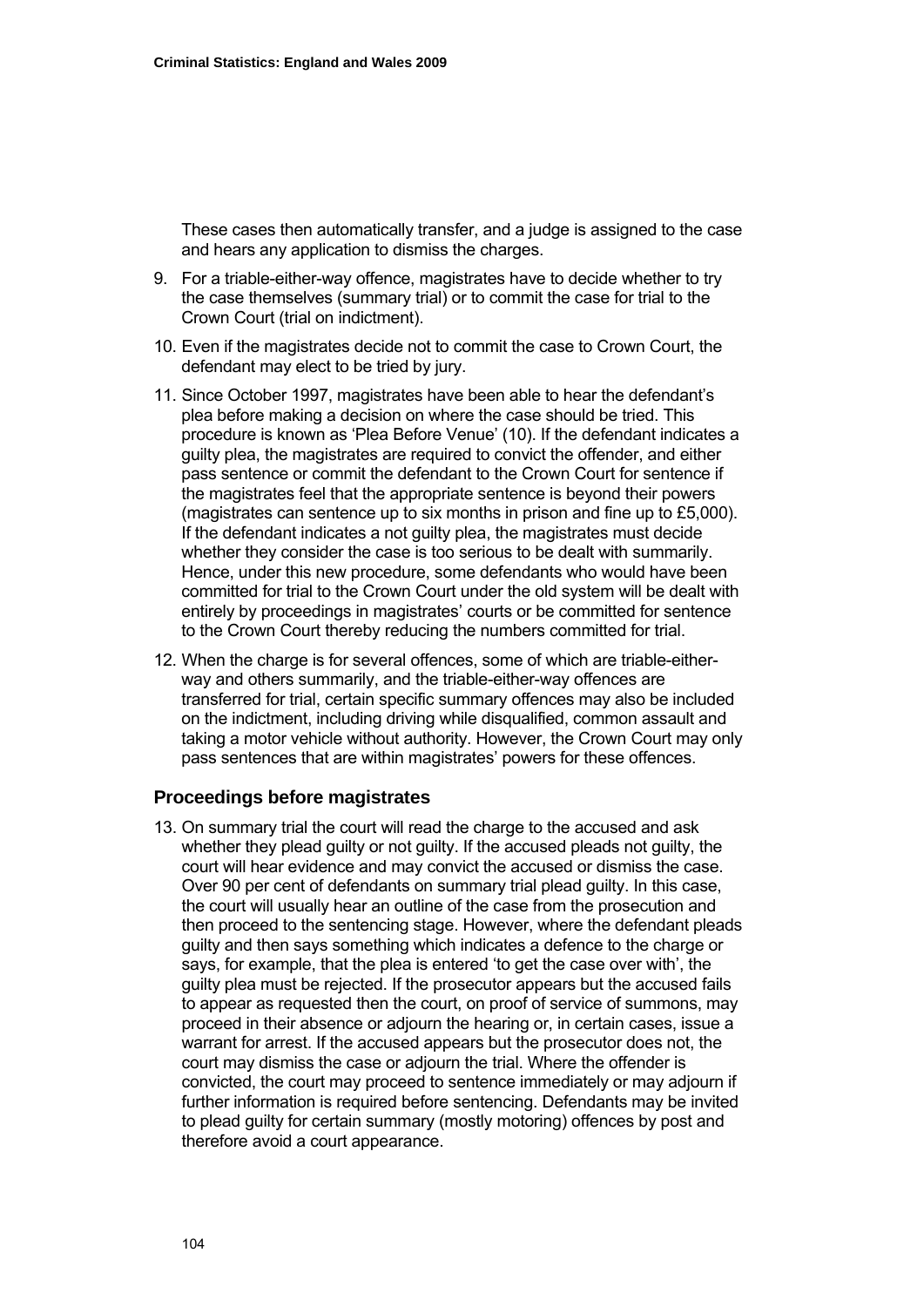## **Trial at the Crown Court**

- 14. The usual route to the Crown Court is by committal from magistrates' courts. Two alternative routes exist:
	- The first is by application to the High Court for leave to prefer a "voluntary bill of indictment" where no proceedings for committal have taken place, or where a magistrates' court has dismissed a charge.
	- The second is by "notice of transfer" where a person can be sent direct to the Crown Court when certain conditions apply.
- 15. Crown Court trial for defendants pleading not guilty is before a judge and jury. A jury consists of 12 persons randomly selected from a list of all those persons aged 18 to 70 who registered as electors and are neither ineligible nor disqualified. These jurors take an oath:

"I swear by Almighty God that I will faithfully try the defendant and give a true verdict according to the evidence."

The duty of the jury is to listen to the evidence and to give their verdict as to whether the accused is quilty or not quilty. The accused and the prosecution have the right to challenge any juror if it is believed someone involved in the case knows them or if they appear unable to understand the proceedings. The verdict of the jury in criminal proceedings need not be unanimous but must be at least ten to two. If the verdict is guilty, the judge of the court pronounces sentence. The court may order a convicted offender to pay the whole or any part of the costs incurred by the prosecution. On acquittal, the court may order the payment of defence costs from the central funds.

## **Proceedings involving young persons**

- 16. Young people aged between 10 and 17 inclusive are mainly dealt with in the youth courts by specially trained magistrates. The youth court was introduced from 1 October 1992 and replaced the juvenile court, established in 1908, which dealt with offenders only up to and including those aged 16(11). In youth courts, no person is allowed to be present unless authorised by the court, except for the members and officers of the court, parties to the case (normally including parents/guardians), their legal representatives, witnesses and bona fide representatives of the media. Proceedings may be reported in the press but the young person may not generally be identified.
- 17. A child or young person is generally tried in the youth court unless any of the below apply:
	- he or she is charged with homicide (e.g. murder or manslaughter), when they must be sent to the Crown Court for trial;
	- he or she is aged 10 and under 18 and is charged with a 'grave crime' (an offence for which an adult could be imprisoned for at least 14 years), indecent assault or dangerous driving. These cases may be sent to the Crown Court if magistrates decide that if convicted, the appropriate sentence would be more than they have the power to give;
	- he or she is charged jointly with another person aged 18 or over, when both should be dealt with in the Crown Court.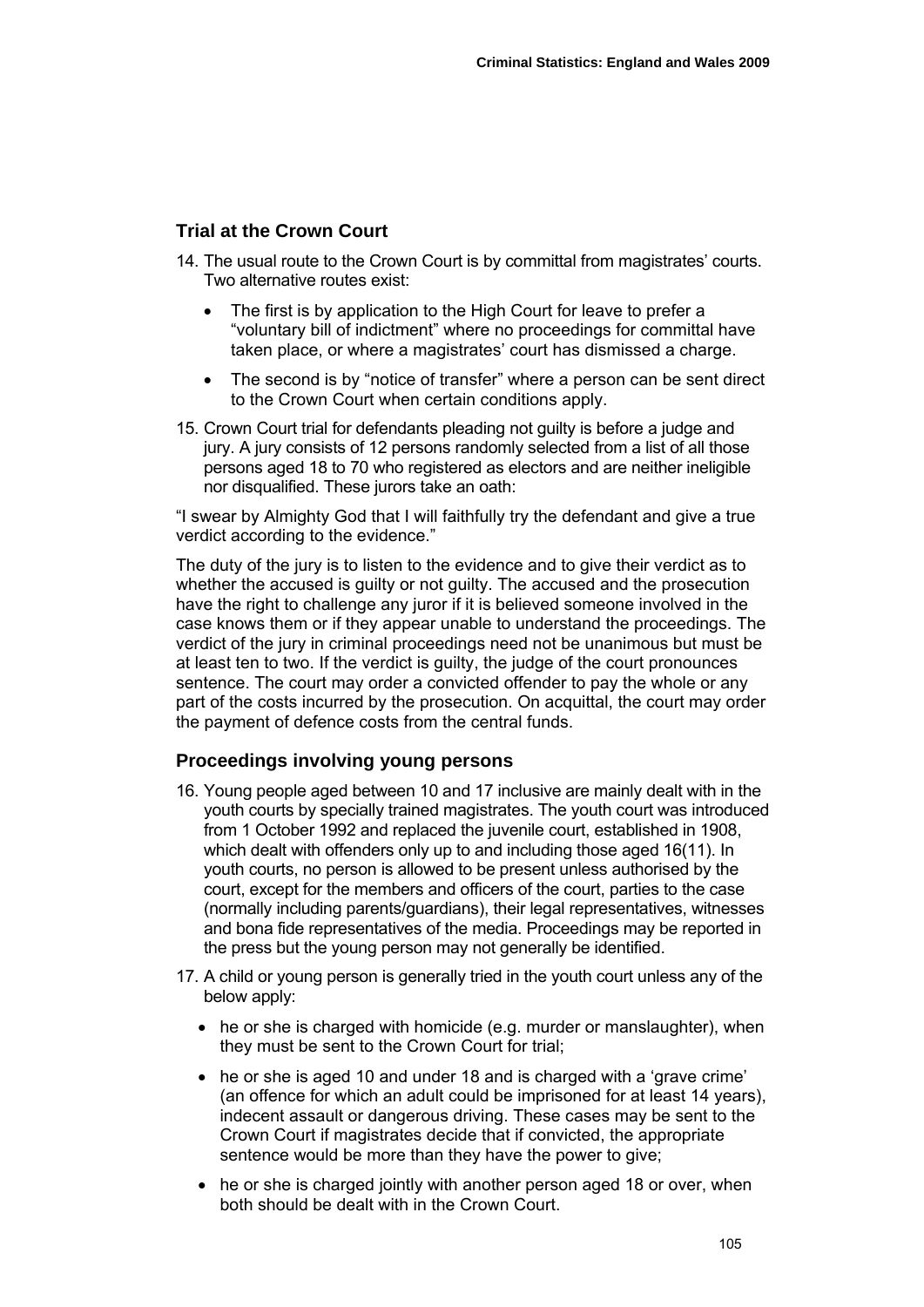## **Appendix 2 – Coverage and recording practice affecting the statistics**

## **Police cautioning**

- 1. The statistics include formal police cautions by, or on the instructions of, a senior police officer. They exclude informal warnings and other informal action, written warnings or cautions issued for motoring offences, and warnings or cautions given by non-police bodies, e.g. a department store in the case of shoplifting. Where a person has been cautioned for one or more indictable offences and, at the same time, for one or more summary non-motoring offences, the indictable offence with the highest maximum penalty has been given.
- 2. The scheme of reprimands and warnings under the Crime and Disorder Act 1998 was piloted for 18 months from 30 September 1998 in a few selected areas (see [Appendix 1](#page-103-0)). The scheme replaced police cautions for juveniles from June 2000.
- 3. The new scheme of conditional cautions was introduced under the Criminal Justice Act 2003 for Adults aged over 18. The scheme was piloted in 6 police force areas starting December 2004. Conditional cautions are included within the overall cautions data in this volume.
- 4. Cautions data for Nottinghamshire have been revised. Due to an issue with the data collation process cautions for black people were omitted for the 2008 calendar year. These have now been recovered, which will increase the total number of cautions from the figures originally reported in Criminal Statistics 2008.

## **Court proceedings**

- 5. The complexities of the criminal justice system and the constraints on resources in collating and processing data, necessarily limit the amount of information collected routinely and so only the final outcome of proceedings at magistrates' courts and the Crown Court (where applicable) is recorded. The statistics of court proceedings are based on data supplied by police forces or magistrates' courts. Although these include offences where there has been no police involvement, such as those prosecutions instigated by government departments and private organisations and individuals, the reporting of these types of offences is known to be incomplete. Moreover, it is thought that for some police force areas, the reporting of court proceedings, in particular those relating to motoring offences and to TV Licence evasion, may also be less than complete; the extent of underreporting may vary from year to year and this could be responsible in part for the annual variations in the published statistics.
- 6. All magistrates' courts data for 2008 were received on magnetic tape, disk or via secure email. From November 2008 all magistrates' courts data were provided by the Libra case management system. As for Crown Court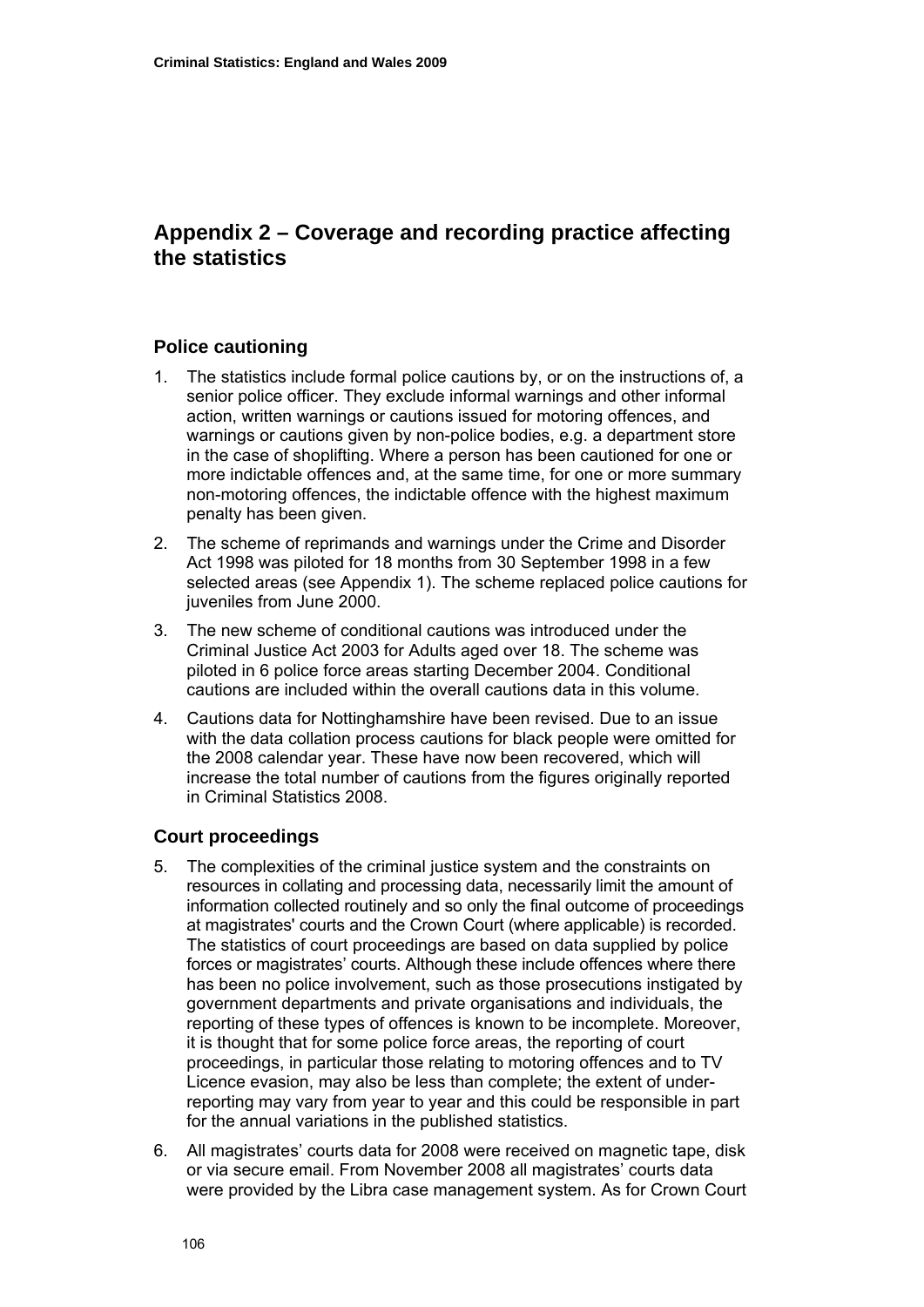data, from 1 July 1995 all data on trials and sentences were received directly from the Court Service's CREST computer system and this continues to be the source of Crown Court data. For trials completed after this date, information can be analysed by the final plea recorded at the completion of the trial.

- 7. Lancashire police in 1999, Norfolk police in 2000 and Humberside, Merseyside, Northumbria, Staffordshire and Surrey police in 2001 were not able to supply all the returns for summary proceedings within the required timescale. In addition there were two further problems which affected magistrates' courts data in 2000. Staffordshire police were only able to supply a nine per cent sample of data covering one full week in each quarter of 2000. This data has been used to estimate the total number of defendants for which magistrates' court proceedings were completed in that area. Hence all Staffordshire figures for 2000 are estimates and the England and Wales figures for 2000 have been constructed using those estimates. Also, for the first time, problems were encountered with the electronic submission of data directly from the courts. Shortfalls in summary motoring offences were discovered for Northamptonshire from June 2000 onwards. In 2001, a single month's shortfall or part thereof was found for indictable and summary motoring offences at Humberside, Merseyside, Staffordshire and Surrey police. In 2002, part shortfalls were noted for Merseyside over all offences groups for a five-month period, together with summary motoring and/or summary non-motoring for Gwent, Norfolk and Northamptonshire. The estimates in the table below reflect those shortfalls. In 2003 there were shortfalls for South Yorkshire and Thames Valley for summary non-motoring offences. For summary motoring offences the main shortfalls were for Suffolk and Northamptonshire. Estimates for these and for other minor shortfalls are reflected in the table. No significant shortfalls were identified in 2004, 2005, 2006 or 2007.
- 8. The following estimates have been constructed on the shortfalls in the number proceeded against in magistrates' courts for each year since 1999, arising from the circumstances described in the previous paragraph. For practical reasons it is not possible to include these estimates in the main tables of Chapter 5 and the numerous other tabulations of court proceedings data produced by the Ministry of Justice.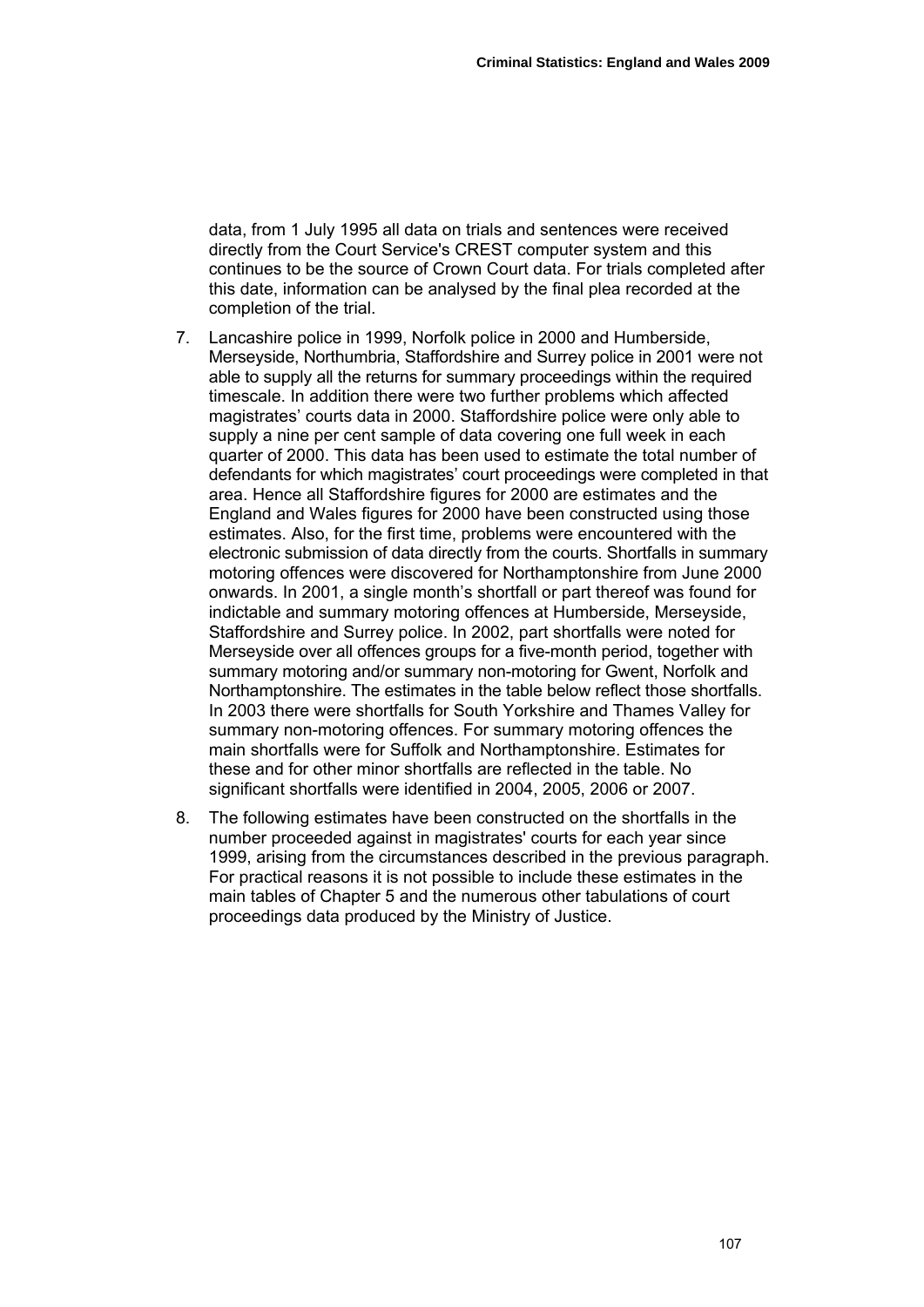| England and Wales                                                                                                              |                         |                         |                         |                         |                         |                         |                         |                          | Number (thousands) and percentages |                         |                         |
|--------------------------------------------------------------------------------------------------------------------------------|-------------------------|-------------------------|-------------------------|-------------------------|-------------------------|-------------------------|-------------------------|--------------------------|------------------------------------|-------------------------|-------------------------|
| Type of offence                                                                                                                | 1999                    | 2000                    | 2001                    | 2002                    | 2003                    | 2004                    | 2005                    | 2006                     | 2007                               | 2008                    | 2009                    |
| Estimated shortfall in data (thousands)                                                                                        |                         |                         |                         |                         |                         |                         |                         |                          |                                    |                         |                         |
| Indictable                                                                                                                     | 0.5                     | 0.8                     | 2.2                     | 0.9                     | 0.8                     |                         |                         |                          |                                    |                         |                         |
| Summary non-motoring                                                                                                           | 0.5                     | 0.8                     | 3.7                     | 2.2                     | 7.7                     |                         |                         |                          |                                    |                         |                         |
| Summary motoring                                                                                                               | 0.8                     | 5.3                     | 2.5                     | 2.5                     | 4.9                     |                         | ٠                       | $\overline{\phantom{a}}$ | ۰                                  | ٠                       |                         |
| All offences                                                                                                                   | 1.8                     | 6.9                     | 8.4                     | 5.6                     | 13.4                    | ٠                       | ٠                       |                          |                                    |                         |                         |
| Number proceeded against with<br>allowance for shortfall (thousands)<br>Indictable<br>Summary non-motoring<br>Summary motoring | 513.2<br>560.5<br>809.8 | 492.6<br>626.7<br>792.2 | 503.1<br>575.7<br>767.3 | 518.0<br>624.2<br>788.3 | 510.0<br>641.8<br>862.5 | 453.3<br>665.3<br>904.0 | 423.4<br>637.0<br>834.7 | 406.2<br>612.0<br>761.1  | 404.9<br>599.3<br>728.4            | 397.5<br>593.3<br>649.2 | 415.3<br>618.8<br>659.2 |
| All offences                                                                                                                   | 1.883.6                 | 1.911.6                 | 1.846.1                 | 1.930.4                 | 2.014.2                 | 2.022.6                 | 1.895.0                 | 1.779.3                  | 1.732.5                            | 1.640.0                 | 1.693.2                 |
| Change on a year earlier (percentages)                                                                                         |                         |                         |                         |                         |                         |                         |                         |                          |                                    |                         |                         |
| Indictable                                                                                                                     |                         | -4                      | 2                       | 3                       | $-2$                    | $-11$                   | $-7$                    | -4                       | $\mathbf 0$                        | $-2$                    | 4                       |
| Summary non-motoring                                                                                                           | -5                      | 12                      | -8                      | 8                       | 3                       | 4                       | $-4$                    | -4                       | $-2$                               | $-1$                    | 4                       |
| Summary motoring                                                                                                               | -5                      | $-2$                    | -3                      | 3                       | 9                       | 5                       | -8                      | -9                       | $-4$                               | $-11$                   | $\overline{2}$          |
| All offences                                                                                                                   | $-4$                    | 1                       | $-3$                    | 5                       | 4                       | $\Omega$                | -6                      | -6                       | $-3$                               | $-5$                    | 3                       |

**Table A2.1 - Defendants proceeded against at magistrates' courts by type of offence, adjusted for shortfalls in data, 1999 - 2009**

- 9. During 2008, data from Cardiff magistrates' court for April, July and August were corrupted during the transmission to the Ministry of Justice. Despite all efforts by the court staff and IT departments it has proved impossible to retrieve the information and has subsequently been excluded from this report.
- 10. Although some information on the use of remands(1) during proceedings is collected, the amount of detail recorded is limited and does not identify separately every individual offence, except where the data has been supplied directly from a court computer system. Moreover, it is known that in some police force areas, information on remand decisions is not always readily available to those coding court proceedings returns. In certain cases, the return may be mistakenly coded as if no remand had taken place. For magistrates' court proceedings, the number of remands and more importantly, the number which are in custody, are believed to be under-recorded in total. The extent of under-recording is not known, as only limited checks are available with independently collected data. However, it is clear that the breakdown of remands into bail and custody cases is not accurate for a number of forces, and estimates have to be made to provide national figures.
- 11. Following the introduction of the Libra case management system recording of remand decisions are more complete. Although the coverage of remands decisions have improved there are still coding issues surrounding the actual type of court remand, as the same code could be applied to more than one type of decision e.g. "remanded in custody" or "not remanded". Police remands were unaffected. For the 2008 and 2009 editions of Criminal Statistics estimates for magistrates' courts remand have been produced using additional data sources and assumptions detailed below:
	- Magistrates' courts data were matched with prisons remand receptions data. Where a matched case existed, it was accepted that the remand decision was "custody".
	- Where a match did not exist the following assumptions were made;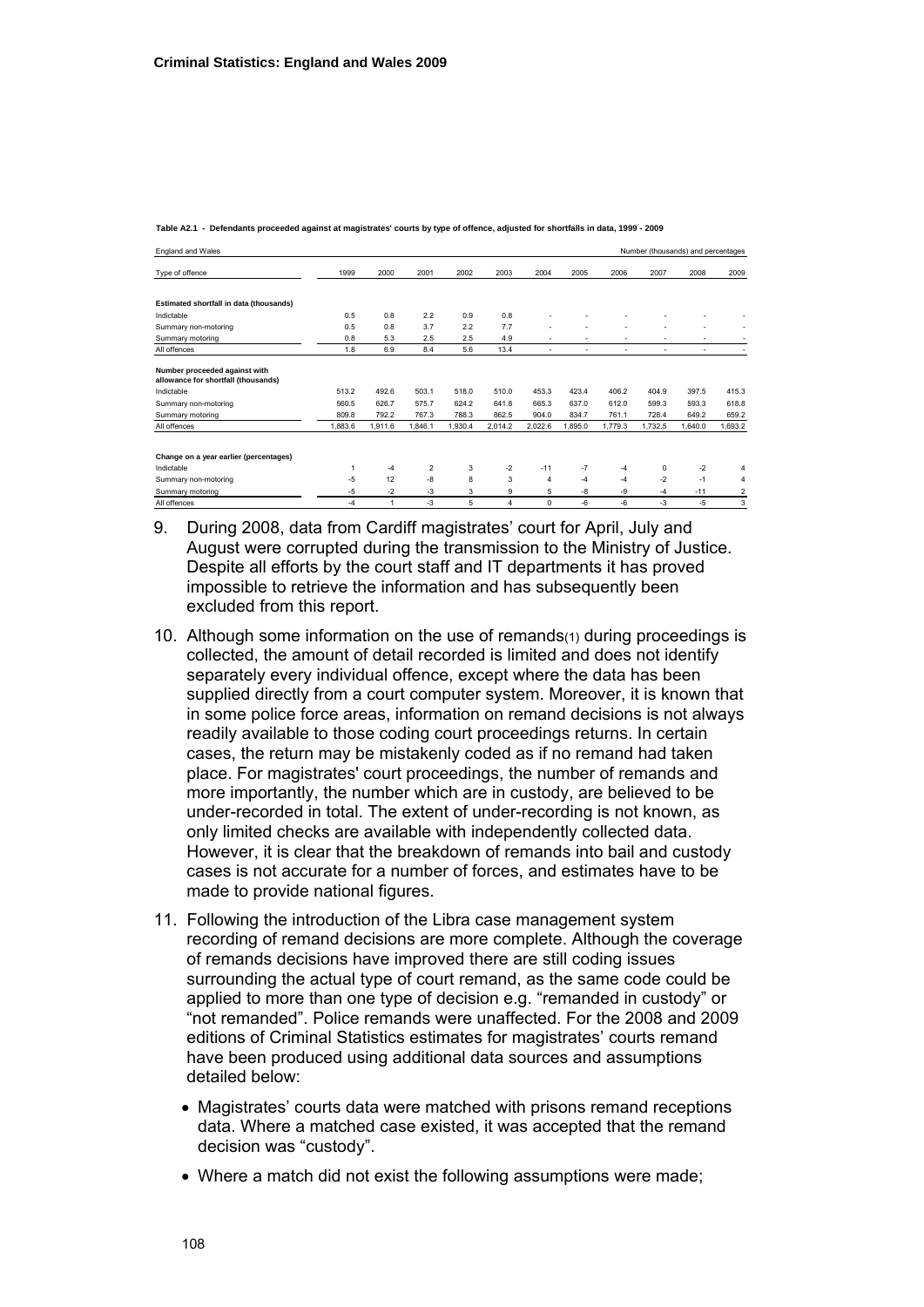- For 2008 data provided from the Libra case management system, the remand decisions by the police and magistrates' were considered. If the police remand decision was "bail" and the code at magistrates' court was also "bail", the final remand decision shown will be "bail". Otherwise the remand decision will be "not remanded". For non Libra data, the previous years' methodologies were employed. Where the court remand decision at the first hearing or a subsequent hearing was "bail" and there was no "custody" decision at any hearing then the final remand decision is "bail". If at any court hearing the remand decision is "custody" then the final remand decision recorded is "custody". Otherwise the remand decision will be "not remanded".
- For 2009 all data were received from the Libra case management system. Where there was no match against the prison remand receptions data, those cases flagged as bail throughout the hearing were accepted as bail, otherwise recorded as "Not Remanded". The "Not Remanded" category includes those where the remand status is *not stated* or *not known.*

(1) See [Appendix 1](#page-103-0) for information on the remand process.

- 12. For the reason above the remand data published this year are marked as provisional.
- 13. Data on Crown Court remand decisions are taken directly from the Crown Court computer system. The accuracy of data about Crown Court remand decisions has improved as a result of data being returned directly from the Crown Court computer system.
- 14. Previously breaches of court orders that once breached become a criminal offence (e.g. breach of an anti-social behaviour order) were excluded from the count of court proceedings because of recording issues. For 2009 the recording process has been resolved, which has enabled the inclusion of breach offences data for the first time. Data for previous years have not been revised to follow this change.
- 15. The tables on court proceedings relate to proceedings completed in the year. Within Chapters 5 and 6 a defendant will appear more than once in the tables if proceedings were completed against that defendant on more than one occasion during the year. In the statistics, the term 'other defendants' is used to denote companies and other businesses, local authorities, public bodies, etc. Additionally, following the introduction of the Libra case management system, defendants at magistrates' courts can be recorded as sex "Not Stated". Detailed comparisons by gender of defendants are no longer possible.
- 16. The main breakdown in these tables is by offence, into indictable and summary (see [Appendix 1](#page-103-0)). The former term includes both indictable only and triable either way offences. In chapters 5 and 6, a defendant is recorded only once for each set of court proceedings, against the principal offence involved.
- 17. Where proceedings involve more than one offence, the tables record the principal offence. The basis for the selection of the principal offence is as follows: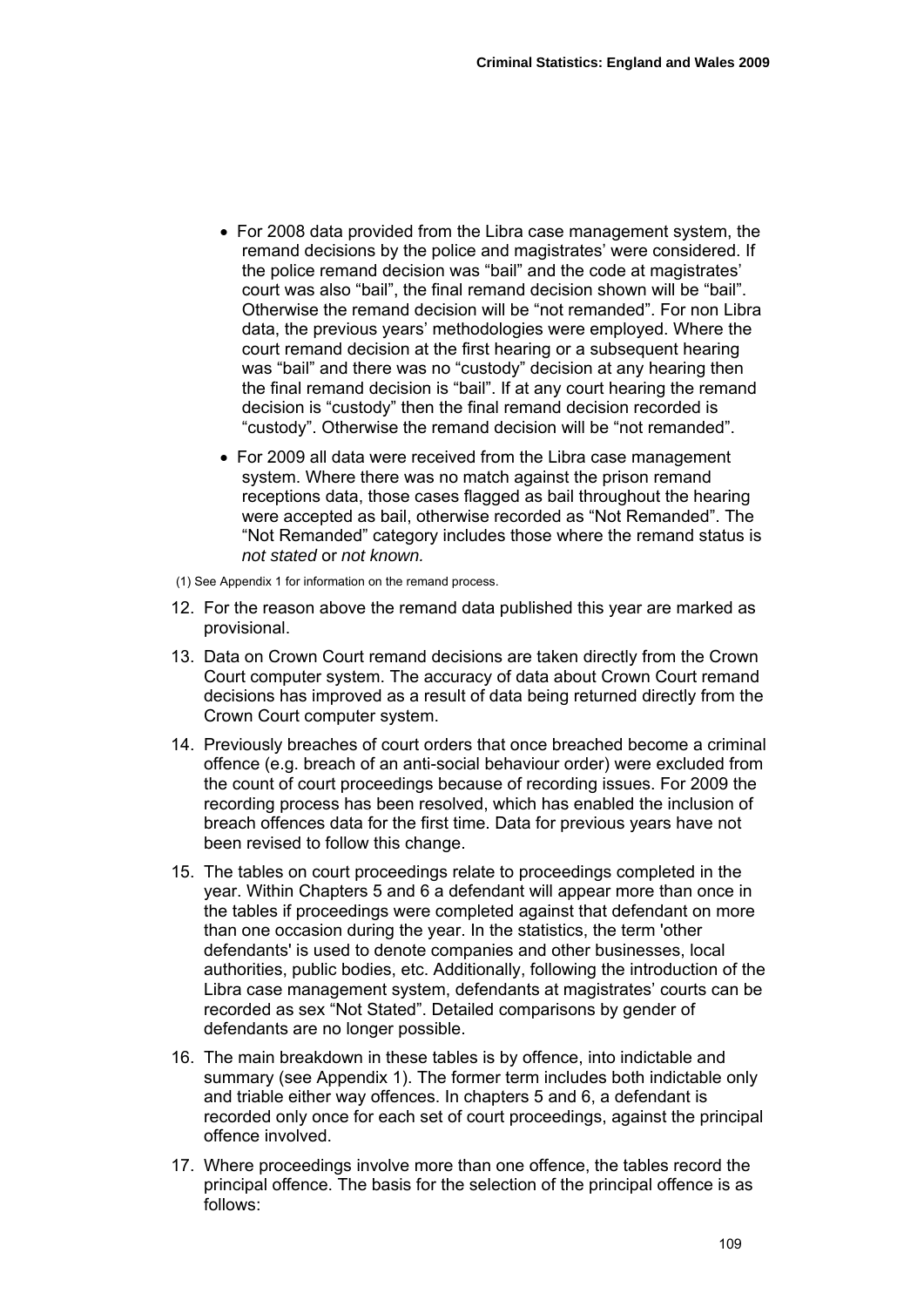- a. where a defendant is found guilty of one offence and acquitted of another, the offence selected is the one for which he is found guilty;
- b. where a defendant is found guilty of two or more offences, the offence selected is the one for which the heaviest sentence is imposed;
- c. where the same disposal is imposed for two or more offences, the offence selected is the one for which the statutory maximum penalty is the most severe.
- 18. Changes in the maximum penalties and in whether offences with different maximum penalties are separately coded, may affect the selection of the principal offence at stage (c) above. Such changes are likely to be most apparent for proceedings in which no sentence is imposed, including committals by magistrates.
- 19. The offence shown in the tables on court proceedings as the one for which the court took its final decision, is not necessarily the same as the offence for which the defendant was initially prosecuted, for example the court may accept a plea of guilty on a lesser charge. Unless otherwise stated, the sentence shown is the most severe sentence or order given for the principal offence (i.e. the principal sentence); thus, secondary sentences given for the principal offence and sentences for non-principal offences are not counted in the tables, with the exception of those on compensation, confiscation and forfeiture where one of the first three disposals may be counted.
- 20. The basis of Chapters 2 to 4 is not concerned with offences recorded by the police for the following reasons:
	- the police statistics cover only those offences which come under 'recorded crime' and not other types of offence;
	- the offence can be "cleared up" without any offender being dealt with, for example the person may be under the age of criminal responsibility or the police may decide to take no further action, or if proceeded against, without a conviction resulting;
	- an offender may be dealt with by the police or the courts in a later year than that in which the offence was recorded as "cleared up" by the police.
- 21. In order to reduce the number of returns supplied by police forces, the detailed offence descriptions within 'Drug offences' were revised with effect from 1 January 1993, so that both the class and type of drug can be identified.
- 22. A defendant appearing at the Crown Court on the same occasion both for trial and for sentence after summary conviction is counted twice in the tables.

#### **Court proceedings for Motoring offences**

23. A person appearing in court can be dealt with for more than one offence at the appearance. The tables within Chapter 8, covering motoring statistics court proceedings show the numbers of offences or alleged offences dealt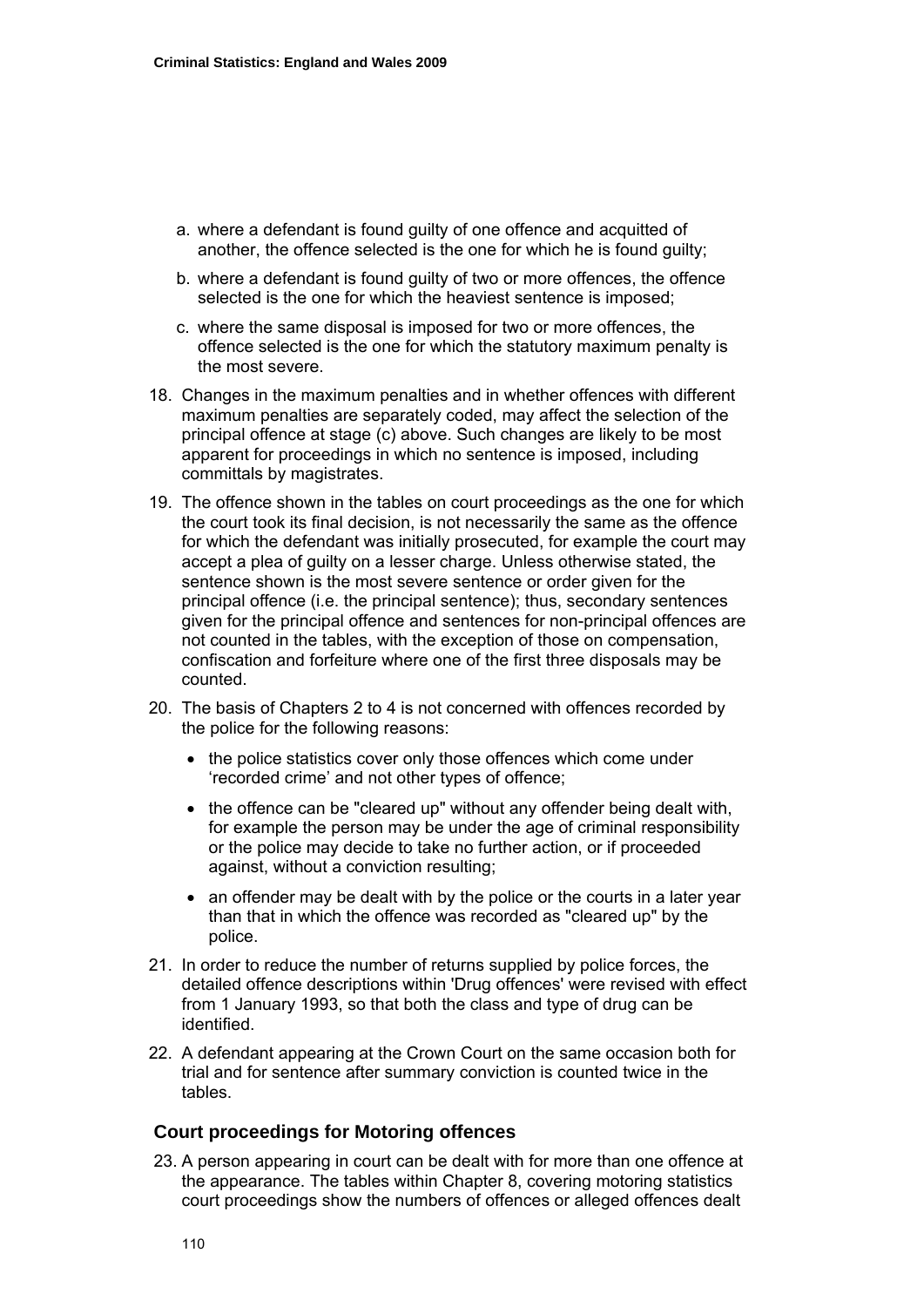with and not the number of persons appearing in court. This method of counting differs from the principal offence basis and within Chapters 5 and 6 of this volume.

- 24. The following cases are not included in the table on disqualifications and endorsements:
	- disqualifications ordered under Section 28(1) of the Road Traffic Offenders Act 1988 in respect of offences under Section 25 of the Theft Act 1968 (going equipped for stealing, etc) with reference to the theft or taking of a motor vehicle;
	- disqualifications ordered under Section 44 of the Powers of Criminal Courts Act 1973 which empowers the Crown Court to order an offender who used a vehicle in the commission of an offence to be disqualified from driving;
	- licences suspended pending their production to court (under the terms of Section 27(3) of the Road Traffic Offenders Act 1988); and
	- disqualifications ordered under Section 146(1) of the Powers of Criminal Courts (Sentencing) Act 2000 – the court by or before which a person is convicted of any offence committed after 31 December 1997 may, instead of or in addition to dealing with him in any other way, order him to be disqualified, for such a period as it thinks fit from holding or obtaining a driving licence.

### **Time intervals at magistrates' courts**

25. The Time Intervals Survey collects information on the time taken between stages of proceedings for defendants in completed criminal cases in magistrates' courts. The survey is conducted quarterly in March, June, September and December. Information on indictable and triable either way cases were collected in one sample week of each quarter with information on summary offences additionally collected in the first and third quarters.

#### **Penalty notices for disorder (PND)**

- 26. The statistics cover all penalty notices for specified offences issued by police forces. They include data on all payments made within the 21 day payment period, but exclude those paid following "fine registration" within the courts and any subsequent payment.
- 27. Offences which attract a PND are as follows:

Those attracting an £80 penalty:

- Wasting police time or giving a false report;
- Using a public telecommunications system for sending false messages;
- Knowingly giving a false alarm to a fire brigade;
- Causing harassment, alarm or distress\*\*;
- Throwing fireworks in a thoroughfare;
- Drunk & disorderly;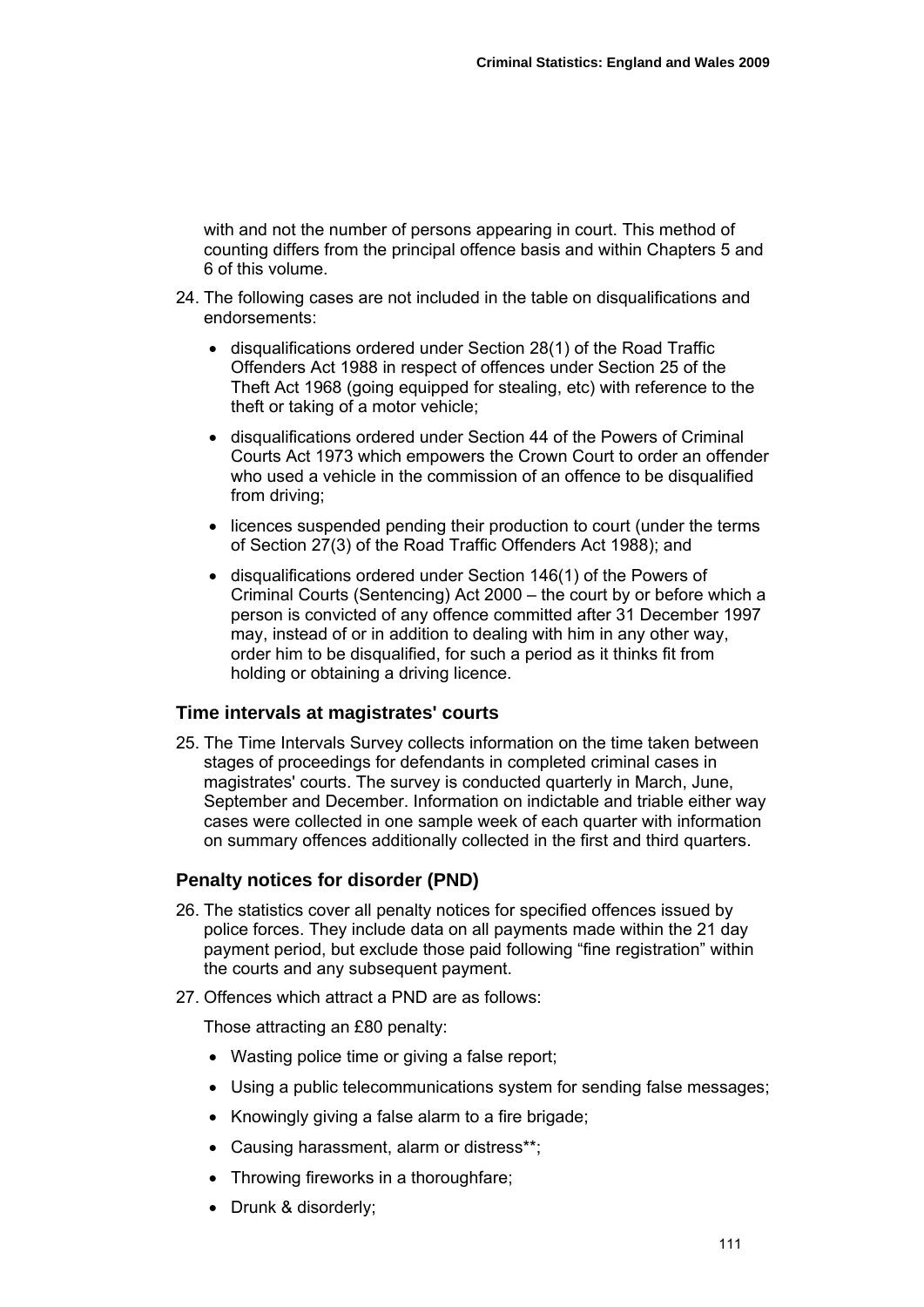- Selling alcohol to person under 18;
- Selling alcohol to a person who is drunk;
- Supplying alcohol to a person under 18;
- Purchasing alcohol for person under 18 in licensed premises:
- Purchasing alcohol for person under 18 for consumption in a bar in licensed premises;
- Delivering alcohol to person under 18 or allowing such delivery;
- Destroying/damaging property (under £500)\*\*;
- Theft (retail under £200)\*\*;
- Breach of fireworks curfew:
- Possessing Category 4 firework:
- Possessing adult firework by person under 18;
- Possessing cannabis (from  $26<sup>th</sup>$  January  $2009$ )\*\*.

Those attracting a £50 penalty;

- Trespassing on a railway;
- Throwing stones etc. at trains or other things on railways;
- Being drunk in a highway, other public place or licensed premises;
- Consuming alcohol in designated public place:
- Depositing and leaving litter;
- Consuming alcohol by person under 18 in licensed premises;
- Allowing consumption of alcohol by person under 18 in licensed premises;
- Purchase of alcohol by a person under 18.
- \*\* = Notifiable offence included within OBTJ figures

#### **Some useful terms relating to PNDs are:**

**Issued -** Penalty Notice Issued by a Police Officer, Police Community Support Officer or Accredited Person for an offence for which Penalty Notices are issued.

**Paid in full within 21 days -** Paid within the time limit set for PND notices to be paid.

**Paid in full after 21 days -** Paid after the time limit set out for the payment of PNDs of 21 days, but before fine registration (at 35 days).

**Fine registered -** If the PND remains unpaid after 35 days, a fine is registered at the court for one-and-a-half times the amount of the penalty notice issued.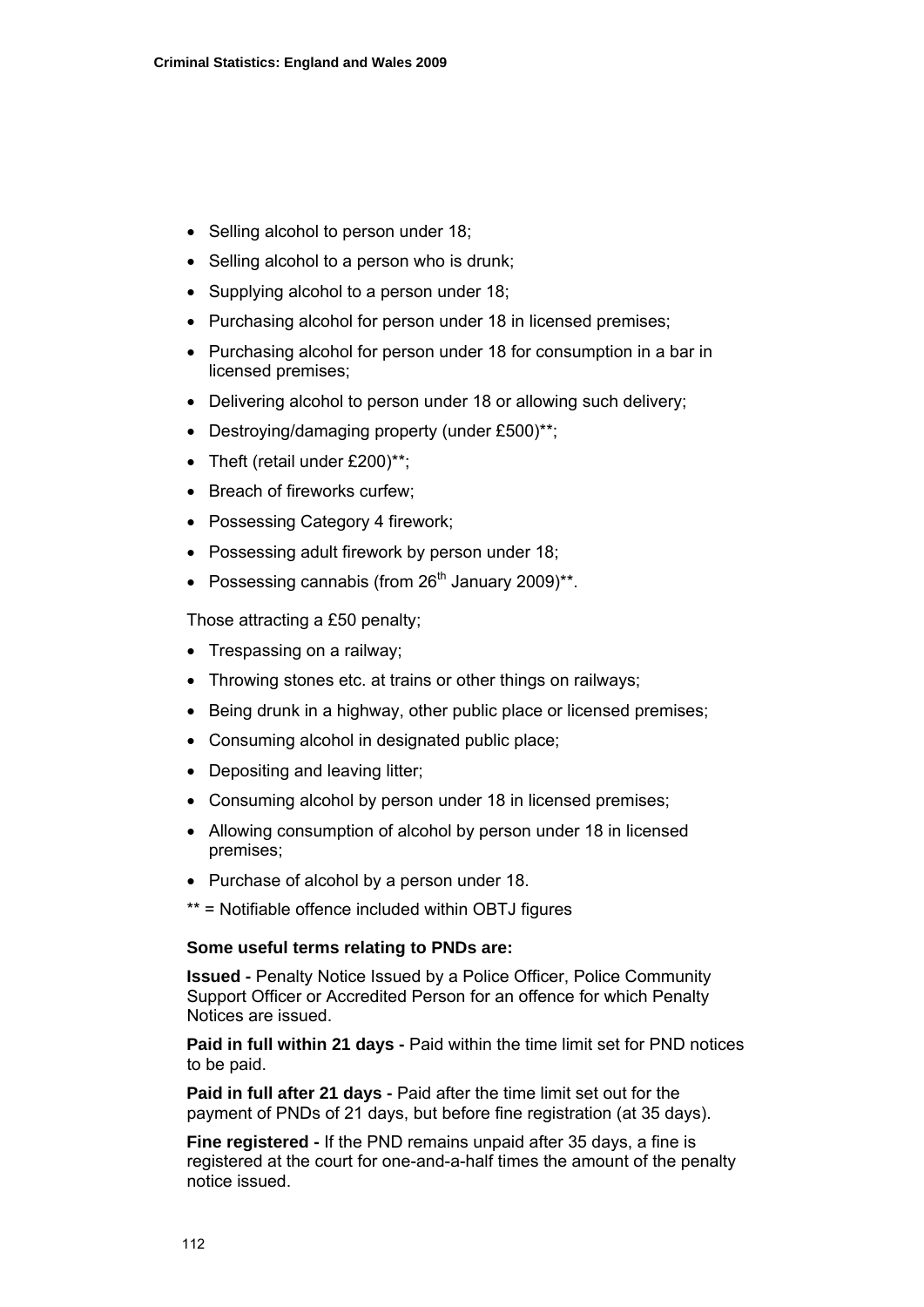**Court hearing requested -** Where someone issued with a penalty notice elects to have the case against him or her heard at court rather than accept the penalty notice.

**Paid unconfirmed -** This refers to uncleared cheques.

#### **Ethnic Monitoring**

- 28. Section 95 of the Criminal Justice Act 1991 requires the Secretary of State to publish such information as he considers expedient in order to enable those involved in the criminal justice system to become aware of the financial implications of their decisions, or to avoid improper discrimination on grounds of race, sex or any other improper grounds. The Home Office published a series of documents from 1992 onwards on the issue of race within the criminal justice system. The publication brings together both points relating to the Government's policy on race as well as statistical information.
- 29. The latest publication, 'Statistics on Race and the Criminal Justice System, 2008/09', presents data, broken down by ethnicity, on the Police and Criminal Evidence Act (PACE) stops and searches, victims and homicide, arrests and cautions, prosecutions and sentencing, the prison population, racist incidents, police complaints and employment by criminal justice agencies .

([http://www.justice.gov.uk/publications/raceandcjs.htm\)](http://www.justice.gov.uk/publications/raceandcjs.htm)

#### **Data validation**

- 30. The data received from the police and court systems that are used in this report go through a number of internal and external validation and consistency checks. Records are individually validated in an automated process that highlights inconsistencies. In particular, checks are made, where possible, to ensure that:
	- the disposal given for an offence is applicable in law:
	- that hearings are consistent with the court they are heard in, for example indictable-only offences are heard in the Crown Court;
	- that disposals follow sentencing guidance given the age of the offender.
- 31. For especially serious offences including homicide and serious sexual offences, and for severe disposals including life imprisonment, records are flagged for manual confirmation to further reduce the possibility of error.
- 32. Where these validation checks fail courts data are corrected by referring to original court registers. For cautions and PND data, police are asked to confirm the information provided. However, the process of validating records can take up to six months to complete after the record has been received.
- 33. In 2009, approximately ten percent of courts records received contained at least one validation check failure that was flagged for confirmation or correction.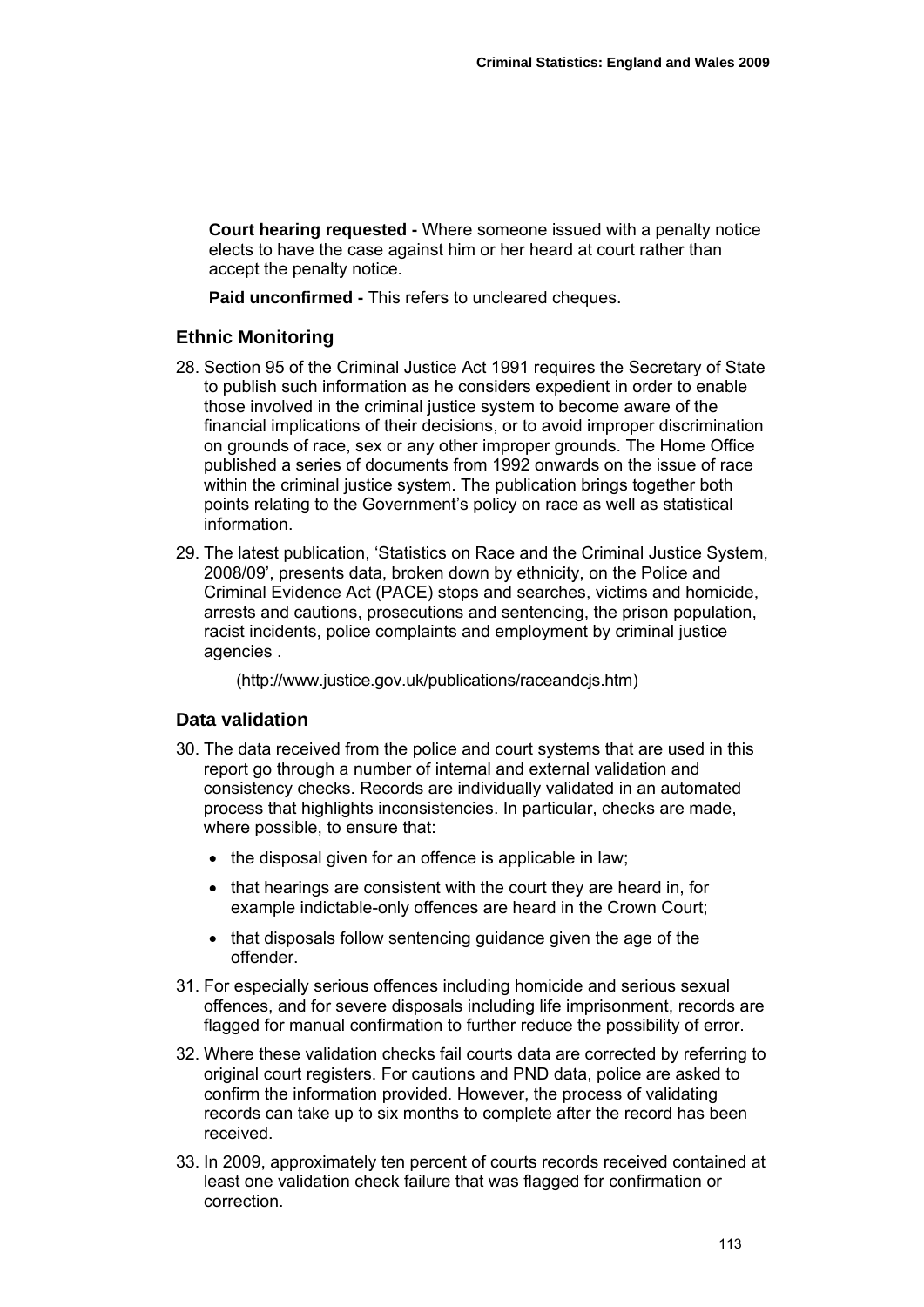## **Concluding comments on data quality**

34. Every effort is made to ensure that the figures presented in this publication are accurate and complete. However, it is important to note that these data have been extracted by the courts and police forces from a variety of administrative data systems and the detail supplied to Justice Statistics Analytical Services (JSAS) within the Ministry of Justice is therefore subject to the inaccuracies inherent in any large-scale recording system. Although some figures in this volume are shown to the last digit, the figures are not necessarily accurate to the last digit shown. It is important that users of the data take these limitations into account when using and interpreting the data presented in this volume and in the accompanying Supplementary Tables. Where the statistics shown are rounded, the components may not add exactly to the rounded total because they have been rounded independently.

## **Comparison of 'Criminal Statistics' and 'Judicial and Court Statistics'**

- 35. The Ministry of Justice publications "Criminal Statistics 2009" (CS) and "Judicial and Court Statistics 2009" (JCS) both contain data on the number of proceedings heard in the Crown Court. However, while both sets of figures are produced from the same core source (the CREST system used to administer Crown Court cases), they are not directly comparable as there are known differences between them. These are due to a number of factors, including differences in the data collation mechanics and the counting and validation rules used, and they reflect the different underlying drivers of the analyses being performed. By way of broad illustration, CS counts numbers of defendants and is focused on the final outcomes of criminal court proceedings, while JCS counts numbers of cases, or completed offences and is focused on flows through the court system. The number of proceedings at magistrates' courts report in JCS exceeds those in CS, for the following reason:
	- The criminal workload data, from magistrates' courts, in JCS are the number of offences that were completed in the year. Every completed offence is counted unless there was more than one offence completing on the same day, in which case the most serious offence only is counted.
	- During 2010/11 the Ministry of Justice is running a project to investigate the collation and counting rule differences between the two publications, with a view to aligning the two sets of figures in the future.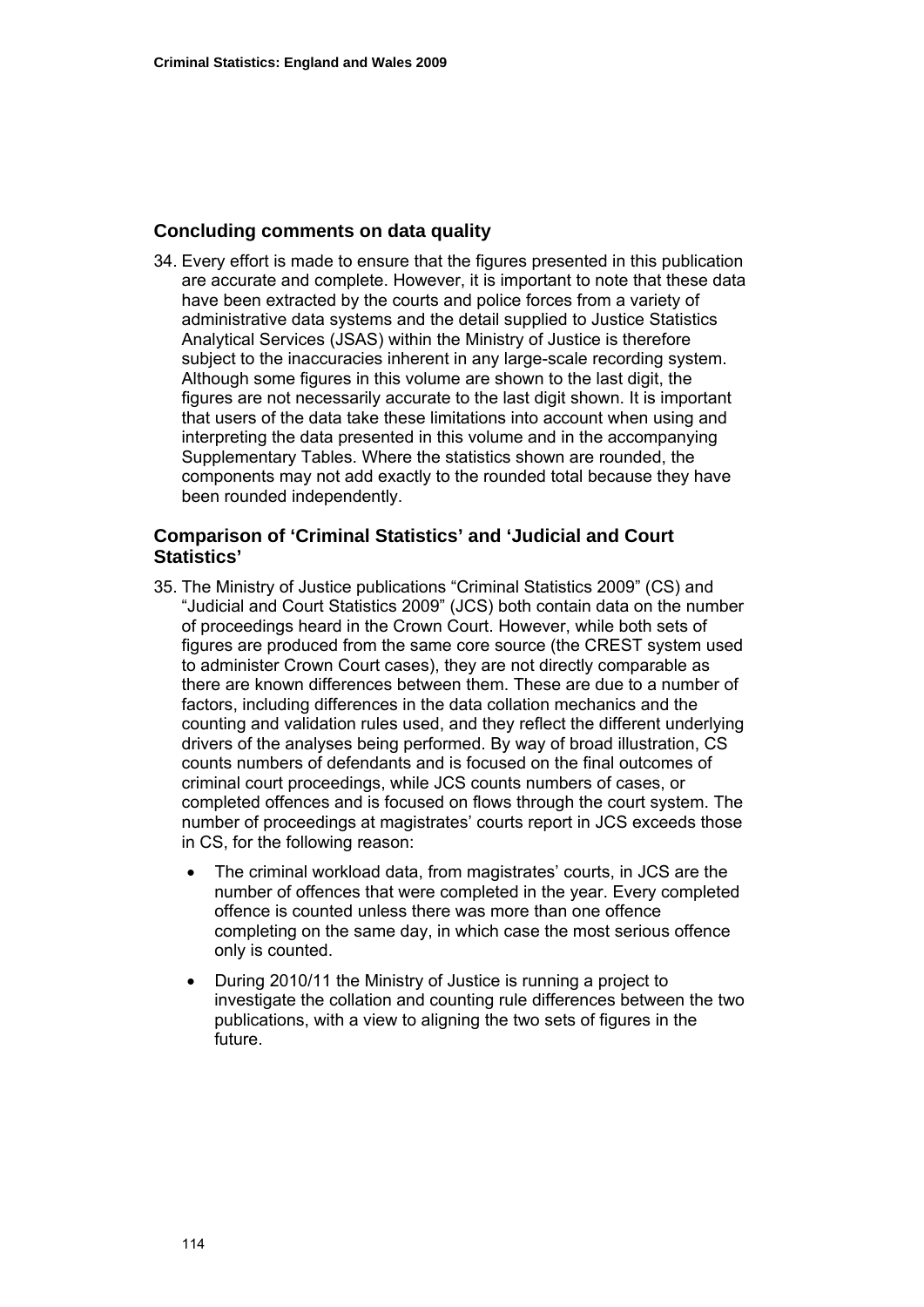# **Appendix 3 – Statistics on the Criminal Justice System**

#### **Directory of related Internet sites**

The following list of web sites contains information in the form of publications and/or statistics relating to the criminal justice system that may be of interest.

#### **Ministry of Justice**

<http://www.justice.gov.uk/publications/statistics.htm> - Gives details of Ministry of Justice Statistical and Research publications, including the criminal statistics annual report, most of which can be viewed on-line. For historic publications, see the links to 'earlier volumes in the series' on individual publication pages.

#### **Prison and Probation**

[www.justice.gov.uk/publications/prisonandprobation.htm](http://www.justice.gov.uk/publications/prisonandprobation.htm) - Information on prison and offender management caseload statistics.

#### **CJS Online**

[www.cjsonline.co.uk](http://www.cjsonline.co.uk/) - Gives detailed information on all aspects of the CJS through news releases/updates, publications and projects being worked on. Also has a 'Link Library' with hyperlinks to many other listed agencies.

#### **HM Prison Service**

[www.hmprisonservice.gov.uk/](http://www.hmprisonservice.gov.uk/) - Gives information about news releases and updates, publications and links to UK government and parliamentary sites, international organisations and prison services around the world.

#### **National Probation Service**

[www.probation.homeoffice.gov.uk](http://www.probation.homeoffice.gov.uk/)/ - Provides information about the service, its work and effectiveness, guidance to practitioners together with news releases/updates/publications and UK criminal justice links.

#### **HM Courts Service**

[www.hmcourts-service.gov.uk](http://www.hmcourts-service.gov.uk/) - Provides information on the delivery of justice and work of HM Courts Service.

#### **The Crown Prosecution Service**

[www.cps.gov.uk](http://www.cps.gov.uk/) - Gives information on the department and provides particulars in relation to legal guidance/victims and witnesses, in addition to details of publications.

#### **Youth Justice Board**

[www.yjb.gov.uk/en-gb/](http://www.yjb.gov.uk/en-gb/) - Press releases, contacts, data on youth offending teams, latest legislation, statistics and other background information.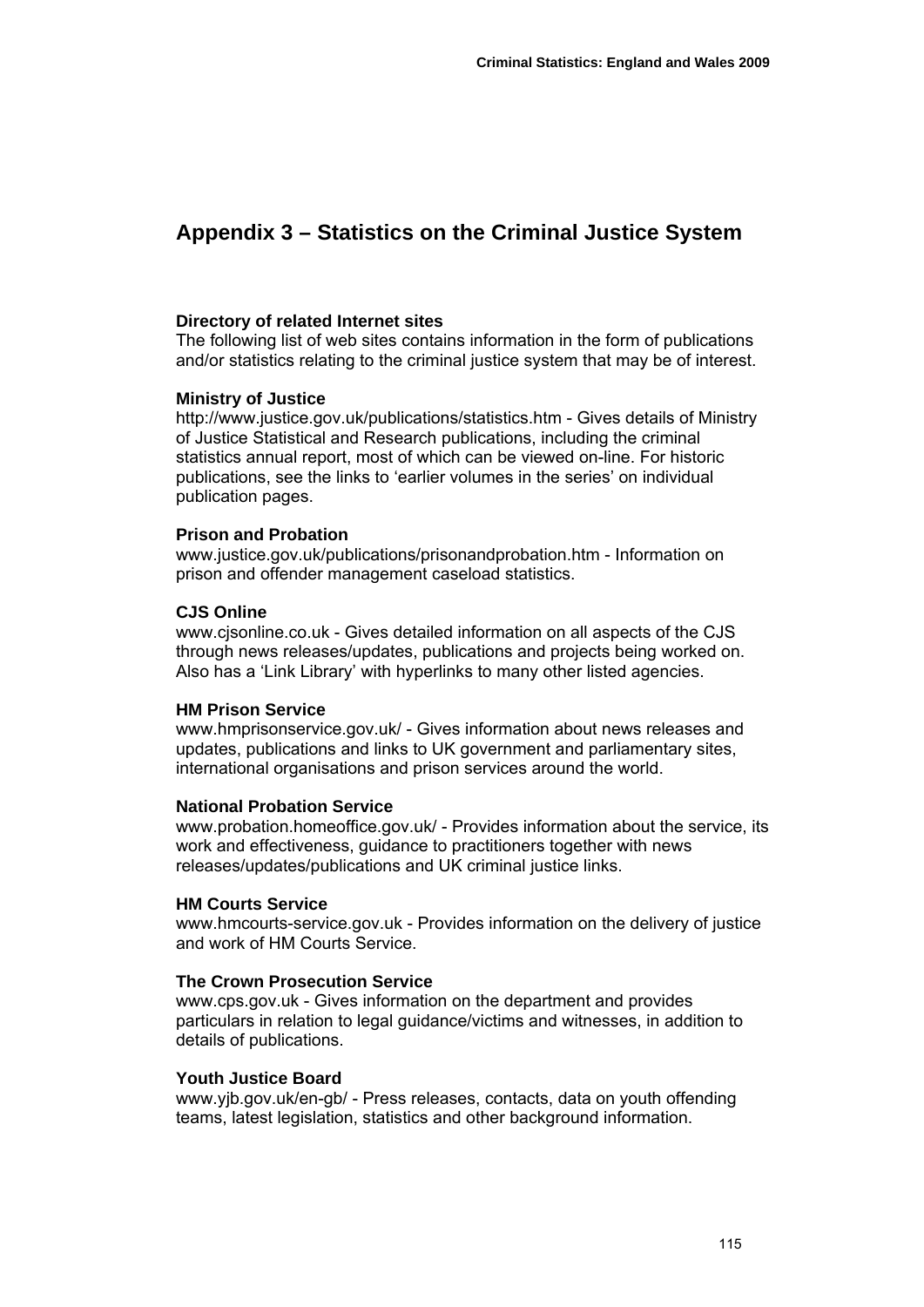#### **The Attorney General's Office**

[www.attorneygeneral.gov.uk](http://www.attorneygeneral.gov.uk/) - Provides information on the role of the department including news releases; updates; reports; reviews and links to other law officer's departments and organisations.

#### **The Welsh Assembly Government**

[www.wales.gov.uk](http://www.wales.gov.uk/) - Gives information on all aspects of the Welsh Assembly together with details of publications and statistics.

#### **The Scottish Government**

[www.scotland.gov.uk](http://www.scotland.gov.uk/) - Gives information on all aspects of the Scottish Executive together with details of publications and statistics.

#### **Criminal Justice System Northern Ireland**

[www.cjsni.gov.uk](http://www.cjsni.gov.uk/) - Provides access to the main statutory agencies and organisations that make up the CJS together with details of publications.

### **UK National Statistics Publication Hub**

[www.statistics.gov.uk/](http://www.statistics.gov.uk/) - This is the UK's home of official statistics, reflecting Britain's economy, population and society at national and local level. There are links to the Office for National Statistics and the UK Statistics Authority.

#### **Sentencing Guidelines Council**

[www.sentencing-guidelines.gov.uk/news/newsletter](http://www.sentencing-guidelines.gov.uk/news/newsletter) - This newsletter called, "The Sentence", keeps you informed about the work of the Sentencing Guidelines Council and the Sentencing Advisory Panel and reports all the latest news on sentencing issues generally.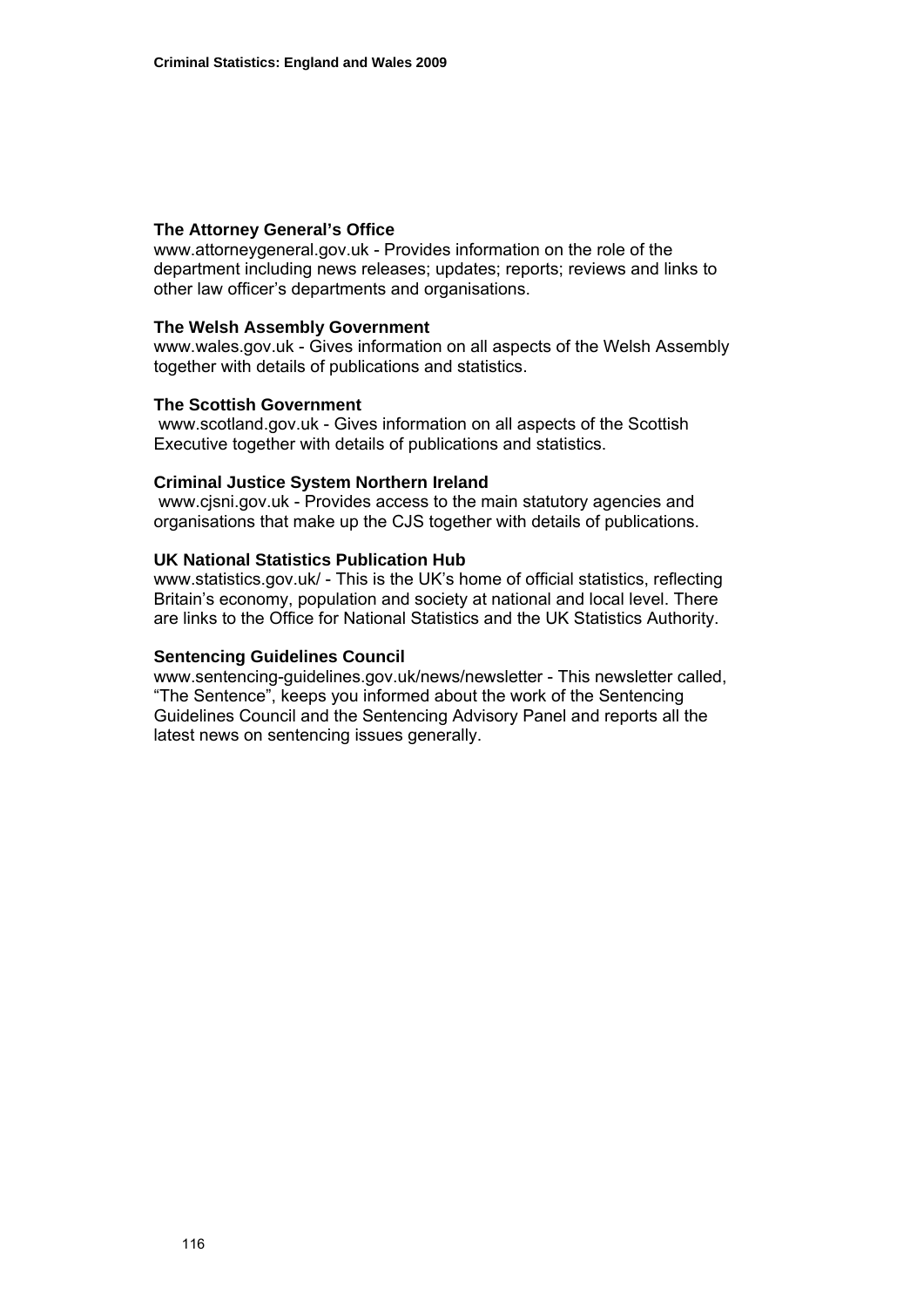## **Appendix 4 – Criminal Statistics: England and Wales 2009, Supplementary tables listing**

Detailed annual figures for 2009 are published separately in volumes of supplementary tables on the Ministry of Justice web site at: <http://www.justice.gov.uk/publications/criminalannual.htm>

Their contents are listed below:

#### **Volume 1 Proceedings in magistrates' courts**

## **Defendants proceeded against at magistrates' courts by offence, sex, result, and by age group**

- Table S1.1 (A) Defendants proceeded against by offence, sex and result
- Table S1.1 (B) Persons aged 10 and under 12 proceeded against by offence, sex and result
- Table S1.1 (C) Persons aged 12 and under 15 proceeded against by offence, sex and result
- Table S1.1 (D) Persons aged 15 and under 18 proceeded against by offence, sex and result
- Table S1.1 (E) Persons aged 10 and under 18 proceeded against by offence, sex and result
- Table S1.1 (F) Persons aged 18 and under 21 proceeded against by offence, sex and result
- Table S1.1 (G) Persons aged 21 and over proceeded against by offence, sex and result

## **Defendants 'otherwise dealt with' at magistrates' courts by offence group, sex, result, and by age group**

| Table S1.1 (a)(i)   | Defendants 'otherwise dealt with' by offence group, sex and<br>sentence                   |
|---------------------|-------------------------------------------------------------------------------------------|
| Table S1.1 (b)(i)   | Persons aged 10 and under 12 'otherwise dealt with' by<br>offence group, sex and sentence |
| Table S1.1 (c)(i)   | Persons aged 12 and under 15 'otherwise dealt with' by<br>offence group, sex and sentence |
| Table S1.1 (d)(i)   | Persons aged 15 and under 18 'otherwise dealt with' by<br>offence group, sex and sentence |
| Table $S1.1$ (e)(i) | Persons aged 10 and under 18 'otherwise dealt with' by<br>offence group, sex and sentence |
| Table $S1.1(f)(i)$  | Persons aged 18 and under 21 'otherwise dealt with' by<br>offence group, sex and sentence |
| Table $S1.1$ (g)(i) | Persons aged 21 and over 'otherwise dealt with' by offence<br>group, sex and sentence     |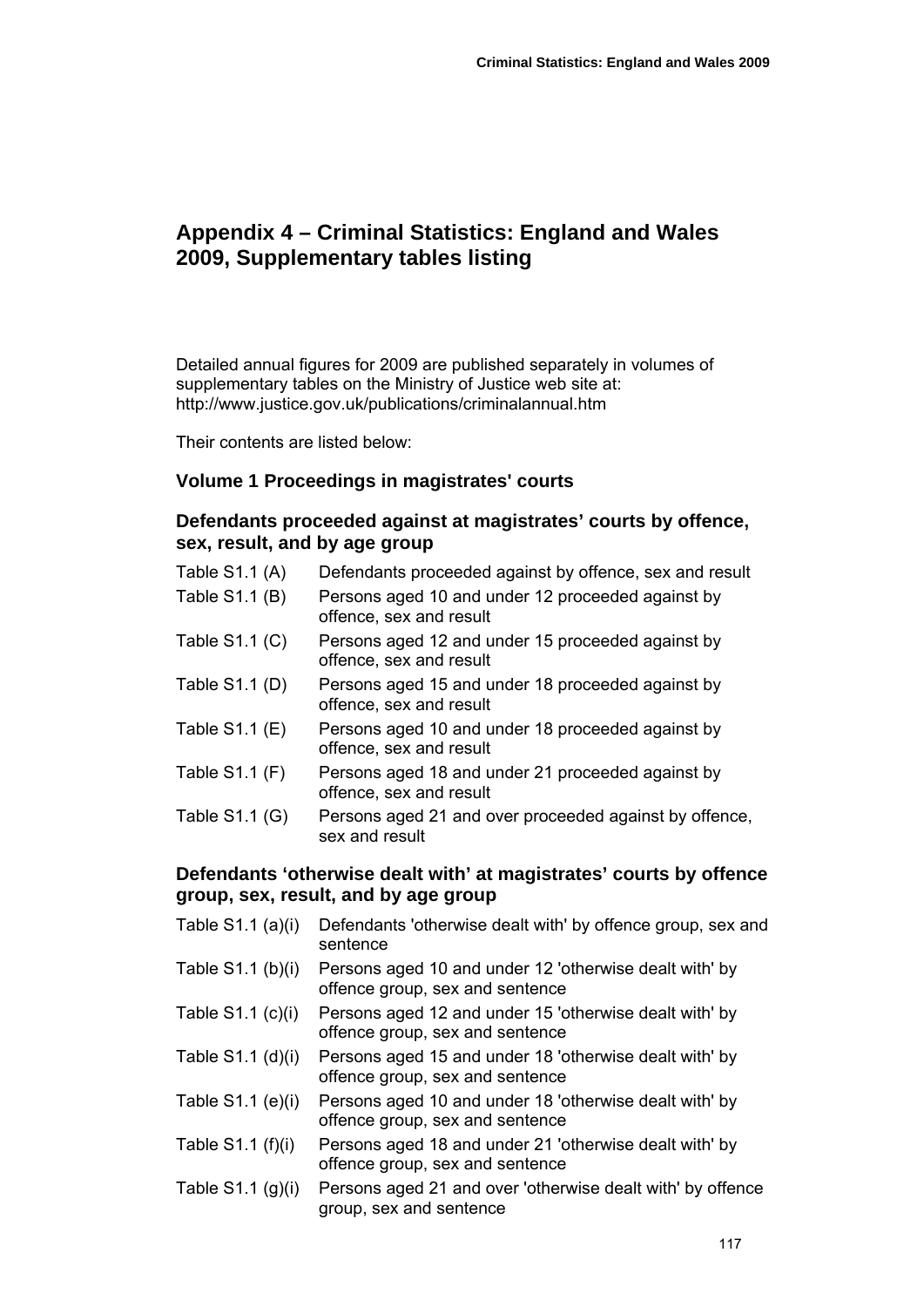## **Defendants proceeded against at magistrates' courts for other summary offences, by offence, sex, court decision, and by age group**

- Table S1.1 (a)(ii) Defendants proceeded against for other summary offences (excluding motoring offences) by offence, sex and court decision
- Table S1.1 (b)(ii) Persons aged 10 and under 12 proceeded against for other summary offences (excluding motoring offences) by offence, sex and court decision
- Table S1.1 (c)(ii) Persons aged 12 and under 15 proceeded against for other summary offences (excluding motoring offences) by offence, sex and court decision
- Table S1.1 (d)(ii) Persons aged 15 and under 18 proceeded against for other summary offences (excluding motoring offences) by offence, sex and court decision
- Table S1.1 (e)(ii) Persons aged 10 and under 18 proceeded against for other summary offences (excluding motoring offences) by offence, sex and court decision
- Table S1.1 (f)(ii) Persons aged 18 and under 21 proceeded against for other summary offences (excluding motoring offences) by offence, sex and court decision
- Table S1.1 (g)(ii) Persons aged 21 and over proceeded against for other summary offences (excluding motoring offences) by offence, sex and court decision

## **Persons sentenced to immediate custody at magistrates' courts by sex, length of sentence and average sentence length**

Table S1.3 Persons sentenced to unsuspended imprisonment by offence, sex, length of sentence and average sentence length Table S1.4 Persons sentenced to young offender institution by offence, sex, length of sentence and average sentence length Table S1.5 Persons sentenced to detention and training order by offence, sex, length of sentence and average sentence length Table S1.5a Persons sentenced to immediate custody by offence, sex, length of sentence and average sentence length

## **Persons fined or ordered to pay compensation at magistrates' courts by sex, amount and type of offence**

- Table S1.2 Persons fined for all offence by amount of fine, sex and type of offence
- Table S1.6 (A) Offenders ordered to pay compensation by amount of compensation and type of offence

Table S1.6 (B) Percentage of offenders in each age group ordered to pay compensation by amount of compensation and type of offence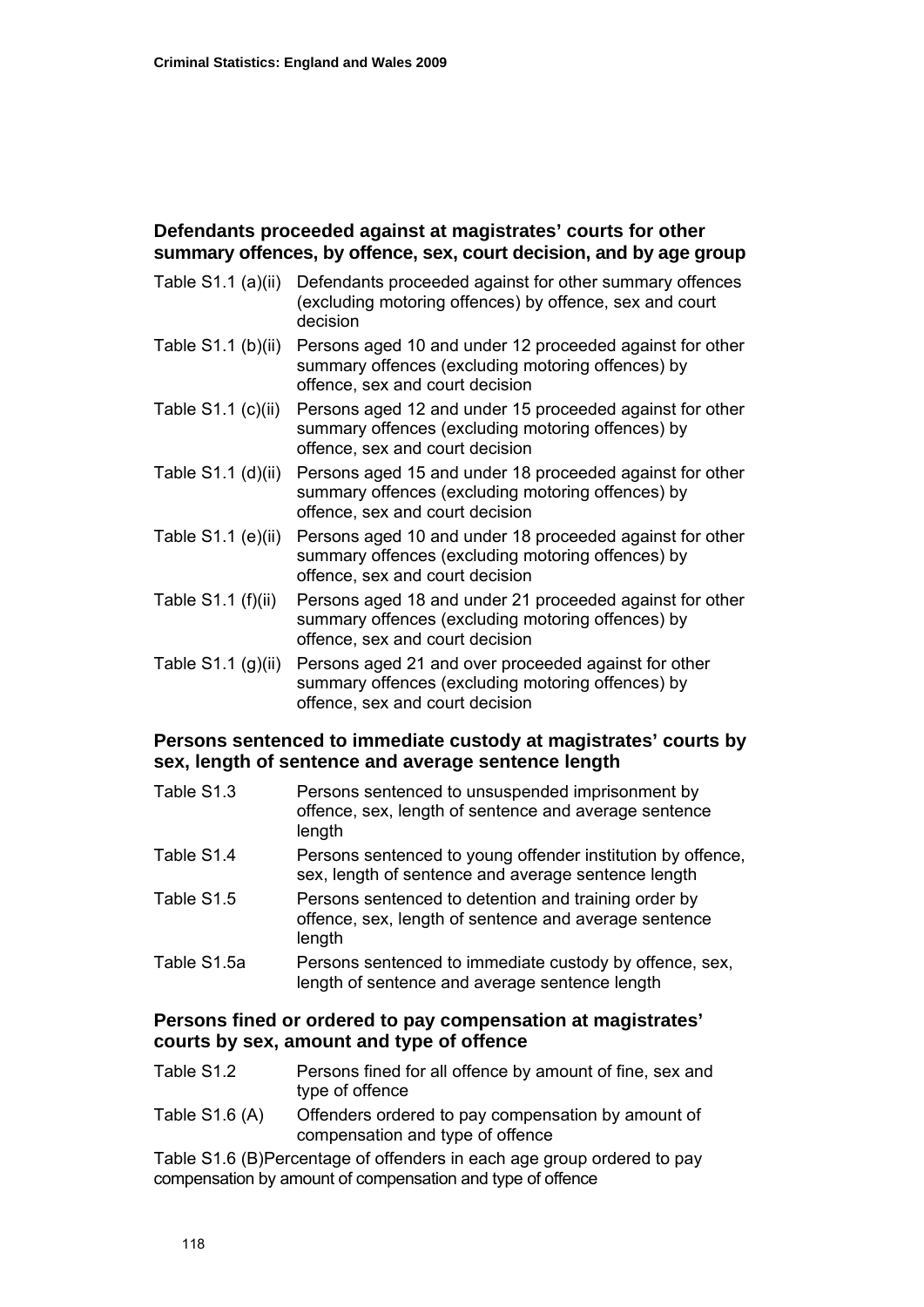## **Appendix 5 – Offence classification numbers used for court proceedings**

The classifications defined in this appendix are those used for 2009. Generally, attempting, conspiring, inciting, aiding, abetting, causing or permitting a crime is classified under the heading of the crime itself, though in certain cases it is shown separately.

This information is available in Excel format and can be downloaded from http://www.justice.gov.uk/publications/criminalannual.htm.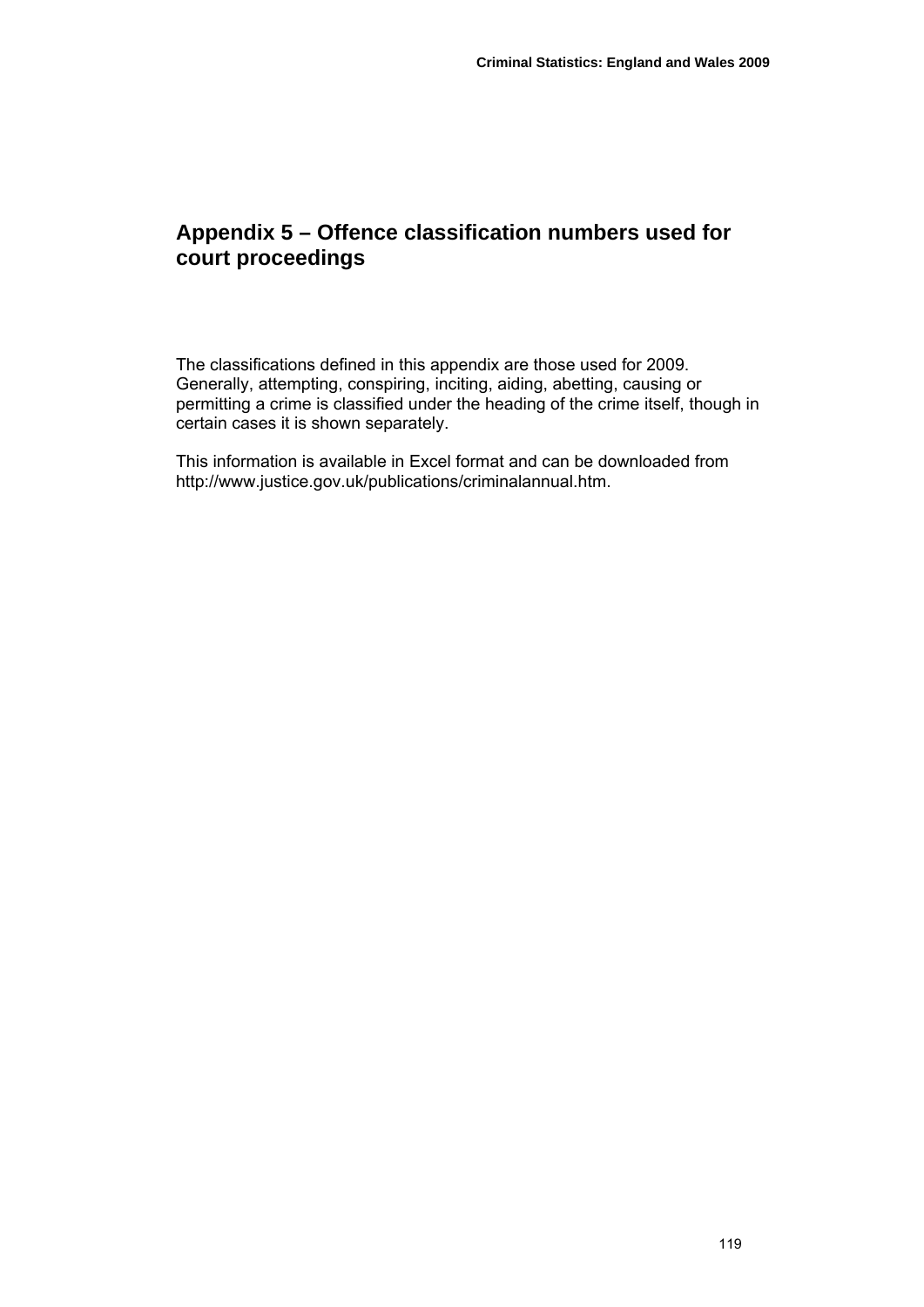## **References**

- (1) "A Gui de to the Cri minal Justice Sys tem in En gland an d Wal es", Be cca Chapman and Stephen Niven (Home Office, October 2000). Copies of this publication are available, free, from RDS Communication and Development Unit, call 0870 000 1585.
- (2) S.50 Children and Young Persons Act, 19 33 as a mended by s.16 Children and Young Persons Act, 1963.
- (3) "Decision makin g in t wo Eng lish Police Fo rces", J.B. Morgan and D.W.B. Webb (Exeter, 1984).
- (4) S.23 Prosecution of Offences Act 1985.
- (5) Bai l Act 1976.
- (6) Bail (Amendment) Act 1993.
- (7) Criminal Justice and Public Order Act 1994.
- (8) S.128A Magistrates' Courts Act 1980.
- (9) Secure remands are allowed for under section 23 of the Children and Young Persons Act 1969, but amended under the Crime and Disorder Act 1998.
- (10) Crime (Sentences) Act 1997.
- (11) S.70 Criminal Justice Act 1991.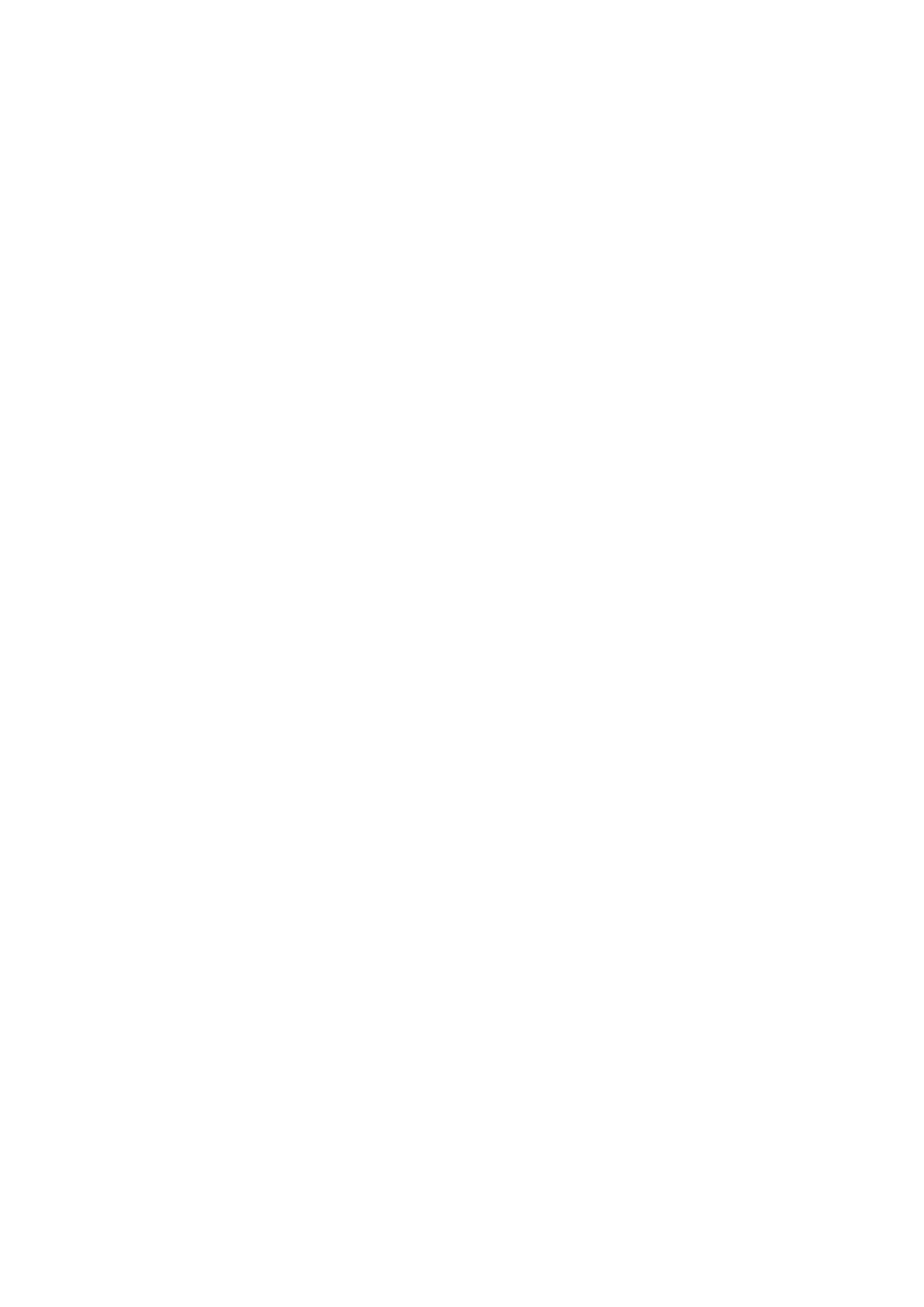## **Contact points for further information**

Current and previous editions of this publication are available for download at http://www.justice.gov.uk/publications/criminalannual.htm

Press enquiries should be directed to the Ministry of Justice press office: Tel: 020 3334 3536 Email: pressofficenewsdesk@justice.gsi.gov.uk

Other enquiries about these statistics should be directed to: Iain Bell Ministry of Justice Justice Statistics Analytical Services 7th Floor 102 Petty France London SW1H 9AJ

We welcome the views of users on the format, content and timing of reports. These views and other general enquiries about the statistical work of the Ministry of Justice can be emailed to: statistics.enquiries@justice.gsi.gov.uk

Other National Statistics publications, and general information about the official statistics system of the UK, are available from www.statistics.gov.uk